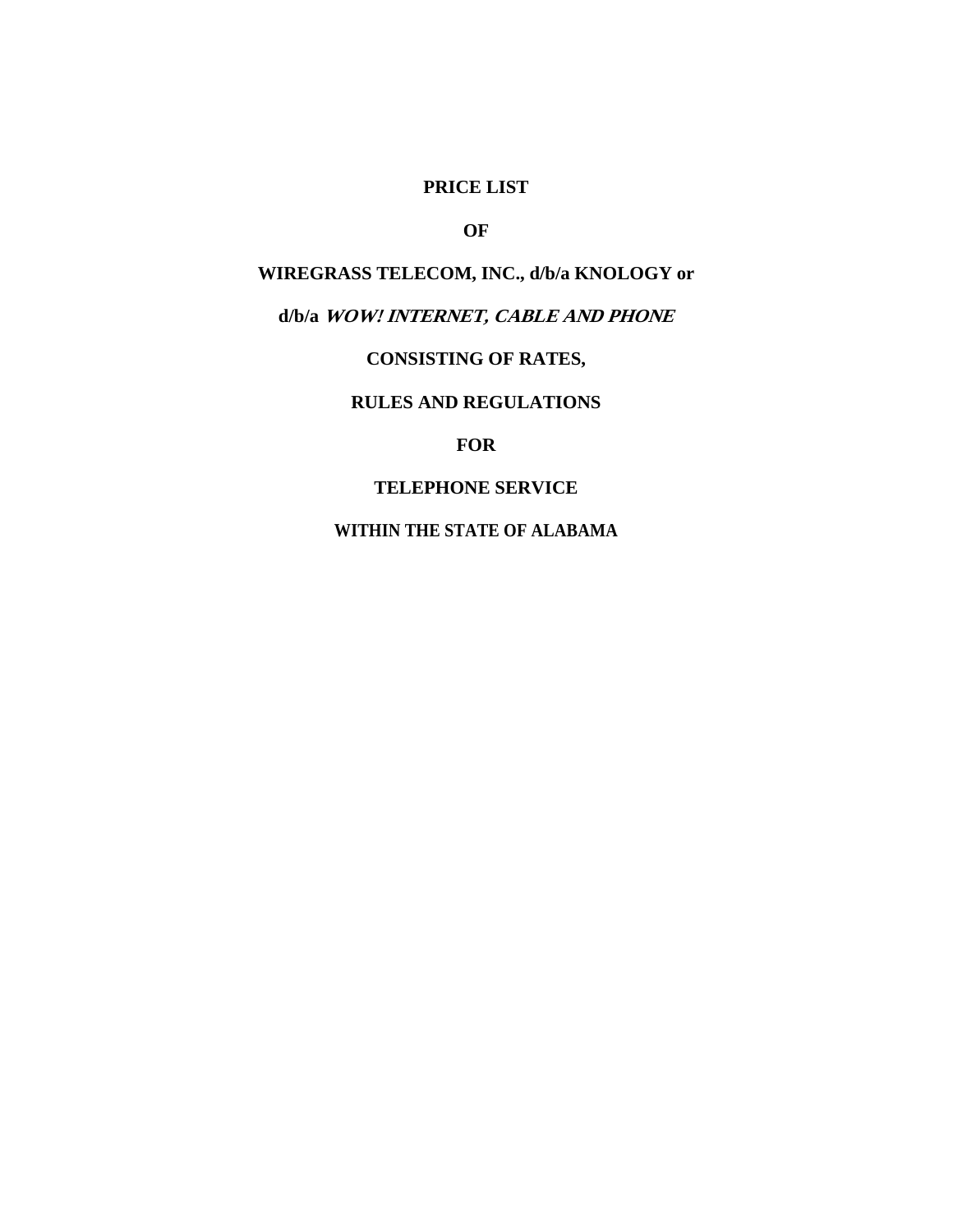Title Page 1

#### **GENERAL SUBSCRIBER SERVICES PRICE LIST**

#### **FOR THE**

#### **STATE OF ALABAMA**

This Price List contains regulations and rates applicable for the furnishing of Local Exchange Service, Long Distance Message Telecommunications and for other general customer services, equipment and facilities associated with the above services offered by Wiregrass Telecom, Inc. d/b/a Knology or d/b/a *WOW! Internet, Cable and Phone*, hereinafter referred to as the Company.

Intrastate communications services are furnished through facilities provided by the Company for the transmission of intelligence by electrical impulse, principally by means of wire, radio, or a combination thereof.

**ISSUED: November 25, 2013 EFFECTIVE: December 2, 2013** 

**by: Arlene Morgan, Director of Regulatory Compliance Wiregrass Telecom, Inc. 2660 Montgomery Highway Dothan, AL 36303**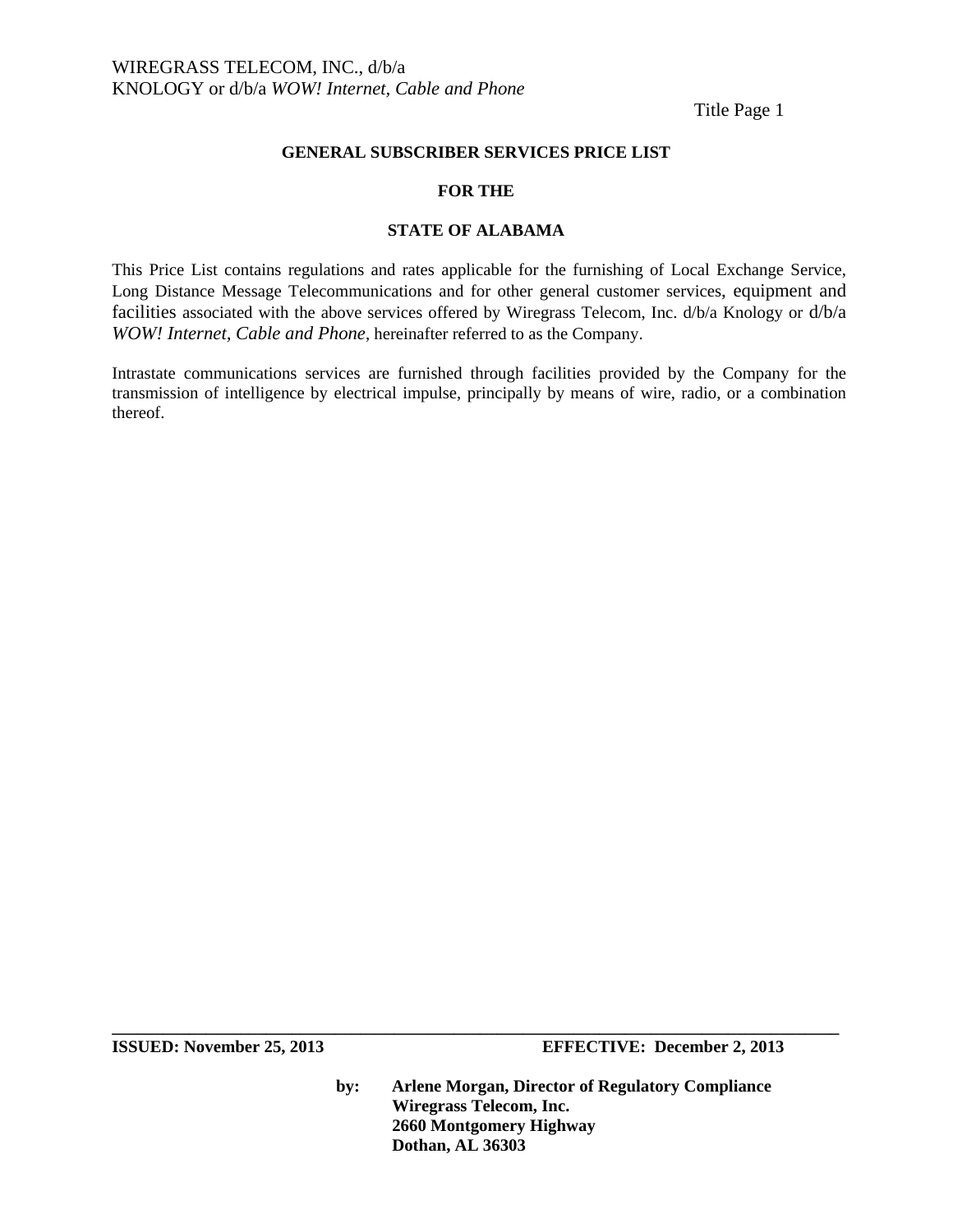Original Sheet 1

### GENERAL SUBSCRIBER SERVICES PRICE LIST

#### **TABLE OF CONTENTS**

#### **APPLICATION OF PRICE LIST**

- **SECTION 1 TECHNICAL TERMS AND ABBREVIATIONS**
- **SECTION 2 RULES, REGULATIONS AND SERVICE QUALITY CRITERIA**
- **SECTION 3 INTRODUCTION**
- **SECTION 4 EXCHANGE ACCESS SERVICE AREAS**
- **SECTION 5 EXCHANGE ACCESS SERVICE**
- **SECTION 6 EXCHANGE ACCESS OPTIONAL FEATURES**
- **SECTION 7 LOCAL CALLING SERVICE**
- **SECTION 8 HIGH SPEED DIGITAL SERVICES**
- **SECTION 9 MISCELLANEOUS SERVICES**
- **SECTION 10 SPECIAL ARRANGEMENTS**
- **SECTION 11 RATES**
- **SECTION 12 PROMOTIONAL OFFERINGS**
- **SECTION 13 PACKAGED SERVICES**
- **SECTION 14 EMERGENCY SERVICE**

**by: Arlene Morgan, Director of Regulatory Compliance Wiregrass Telecom, Inc. 2660 Montgomery Highway Dothan, AL 36303**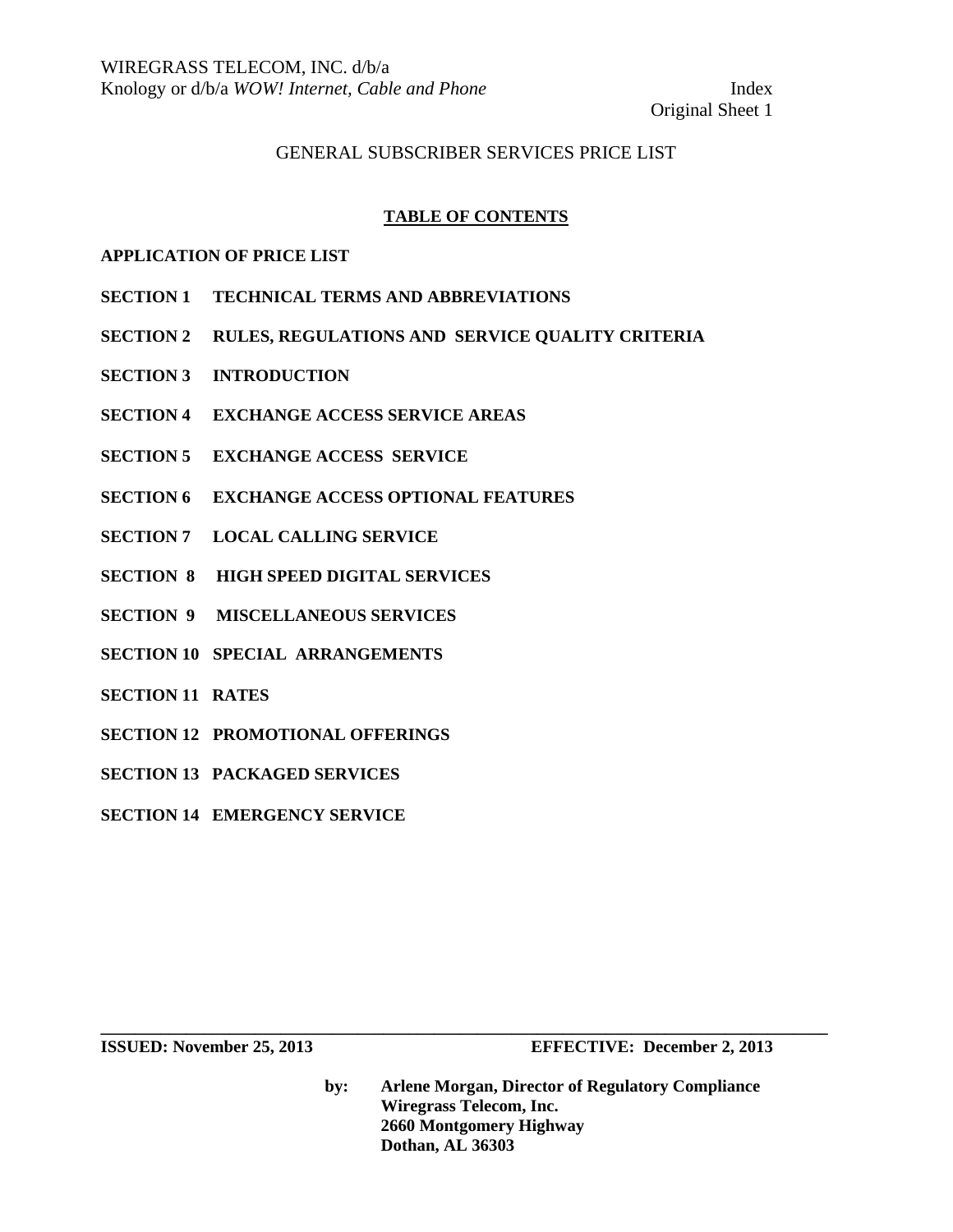Original Sheet 2

#### GENERAL SUBSCRIBER SERVICES PRICE LIST

### **APPLICATION OF PRICE LIST**

This Price List sets forth the service offerings, rates, terms and conditions applicable to the furnishing of intrastate end-user telecommunications services by Wiregrass Telecom, Inc. d/b/a Knology or d/b/a *WOW! Internet, Cable and Phone*, hereinafter referred to as the Company, to Customers within the State of Alabama.

**ISSUED: November 25, 2013 EFFECTIVE: December 2, 2013** 

**by: Arlene Morgan, Director of Regulatory Compliance Wiregrass Telecom, Inc. 2660 Montgomery Highway Dothan, AL 36303**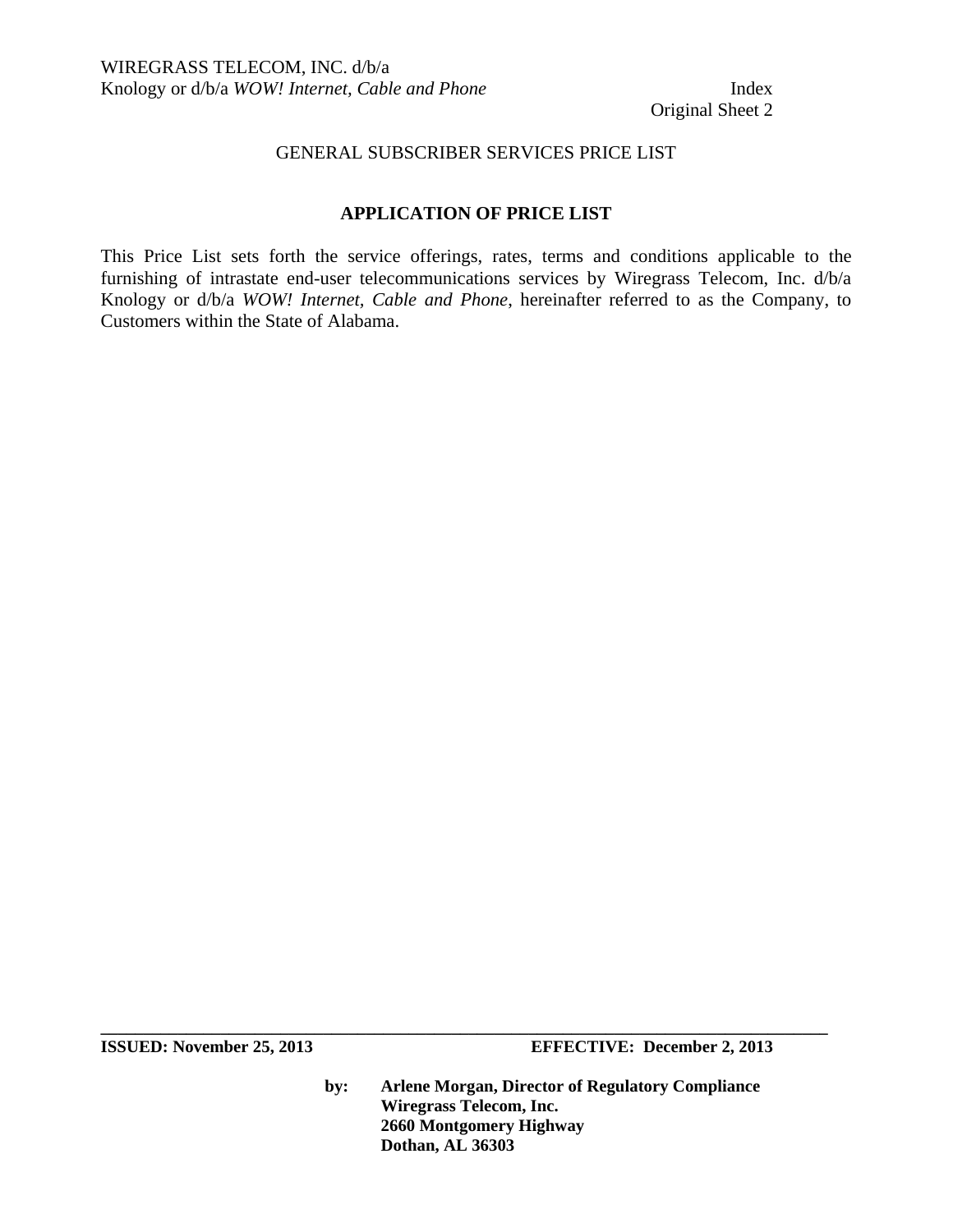#### **SECTION 1 - TECHNICAL TERMS AND ABBREVIATIONS**

### **TECHNICAL TERMS AND ABBREVIATIONS - CERTAIN TERMS USED GENERALLY THROUGHOUT THIS PRICE LIST ARE DEFINED BELOW**

- **Abbreviated Dialing:** Permits lines within a Customer's terminal group to place calls within the group using 1 to 7 digits.
- **Account Codes**: Permits Centrex Stations and attendants to dial an account code number of up to eight (8) digits. For use when placing calls over facilities arranged for Automatic Message Accounting (AMA) recording. The account or project number must be input prior to dialing the called number
- **Advance Payment**: Part or all of a payment required before the start of service.
- **Automatic Callback Calling:** Allows Customers to request an automatic transmission of a caller's billing account telephone number to a local exchange company, interexchange carrier or a third party subscriber. The primary purpose of ANI is to allow for billing of toll calls.
- **Automatic Number Identification (ANI):** Allows the automatic transmission of a caller's billing account telephone number to a local exchange company, interexchange carrier or a third party subscriber. The primary purpose of ANI is to allow for billing of toll calls.
- **Bit**: The smallest unit of information in the binary system of notation.
- **Call Forwarding**: Allows calls directed to a line to be routed to another line.
- **Call Forwarding Remote**: This optional feature allows a user to activate/deactivate the Call Forwarding All calls feature or change the forwarded to telephone number from a remote location.
- **Call Forwarding Busy**: Allows incoming calls to a busy line to be routed to a preselected line.
- **Call Forwarding Don't Answer**: Allows incoming calls to be automatically routed to a preselected line when the called line is not answered after a preset number of rings.
- **Call Forwarding Variable Unlimited**: Allows incoming calls to be automatically routed to another telephone number.
- **Call Hold**: Allows the user to hold one call for any length of time provided that neither party goes on-hook.

**\_\_\_\_\_\_\_\_\_\_\_\_\_\_\_\_\_\_\_\_\_\_\_\_\_\_\_\_\_\_\_\_\_\_\_\_\_\_\_\_\_\_\_\_\_\_\_\_\_\_\_\_\_\_\_\_\_\_\_\_\_\_\_\_\_\_\_\_\_\_\_\_\_\_\_\_\_\_\_\_\_\_\_\_\_**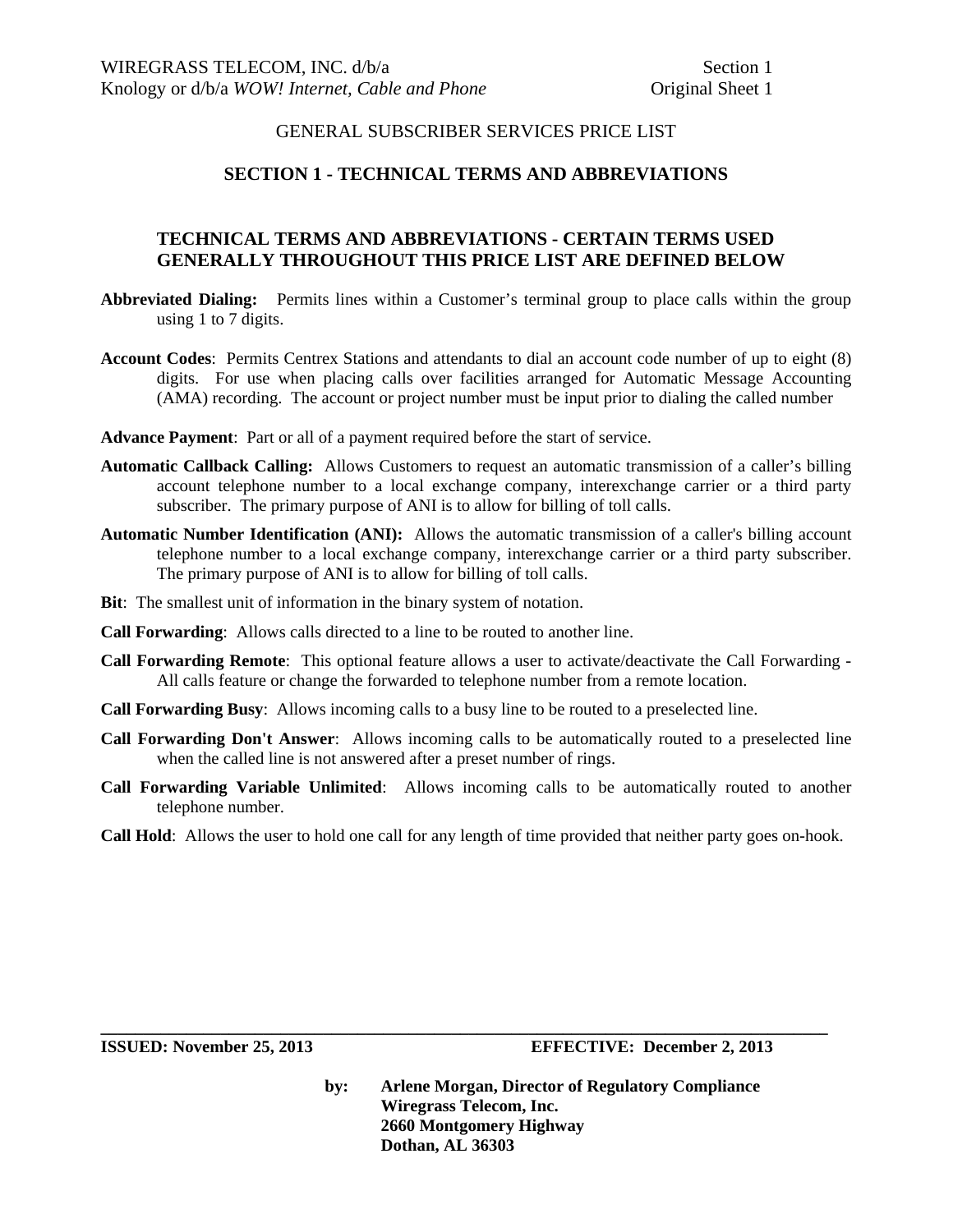# **SECTION 1 - TECHNICAL TERMS AND ABBREVIATIONS (CONTINUED)**

- **Call Transfer**: Allows a user to transfer any established call to another line.
- **Call Waiting**: Permits a line in the talking state to be alerted by a tone when another call is attempting to complete to the line. Audible ringing is returned to the originating line. The Service also provides a hold feature that is activated by a switch-hook flash.
- **Calling Number Delivery Block**: Calling subscribers can change their calling party number presentation status from public to private or vise versa by using an access code to change the subscribers default (per line) presentation status on a per call basis.
- **Communications Services**: The Company's local exchange switched telephone services.
- **Company**: Wiregrass Telecom, Inc. d/b/a Knology or d/b/a *WOW! Internet, Cable and Phone*, the issuer of this Price List.
- **Company Calling Card**: A telephone calling card issued by the Company at the Customer's request, which enables the Customer or User(s) authorized by the Customer to place calls over the network and to have the charges for such calls billed to the Customer's account.
- **Credit Card**: A Credit Card is an accepted credit card, which is defined as a credit card that the cardholder has requested or applied for and received, or has signed, used or authorized another person to use to obtain credit. Any credit card issued as a renewal or substitute in accordance with this paragraph is an accepted credit card when received by the cardholders.
- **Customer or Subscriber**: The person, firm or corporation, which orders service and is responsible for the payment of charges and compliance with the Company's regulations.
- **Dedicated**: A facility or equipment system or system set aside for the sole use of a specific customer.
- **Dedicated Inbound Calls**: Refers to calls that are terminated via dedicated access facilities connecting the Customer's premises and Company's POP. This service is offered to the extent facilities are available and where the Company and the Customer jointly arrange for the establishment of dedicated access facilities connecting the Customer's trunk-compatible PBX or other suitable equipment to the Company's POP. The Customer shall be responsible for all costs and charges associated with the dedicated access facilities.

**\_\_\_\_\_\_\_\_\_\_\_\_\_\_\_\_\_\_\_\_\_\_\_\_\_\_\_\_\_\_\_\_\_\_\_\_\_\_\_\_\_\_\_\_\_\_\_\_\_\_\_\_\_\_\_\_\_\_\_\_\_\_\_\_\_\_\_\_\_\_\_\_\_\_\_\_\_\_\_\_\_\_\_\_\_** 

**ISSUED: November 25, 2013 EFFECTIVE: December 2, 2013**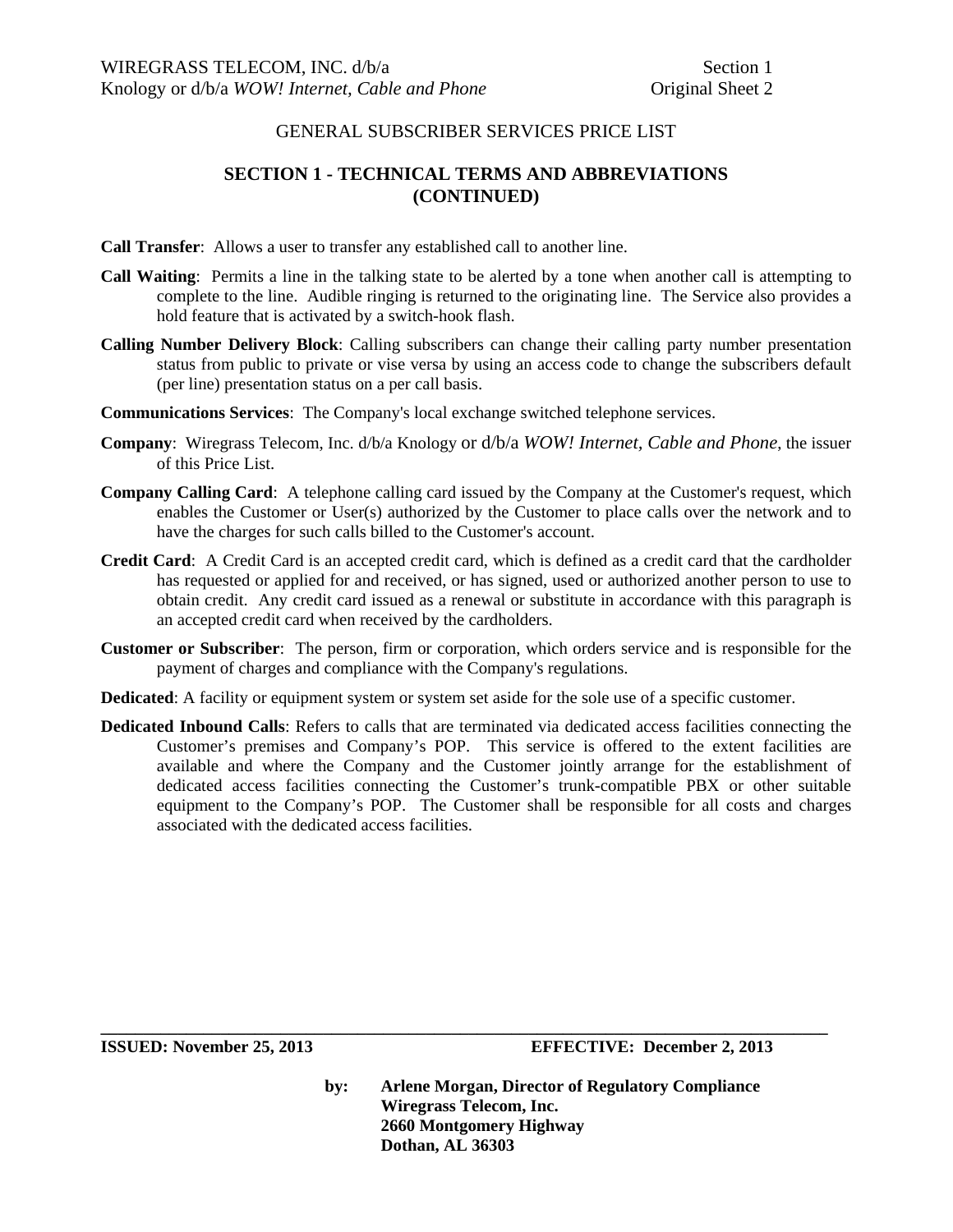# **SECTION 1 - TECHNICAL TERMS AND ABBREVIATIONS (CONTINUED)**

- **Dedicated Outbound Calls**: Refers to service that is offered to the extent facilities are available in those cases where the Customer jointly arrange for the establishment of dedicated access facilities connecting the Customer's trunk-compatible PBX or other suitable equipment to the Company's Point of Presence (POP). The Customer shall be responsible for all costs and charges associated with the dedicated access facilities.
- **Demarcation Point:** The point at which the Company's facilities end and the customer's facilities begin. A demarcation point may be located at the minimum point of entry, pedestal, or at the customer's premises. The Company bears no responsibility for facilities, signals or quality of service at any point on the customer's side of the demarcation point.
- **Dial Pulse (or "DP")**: The pulse type employed by rotary dial station sets.
- **DID Trunk**: A form of local switched access that provided the ability for an outside party to call an internal extension directly without the intervention of the Company operator.
- **Direct Inward Dialing (DID)**: A service attribute that routes incoming calls directly to stations, by-passing a central answering point.
- **Direct Outward Dial (DOD)**: A service attribute that allows individual station users to access and dial outside numbers directly.
- **Dual Tone Multi-Frequency (or "DTMF")**: The pulse type employed by tone dial station sets.
- **Duplex Service**: Service that provides for simultaneous transmission in both directions.
- **End Office**: With respect to each NPA-NXX code prefix assigned to the Company, the location of the Company's "end-office" for purposes of this Price List shall be the point of interconnection associated with that NPA-NXX code in the Local Exchange Routing Guide, issued by Bellcore.
- **Exchange Telephone Company or Telephone Company**:Denotes any individual, partnership, association, joint stock company, trust, or corporation authorized by the appropriate regulatory bodies to engage in providing public switched communication service throughout an exchange area, and between exchange areas within the LATA.

**\_\_\_\_\_\_\_\_\_\_\_\_\_\_\_\_\_\_\_\_\_\_\_\_\_\_\_\_\_\_\_\_\_\_\_\_\_\_\_\_\_\_\_\_\_\_\_\_\_\_\_\_\_\_\_\_\_\_\_\_\_\_\_\_\_\_\_\_\_\_\_\_\_\_\_\_\_\_\_\_\_\_\_\_\_** 

**ISSUED: November 25, 2013 EFFECTIVE: December 2, 2013**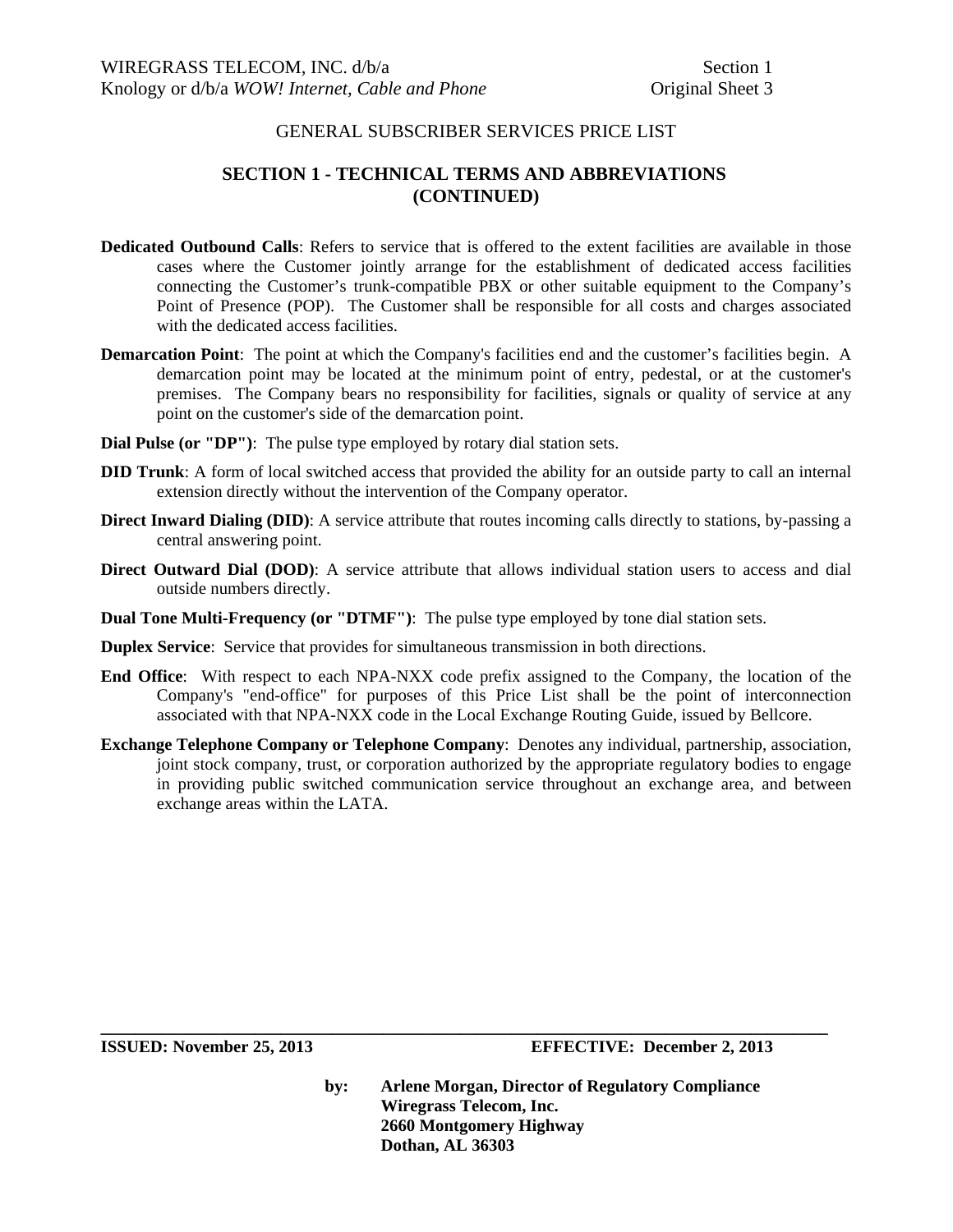# **SECTION 1 - TECHNICAL TERMS AND ABBREVIATIONS (CONTINUED)**

- Fiber Optic Cable: A thin filament of glass with a protective outer coating through which a light beam carrying communications signals may be transmitted by means of multiple internal reflections to a receiver, which translates the message.
- **Hunting:** Routes a call to an idle station line in a prearranged group when the called station line is busy.
- **In-Only:** A service attribute that restricts outward dial access and routes incoming calls to a designated answer point.
- **Inside Wire**: Wiring, riser cable or house cable located within a multi-dwelling unit and/or within the customer's premises.
- **IXC or Inter-exchange Carrier:** A long distance telecommunications services provider.
- **Joint User:** A person, firm or corporation which is designated by the Customer as a user of services furnished to the Customer by the Company and to whom a portion of the charges for the service will be billed under a joint user arrangement as specified herein.
- **Kbps**: Kilobits per second, denotes thousands of bits per second.
- **Last Number Redial**: Enables a user to redial the last called number by use of an access code rather than dialing the entire number.
- **LATA**: A Local Access and Transport Area established pursuant to the Modification of Final Judgment entered by the United States District Court for the District of Columbia in Civil Action No. 82-0192; or any other geographic area designated as a LATA in the National Exchange Carrier Association, Inc. Tariff F.C.C. No. 4, or by other appropriate means.
- **Minimum Point of Presence ("MPOP")**: The main telephone closet in the Customer's building.
- **Monthly Recurring Charges**: The monthly charges to the Customer for services, facilities and equipment, which continue for the agreed upon duration of the service.

**\_\_\_\_\_\_\_\_\_\_\_\_\_\_\_\_\_\_\_\_\_\_\_\_\_\_\_\_\_\_\_\_\_\_\_\_\_\_\_\_\_\_\_\_\_\_\_\_\_\_\_\_\_\_\_\_\_\_\_\_\_\_\_\_\_\_\_\_\_\_\_\_\_\_\_\_\_\_\_\_\_\_\_\_\_** 

**Mbps**: Megabits, denotes millions of bits per second.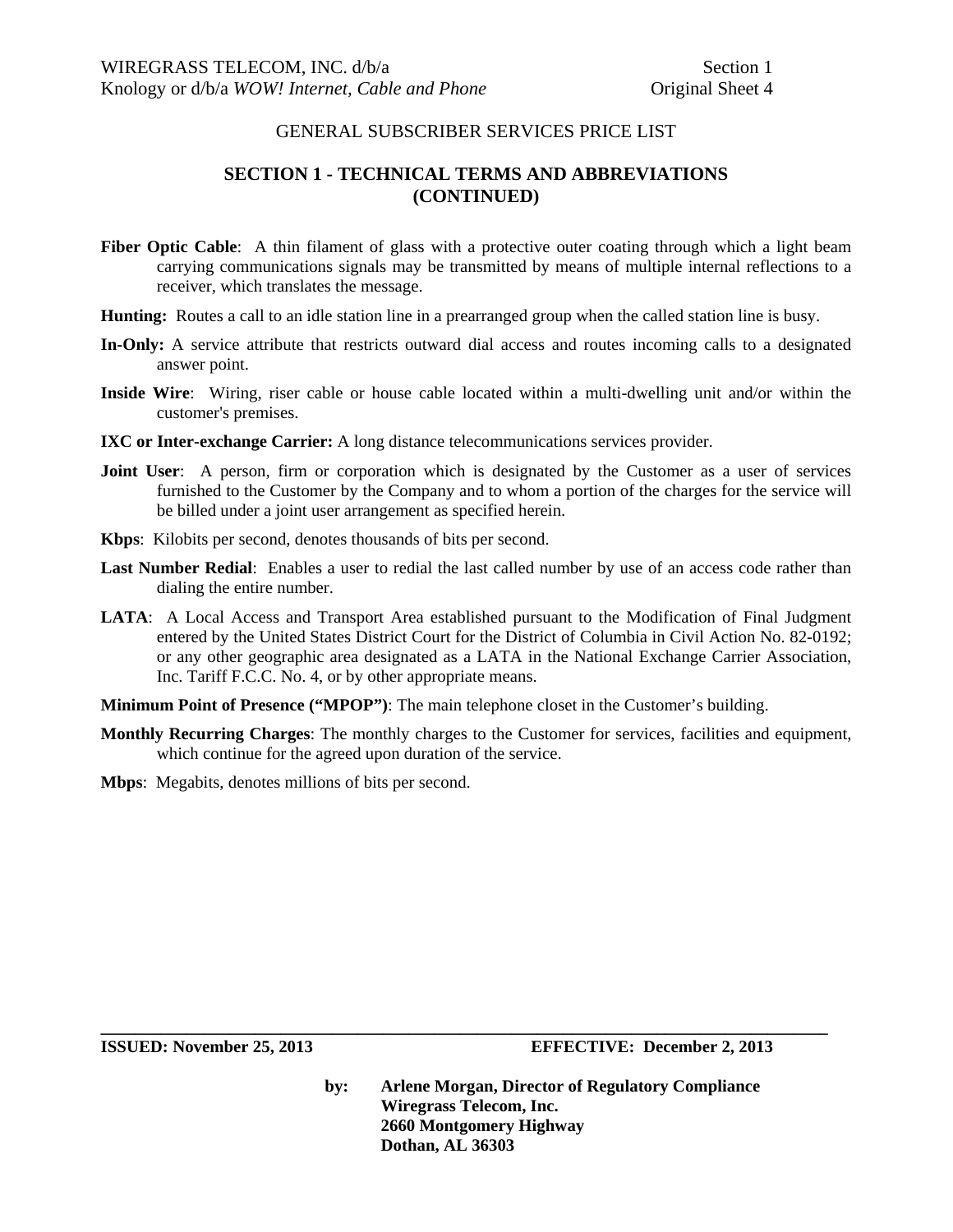## **SECTION 1 - TECHNICAL TERMS AND ABBREVIATIONS (CONTINUED)**

- **Multi-Frequency or ("MF")**: An inter-machine pulse-type used for signaling between telephone switches or between telephone switches and PBX/key systems.
- **Network**: Refers to the Company's facilities, equipment, and services provided under this Price List.
- **Non-Published**: This service provides for suppression of printed and recorded directory listings.
- **Non-Recurring Charge**: The initial charge, usually assessed on a one-time basis, to initiate and establish service.
- **On-Switch**: An on-switch Customer refers to a Customer that connected to a Company owned switch for the provision of the Company's local dial tone service. An on-switch Customer may be connected to a Company switch through either a direct connection using Company-owned fiber facilities, or through leased facilities.
- **Other Telephone Company**: An Exchange Telephone Company other than the Company or issuer of this Price List.
- **Public Safety Agency**: The State or any city, county, municipal corporation, public district, public authority, or functional division located in whole or in part within the State which provides or has the authority to provide fire fighting, law enforcement, ambulances, medical, or emergency services. Referred to the customer as Universal Emergency Telephone Number Service.
- **Public Safety Answering Point (PSAP)**: A location operated and maintained by a Public Safety Agency at which requests for fire fighting, law enforcement, ambulance, medical, or other emergency services are answered.
- **Recurring Charges**: The monthly charges to the Customer for services, facilities and equipment, which continue for the agreed upon duration of the service.
- **Service Commencement Date**: The first day following the date on which the Company notifies the Customer that the requested service or facility is available for use, unless extended by the Customer's refusal to accept service which does not conform to standards set forth in the Service Order or this Price List, in which case the Service Commencement Date is the date of the Customer's acceptance date. The Company and Customer may mutually agree on a substitute Service Commencement Date.

**\_\_\_\_\_\_\_\_\_\_\_\_\_\_\_\_\_\_\_\_\_\_\_\_\_\_\_\_\_\_\_\_\_\_\_\_\_\_\_\_\_\_\_\_\_\_\_\_\_\_\_\_\_\_\_\_\_\_\_\_\_\_\_\_\_\_\_\_\_\_\_\_\_\_\_\_\_\_\_\_\_\_\_\_\_** 

**ISSUED: November 25, 2013 EFFECTIVE: December 2, 2013**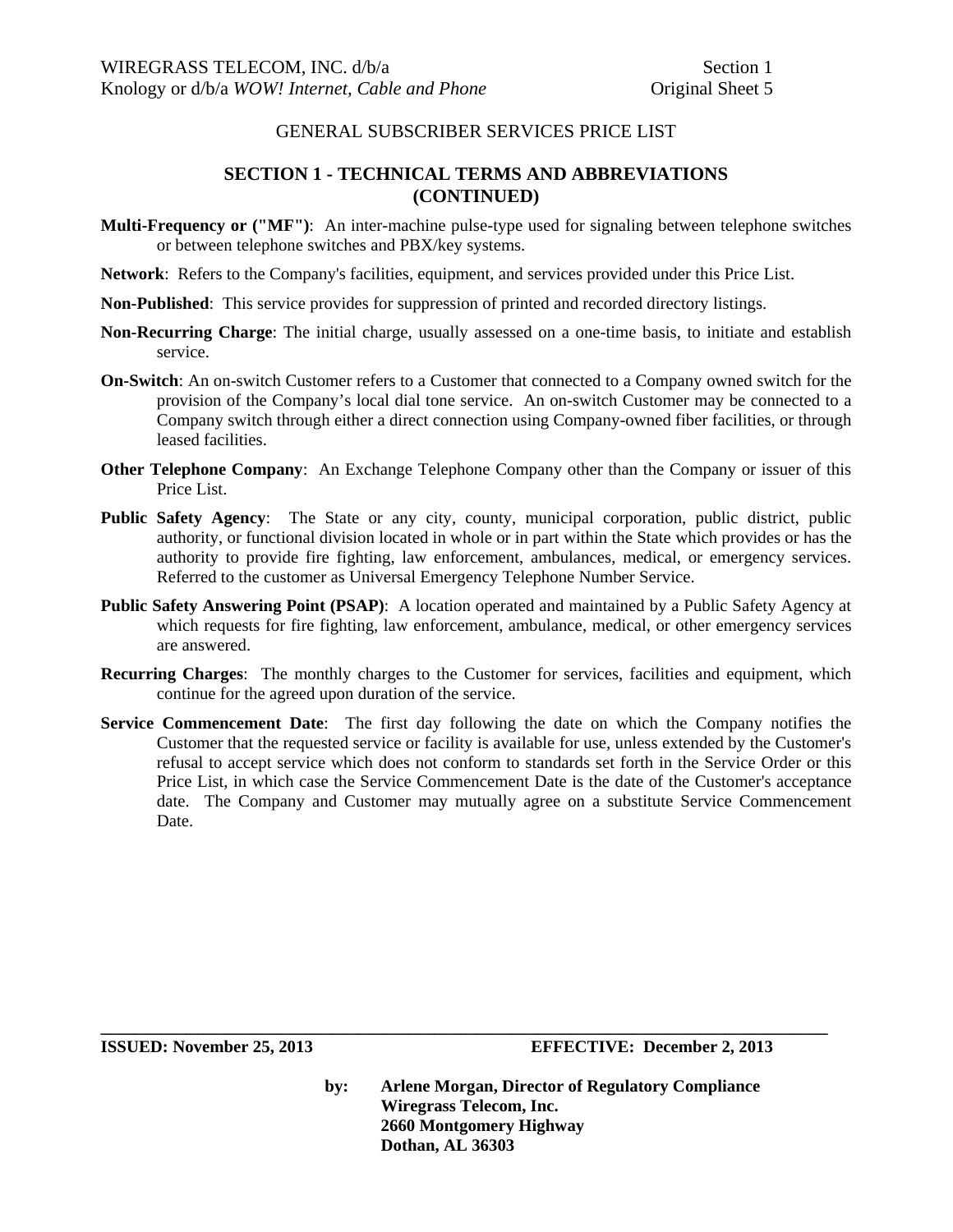# **SECTION 1 - TECHNICAL TERMS AND ABBREVIATIONS (CONTINUED)**

- **Service Order**: A written request for Communications Services executed by the Customer and the Company in the format devised by the Company. The signing of a Service Order by the Customer and acceptance by the Company initiates the respective obligations of the parties as set forth therein and pursuant to this Price List, but the duration of the service is calculated from the Service Commencement Date.
- **Shared**: A facility or equipment system or subsystem that can be used simultaneously by several Customers.
- **Shared Inbound Calls**: Refers to calls that are terminated via the Customer's Company-provided local exchange access line.
- **Shared Outbound Calls**: Refers to call in Feature Group D exchanges whereby the Customer's local telephone lines are presubscribed by the Company to the Company's outbound service such that "1 + 10-digit number" calls are automatically routed to the Company's or an IXC's network. Calls to stations within the Customer's LATA may be placed by dialing " $10XXX"$ " or " $101XXX" + 1 +$ 10-digit number."
- **Speed Calling:** Permits a station line user to dial selected numbers by using fewer digits than normally required. This is accomplished through the assignment of abbreviated codes to frequently called numbers. The speed calling list is customer changeable.

**Three-Way Calling**: Allows a station line user to add a third party to an existing conversation.

**Toll Control**: Toll calls are permitted from the subscriber's number only by using an access code.

**Toll Restriction**: Will not allow toll calls to be processed from the subscriber's number.

**by: Arlene Morgan, Director of Regulatory Compliance Wiregrass Telecom, Inc. 2660 Montgomery Highway Dothan, AL 36303**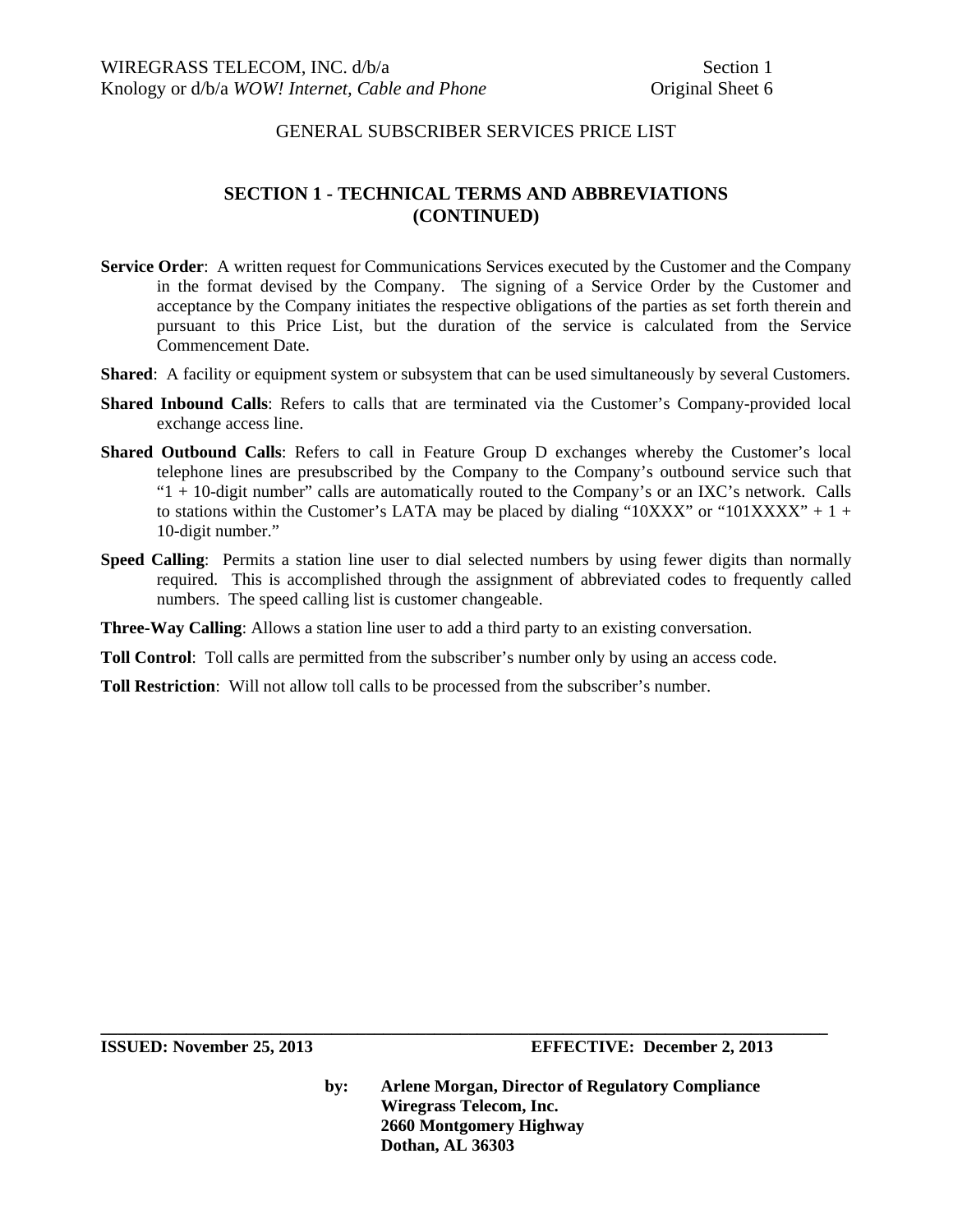# **SECTION 1 - TECHNICAL TERMS AND ABBREVIATIONS (CONTINUED)**

- **Traditional Operator Services**: Traditional Operator Services are those services provided by the carrier in which the end user has a customer relationship with the carrier, contracts with the customer/end user to provide services, and the customer/end user pays for the actual processing of the operator assisted calls.
- **Two-way**: A service attribute that includes outward dial capabilities for outbound calls and the ability to receive inbound calls.
- **Unidentified Call Rejection**: Activation / Deactivation UCR allows subscribers to reject calls from parties who have a privacy feature that prevents the delivery of the calling party number. When the WCR feature is active, incoming calls are routed to a denial announcement.
- **Universal Emergency Telephone Number (911) Service**: Wherever feasible, the Company will provide a universal Central Office number "911" for the use of Public Safety Agencies having the responsibility to protect the safety and property of the general public. It is intended that use of 911 Service will provide the public with a means of simple and direct telephone access to a Public Safety Answering Point.

**Usage Based Charges**: Charges for minutes or messages traversing over local exchange facilities.

**User or End User**: Any person or entity that obtains the Company's services provided under this Price List, regardless of whether such person or entity is so authorized by the Customer.

**ISSUED: November 25, 2013 EFFECTIVE: December 2, 2013** 

**by: Arlene Morgan, Director of Regulatory Compliance Wiregrass Telecom, Inc. 2660 Montgomery Highway Dothan, AL 36303**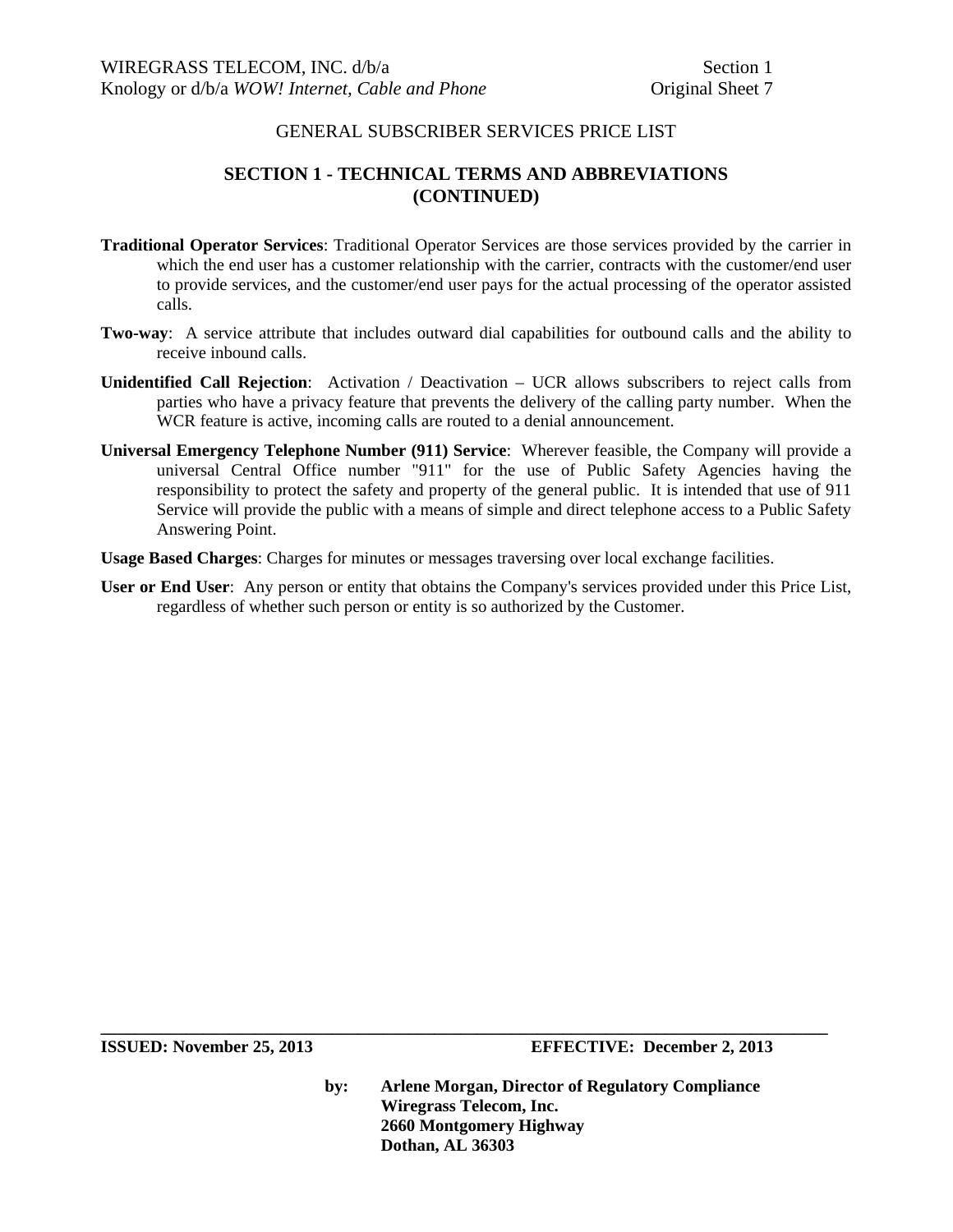# SECTION 2 - RULES, REGULATIONS AND SERVICE QUALITY CRITERIA

| 2.1 |        |  |
|-----|--------|--|
|     | 2.1.1  |  |
|     | 2.1.2  |  |
|     | 2.1.3  |  |
|     | 2.1.4  |  |
|     | 2.1.5  |  |
|     | 2.1.6  |  |
|     | 2.1.7  |  |
|     | 2.1.8  |  |
|     | 2.1.9  |  |
|     | 2.1.10 |  |
|     | 2.1.11 |  |
|     |        |  |
|     |        |  |
|     | 2.2.1  |  |
|     | 2.2.2  |  |
|     | 2.2.3  |  |
|     | 2.2.4  |  |
|     |        |  |
|     | 2.3.1  |  |
|     | 2.3.2  |  |
|     |        |  |
|     | 2.4.1  |  |
|     | 2.4.2  |  |
|     | 2.4.3  |  |
|     | 2.4.4  |  |
|     | 2.4.5  |  |
|     | 2.4.6  |  |
|     | 2.4.7  |  |
|     | 2.4.8  |  |

**ISSUED:** November 25, 2013

**EFFECTIVE: December 2, 2013**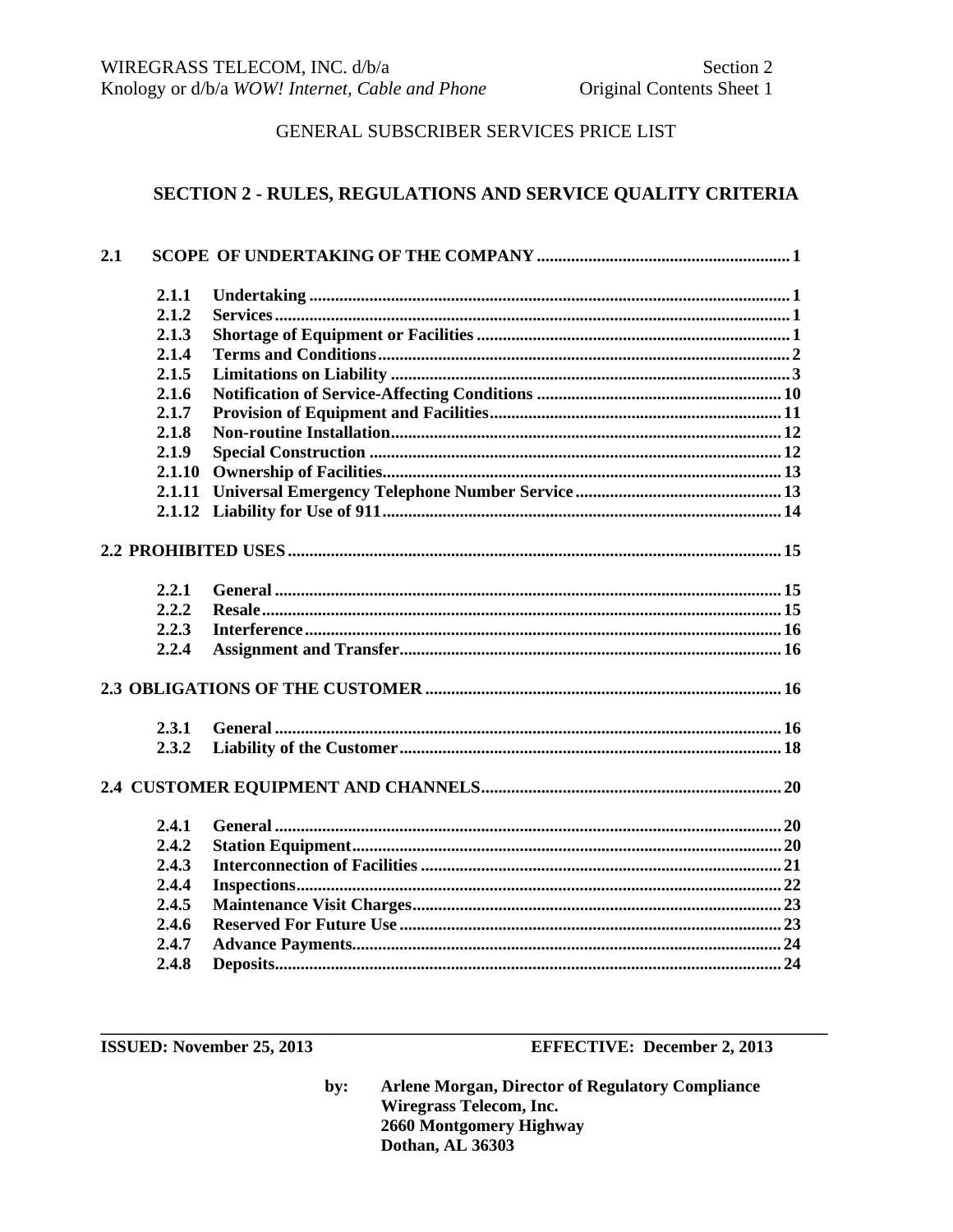# **SECTION 2 - RULES, REGULATIONS AND SERVICE QUALITY CRITERIA (CONTINUED)**

| 2.5 |        |                                                                |  |
|-----|--------|----------------------------------------------------------------|--|
|     | 2.5.1  |                                                                |  |
|     | 2.5.2  |                                                                |  |
|     | 2.5.3  |                                                                |  |
|     | 2.5.4  |                                                                |  |
|     | 2.5.5  |                                                                |  |
|     | 2.5.6  |                                                                |  |
|     | 2.5.7  |                                                                |  |
|     | 2.5.8  |                                                                |  |
|     | 2.5.9  |                                                                |  |
|     | 2.5.10 |                                                                |  |
|     |        |                                                                |  |
|     | 2.6.1  |                                                                |  |
|     | 2.6.2  |                                                                |  |
|     |        | 2.7 CUSTOMER LIABILITY FOR UNAUTHORIZED USE OF THE NETWORK  38 |  |
|     | 2.7.1  |                                                                |  |
|     | 2.7.2  |                                                                |  |
|     | 2.7.3  |                                                                |  |
|     |        |                                                                |  |
|     | 2.8.1  |                                                                |  |
|     | 2.8.2  |                                                                |  |
|     |        |                                                                |  |
|     | 2.9.1  |                                                                |  |

**by: Arlene Morgan, Director of Regulatory Compliance Wiregrass Telecom, Inc. 2660 Montgomery Highway Dothan, AL 36303**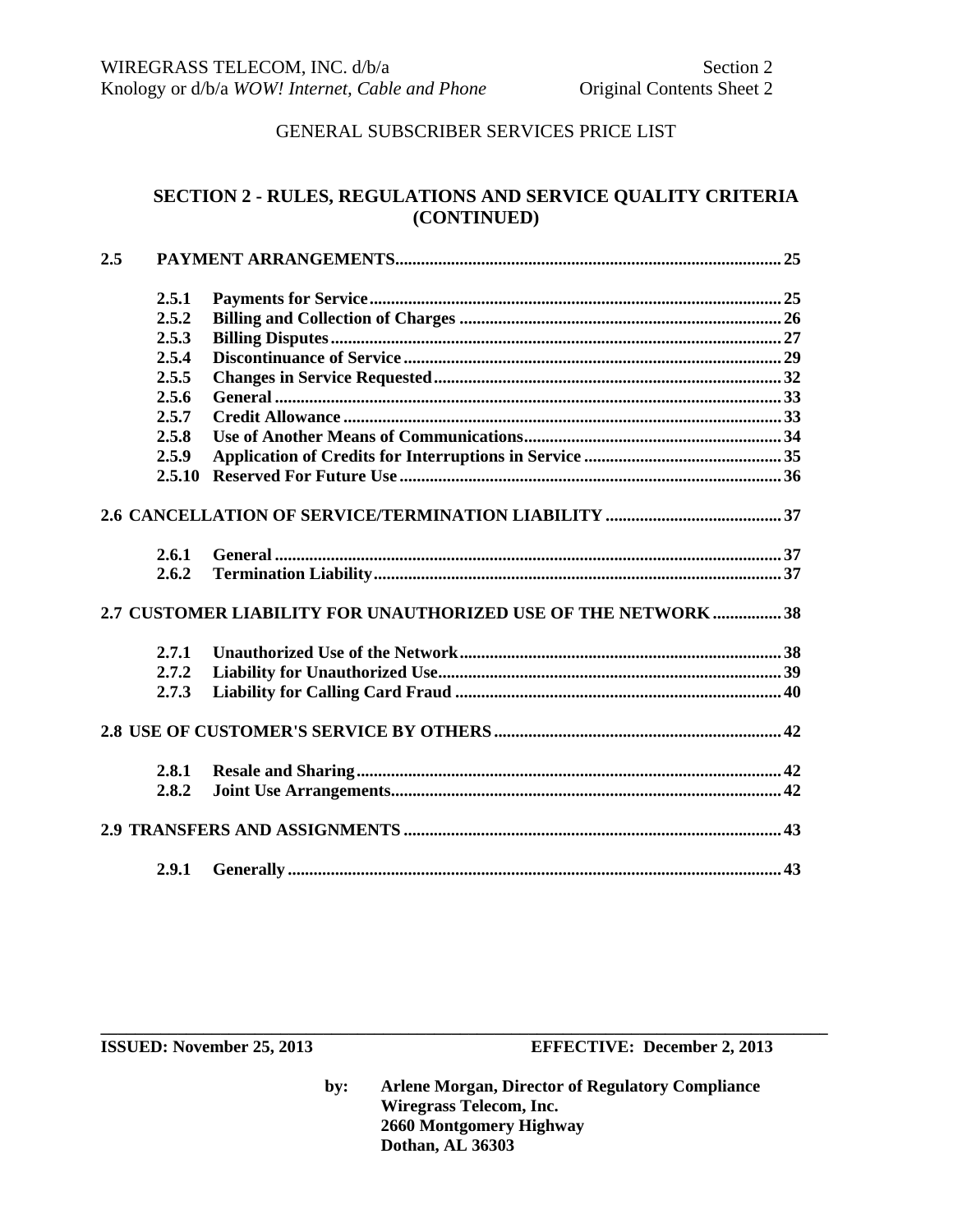# **SECTION 2 - RULES, REGULATIONS AND SERVICE QUALITY CRITERIA (CONTINUED)**

**ISSUED:** November 25, 2013 **EFFECTIVE:** December 2, 2013

**by: Arlene Morgan, Director of Regulatory Compliance Wiregrass Telecom, Inc. 2660 Montgomery Highway Dothan, AL 36303**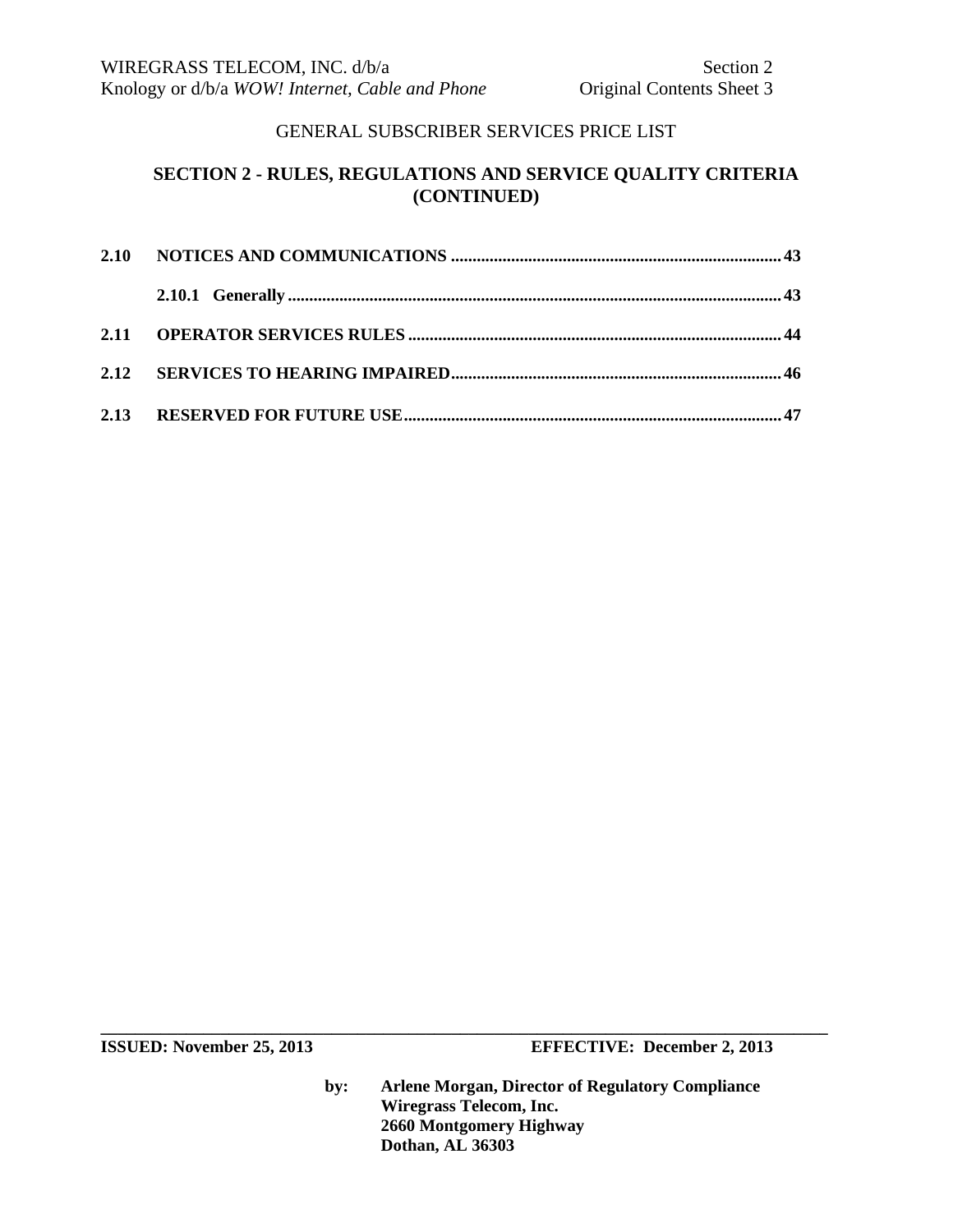# **SECTION 2 - RULES, REGULATIONS AND SERVICE QUALITY CRITERIA**

## **2.1 Scope of Undertaking of the Company**

# **2.1.1 Undertaking**

2.1.1.A The Company undertakes to furnish communications service according to the terms of this Price List for one-way and/or two-way information transmission between points within its local exchange service territory within the State of Alabama.

### **2.1.2 Services**

2.1.2.A Customers and users may use services and facilities provided under this Price List to obtain access to services offered by other service providers. The Company is responsible under this Price List only for the services and facilities provided hereunder, and it assumes no responsibility for any service provided by any other entity that purchases access to the Company network in order to originate or terminate its own services, or to communicate with its own customers.

## **2.1.3 Shortage of Equipment or Facilities**

2.1.3.A The Company reserves the right to limit or to allocate the use of existing facilities, or of additional facilities offered by the Company, when necessary because of lack of facilities, or due to some other cause beyond the Company's control.

**ISSUED: November 25, 2013 EFFECTIVE: December 2, 2013** 

**by: Arlene Morgan, Director of Regulatory Compliance Wiregrass Telecom, Inc. 2660 Montgomery Highway Dothan, AL 36303**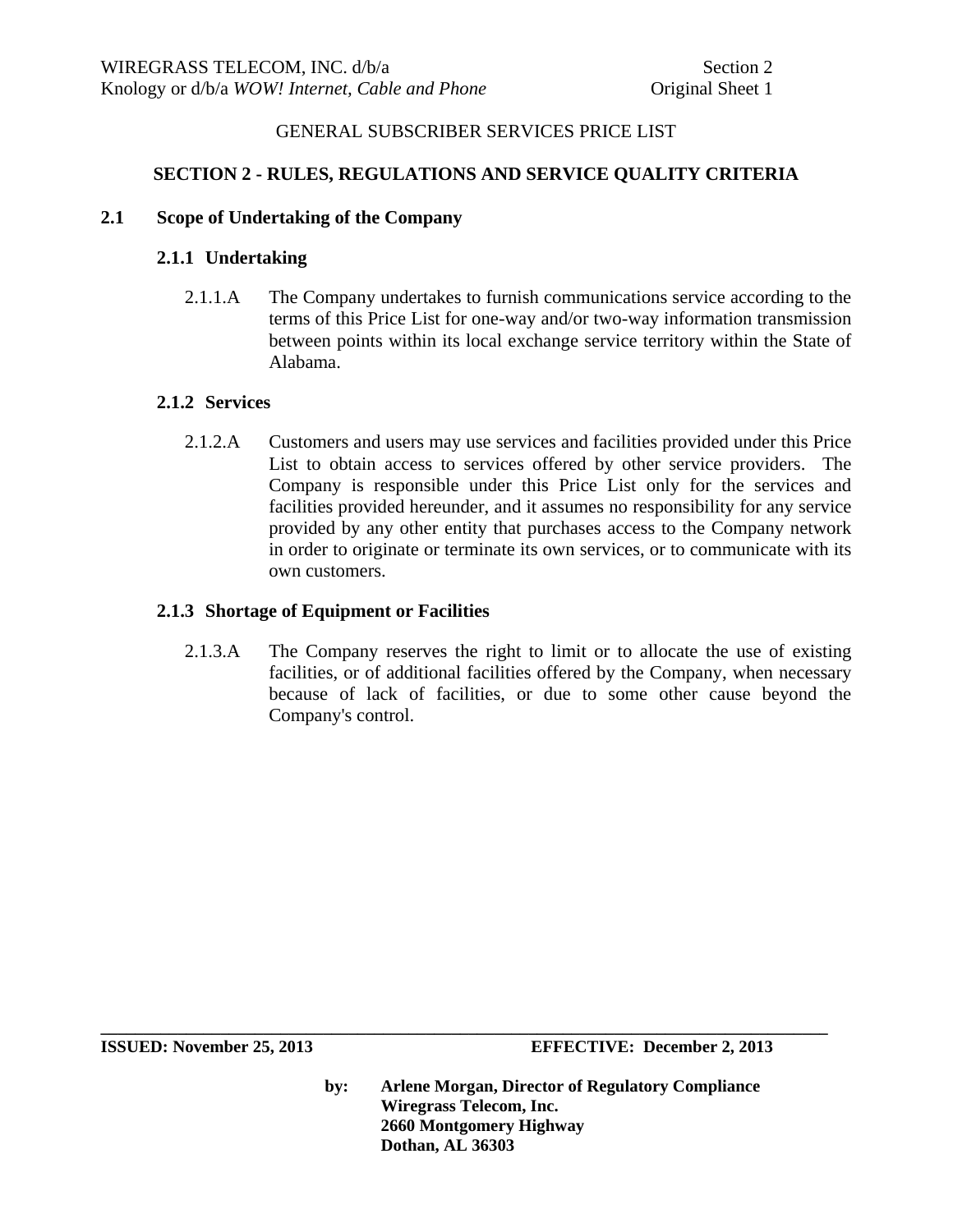# **SECTION 2 - RULES, REGULATIONS AND SERVICE QUALITY CRITERIA (CONTINUED)**

### **2.1 Scope of Undertaking of the Company (Cont'd)**

#### **2.1.3 Shortage of Equipment or Facilities (Cont'd)**

- 2.1.3.B The furnishing of service under this Price List is subject to the availability on a continuing basis of all the necessary facilities and is limited to the capacity of the Company's facilities, as well as facilities the Company may obtain from other carriers to furnish service from time to time as required at the sole discretion of the Company.
- 2.1.3.C The Company reserves its rights to establish service packages specific to a particular Customer. The contracts may or may not be associated with volume and or term discounts.

#### **2.1.4 Terms and Conditions**

- 2.1.4.A Except for services specifically offered on a per-use basis, service is provided for a minimum period of one (1) month, twenty-four (2) hours per day. For purpose of computing charges in this Price List, a month is considered to have thirty (30) days.
- 2.1.4.B Customers may be required to enter into written service orders which shall contain or reference a specific description of the service ordered, the rates to be charged, the duration of the services, and the terms and conditions in this Price List. Customer will also be required to execute any other documents as may be reasonably requested by the Company.

**by: Arlene Morgan, Director of Regulatory Compliance Wiregrass Telecom, Inc. 2660 Montgomery Highway Dothan, AL 36303** 

**ISSUED: November 25, 2013 EFFECTIVE: December 2, 2013**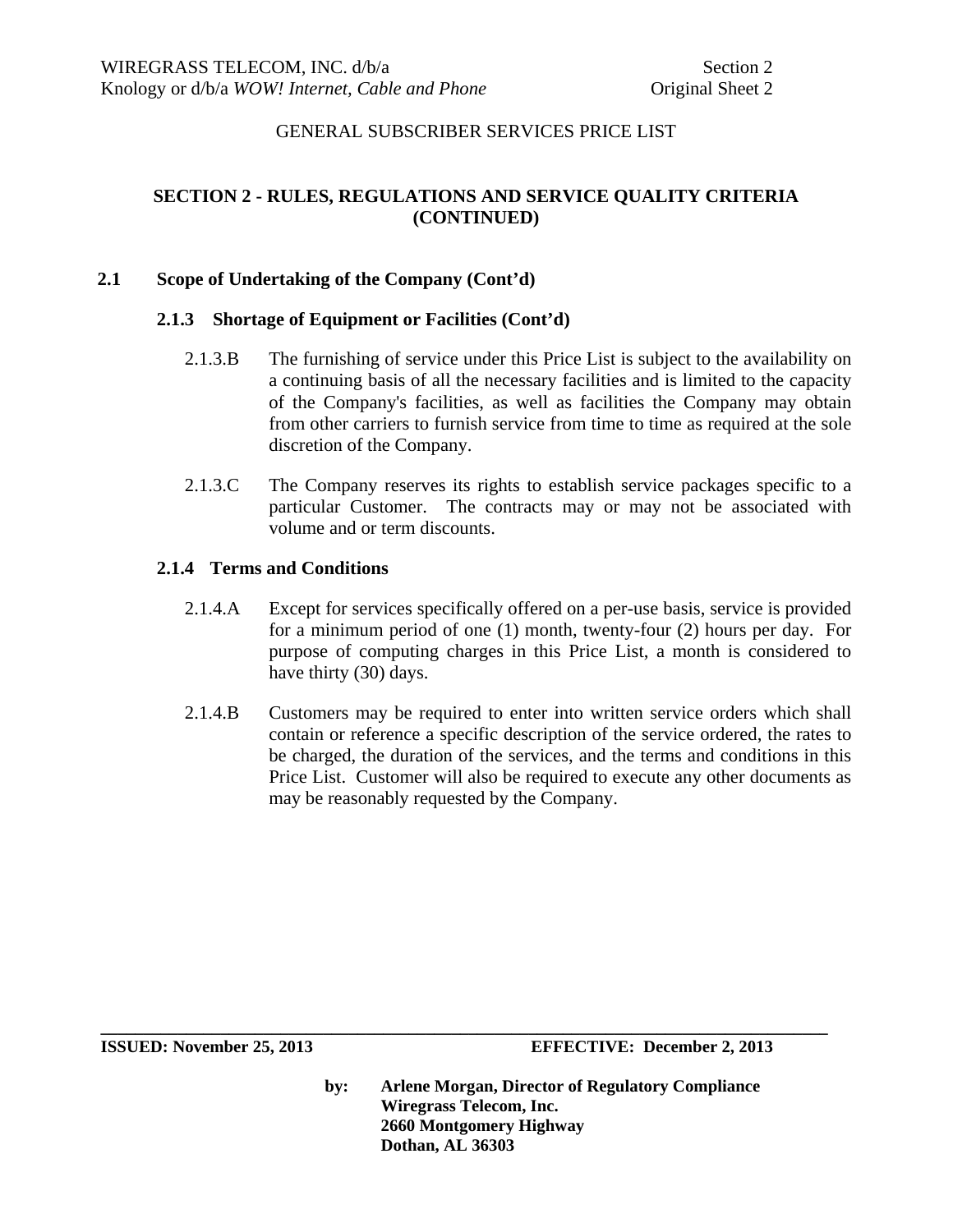# **SECTION 2 - RULES, REGULATIONS AND SERVICE QUALITY CRITERIA (CONTINUED)**

## **2.1 Scope of Undertaking of the Company (Cont'd)**

#### **2.1.4 Terms and Conditions (Cont'd)**

- 2.1.4.C Except as otherwise stated in this Price List, at the expiration of the initial term specified in each Service Order, or in any extension thereof, service shall continue on a month to month basis at the then current rates unless terminated by either party upon thirty (30) days' written notice. Any termination shall not relieve Customer of its obligation to pay any charges incurred under the service order and this Price List prior to termination. The rights and obligations which by their nature extend beyond the termination of the term of the service order shall survive such termination. Cancellation notice requirements will be specified in a written contract or service agreement.
- 2.1.4.D In any action between the parties to enforce any provision of this Price List, the prevailing party shall be entitled to recover its legal fees and court costs from the non-prevailing party in addition to other relief a court may award.
- 2.1.4.E Service may be terminated upon written notice to the Customer if:
	- 2.1.4.E.1 Customer is using the service in violation of this Price List; or
	- 2.1.4.E.2 Customer is using the service in violation of the law.

**\_\_\_\_\_\_\_\_\_\_\_\_\_\_\_\_\_\_\_\_\_\_\_\_\_\_\_\_\_\_\_\_\_\_\_\_\_\_\_\_\_\_\_\_\_\_\_\_\_\_\_\_\_\_\_\_\_\_\_\_\_\_\_\_\_\_\_\_\_\_\_\_\_\_\_\_\_\_\_\_\_\_\_\_\_** 

2.1.4.F This Price List shall be interpreted and governed by the laws of the State of Alabama without regard for its choice of laws provision.

**ISSUED: November 25, 2013 EFFECTIVE: December 2, 2013**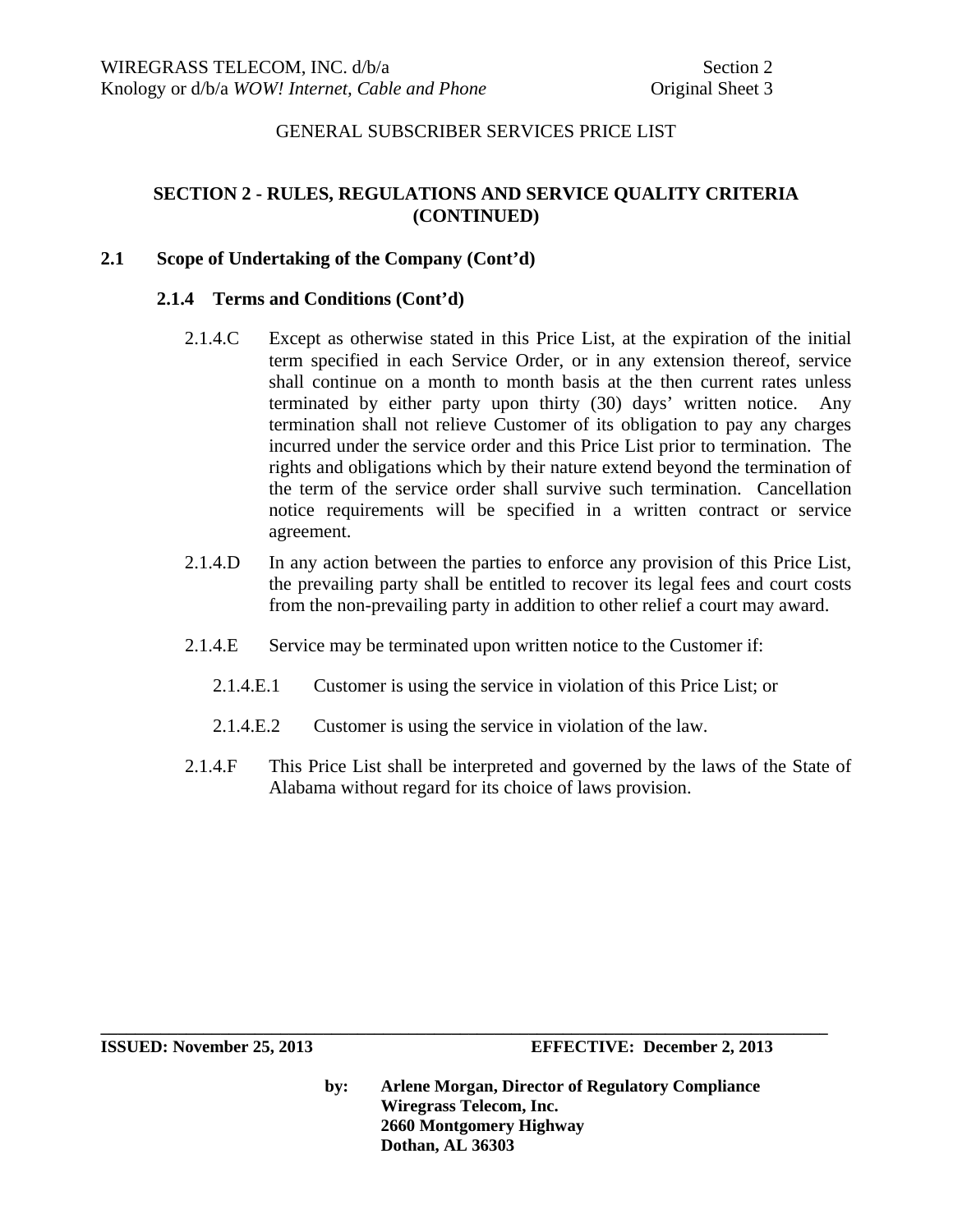# **SECTION 2 - RULES, REGULATIONS AND SERVICE QUALITY CRITERIA (CONTINUED)**

## **2.1 Scope of Undertaking of the Company (Cont'd)**

### **2.1.4 Terms and Conditions (Cont'd)**

- 2.1.4.G Another Telephone Company must not interfere with the right of any person or entity to obtain service directly from the Company. No person or entity shall be required to make any payment, incur any penalty, monetary or otherwise, or purchase any services in order to have the right to obtain service directly from the Company.
- 2.1.4.H To the extent that either the Company or any other Telephone Company controls available cable pairs, conduit, duct space, raceways, or other facilities needed by the other to reach a person or entity in connection with the provision of the services offered under this Price List or the similar service of another telephone company, the party exercising such control shall make them available to the other on terms equivalent to those under which the Company makes similar facilities under its control available to its customers. At either party's reasonable request, the Company and the other Telephone Company shall jointly attempt to obtain from the owner of the property access for the other party to serve a person or entity.

# **2.1.5 Limitations on Liability**

2.1.5.A Except as otherwise stated in this section, the liability of the Company for damages arising out of either: (1) the furnishing of its services, including but not limited to mistakes, omissions, interruptions, delays, or errors, or other defects, representatives, or use of these services or (2) the failure to furnish its service, whether caused by acts or omission, shall in no event exceed an amount equivalent to the proportionate charge to the customer for the period of service during which such mistakes, omissions, interruptions, delays or errors or defects in transmission occurs.

**by: Arlene Morgan, Director of Regulatory Compliance Wiregrass Telecom, Inc. 2660 Montgomery Highway Dothan, AL 36303**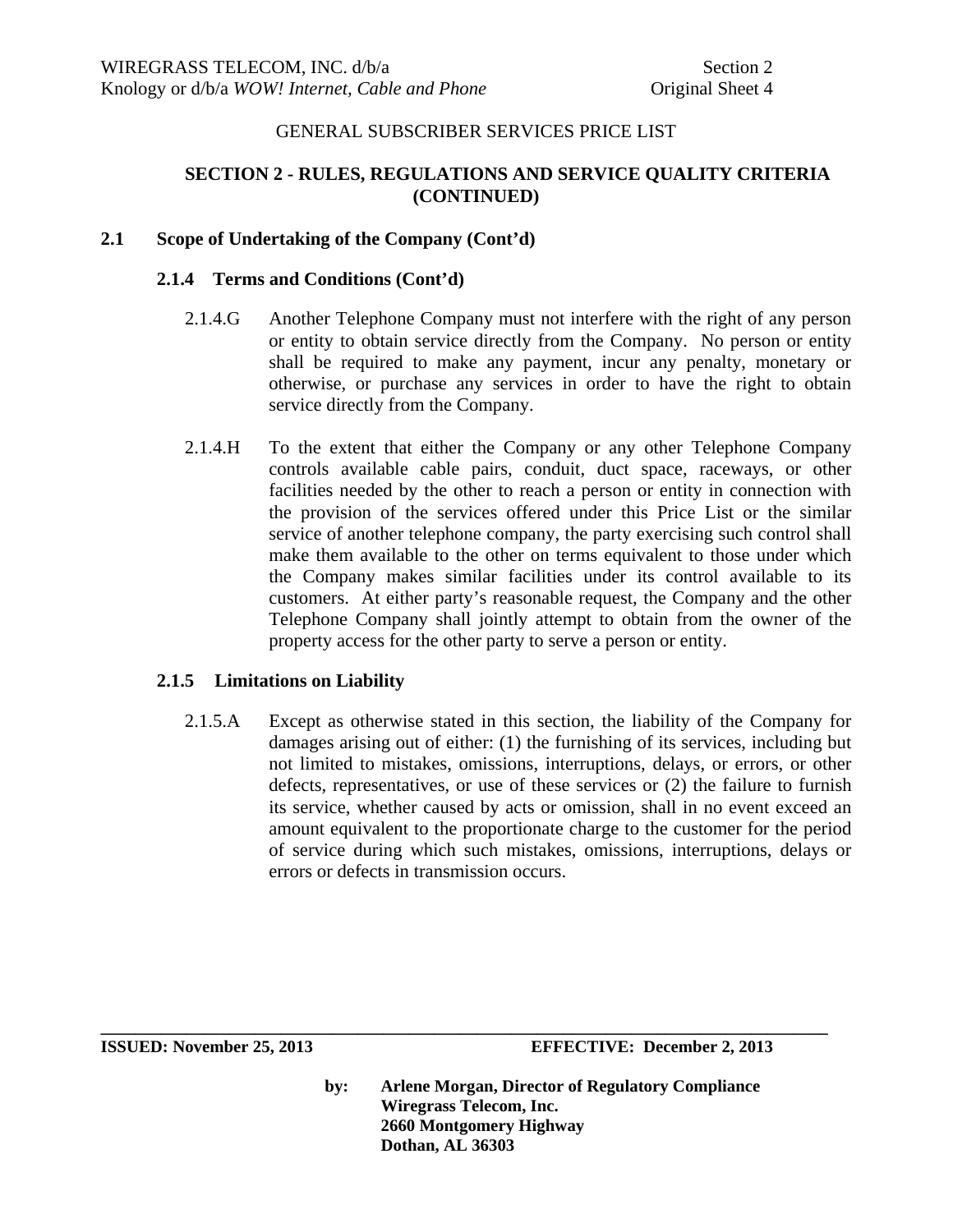# **SECTION 2 - RULES, REGULATIONS AND SERVICE QUALITY CRITERIA (CONTINUED)**

### **2.1 Scope of Undertaking of the Company (Cont'd)**

### **2.1.5 Limitations on Liability (Cont'd)**

- 2.1.5.B Except for the extension of allowances to the Customer for interruptions in service as set forth in Section 2.7, the Company shall not be liable to a Customer or third party for any direct, indirect, special, incidental, reliance, consequential, exemplary or punitive damages, including, but not limited to, loss of revenue or profits, for any reason whatsoever, including, but not limited to, any act or omission, failure to perform, delay, interruption, failure to provide any service or any failure in or breakdown of facilities associated with the service;
- 2.1.5.C The liability of the Company for errors in billing that result in overpayment by the Customer shall be limited to a credit equal to the dollar amount erroneously billed or, in the event that payment has been made and service has been discontinued, to a refund of the amount erroneously billed;
- 2.1.5.D The Company shall not be liable for any claims for loss or damages involving:
- 2.1.5.E Any act or omission of: (a) the Customer, (b) any other entity furnishing service, equipment or facilities for use in conjunction with services or facilities provided by the Company; or (c) common carriers or warehousemen;
	- 2.1.5.E.1 Any delay or failure of performance or equipment due to causes beyond the Company's control, including but not limited to, acts of God, fires, floods, earthquakes, hurricanes, or other catastrophes; national emergencies, insurrections, riots, wars or other civil commotions; strikes, lockouts, work stoppages or other labor difficulties; criminal actions taken against the Company; unavailability, failure or malfunction of equipment or facilities provided by the Customer or third parties; and any law, order, regulation or other action of any governing authority or agency thereof;

**ISSUED: November 25, 2013 EFFECTIVE: December 2, 2013** 

**by: Arlene Morgan, Director of Regulatory Compliance Wiregrass Telecom, Inc. 2660 Montgomery Highway Dothan, AL 36303**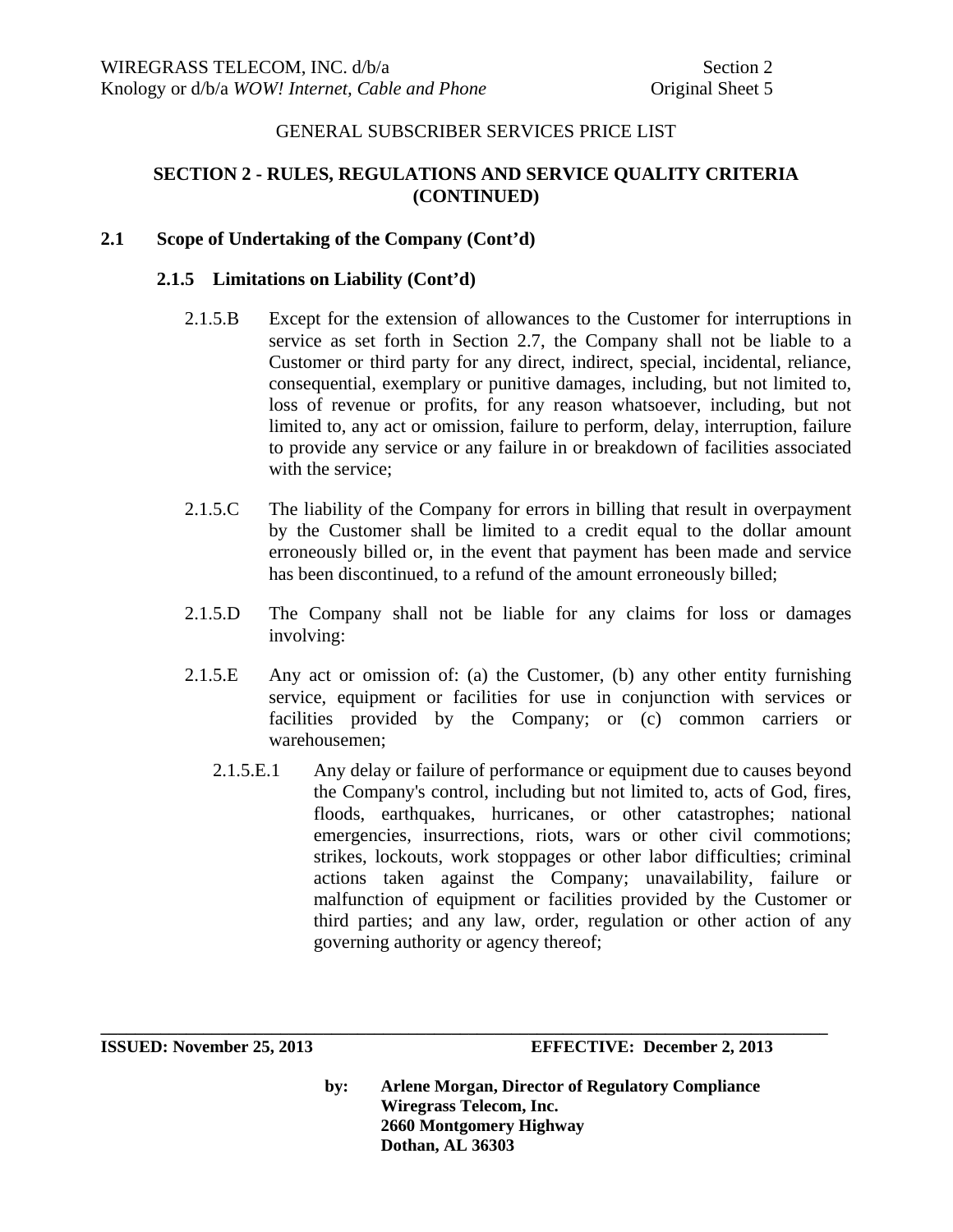# **SECTION 2 - RULES, REGULATIONS AND SERVICE QUALITY CRITERIA (CONTINUED)**

## **2.1 Scope of Undertaking of the Company (Cont'd)**

#### **2.1.5 Limitations on Liability (Cont'd)**

- 2.1.5.E (Cont'd)
	- 2.1.5.E.2 Any unlawful or unauthorized use of the Company's facilities and services;
	- 2.1.5.E.3 Libel, slander, invasion of privacy or infringement of patents, trade secrets, or copyrights arising from or in connection with the transmission of communications by means of Company-provided facilities or services; or by means of the combination of Companyprovided facilities or services with Customer-provided facilities or services;
	- 2.1.5.E.4 Breach in the privacy or security of communications transmitted over the Company's facilities;
	- 2.1.5.E.5 Changes in any of the facilities, operations or procedures of the Company that render any equipment, facilities or services provided by the Customer obsolete, or require modification or alteration of such equipment, facilities or services, or otherwise affect their use or performance, except where reasonable notice is required by the Company and is not provided to the Customer, in which event the Company's liability is limited as set forth in section 2.1.4, preceding;
	- 2.1.5.E.6 Defacement of or damage to Customer premises resulting from the furnishing of services or equipment on such premises or the installation or removal thereof;

**by: Arlene Morgan, Director of Regulatory Compliance Wiregrass Telecom, Inc. 2660 Montgomery Highway Dothan, AL 36303** 

**ISSUED: November 25, 2013 EFFECTIVE: December 2, 2013**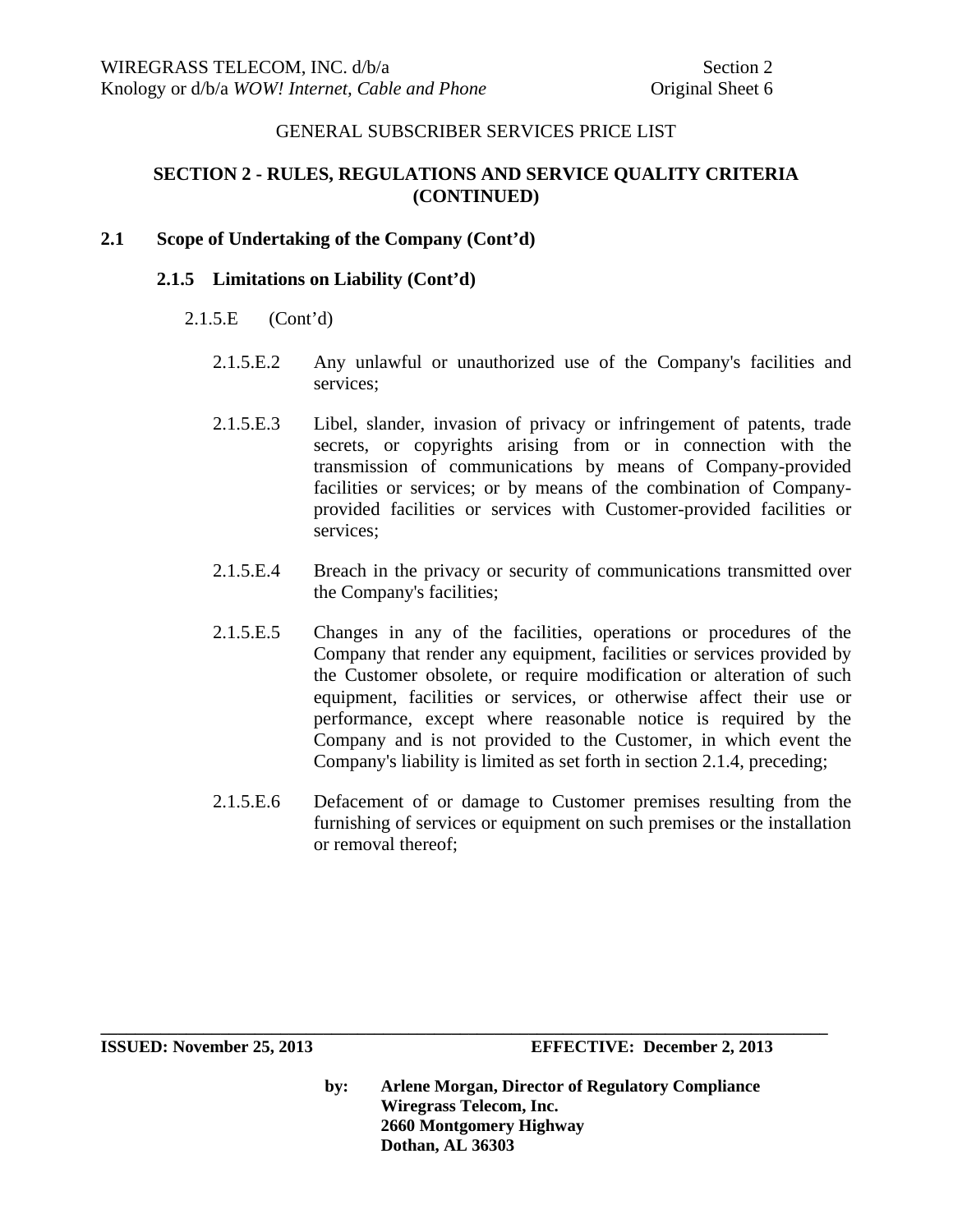# **SECTION 2 - RULES, REGULATIONS AND SERVICE QUALITY CRITERIA (CONTINUED)**

# **2.1 Scope of Undertaking of the Company (Cont'd)**

## **2.1.5 Limitations on Liability (Cont'd)**

- 2.1.5.E (Cont'd)
	- 2.1.5.E.7 Injury to property or injury or death to persons, including claims for payments made under Workers' Compensation law or under any plan for employee disability or death benefits, arising out of, or caused by, any act or omission of the Customer, or the construction, installation, maintenance, presence, use or removal of the Customer's facilities or equipment connected, or to be connected to the Company's facilities;
	- 2.1.5.E.8 Any intentional, wrongful act of a Company employee when such act is not within the scope of the employee's responsibilities for the Company and/or is not authorized by the Company;
	- 2.1.5.E.9 Any representations made by Company employees that do not comport, or that are inconsistent, with the provisions of this Price List;
	- 2.1.5.E.10 Any act or omission in connection with the provision of 911, E911, or similar services;
	- 2.1.5.E.11 Any noncompletion of calls due to network busy conditions;

**\_\_\_\_\_\_\_\_\_\_\_\_\_\_\_\_\_\_\_\_\_\_\_\_\_\_\_\_\_\_\_\_\_\_\_\_\_\_\_\_\_\_\_\_\_\_\_\_\_\_\_\_\_\_\_\_\_\_\_\_\_\_\_\_\_\_\_\_\_\_\_\_\_\_\_\_\_\_\_\_\_\_\_\_\_** 

2.1.5.E.12 Any calls not actually attempted to be completed during any period that service is unavailable.

**ISSUED: November 25, 2013 EFFECTIVE: December 2, 2013**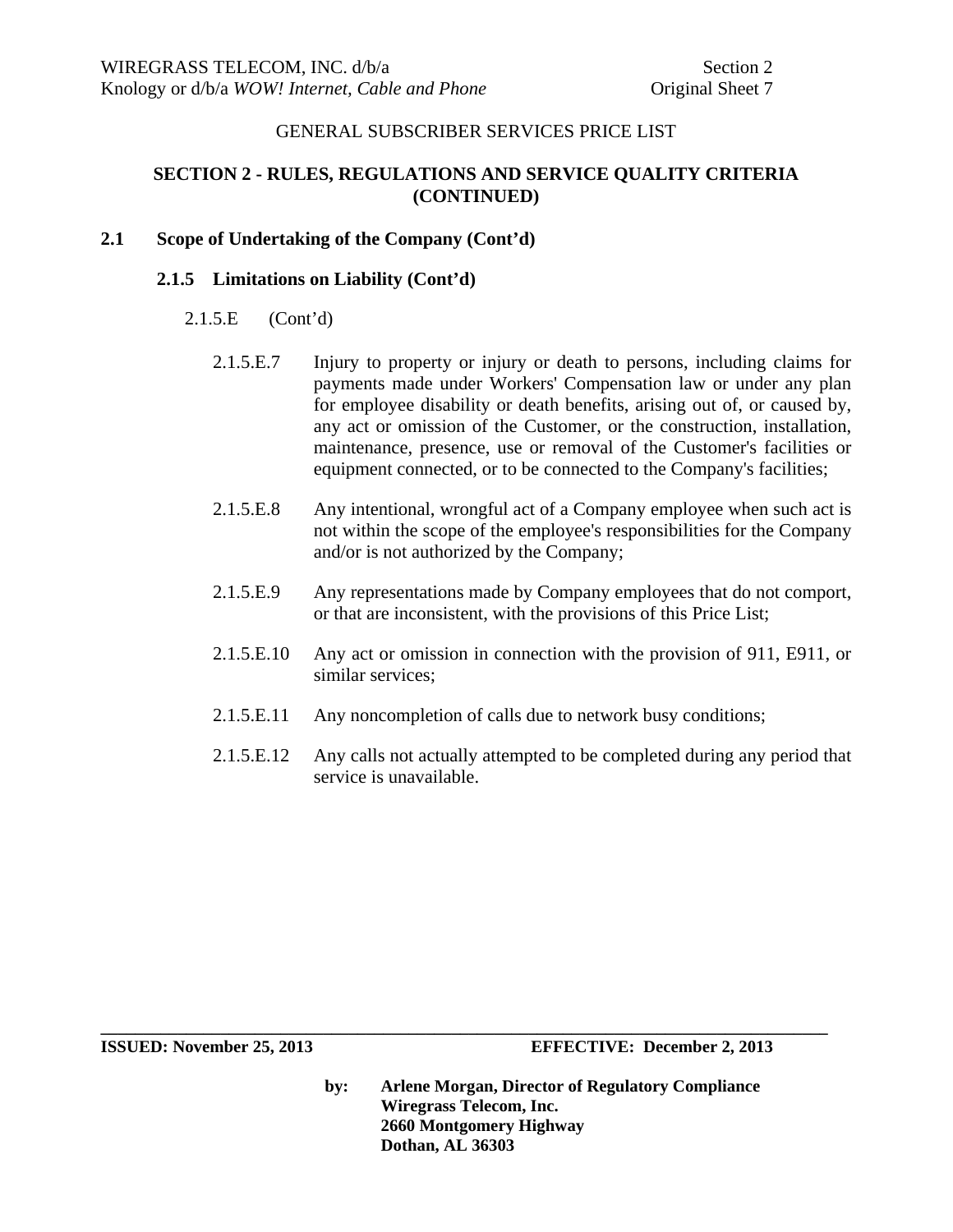# **SECTION 2 - RULES, REGULATIONS AND SERVICE QUALITY CRITERIA (CONTINUED)**

# **2.1 Scope of Undertaking of the Company (Cont'd)**

#### **2.1.5 Limitations on Liability (Cont'd)**

2.1.5.F The Company shall be indemnified, defended and held harmless by the Customer or end user from and against any and all claims, loss, demands, suits, expense, or other action or any liability whatsoever, including attorney fees, whether suffered, made, instituted, or asserted by the Customer or by any other party, for any personal injury to or death of any person or persons, and for any loss, damage or destruction of any property, including environmental contamination, whether owned by the Customer or by any other party, caused or claimed to have been caused directly or indirectly by the installation, operation, failure to operate, maintenance, failure to maintain presence, condition, location, use or removal of any Company or Customer equipment or facilities or service provided by the Company.

**ISSUED: November 25, 2013 EFFECTIVE: December 2, 2013** 

**by: Arlene Morgan, Director of Regulatory Compliance Wiregrass Telecom, Inc. 2660 Montgomery Highway Dothan, AL 36303**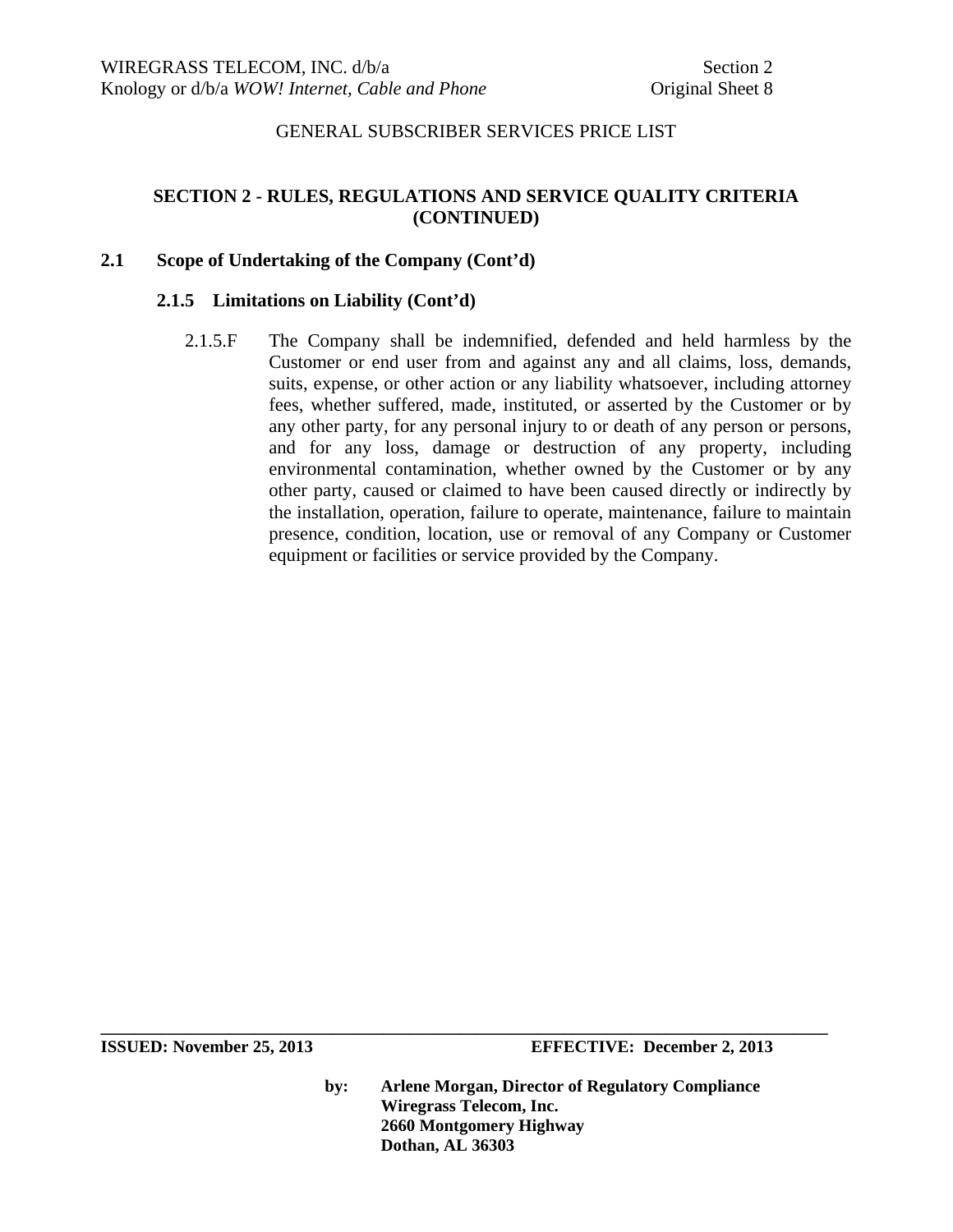# **SECTION 2 - RULES, REGULATIONS AND SERVICE QUALITY CRITERIA (CONTINUED)**

## **2.1 Scope of Undertaking of the Company (Cont'd)**

## **2.1.5 Limitations on Liability (Cont'd)**

- 2.1.5.G The Company does not guarantee nor make any warranty with respect to installations provided by it for use in or near an explosive atmosphere. The Company shall be indemnified, defended and held harmless by the Customer from and against any and all claims, loss, demands, suits, or other action, or any liability whatsoever, including attorney fees, whether suffered, made, instituted or asserted by the Customer or by any other party, for any personal injury to or death of any person or persons, and for any loss, damage or destruction of any property, including environmental contamination, whether owned by the Customer or by any other party, caused or claimed to have been caused directly or indirectly by the installation, operation, failure to operate, maintenance, presence, condition, location, use or removal of any equipment or facilities or the service.
- 2.1.5.H The Company assumes no responsibility for the availability or performance of any cable or satellite systems or related facilities under the control of other entities, whether affiliated with the Company, or for other facilities provided by other entities used for service to the Customer, even if the Company has acted as the Customer's agent in arranging for such facilities or services. Such facilities are provided subject to such degree of protection or nonpreemptibility as may be provided by the other entities. THE COMPANY MAKES NO WARRANTIES OR REPRESENTATIONS, EXPRESS OR IMPLIED EITHER IN FACT OR BY OPERATION OF LAW, STATUTORY OR OTHERWISE, INCLUDING WARRANTIES OF MERCHANTABILITY OR FITNESS FOR A PARTICULAR USE, EXCEPT THOSE EXPRESSLY SET FORTH HEREIN.

**ISSUED: November 25, 2013 EFFECTIVE: December 2, 2013** 

**by: Arlene Morgan, Director of Regulatory Compliance Wiregrass Telecom, Inc. 2660 Montgomery Highway Dothan, AL 36303**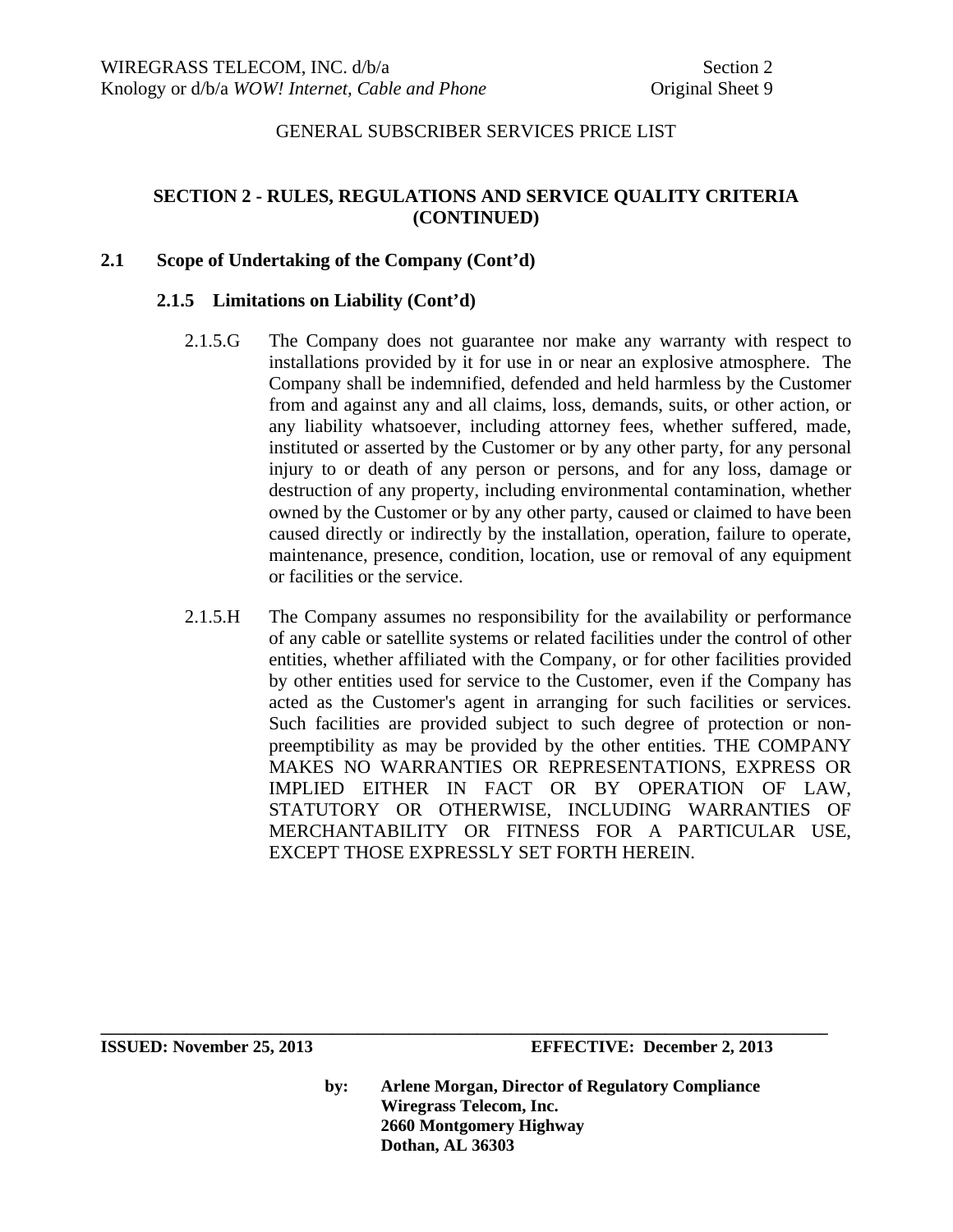# **SECTION 2 - RULES, REGULATIONS AND SERVICE QUALITY CRITERIA (CONTINUED)**

### **2.1 Scope of Undertaking of the Company (Cont'd)**

#### **2.1.6 Notification of Service-Affecting Conditions**

- 2.1.6.A Except as otherwise stated in this Price List, any claim of whatever nature against the Company shall be deemed conclusively to have been waived unless presented in writing to the Company within thirty (30) days after the date of the occurrence that gave rise to the claim.
- 2.1.6.B The Company will provide the Customer reasonable notification of serviceaffecting activities that may occur in normal operation of its business. Such activities may include, but are not limited to, equipment or facilities additions, removals or rearrangements and routine preventative maintenance. Generally, such activities are not specific to an individual Customer, but affect many Customers' services. No specific advance notification period is applicable to all service activities. The Company will work cooperatively with the Customer to determine the reasonable notification requirements. With some emergency or unplanned service-affecting conditions, such as an outage resulting from cable damage, notification to the Customer may not be possible.

**ISSUED: November 25, 2013 EFFECTIVE: December 2, 2013** 

**by: Arlene Morgan, Director of Regulatory Compliance Wiregrass Telecom, Inc. 2660 Montgomery Highway Dothan, AL 36303**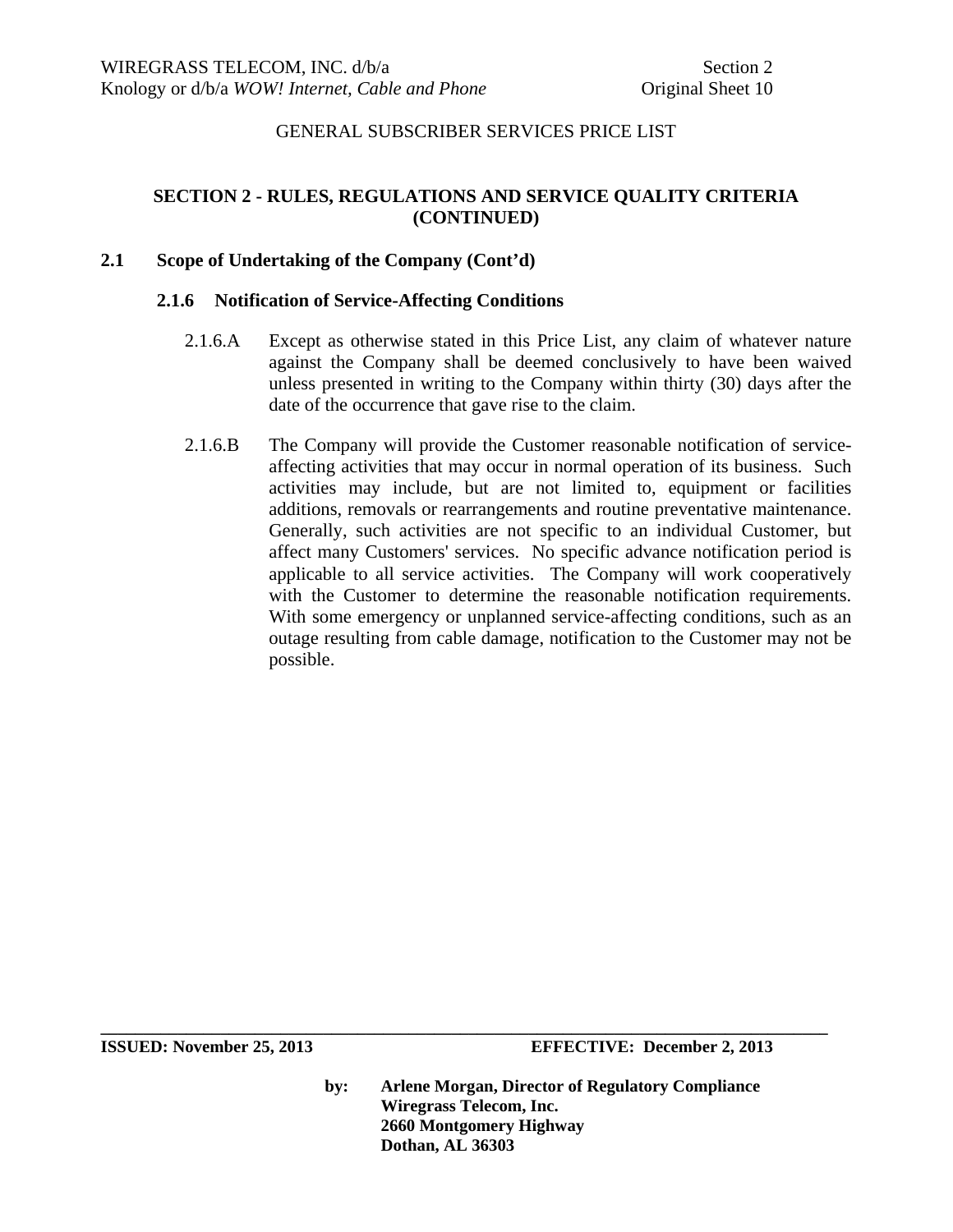# **SECTION 2 - RULES, REGULATIONS AND SERVICE QUALITY CRITERIA (CONTINUED)**

## **2.1 Scope of Undertaking of the Company (Cont'd)**

### **2.1.7 Provision of Equipment and Facilities**

- 2.1.7.A Except as otherwise indicated, the Customer shall install, construct, maintain and operate any customer-provided equipment connected to the facilities of the Company in compliance with industry and regulatory standards so that the Customer-provided equipment interoperates with the Company's facilities satisfactorily and without causing harm to or interference with any Company facilities or services.
- 2.1.7.B The Company shall not be responsible for the installation, operation or maintenance of any Customer-provided communications equipment. Where such equipment is connected to service furnished pursuant to this Price List, the responsibility of the Company shall be limited to the furnishing of services under this Price List and to the maintenance and operation of such services in the proper manner. Subject to this responsibility, the Company shall not be responsible for:
	- 2.1.7.B.1 the through transmission of signals generated by Customer-provided equipment or for the quality of, or defects in, such transmission; or
	- 2.1.7.B.2 the reception of signals by Customer-provided equipment; or

**\_\_\_\_\_\_\_\_\_\_\_\_\_\_\_\_\_\_\_\_\_\_\_\_\_\_\_\_\_\_\_\_\_\_\_\_\_\_\_\_\_\_\_\_\_\_\_\_\_\_\_\_\_\_\_\_\_\_\_\_\_\_\_\_\_\_\_\_\_\_\_\_\_\_\_\_\_\_\_\_\_\_\_\_\_** 

2.1.7.B.3 network control signaling where such signaling is performed by Customer-provided network control signaling equipment.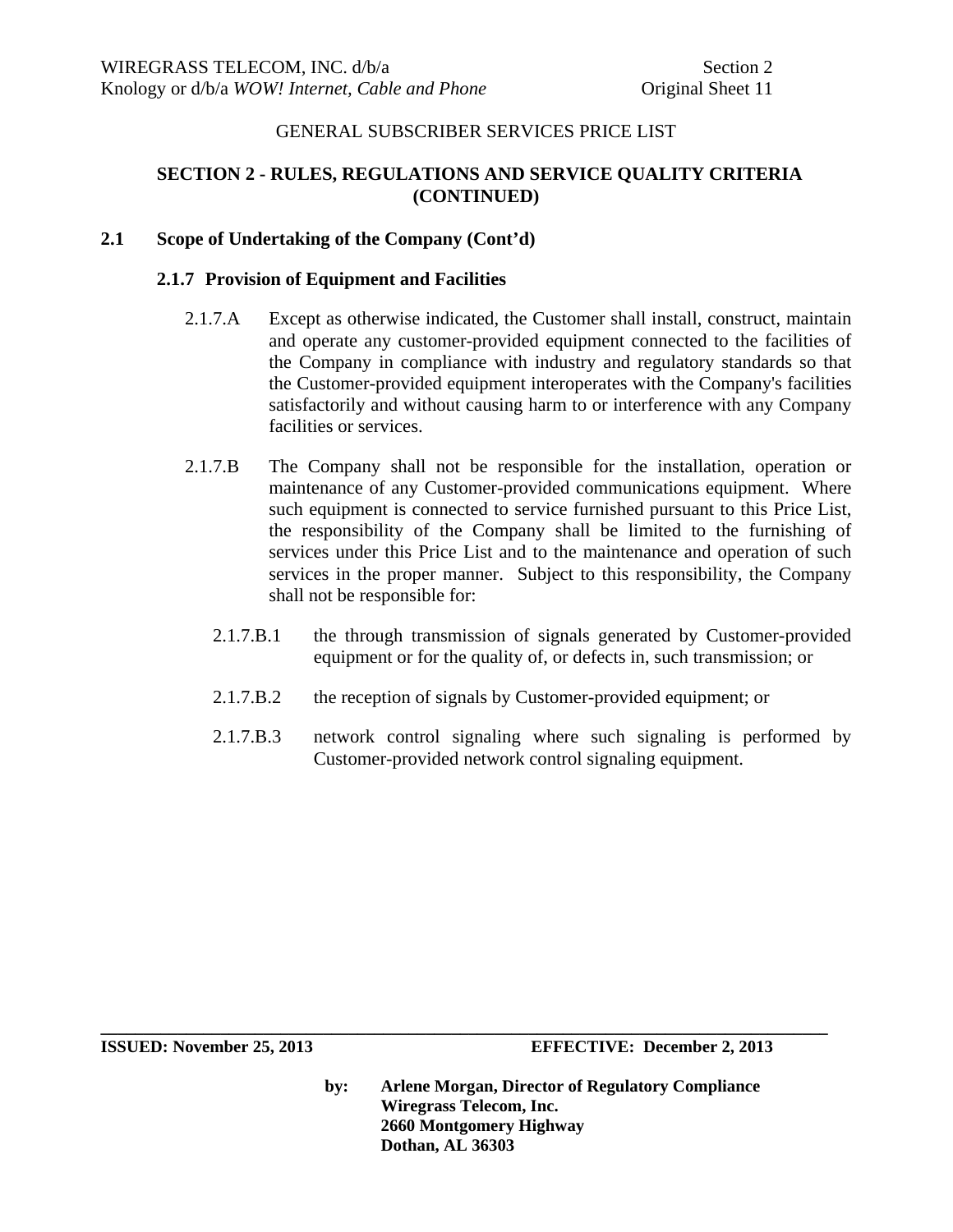# **SECTION 2 - RULES, REGULATIONS AND SERVICE QUALITY CRITERIA (CONTINUED)**

### **2.1 Scope of Undertaking of the Company (Cont'd)**

### **2.1.8 Non-routine Installation**

2.1.8.A At the Customer's request, installation and/or maintenance may be performed outside the Company's regular business hours or in hazardous locations. In such cases, charges based on cost of the actual labor, material, or other costs incurred by or charged to the Company may apply. If installation is started during regular business hours but, at the Customer's request, extends beyond regular business hours into time periods including, but not limited to, weekends, holidays, and/or night hours, additional charges may apply.

# **2.1.9 Special Construction**

- 2.1.9.A Subject to the agreement of the Company and to all of the regulations contained in this Price List, special construction of facilities may be undertaken on a reasonable efforts basis at the request of the Customer. Special construction is that construction undertaken:
	- 2.1.9.A.1 where facilities are not presently available, and there is no other requirement for the facilities so constructed, including a requirement for services subject to Section 9.1 and 9.3 of this Price List;
	- 2.1.9.A.2 of a type other than that which the Company would normally utilize in the furnishing of its services;
	- 2.1.9.A.3 over a route other than that which the Company would normally utilize in the furnishing of its services;
	- 2.1.9.A.4 in a quantity greater than that which the Company would normally construct;

**\_\_\_\_\_\_\_\_\_\_\_\_\_\_\_\_\_\_\_\_\_\_\_\_\_\_\_\_\_\_\_\_\_\_\_\_\_\_\_\_\_\_\_\_\_\_\_\_\_\_\_\_\_\_\_\_\_\_\_\_\_\_\_\_\_\_\_\_\_\_\_\_\_\_\_\_\_\_\_\_\_\_\_\_\_** 

2.1.9.A.5 on an expedited basis;

**ISSUED: November 25, 2013 EFFECTIVE: December 2, 2013**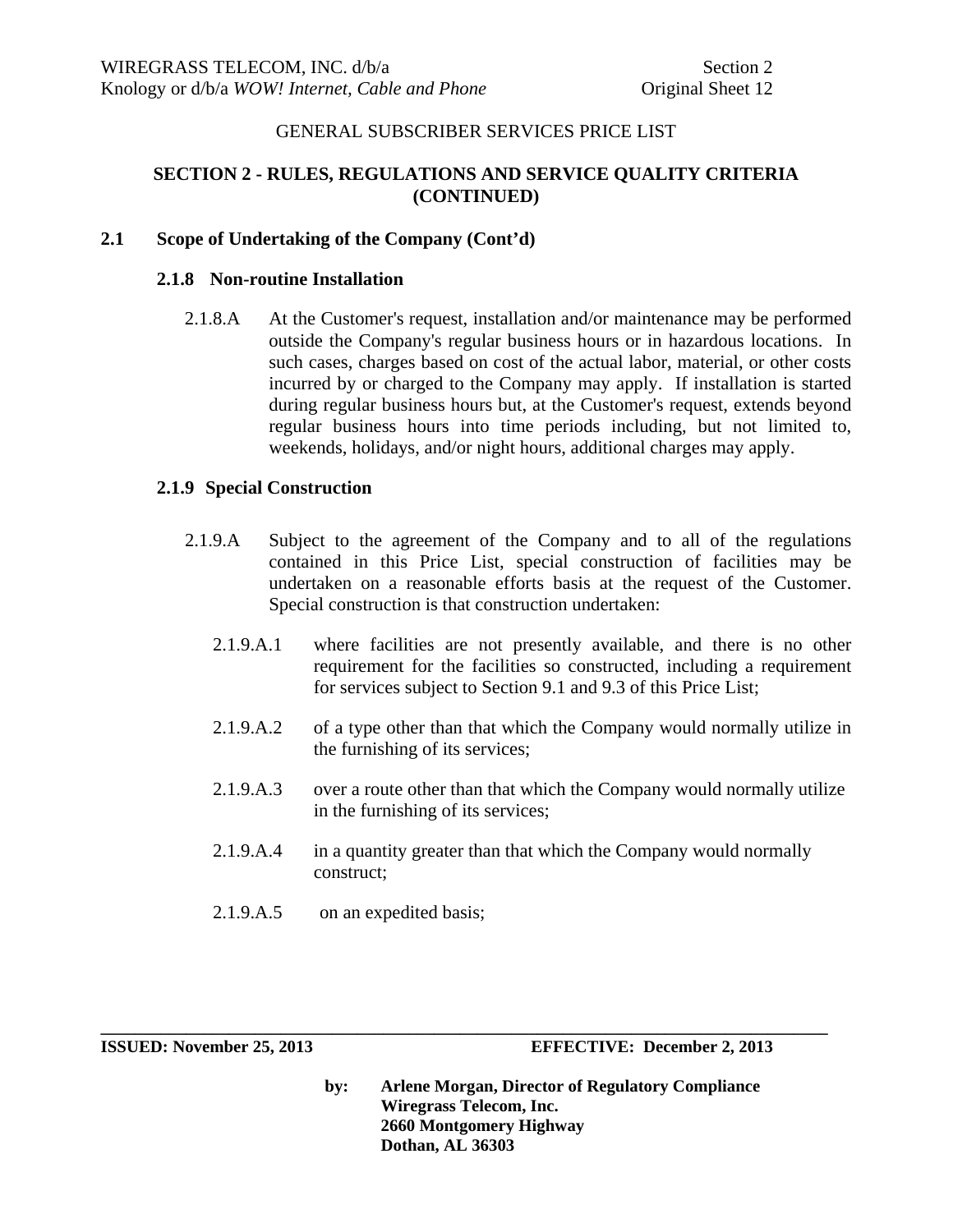# **SECTION 2 - RULES, REGULATIONS AND SERVICE QUALITY CRITERIA (CONTINUED)**

# **2.1 Scope of Undertaking of the Company (Cont'd)**

### **2.1.9 Special Construction (Cont'd)**

- 2.1.9.A (Cont'd)
	- 2.1.9.A.6 on a temporary basis until permanent facilities are available;
	- 2.1.9.A.7 involving abnormal costs; or
	- 2.1.9.A.8 in advance of its normal construction.

#### **2.1.10 Ownership of Facilities**

2.1.10.A Title to all facilities provided in accordance with this Price List remains in the Company, its agents, contractors, or suppliers.

#### **2.1.11 Universal Emergency Telephone Number Service**

- 2.1.11.A This Price List does not provide for the inspection or constant monitoring of facilities to discover errors, defects or malfunctions in the service, nor does the Company undertake such responsibility.
- 2.1.11.B 911 information, consisting of the names, addresses and telephone numbers of all telephone customers, is confidential. The Company will release such information via the Data Management System only after a 911 call has been received, on a call by call basis, only for responding to an emergency call in progress.
- 2.1.11.C The 911 calling party, by dialing 911, waives the privacy afforded by nonlisted and non-published service to the extent that the telephone number, name, and address associated with the originating station location are furnished to the Public Safety Answering Point.

**\_\_\_\_\_\_\_\_\_\_\_\_\_\_\_\_\_\_\_\_\_\_\_\_\_\_\_\_\_\_\_\_\_\_\_\_\_\_\_\_\_\_\_\_\_\_\_\_\_\_\_\_\_\_\_\_\_\_\_\_\_\_\_\_\_\_\_\_\_\_\_\_\_\_\_\_\_\_\_\_\_\_\_\_\_** 

**ISSUED: November 25, 2013 EFFECTIVE: December 2, 2013**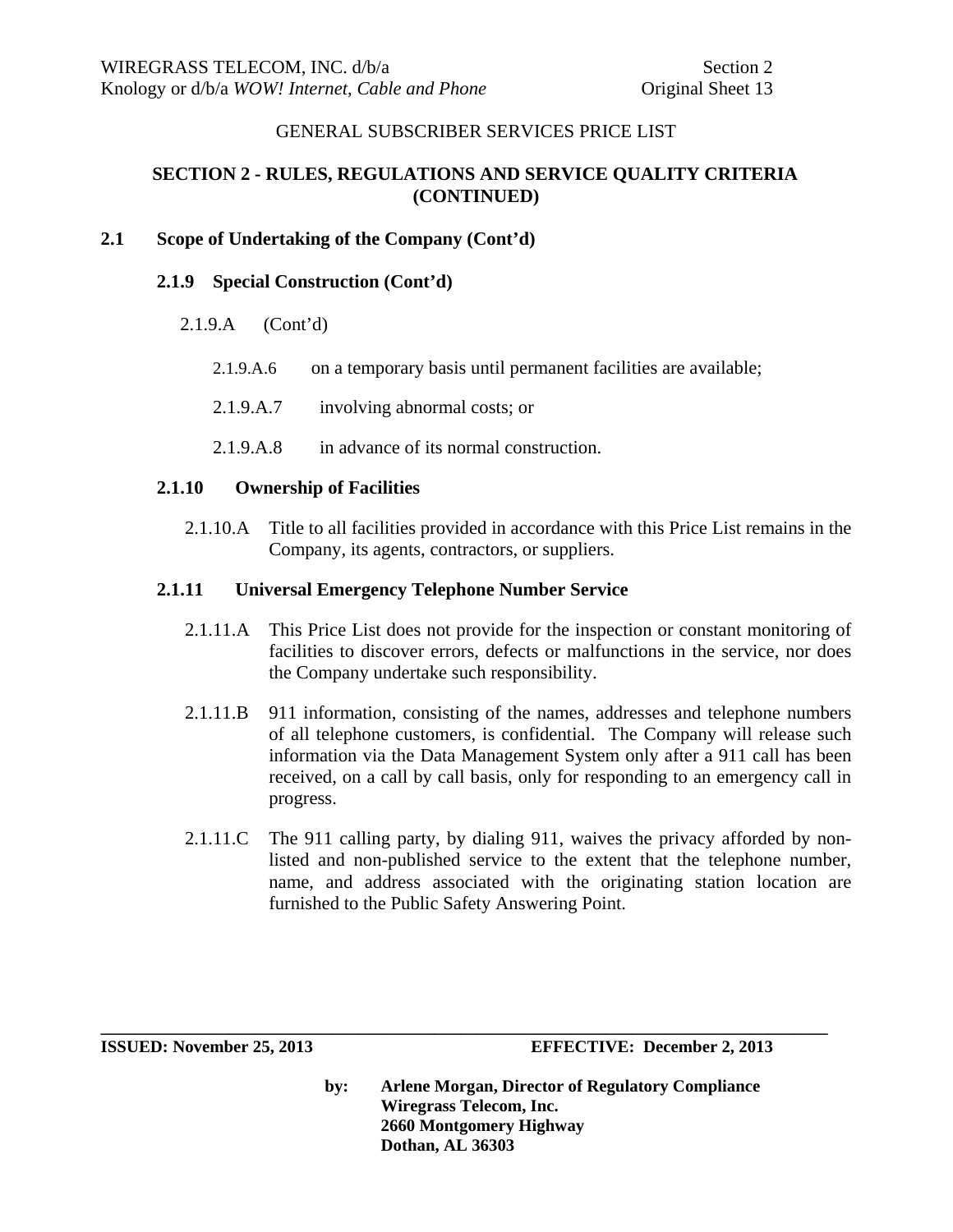# **SECTION 2 - RULES, REGULATIONS AND SERVICE QUALITY CRITERIA (CONTINUED)**

## **2.1 Scope of Undertaking of the Company (Cont'd)**

## **2.1.11 Universal Emergency Telephone Number Service (Cont'd)**

2.1.11.D After the establishment of service, it is the Public Safety Agency's responsibility to continue to verify the accuracy of and to advise the Company of any changes as they occur in street names, establishment of new streets, changes in address numbers used on existing streets, closing and abandonment of streets, changes in police, fire, ambulance or other appropriate agencies' jurisdiction over any address, annexations and other changes in municipal and county boundaries, incorporation of new cities or any other similar matter that may affect the routing of 911 calls to the proper Public Safety Answering Point.

# **2.1.12 Liability for Use of 911**

2.1.12.A The Company assumes no liability for any infringement, or invasion of any right of privacy or any person or persons caused, or claimed to be caused, directly or indirectly by the use of 911 Service. The Public Safety Agency agrees, except where the events, incidents, or eventualities set forth in this sentence are the result of the Company's gross negligence or willful misconduct, to release, indemnify, defend and hold harmless the Company from any and all loss or claims whatsoever, whether suffered, made, instituted, or asserted by the Public Safety Agency or by any other party or person, for any personal injury to or death of any person or persons, or for any loss, damage, or destruction of any property, whether owned by the Customer or others. The Public Safety Agency also agrees to release, indemnify, defend and hold harmless the Company for any infringement or invasion of the right of privacy of any person or persons, caused or claimed to have been caused, directly or indirectly, by the installation, operation, failure to operate, maintenance, removal, presence, condition, occasion, or use of 911 Service features and the equipment associated therewith, or by any

**by: Arlene Morgan, Director of Regulatory Compliance Wiregrass Telecom, Inc. 2660 Montgomery Highway Dothan, AL 36303**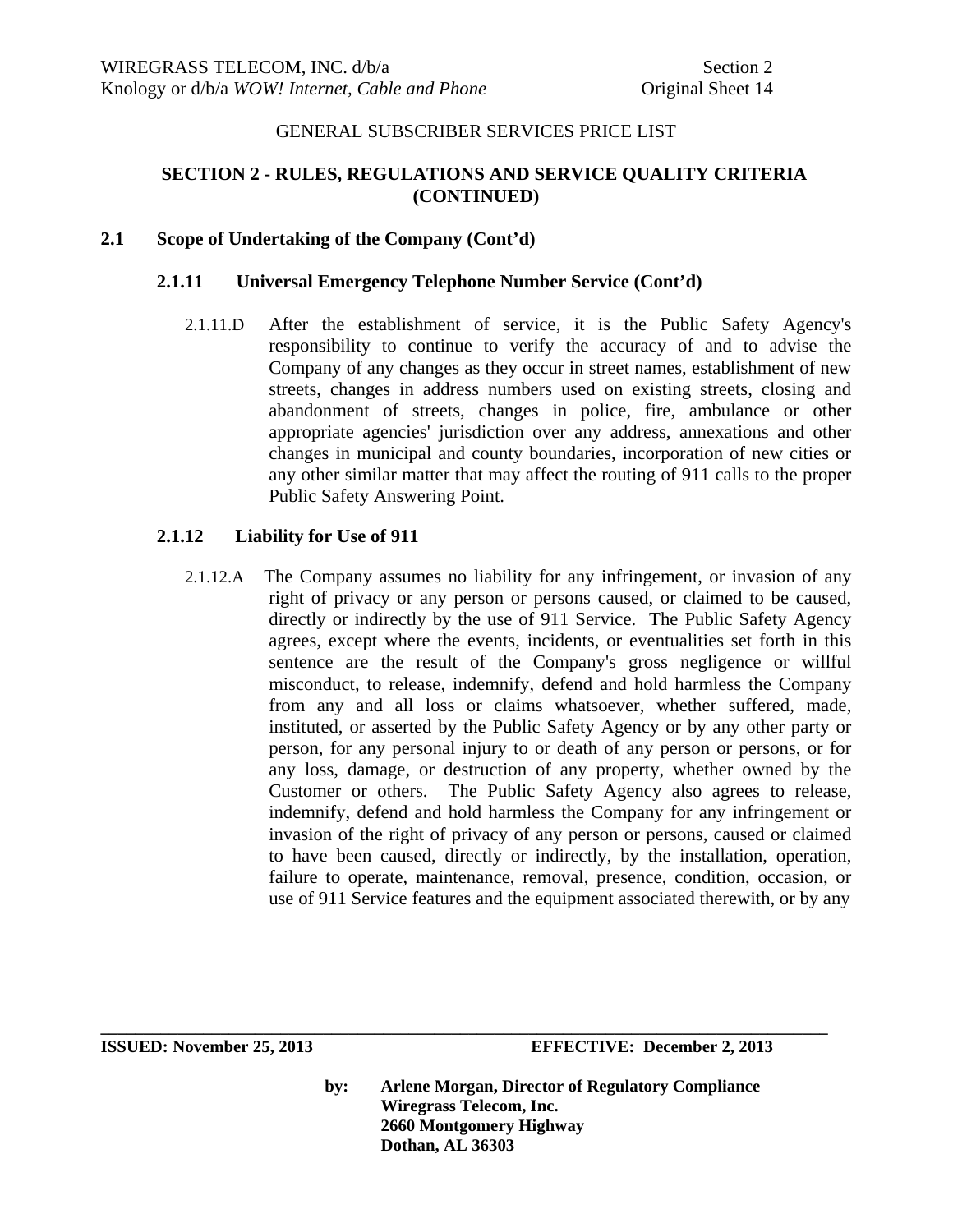# **SECTION 2 - RULES, REGULATIONS AND SERVICE QUALITY CRITERIA (CONTINUED)**

# **2.1 Scope of Undertaking of the Company (Cont'd)**

# **2.1.12 Liability of Use for 911 (Cont'd)**

### 2.1.12.A (Cont'd)

 services furnished by the Company in connection therewith, including, but not limited to, the identification of the telephone number, address, or name associated with the telephone used by the party or parties accessing 911 Service hereunder, and which arise out of the negligence or other wrongful act of the Public Safety Agency, its user, agencies or municipalities, or the employees or agents of any one of them, or which arise out of the negligence, other than gross negligence or willful misconduct, of the Company, its employees or agents.

# **2.2 Prohibited Uses**

# **2.2.1 General**

2.2.1.A The services the Company offers shall not be used for any unlawful purpose or for any use as to which the Customer has not obtained all required governmental approvals, authorizations, licenses, consents and permits.

# **2.2.2 Resale**

2.2.2.A The Company may offer its services for resale. To the extent the Company authorizes resale of its services, it may require applicants for service who intend to use the Company's offerings for resale and/or for shared use to file a letter with the Company confirming that their use of the Company's offerings complies with relevant laws, FCC and state regulations, policies, orders, and decisions.

**by: Arlene Morgan, Director of Regulatory Compliance Wiregrass Telecom, Inc. 2660 Montgomery Highway Dothan, AL 36303**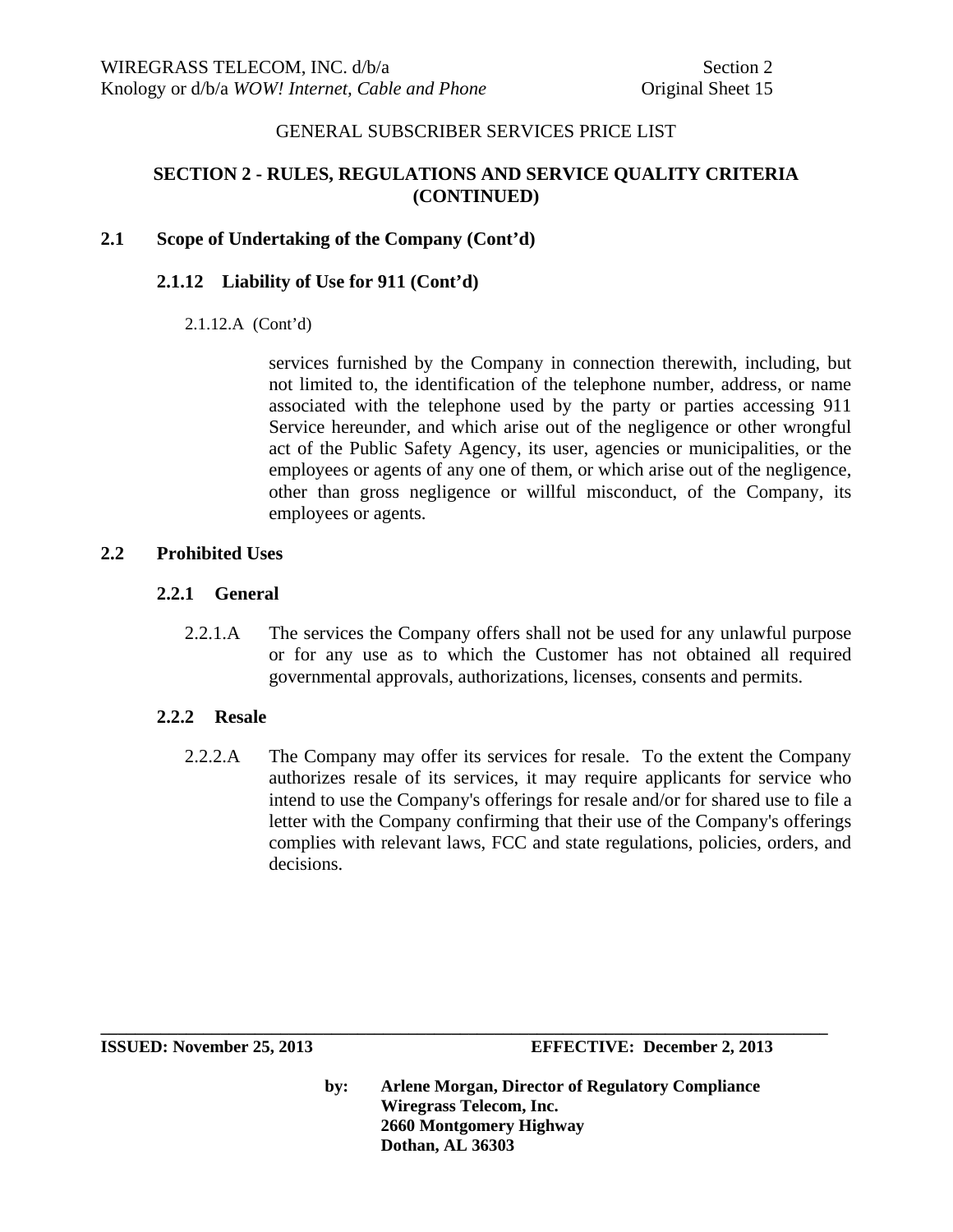# **SECTION 2 - RULES, REGULATIONS AND SERVICE QUALITY CRITERIA (CONTINUED)**

# **2.2 Prohibited Uses (Cont'd)**

## **2.2.3 Interference**

2.2.3.A The Company may require a Customer to immediately shut down its transmission of signals if said transmission is causing interference to others.

# **2.2.4 Assignment and Transfer**

2.2.4.A A Customer, joint user, or authorized user may not assign, or transfer in any manner, the service or any rights associated with the service without the prior written consent of the Company. The Company may permit a Customer to transfer its existing service to another entity if the existing Customer has paid all charges owed to the Company for regulated communications services. Such a transfer will be treated as a disconnection of existing service and installation of new service, and non-recurring installation charges as stated in this Price List will apply. Additionally, Customer may be liable for termination charges if Customer terminates any contract prior to expiration of its term.

# **2.3 Obligations of the Customer**

### **2.3.1 General**

- 2.3.1.A The Customer shall be responsible for:
	- 2.3.1.A.1 the payment of all applicable charges pursuant to this Price List;

**\_\_\_\_\_\_\_\_\_\_\_\_\_\_\_\_\_\_\_\_\_\_\_\_\_\_\_\_\_\_\_\_\_\_\_\_\_\_\_\_\_\_\_\_\_\_\_\_\_\_\_\_\_\_\_\_\_\_\_\_\_\_\_\_\_\_\_\_\_\_\_\_\_\_\_\_\_\_\_\_\_\_\_\_\_** 

2.3.1.A.2 damage to or loss of the Company's facilities or equipment caused by the acts or omissions of the Customer; or the noncompliance by the Customer with these regulations; or by fire or theft or other casualty on the Customer's Premises, unless caused by the negligence or willful misconduct of the employees or agents of the Company; providing a safe place to work and complying with all laws and regulations regarding the working conditions on the premises at which Company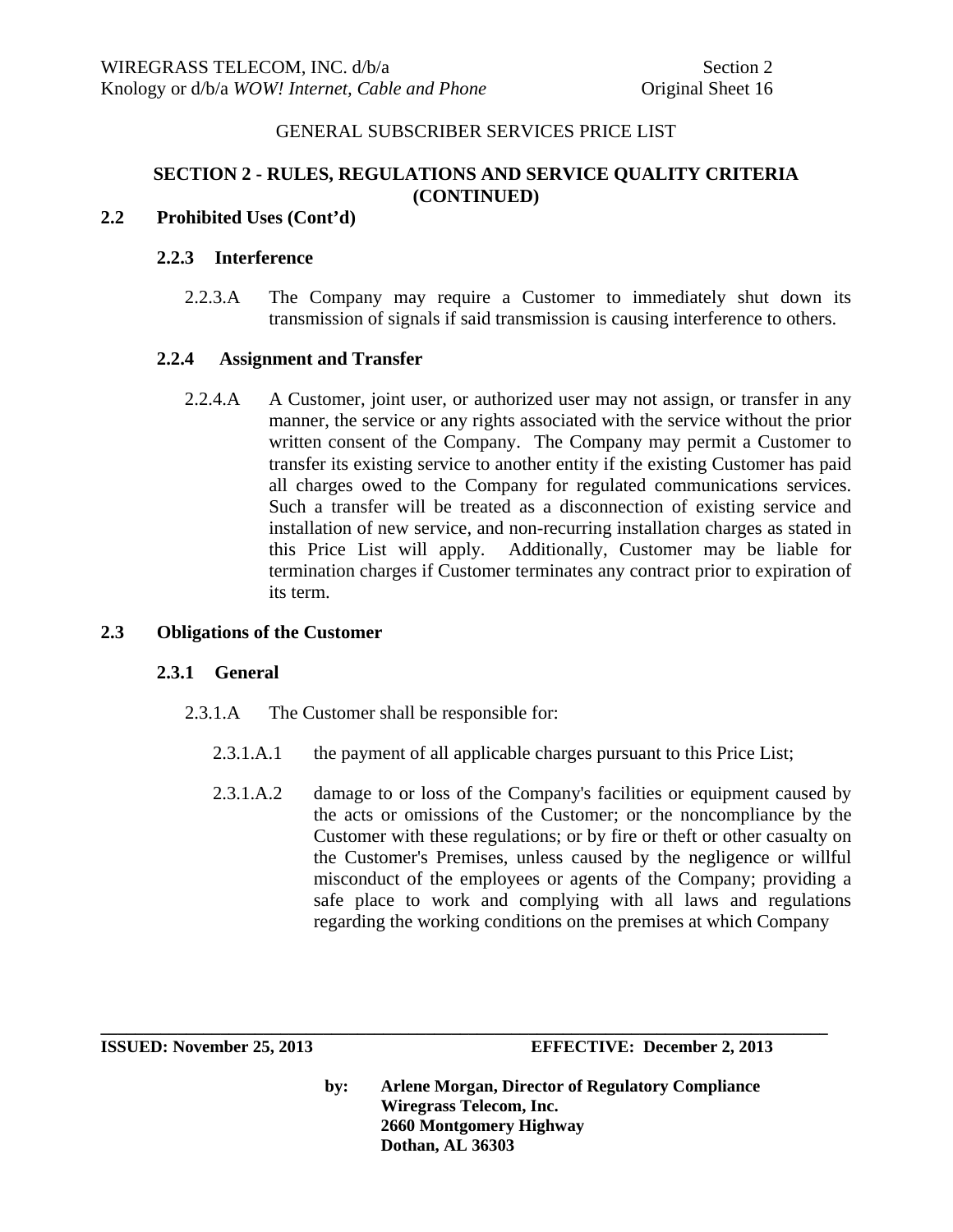# **SECTION 2 - RULES, REGULATIONS AND SERVICE QUALITY CRITERIA (CONTINUED)**

#### **2.3 Obligations of the Customer (Cont'd)**

#### **2.3.1 General (Cont'd)**

2.3.1.A The Customer shall be responsible for: (Cont'd)

### 2.3.1.A.2 (Cont'd)

employees and agents shall be installing or maintaining the Company's facilities and equipment. The Customer may be required to install and maintain Company facilities and equipment within a hazardous area if, in the Company's opinion, injury or damage to the Company employees or property might result from installation or maintenance by the Company. The Customer shall be responsible for properly identifying, and in compliance with all applicable state and federal regulations for monitoring, removing and disposing of any hazardous material (e.g., friable asbestos) prior to any construction or installation work; complying with all laws and regulations applicable to, and obtaining all consents, approvals, licenses and permits as may be required with respect to, the location of Company facilities and equipment in any Customer premises or the rights-of-way for which Customer may be responsible; and granting or obtaining permission for Company agents or employees to enter the premises of the Customer at any time for the purpose of installing, inspecting, maintaining, repairing, or upon termination of service as stated herein, removing the facilities or equipment of the Company;

- 2.3.1.A.3 not creating or allowing to be placed any liens or other encumbrances on the Company's equipment or facilities; and
- 2.3.1.A.4 making Company facilities and equipment available periodically for maintenance purposes at a time agreeable to both the Company and the Customer. No allowance will be made for the period during which service is interrupted for such purposes.

**ISSUED: November 25, 2013 EFFECTIVE: December 2, 2013** 

**by: Arlene Morgan, Director of Regulatory Compliance Wiregrass Telecom, Inc. 2660 Montgomery Highway Dothan, AL 36303**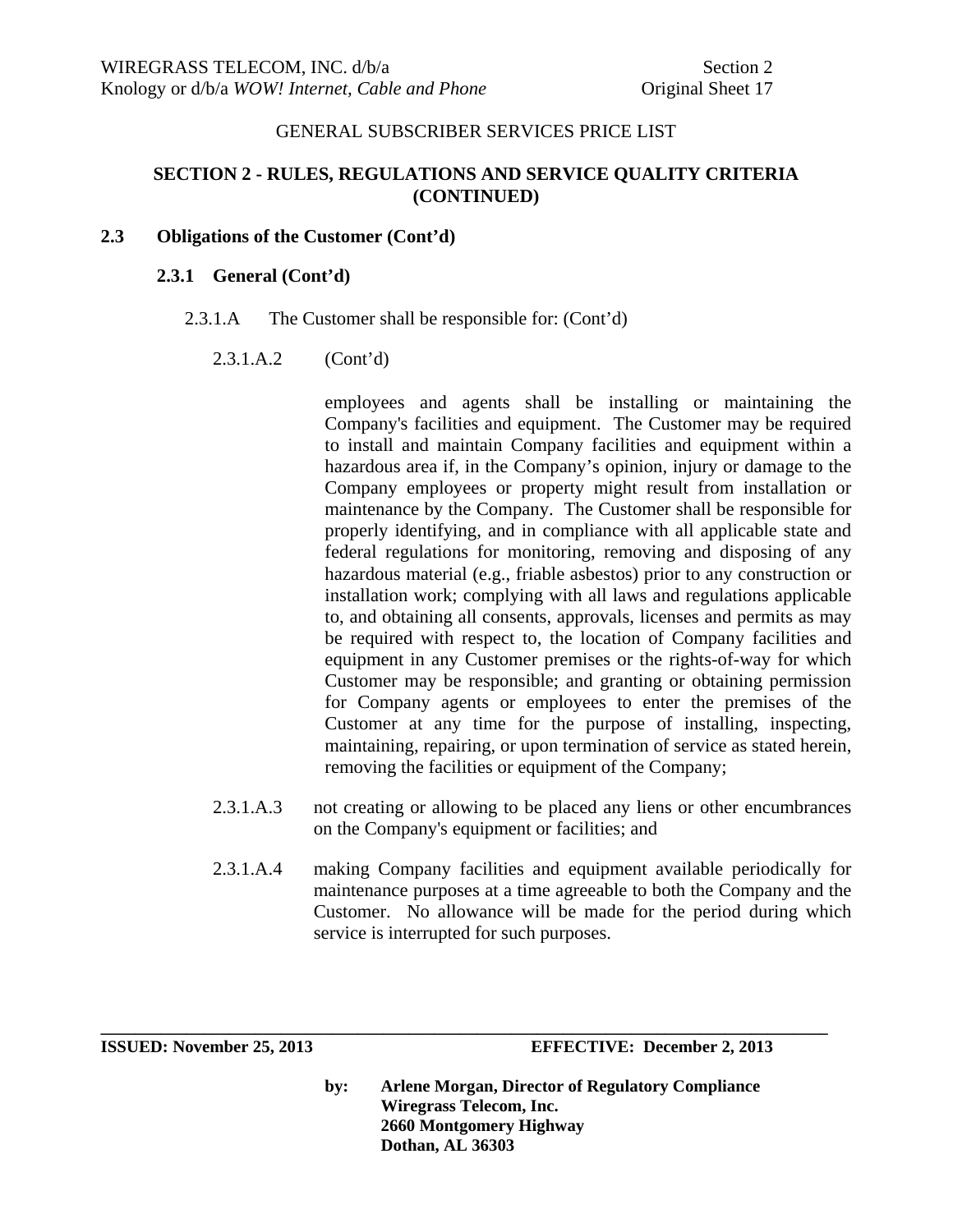# **SECTION 2 - RULES, REGULATIONS AND SERVICE QUALITY CRITERIA (CONTINUED)**

## **2.3 Obligations of the Customer (Cont'd)**

#### **2.3.1 General (Cont'd)**

- 2.3.1.A The Customer shall be responsible for: (Cont'd)
	- 2.3.1.A.5 Company will assist the other company with obtaining access to inside wire, conduit space and telecommunications facilities as necessary to the Company's efficient and cost-effective provision of service. Customer will assist Company in obtaining access to inside wire, conduit, telecom closets, owned or controlled by any third parties such as landlords and/or their agents.

### **2.3.2 Liability of the Customer**

- 2.3.2.A The Customer will be liable for damages to the facilities of the Company and for all incidental and consequential damages caused by the negligent or intentional acts or omissions of the Customer, its officers, employees, agents, invitees, or contractors where such acts or omissions are not the direct result of the Company's negligence or intentional misconduct.
- 2.3.2.B To the extent caused by any negligent or intentional act of the Customer as described in (A), preceding, the Customer shall indemnify, defend and hold harmless the Company from and against all claims, actions, damages, liabilities, costs and expenses, including reasonable attorneys' fees, for
	- 2.3.2.B.1 any loss, destruction or damage to property of any third party;
	- 2.3.2.B.2 the death of or injury to persons, including, but not limited to, employees or invitees of either party; and
	- 2.3.2.B.3 any liability incurred by the Company to any third party pursuant to this or any other Price List of the Company, or otherwise, for any interruption of, interference to, or other defect in any service provided by the Company to such third party.
- 2.3.2.C The Customer shall not assert any claim against any other Customer or user of the Company's services for damages resulting in whole or in

**\_\_\_\_\_\_\_\_\_\_\_\_\_\_\_\_\_\_\_\_\_\_\_\_\_\_\_\_\_\_\_\_\_\_\_\_\_\_\_\_\_\_\_\_\_\_\_\_\_\_\_\_\_\_\_\_\_\_\_\_\_\_\_\_\_\_\_\_\_\_\_\_\_\_\_\_\_\_\_\_\_\_\_\_\_** 

**ISSUED: November 25, 2013 EFFECTIVE: December 2, 2013**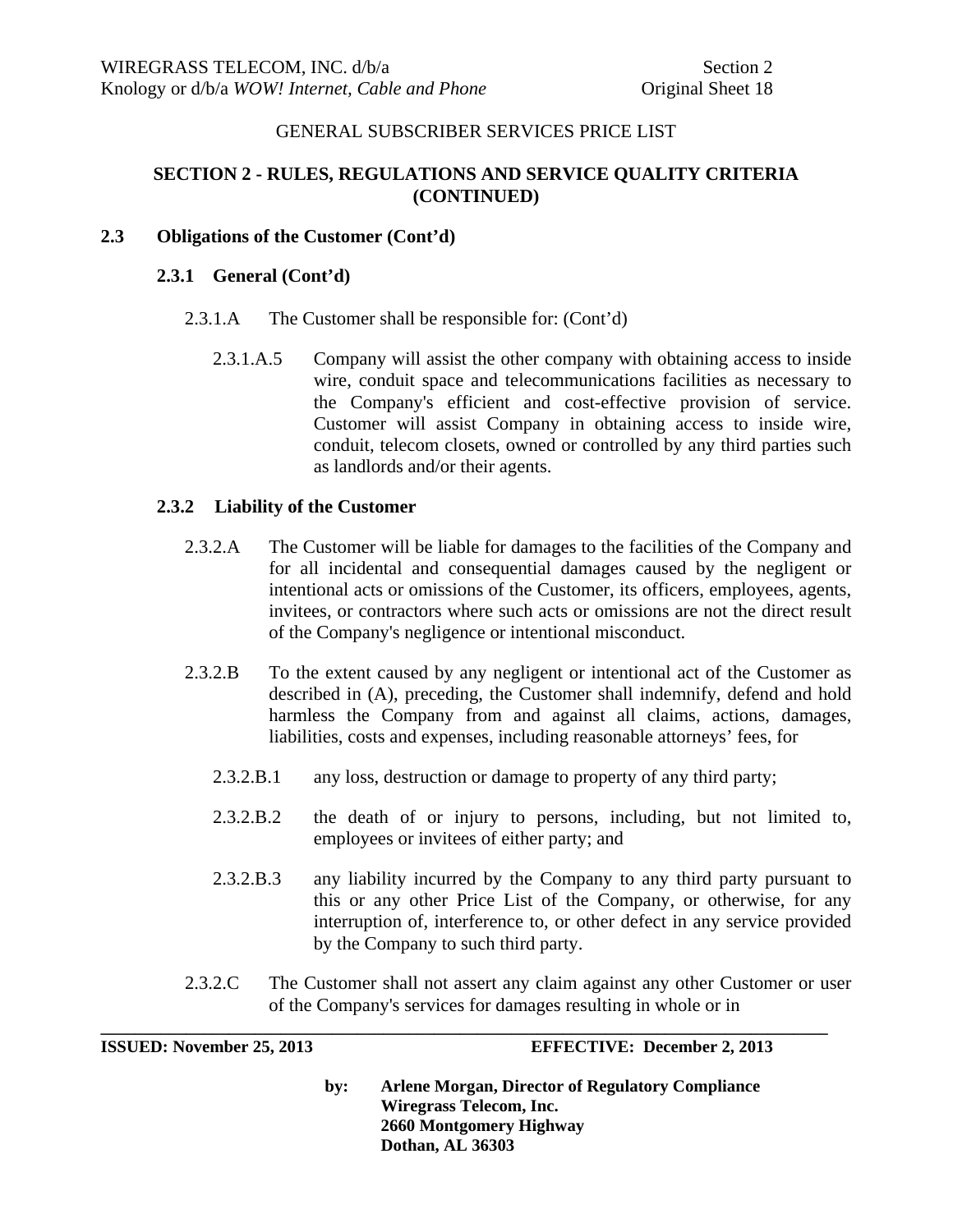# **SECTION 2 - RULES, REGULATIONS AND SERVICE QUALITY CRITERIA (CONTINUED)**

## **2.3 Obligations of the Customer (Cont'd)**

### **2.3.2 Liability of the Customer (Cont'd)**

# 2.3.2.C (Cont'd)

part from or arising in connection with the furnishing of service under this Price List, including but not limited to mistakes, omissions, interruptions, delays, errors or other defects or misrepresentations, whether or not such other Customer or user contributed in any way to the occurrence of the damages, unless such damages were caused solely by the negligent or intentional act or omission of the other Customer or user. Nothing in this Price List is intended either to limit or to expand Customer's right to assert any claims against third parties for damages of any nature other than those described in the preceding sentence.

**ISSUED:** November 25, 2013 **EFFECTIVE:** December 2, 2013

**by: Arlene Morgan, Director of Regulatory Compliance Wiregrass Telecom, Inc. 2660 Montgomery Highway Dothan, AL 36303**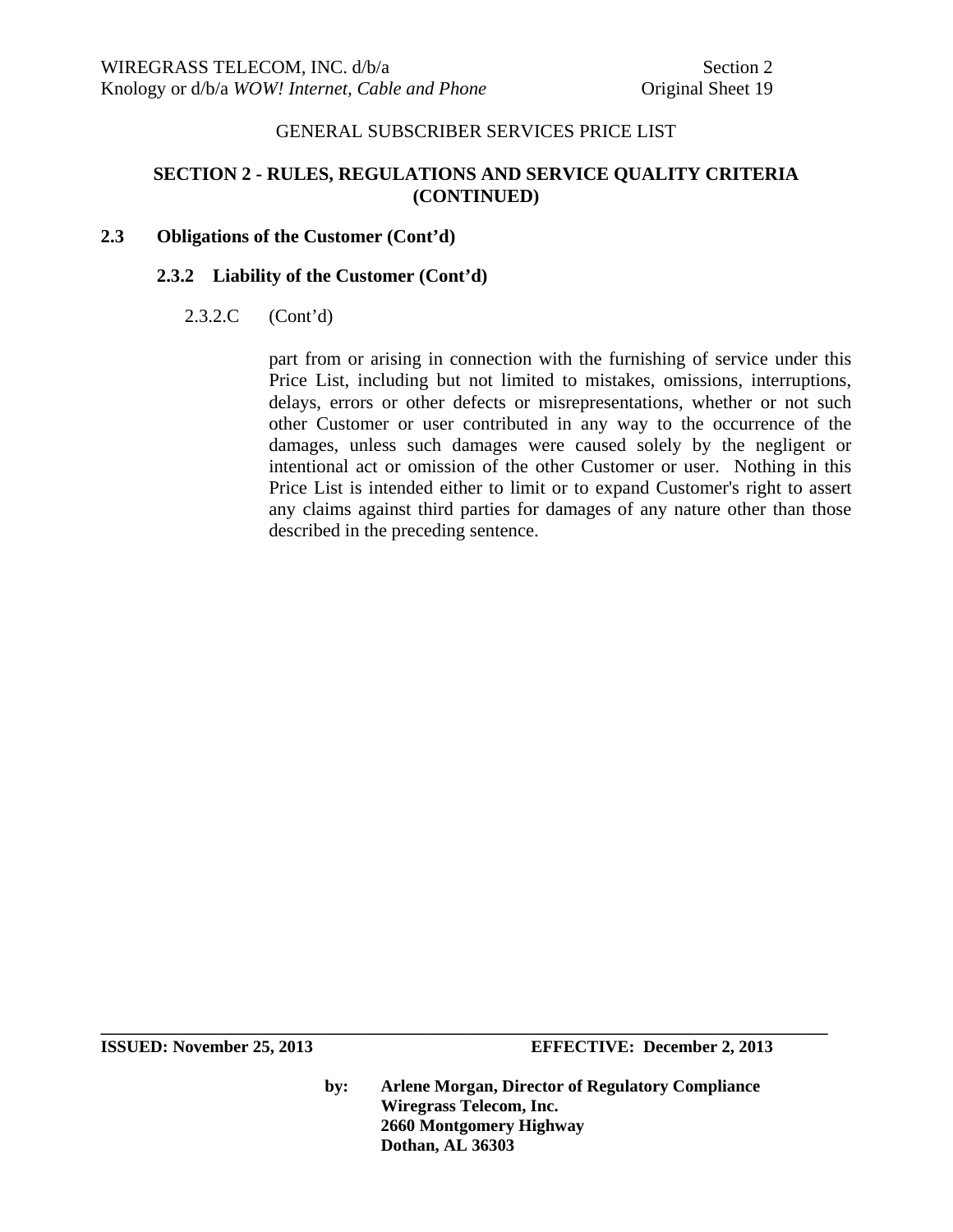# **SECTION 2 - RULES, REGULATIONS AND SERVICE QUALITY CRITERIA (CONTINUED)**

# **2.4 Customer Equipment and Channels**

## **2.4.1 General**

2.4.1.A A User may transmit or receive information or signals via the facilities of the Company. The Company's services are designed primarily for the transmission of voice-grade telephonic signals, appropriately formatted data and video signals, except as otherwise stated in this Price List. A User may transmit any form of signal that is compatible with the Company's equipment, but the Company does not guarantee that its services will be suitable for purposes other than the specific signals for which the service is designed.

# **2.4.2 Station Equipment**

2.4.2.A Terminal equipment on the User's Premises and the electric power consumed by such equipment shall be provided by and maintained at the expense of the User. The User is responsible for the provision of wiring or cable to connect its terminal equipment to the Company Point of Connection. To the extent that the Company provides terminal equipment and/or wiring or cable, those items are offered separately, and the terms and conditions of which they are provided are not subject to this Price List.

**ISSUED: November 25, 2013 EFFECTIVE: December 2, 2013** 

**by: Arlene Morgan, Director of Regulatory Compliance Wiregrass Telecom, Inc. 2660 Montgomery Highway Dothan, AL 36303**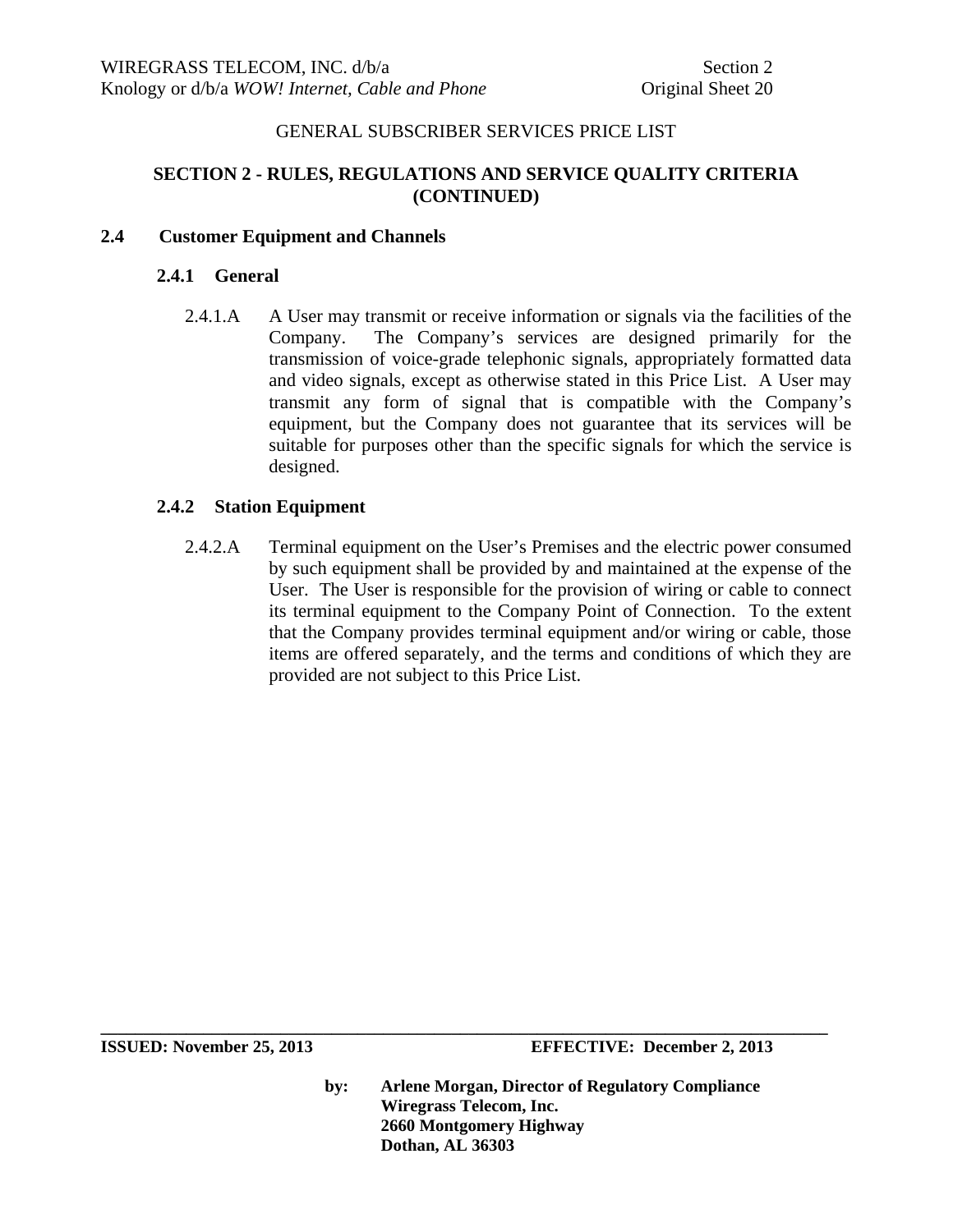# **SECTION 2 - RULES, REGULATIONS AND SERVICE QUALITY CRITERIA (CONTINUED)**

# **2.4 Customer Equipment and Channels (Cont'd)**

### **2.4.2 Station Equipment (Cont'd)**

2.4.2.B The Customer is responsible for ensuring that Customer-provided equipment connected to Company equipment and facilities is compatible with such equipment and facilities. The magnitude and character of the voltages and currents impressed on Company-provided equipment and wiring by the connection, operation, or maintenance of such equipment and wiring shall not cause damage to the Company-provided equipment and wiring, interfere or damage Company-provided services or the services or equipment of any other telecommunications or information service provider or injure the Company's employees or other persons. The Customer agrees to pay for any additional protective equipment the Company determines, at its sole discretion, necessary to protect the integrity and safety of its or any interconnected carrier's (or information service provider's) facilities, services or personnel.

### **2.4.3 Interconnection of Facilities**

- 2.4.3.A The Customer shall provide, at its sole expense, any equipment necessary to achieve compatibility between Customer facilities and the facilities and equipment of the Company used for furnishing Communications Services.
- 2.4.3.B The Company, at its sole discretion, will determine whether Communications Services may be connected to the services or facilities of other communications carriers.
- 2.4.3.C Facilities furnished under this Price List may be connected to Customerprovided terminal equipment in accordance with the provisions of this Price List. All such terminal equipment shall be registered by the Federal Communications Commission pursuant to Part 68 of Title 47, Code of Federal Regulations; and all User-provided wiring shall be installed and maintained in compliance with those regulations.

**\_\_\_\_\_\_\_\_\_\_\_\_\_\_\_\_\_\_\_\_\_\_\_\_\_\_\_\_\_\_\_\_\_\_\_\_\_\_\_\_\_\_\_\_\_\_\_\_\_\_\_\_\_\_\_\_\_\_\_\_\_\_\_\_\_\_\_\_\_\_\_\_\_\_\_\_\_\_\_\_\_\_\_\_\_** 

**ISSUED: November 25, 2013 EFFECTIVE: December 2, 2013**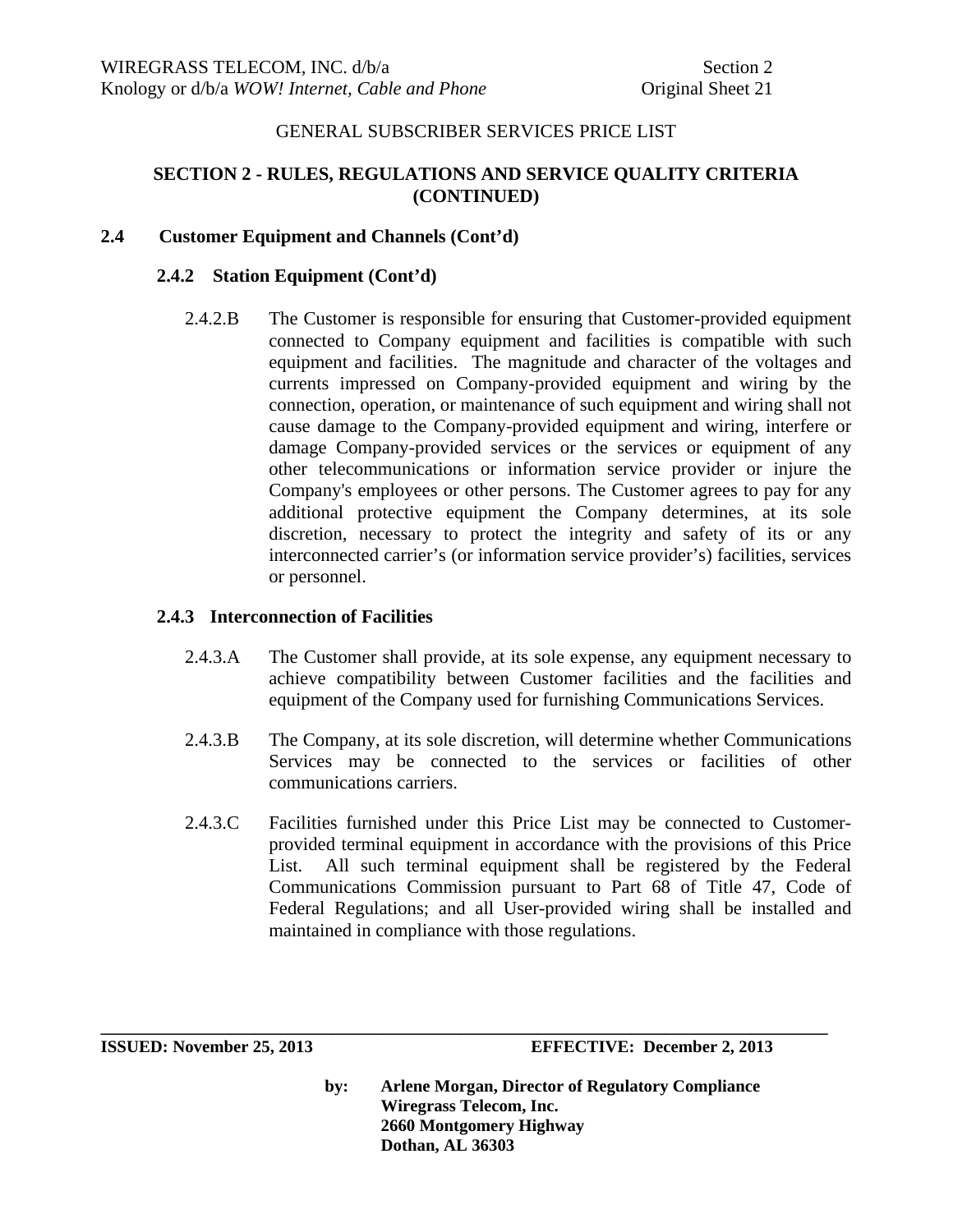# **SECTION 2 - RULES, REGULATIONS AND SERVICE QUALITY CRITERIA (CONTINUED)**

# **2.4 Customer Equipment and Channels (Cont'd)**

#### **2.4.3 Interconnection of Facilities (Cont'd)**

2.4.3.D Users may interconnect communications facilities that are used in whole or in part for interstate communications to services provided under this Price List only to the extent that the User is an "end user" as defined in Section 69.2(m), Title 47, Code of Federal Regulations (1992 edition).

#### **2.4.4 Inspections**

- 2.4.4.A Upon suitable notification to the Customer, and at a reasonable time, the Company may make such tests and inspections as may be necessary to determine that the Customer is complying with the requirements set forth in Section 2.4.2.B for the installation, operation, and maintenance of Customerprovided facilities, equipment, and wiring in the connection of Customerprovided facilities and equipment to Company-owned facilities and equipment.
- 2.4.4.B If the protective requirements for Customer-provided equipment are not being complied with, the Company may take such action as it deems necessary to protect its facilities, equipment, and personnel. The Company will notify the Customer promptly if there is any need for further corrective action. Within ten days of receiving this notice, the Customer must take this corrective action and notify the Company of the action taken. If the Customer fails to do this, the Company may take whatever additional action is deemed necessary, including the suspension of service, to protect its facilities, equipment and personnel from harm.

**ISSUED: November 25, 2013 EFFECTIVE: December 2, 2013** 

**by: Arlene Morgan, Director of Regulatory Compliance Wiregrass Telecom, Inc. 2660 Montgomery Highway Dothan, AL 36303**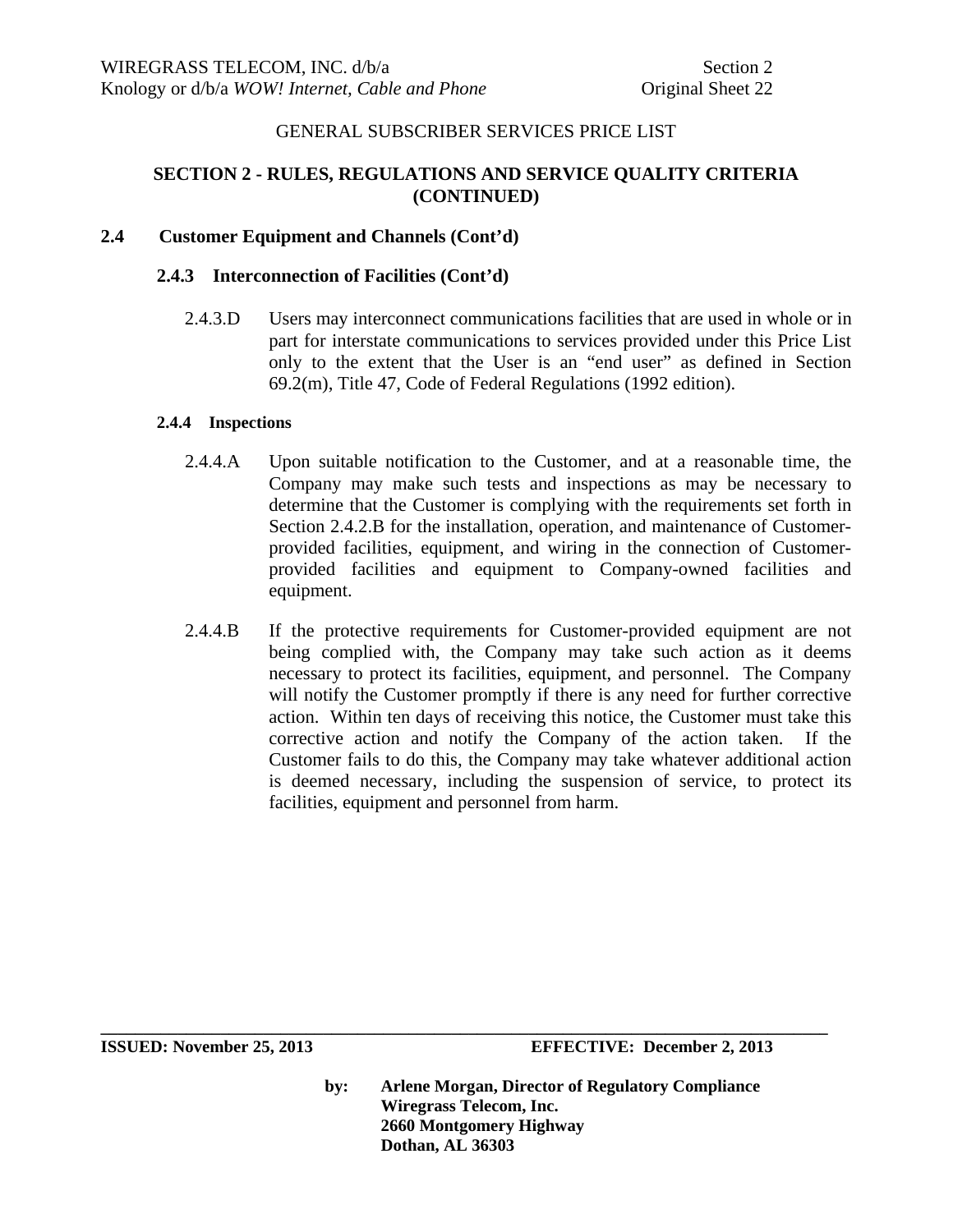# **SECTION 2 - RULES, REGULATIONS AND SERVICE QUALITY CRITERIA (CONTINUED)**

# **2.4 Customer Equipment and Channels (Cont'd)**

#### **2.4.5 Maintenance Visit Charges**

- 2.4.5.A Maintenance Visit Charges apply when the Company dispatches personnel to a Customer's premises to perform work necessary for resolving troubles reported by the Customer and the trouble is found to be caused by the Customer's facilities.
- 2.4.5.B Maintenance Visit Charges will be credited to the Customer's account in the event trouble is not found in the Company facilities, but the trouble is later determined to be in those facilities.
- 2.4.5.C The time period for which the Maintenance Visit Charges applied will commence when Company personnel are dispatched to the Customer premises and end when work is completed. The rates for Maintenance of Service vary by time per Customer request.

# **2.4.6 Reserved For Future Use**

**by: Arlene Morgan, Director of Regulatory Compliance Wiregrass Telecom, Inc. 2660 Montgomery Highway Dothan, AL 36303**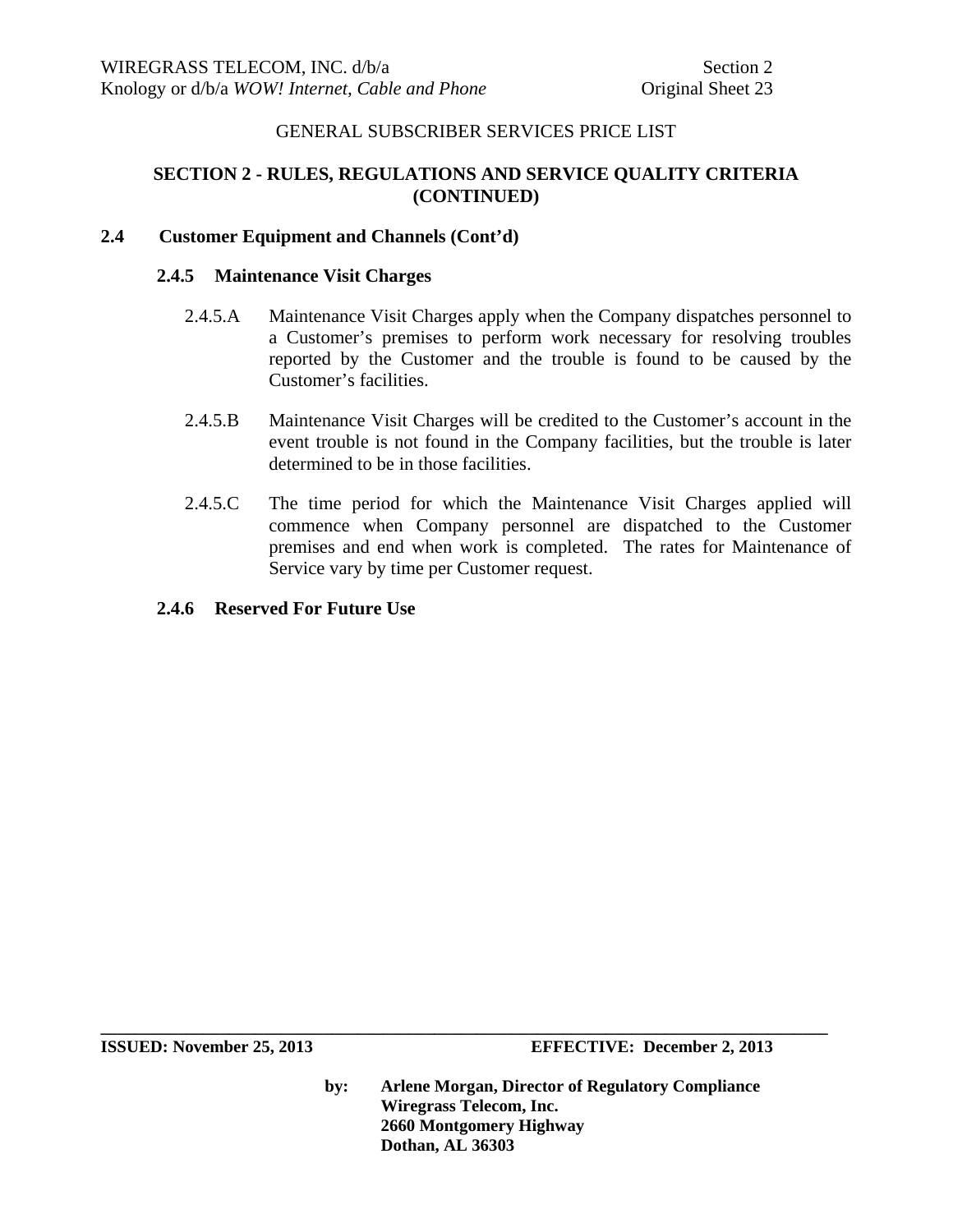# **SECTION 2 - RULES, REGULATIONS AND SERVICE QUALITY CRITERIA (CONTINUED)**

# **2.4 Customer Equipment and Channels (Cont'd)**

## **2.4.7 Advance Payments**

2.4.7.A To safeguard its interests, the Company may require a Customer to make an advance payment before services and facilities are furnished. The advance payment will not exceed the monthly amount for local exchange service and other monthly charges, added to twice the estimated monthly toll charges. In addition, where special construction is involved, the advance payment may also include an amount equal to the estimated non-recurring charges for the special construction and recurring charges (if any) for a period to be set between the Company and the Customer. The advance payment will be credited to the Customer's initial bill. An advance payment may be required in addition to a deposit.

# **2.4.8 Deposits**

- 2.4.8.A To safeguard its interests, the Company may require a Customer to make a deposit to be held as a guarantee for the payment of charges. A deposit does not relieve the Customer of the responsibility for the prompt payment of bills on presentation. The deposit will not exceed:
	- 2.4.8.A.1 the monthly amount for local exchange service and other monthly charges, added to twice the estimated monthly toll charges. Interest shall be paid by the Company upon such deposit at a rate of seven percent (7%) per annum as prescribed by the Alabama Public Service Commission. Interest shall be calculated by December 1st of each year and credited on customers' December billing.
- 2.4.8.B A deposit may be required in addition to an advance payment.

**\_\_\_\_\_\_\_\_\_\_\_\_\_\_\_\_\_\_\_\_\_\_\_\_\_\_\_\_\_\_\_\_\_\_\_\_\_\_\_\_\_\_\_\_\_\_\_\_\_\_\_\_\_\_\_\_\_\_\_\_\_\_\_\_\_\_\_\_\_\_\_\_\_\_\_\_\_\_\_\_\_\_\_\_\_** 

**ISSUED: November 25, 2013 EFFECTIVE: December 2, 2013**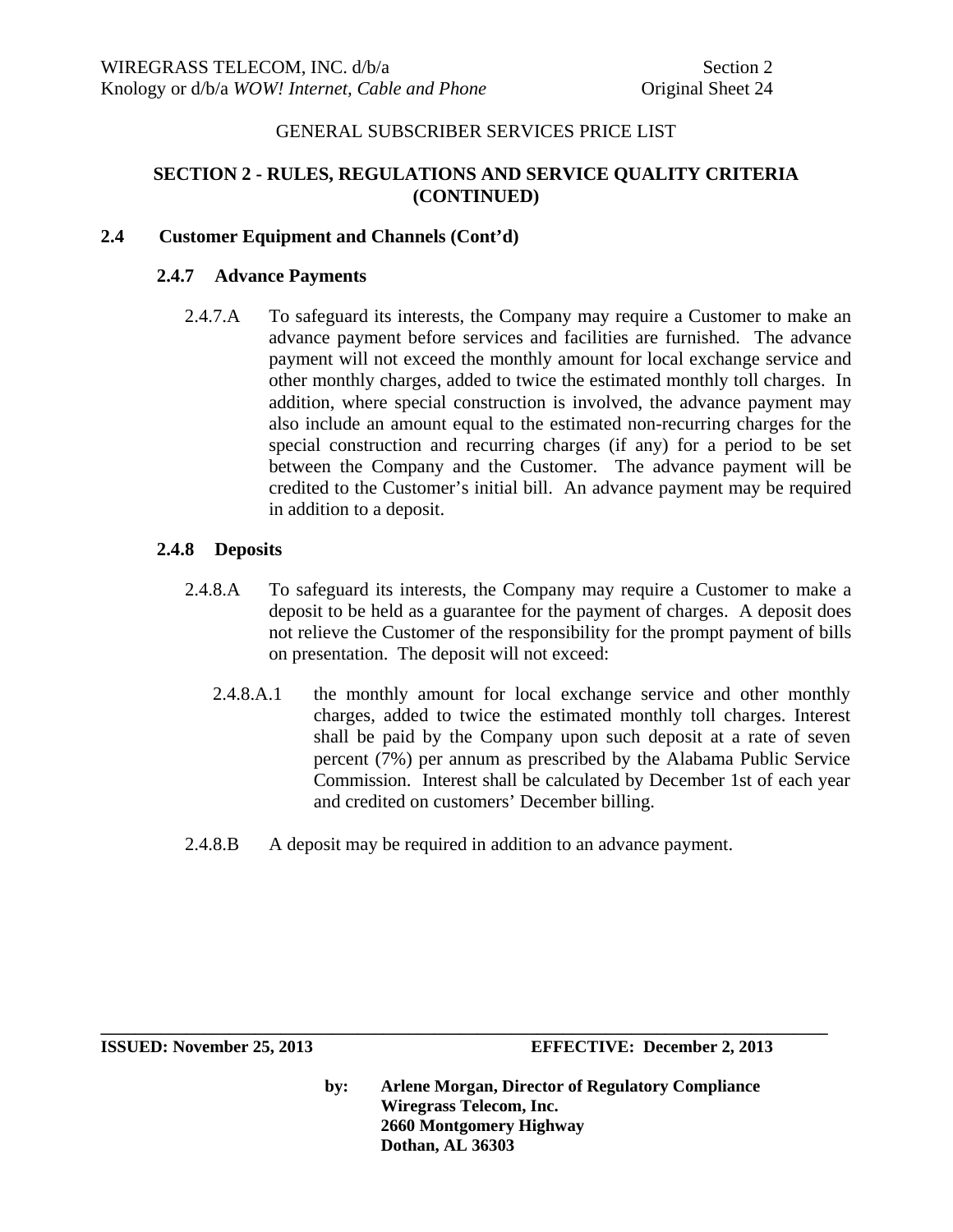# **SECTION 2 - RULES, REGULATIONS AND SERVICE QUALITY CRITERIA (CONTINUED)**

# **2.4 Customer Deposits and Advance Payments (Cont'd)**

## **2.4.8 Deposits (Cont'd)**

- 2.4.8.C When a service or facility is discontinued, the amount of a deposit, if any, will be applied to the Customer's account and any credit balance remaining will be refunded. Before the service or facility is discontinued, the Company may, at its option, return the deposit or credit it to the Customer's account. If the amount of the deposit is insufficient to cover the balance due to the Customer's account, the Company retains the right to collect any amounts owing after the deposit has been applied plus any costs related to the collection of any remaining balance.
- 2.4.8.D Customers' deposits held by the Company accrue interest at a rate specified by the Alabama Public Utilities Commission.

#### **2.5 Payment Arrangements**

#### **2.5.1 Payments for Service**

- 2.5.1.A General
	- 2.5.1.A.1 The Customer is responsible for the payment of all charges for facilities and services furnished by the Company to the Customer.
- 2.5.1.B Taxes
	- 2.5.1.B.1 The Customer is responsible for payment of any sales, use, gross receipts, excise, access or other local, state and federal taxes, charges or surcharges (however designated) (excluding taxes on the Company's net income) imposed on or based upon the provision, sale or use of network services.
	- 2.5.1.B.2 The Customer is responsible for payment of all charges incurred by the Customer or other users for services and facilities furnished to the Customer by the Company

**\_\_\_\_\_\_\_\_\_\_\_\_\_\_\_\_\_\_\_\_\_\_\_\_\_\_\_\_\_\_\_\_\_\_\_\_\_\_\_\_\_\_\_\_\_\_\_\_\_\_\_\_\_\_\_\_\_\_\_\_\_\_\_\_\_\_\_\_\_\_\_\_\_\_\_\_\_\_\_\_\_\_\_\_\_** 

**ISSUED: November 25, 2013 EFFECTIVE: December 2, 2013**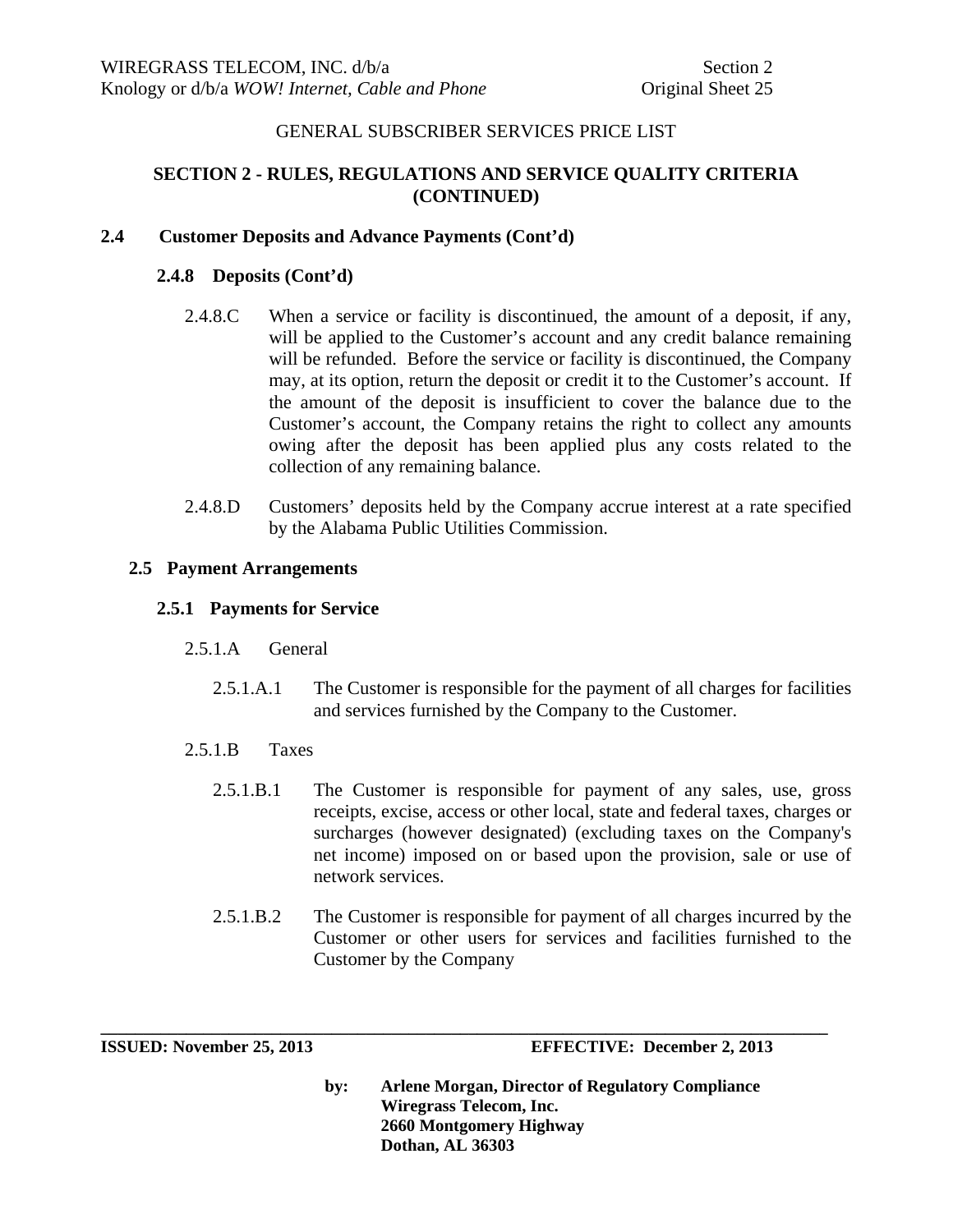# **SECTION 2 - RULES, REGULATIONS AND SERVICE QUALITY CRITERIA (CONTINUED)**

### **2.5 Payment Arrangements (Cont'd)**

#### **2.5.2 Billing and Collection of Charges**

- 2.5.2.A Non-recurring charges are due and payable within thirty (30) days after the date of the invoice.
- 2.5.2.B The Company shall present invoices for Recurring Charges monthly to the Customer, in advance of the month in which service is provided, and Recurring Charges shall be due and payable within thirty (30) days after the date of the invoice. When billing is based upon Customer usage, usage charges will be billed monthly for the preceding billing period.
- 2.5.2.C When service does not begin on the first day of the month, or end on the last day of the month, the charge for the fraction of the month in which service was furnished will be calculated on a pro rata basis. For this purpose, every month is considered to have thirty (30) days.
- 2.5.2.D Billing of the Customer by the Company will begin on the Service Commencement Date, which is the day on which the Company notifies the Customer that the service or facility is available for use, except that the Service Commencement Date may be postponed by mutual agreement of the parties, or if the service or facility does not conform to standards set forth in this Price List or the Service Order. Billing accrues through and includes the day that the service, circuit, arrangement or component is discontinued.
- 2.5.2.E If any portion of the payment is received by the Company after the date due, or if any portion of the payment is received by the Company in funds which are not immediately available upon presentment, then a late payment penalty shall be due to the Company. The late payment penalty shall be no more than, one and one-half per cent (1.5%) of the amount of the outstanding amount due to the Company. The Company may, at its option, waive any late payment charge by reason of limitations in its automated billing system or for any other reason.

**\_\_\_\_\_\_\_\_\_\_\_\_\_\_\_\_\_\_\_\_\_\_\_\_\_\_\_\_\_\_\_\_\_\_\_\_\_\_\_\_\_\_\_\_\_\_\_\_\_\_\_\_\_\_\_\_\_\_\_\_\_\_\_\_\_\_\_\_\_\_\_\_\_\_\_\_\_\_\_\_\_\_\_\_\_** 

**ISSUED: November 25, 2013 EFFECTIVE: December 2, 2013**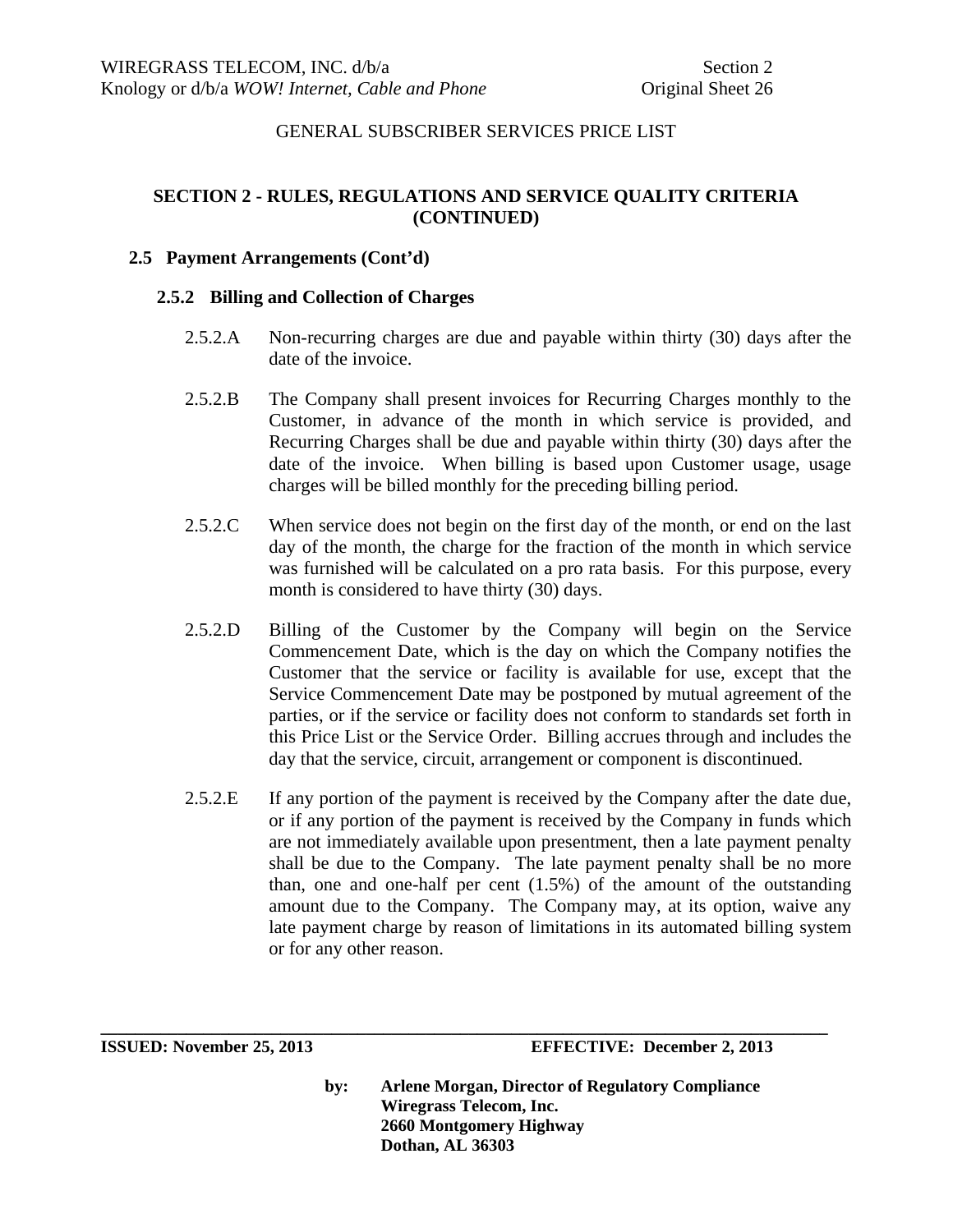# **SECTION 2 - RULES, REGULATIONS AND SERVICE QUALITY CRITERIA (CONTINUED)**

# **2.5 Payment Arrangements (Cont'd)**

## **2.5.2 Billing and Collection of Charges (Cont'd)**

- 2.5.2.F The Customer will be assessed a charge of twenty-five dollars (\$25.00) or the maximum permitted by law for each check submitted by the Customer to the Company, which a financial institution refuses to honor.
- 2.5.2.G If service is disconnected by the Company (in accordance with section 2.6.4 following) and later re-installed, re-installation of service will be subject to all applicable installation charges. If service is suspended by the Company (in accordance with section 2.5.4 following) and later restored, restoration of service will be subject to the rates in Section 11.

# **2.5.3 Billing Disputes**

- 2.5.3.A All bills are presumed accurate, and shall be binding on the Customer unless notice of the disputed charge(s) is received by the Company within forty-five (45) days (commencing five (5) days after such bills have been mailed or otherwise rendered per the Company's normal course of business). For the purposes of this section, "notice" is defined as written notice to the Company, containing sufficient documentation to investigate the dispute, including the account number under which the bill has been rendered, the date of the bill, and the specific items on the bill being disputed.
- 2.5.3.B Late Payment Charge
	- 2.5.3.B.1 The undisputed portions of the bill must be paid by the payment due date to avoid assessment of a late payment charge on the undisputed amount under Section 2.5.2.E, preceding.
	- 2.5.3.B.2 In the event that a billing dispute is resolved by the Company in favor of the Customer, any disputed amount withheld pending resolution of the billing dispute shall not be subject to the late payment charge.

**\_\_\_\_\_\_\_\_\_\_\_\_\_\_\_\_\_\_\_\_\_\_\_\_\_\_\_\_\_\_\_\_\_\_\_\_\_\_\_\_\_\_\_\_\_\_\_\_\_\_\_\_\_\_\_\_\_\_\_\_\_\_\_\_\_\_\_\_\_\_\_\_\_\_\_\_\_\_\_\_\_\_\_\_\_** 

**ISSUED: November 25, 2013 EFFECTIVE: December 2, 2013**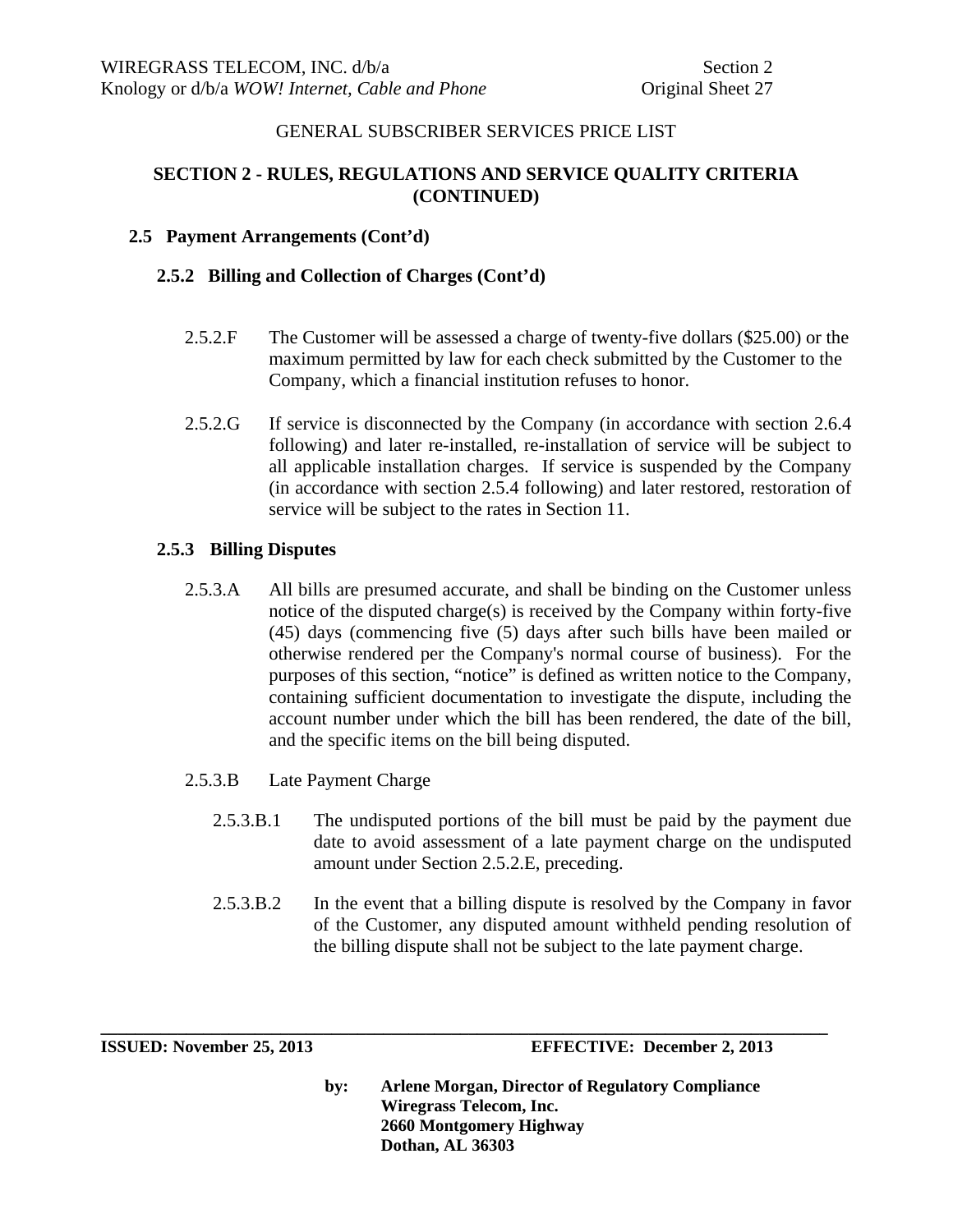# **SECTION 2 - RULES, REGULATIONS AND SERVICE QUALITY CRITERIA (CONTINUED)**

# **2.5 Payment Arrangements (Cont'd)**

## **2.5.3 Billing Disputes (Cont'd)**

- 2.5.3.B Late Payment Charge (Cont'd)
	- 2.5.3.B.3 In the event that a billing dispute is resolved in favor of the Company, the Customer shall pay the late payment charge.
- 2.5.3.C Adjustments or Refunds to the Customer
	- 2.5.3.C.1 In the event that the Company resolves the billing dispute in favor of a Customer who has withheld payment of the disputed amount pending resolution of the disputed bill, the Company will credit the Customer's account for the disputed amount in the billing period following the resolution of the dispute.
	- 2.5.3.C.2 In the event that the Company resolves the billing dispute in favor of a Customer who has paid the total amount of the disputed bill, the Company will credit the Customer's account for any overpayment by the Customer in the billing period following the resolution of the dispute.
	- 2.5.3.C.3 In the event that the Company resolves the billing dispute in favor of a Customer who has paid the total amount of the disputed bill but canceled the service, the Company will issue a refund of any overpayment by the Customer.
	- 2.5.3.C.4 All adjustments or refunds provided by the Company to the Customer at the Customer's request, or provided by the Company to the Customer by way of compromise of a billing dispute, and which are accepted by the Customer, are final and constitute full satisfaction, settlement, and/or compromise of all of the Customer's claims for the billing period for which the adjustment or refund was issued.

**by: Arlene Morgan, Director of Regulatory Compliance Wiregrass Telecom, Inc. 2660 Montgomery Highway Dothan, AL 36303** 

**ISSUED: November 25, 2013 EFFECTIVE: December 2, 2013**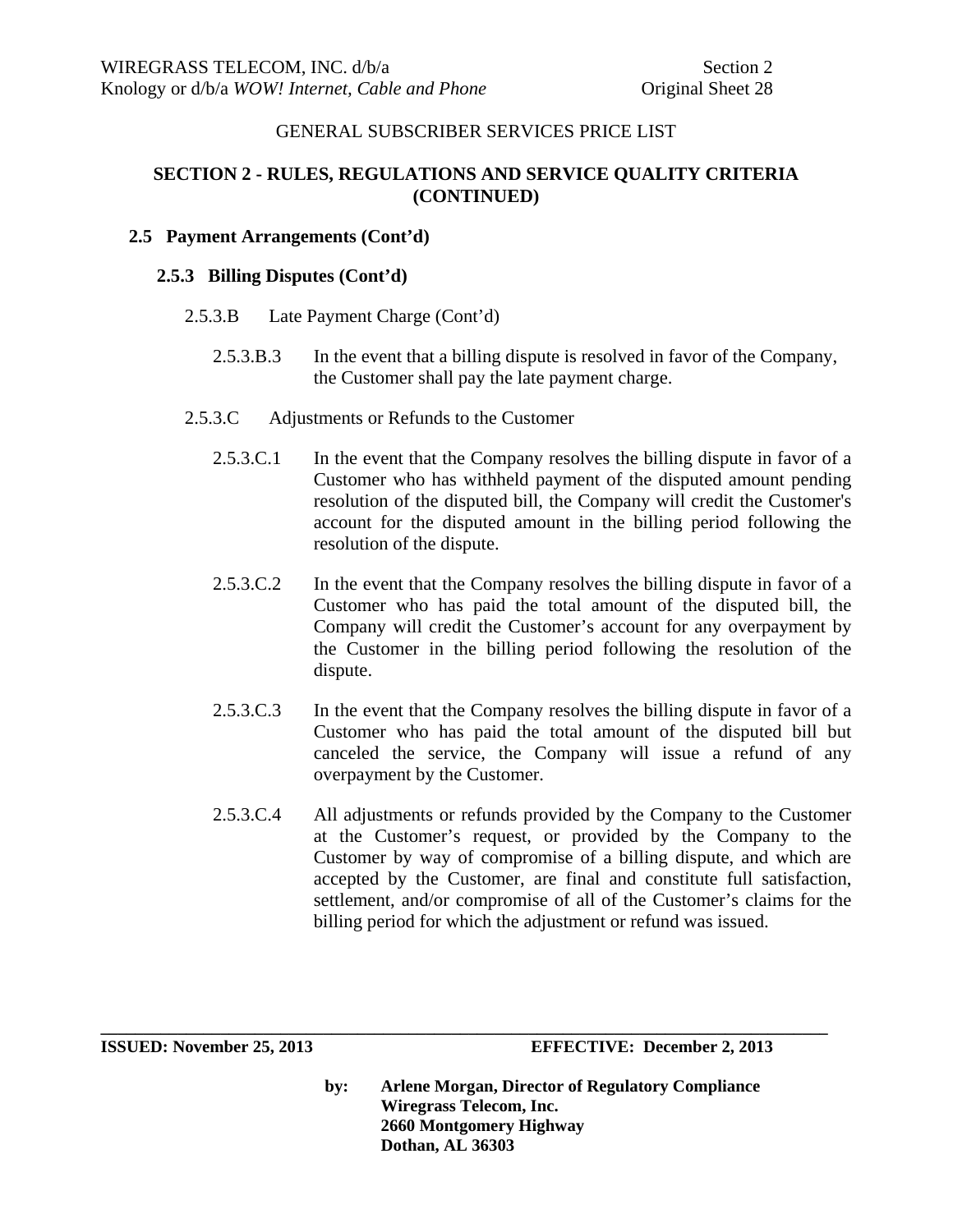# **SECTION 2 - RULES, REGULATIONS AND SERVICE QUALITY CRITERIA (CONTINUED)**

# **2.5 Payment Arrangements (Cont'd)**

## **2.5.3 Billing Disputes (Cont'd)**

- 2.5.3.D Unresolved Billing Disputes
	- 2.5.3.D.1 In the case of a billing dispute between the Customer and the Company for service furnished to the Customer, which cannot be settled to the mutual satisfaction of the Customer and the Company, the Customer has up to ninety (90) days (commencing five (5) days after such bills have been mailed or otherwise rendered per the Company's normal course of business) to take the following course of action:
		- 2.5.3.D.1.(a) First, the Customer may request and the Company will provide an in-depth review of the disputed amount.
		- 2.5.3.D.1.(b) Second, if after investigation and review by the Company, a disagreement remains as to the disputed amount, the Customer may file an appropriate complaint with:

**Alabama Public Service Commission P.O. Box 991 Montgomery, AL 36101**

## **2.5.4 Discontinuance of Service**

- 2.5.4.A Upon nonpayment of any regulated amounts owed to the Company, the Company may, by giving five (5) days' written notice to the Customer, discontinue or suspend service without incurring any liability.
- 2.5.4.B Upon violation of any of the other material terms or conditions for furnishing service, the Company may, by giving thirty (30) days' prior notice in writing to the Customer, discontinue or suspend service without incurring any liability if such violation continues during that period.

**\_\_\_\_\_\_\_\_\_\_\_\_\_\_\_\_\_\_\_\_\_\_\_\_\_\_\_\_\_\_\_\_\_\_\_\_\_\_\_\_\_\_\_\_\_\_\_\_\_\_\_\_\_\_\_\_\_\_\_\_\_\_\_\_\_\_\_\_\_\_\_\_\_\_\_\_\_\_\_\_\_\_\_\_\_** 

**ISSUED: November 25, 2013 EFFECTIVE: December 2, 2013**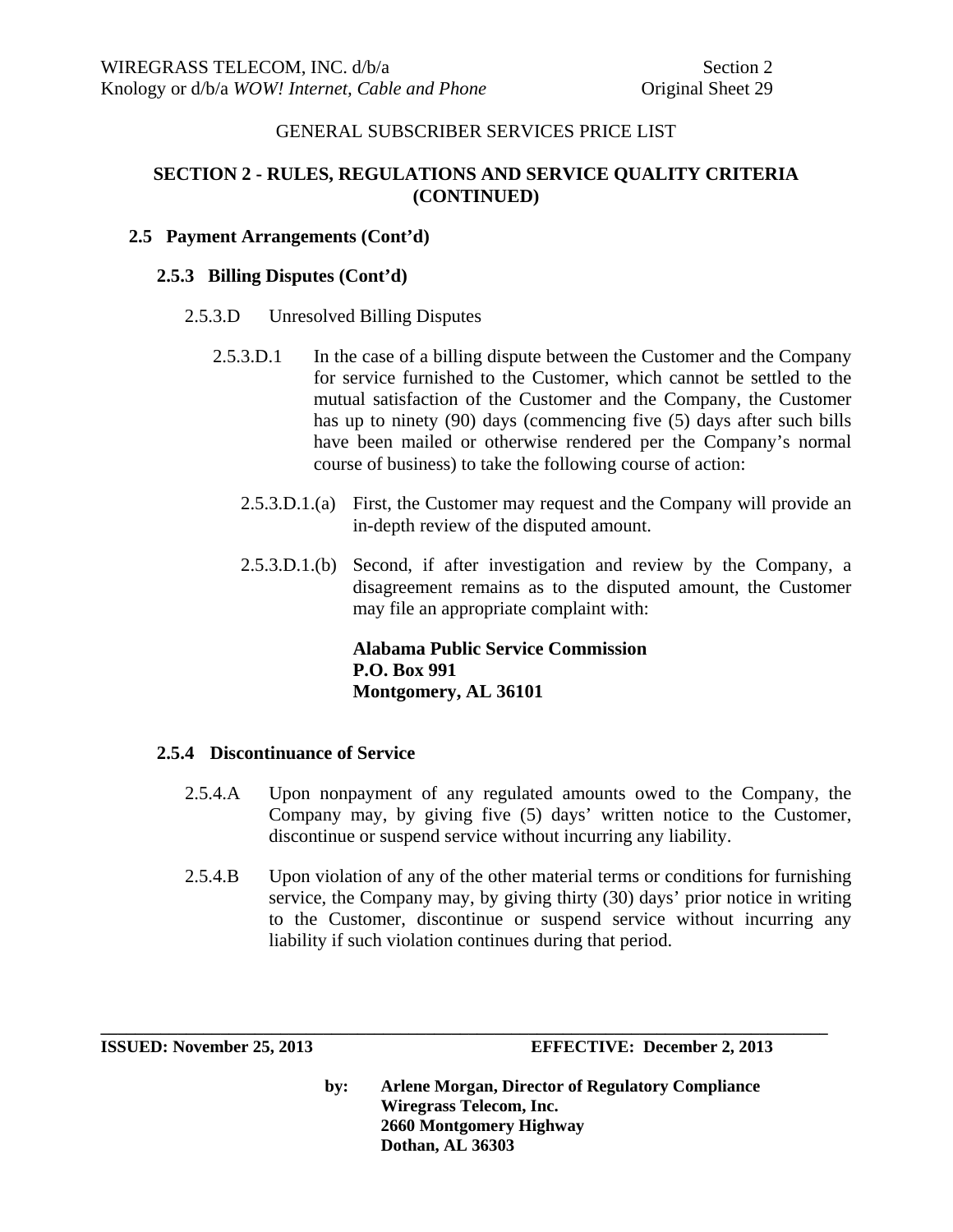# **SECTION 2 - RULES, REGULATIONS AND SERVICE QUALITY CRITERIA (CONTINUED)**

## **2.5 Payment Arrangements (Cont'd)**

#### **2.5.4 Discontinuance of Service (Cont'd)**

- 2.5.4.C Upon condemnation of any material portion of the facilities used by the Company to provide service to a Customer, or if a casualty renders all or any material portion of such facilities inoperable beyond feasible repair, the Company, by notice to the Customer, may discontinue or suspend service without incurring any liability.
- 2.5.4.D Upon the Customer's insolvency, assignment for the benefit of creditors, filing or bankruptcy or reorganization, or failing to discharge an involuntary petition within the time permitted by law, the Company may immediately discontinue or suspend service without incurring any liability if the Customers' account is delinquent.
- 2.5.4.E Upon any governmental prohibition or required alteration of the services to be provided or any violation of an applicable law or regulation, the Company may immediately discontinue service without incurring any liability. In the event of fraudulent use of the Company's network, the Company may without notice suspend or discontinue service. The Customer will be liable for all related costs as set forth in Section 2.7 of this Price List. The Customer will also be responsible for payment of any reconnection charges.
- 2.5.4.F Upon the Customer's use of any communications of the provisions of Section 2.2 of this Price List or in any manner which harms, impairs or interferes with the Company provided services or facilities, the Company may immediately discontinue service without incurring any liability. The Customer will be liable for all related costs as set forth in Section 2.7 of this Price List. The customer will also be responsible for payment of any reconnection charges.

**by: Arlene Morgan, Director of Regulatory Compliance Wiregrass Telecom, Inc. 2660 Montgomery Highway Dothan, AL 36303** 

**ISSUED: November 25, 2013 EFFECTIVE: December 2, 2013**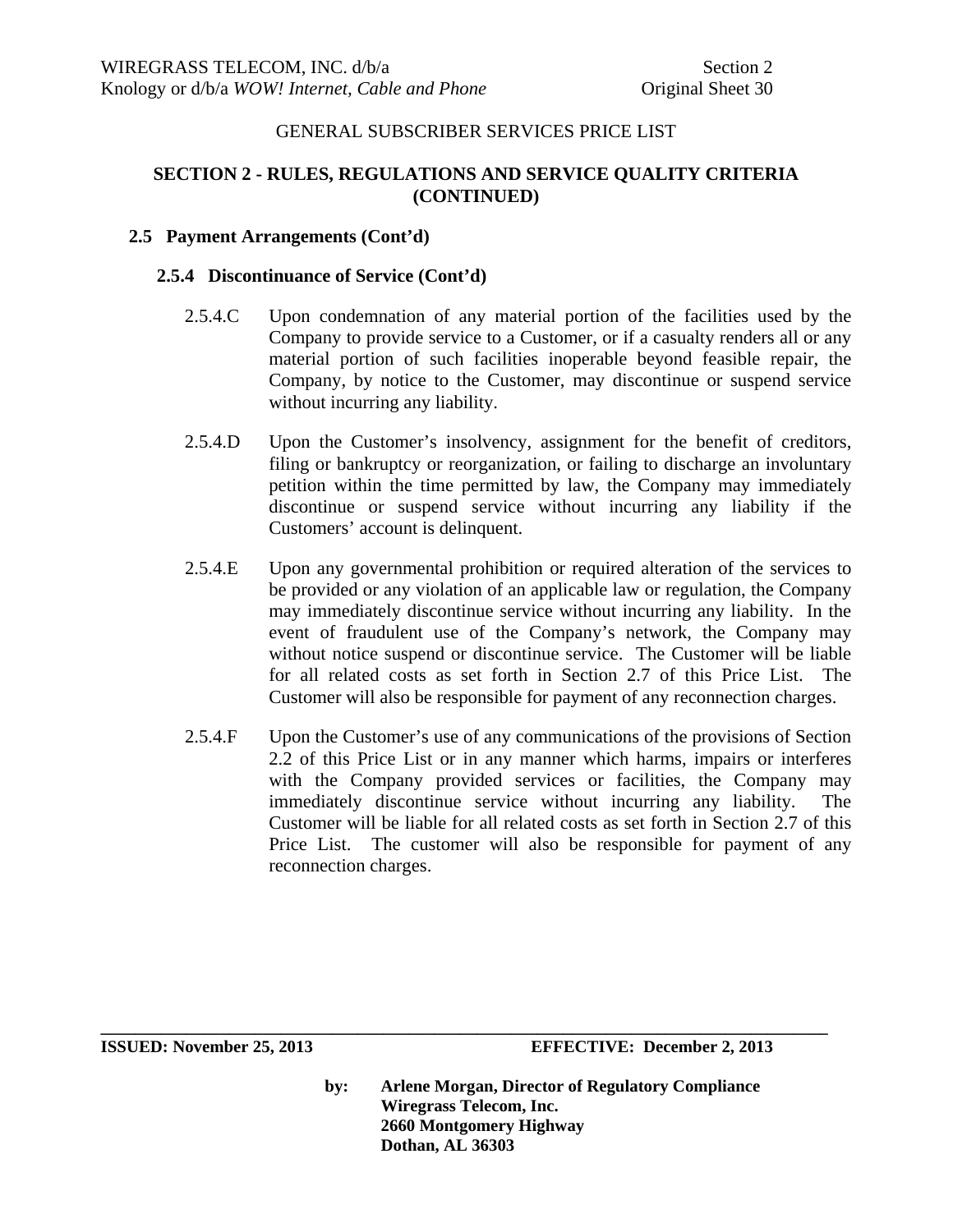# **SECTION 2 - RULES, REGULATIONS AND SERVICE QUALITY CRITERIA (CONTINUED)**

## **2.5 Payment Arrangements (Cont'd)**

#### **2.5.4 Discontinuance of Service (Cont'd)**

- 2.5.4.G Upon the Company's discontinuance of service to the Customer under Section 2.5.4.A or 2.5.4.B, the Company, in addition to all other remedies that may be available to the Company at law or in equity or under any other provision of this Price List, may declare all future monthly and other charges which would have been payable by the Customer during the remainder of the term for which such services would have otherwise been provided to the Customer to be immediately due and payable (discounted to present value at six percent).
- 2.5.4.H For any Customer which receives calls originally dialed as an 800 or 888 number, the Customer is responsible for providing adequate access lines to enable the Company to terminate all 800/888 Service calls to the Customer's telephone equipment. Should the Customer have insufficient access lines on which to terminate 800/888 Service calls, the Company reserves the right to request the Customer to add additional lines for call terminations. If, after 90 days, the Customer has not made the requested change, the Company, without incurring any liability, reserves the right to terminate any portion of the Customer's 800/888 Service, with thirty (30) days' written notice, that may be provided by the Company.
- 2.5.4.I The Company, by written notice to the customer, may discontinue service to any Company Calling Card authorization code that the Company may have issued if that code has not been used for a period of 120 days.
- 2.5.4.J Applications for service may not be cancelled unless the Company otherwise agrees. Where the Company permits Customer to cancel an application for service prior to the start of service or prior to any special construction, no charges will be imposed, except for those specified below.

**\_\_\_\_\_\_\_\_\_\_\_\_\_\_\_\_\_\_\_\_\_\_\_\_\_\_\_\_\_\_\_\_\_\_\_\_\_\_\_\_\_\_\_\_\_\_\_\_\_\_\_\_\_\_\_\_\_\_\_\_\_\_\_\_\_\_\_\_\_\_\_\_\_\_\_\_\_\_\_\_\_\_\_\_\_**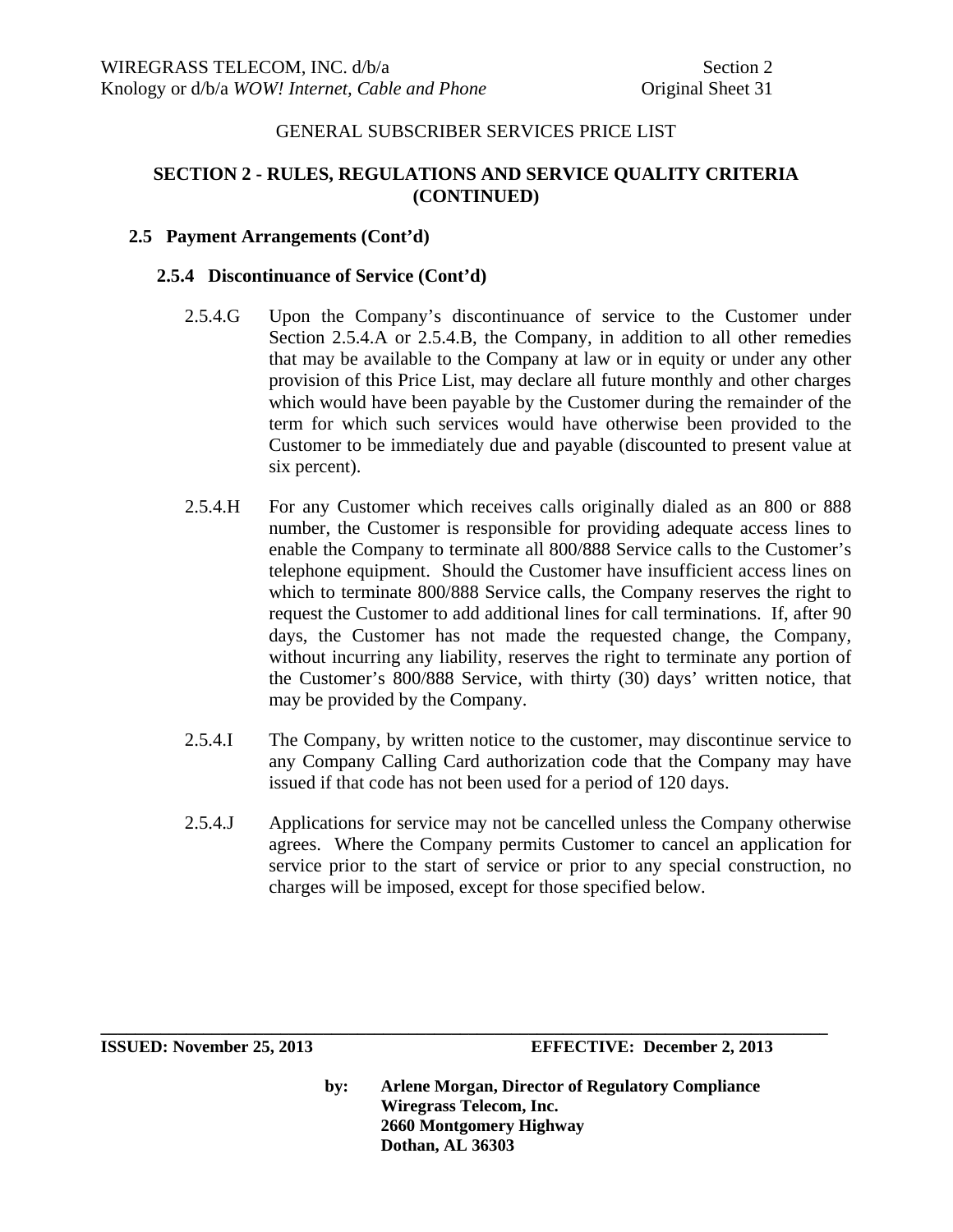# **SECTION 2 - RULES, REGULATIONS AND SERVICE QUALITY CRITERIA (CONTINUED)**

## **2.5 Payment Arrangements (Cont'd)**

#### **2.5.4 Discontinuance of Service (Cont'd)**

- 2.5.4.K Where, prior to cancellation by the Customer, the Company incurs any expenses in installing the service or in preparing to install the service that it otherwise would not have incurred, a charge equal to the costs the Company incurred, less net salvage, shall apply, but in no case shall this charge exceed the sum of the charge for the minimum period of services ordered, including installation charges, and all charges others levied against the Company that would have been chargeable to the Customer had service begun (all discounted to present value at six percent).
- 2.5.4.L Where the Company incurs any expense in connection with special construction, or where special arrangements of facilities or equipment have begun, before the Company receives a cancellation notice, a charge equal to the costs incurred, less net salvage, applies. In such cases, the charge will be based on such elements as the cost of the equipment, facilities, and material, the cost of installation, engineering, labor, and supervision, general and administrative expense, other disbursements, depreciation, maintenance, taxes, provision for return on investment, and any other costs associated with the special construction or arrangements.
- 2.5.4.M The special charges described in 2.7.3.A through 2.7.3.C will be calculated and applied on a case-by-case basis.

## **2.5.5 Changes in Service Requested**

2.5.5.A If the Customer makes or requests material changes in circuit engineering, equipment specifications, service parameters, premises locations, or otherwise materially modifies any provision of the application for service, the Customer's installation fee shall be adjusted accordingly.

**\_\_\_\_\_\_\_\_\_\_\_\_\_\_\_\_\_\_\_\_\_\_\_\_\_\_\_\_\_\_\_\_\_\_\_\_\_\_\_\_\_\_\_\_\_\_\_\_\_\_\_\_\_\_\_\_\_\_\_\_\_\_\_\_\_\_\_\_\_\_\_\_\_\_\_\_\_\_\_\_\_\_\_\_\_**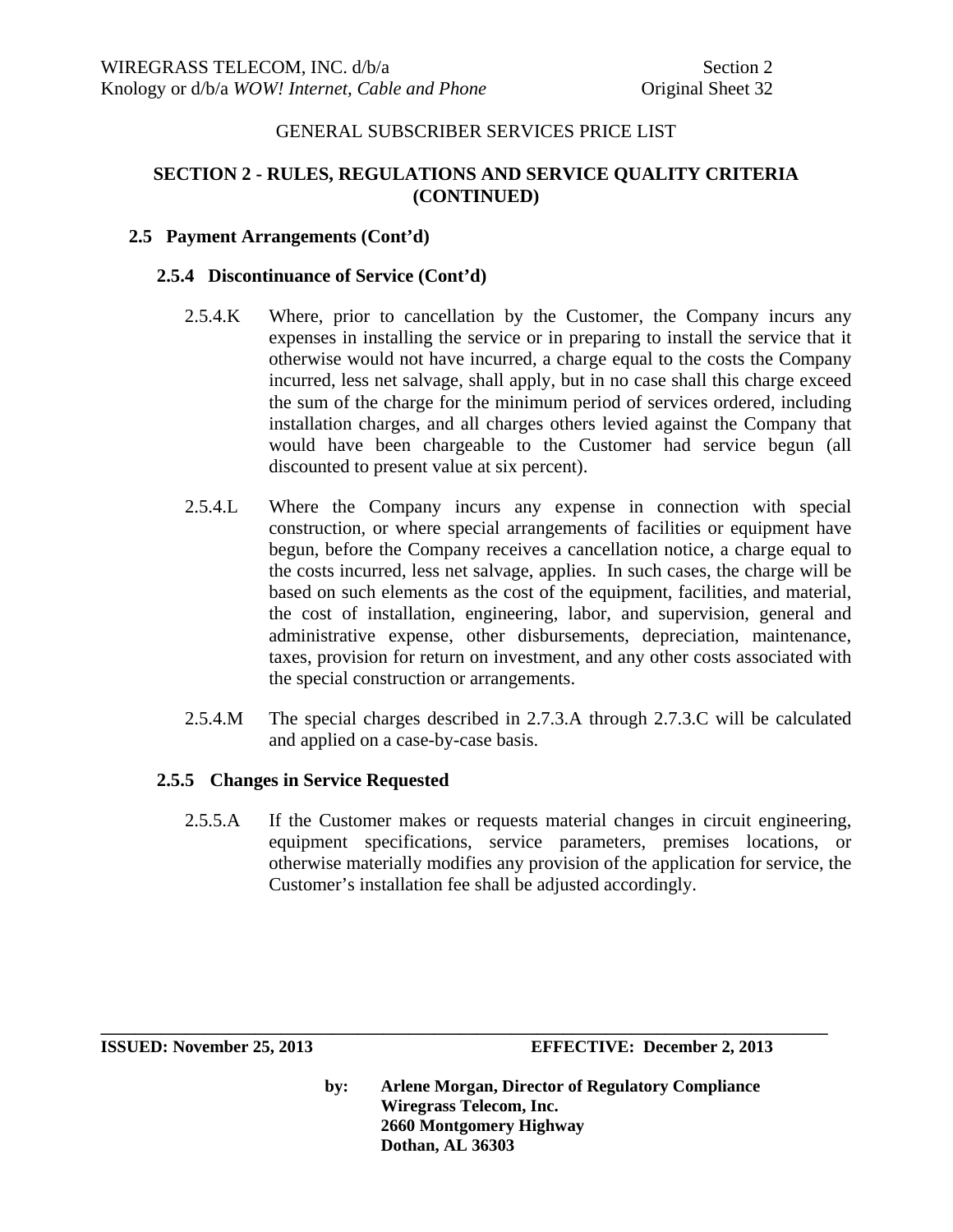# **SECTION 2 - RULES, REGULATIONS AND SERVICE QUALITY CRITERIA (CONTINUED)**

# **2.5 Payment Arrangements (Cont'd)**

## **2.5.6 General**

- 2.5.6.A A credit allowance will be given when service is interrupted, except as specified in Section 2.7.2 following. A service is interrupted when it becomes inoperative to the Customer, e.g., the Customer is unable to transmit or receive, because of a failure of a component furnished by the Company under this Price List.
- 2.5.6.B An interruption period begins when the Customer reports a service, facility or circuit to be inoperative and, if necessary, releases it for testing and repair. An interruption period ends when the service, facility or circuit is operative.
- 2.5.6.C If the Customer reports a service, facility or circuit to be interrupted but declines to release it for testing and repair, the service, facility or circuit is considered to be impaired, but not interrupted. No credit allowances will be made for a service, facility or circuit considered by the Company to be impaired.

## **2.5.7 Credit Allowance**

2.5.7.A No credit allowance will be made for any interruption in service:

**\_\_\_\_\_\_\_\_\_\_\_\_\_\_\_\_\_\_\_\_\_\_\_\_\_\_\_\_\_\_\_\_\_\_\_\_\_\_\_\_\_\_\_\_\_\_\_\_\_\_\_\_\_\_\_\_\_\_\_\_\_\_\_\_\_\_\_\_\_\_\_\_\_\_\_\_\_\_\_\_\_\_\_\_\_** 

- 2.5.7.A.1 Due to the negligence of or noncompliance with the provisions of this Price List by any person or entity other than the Company, including but not limited to the Customer or other common carriers connected to the service of the Company;
- 2.5.7.A.2 Due to the failure of power, equipment, systems, connections or services not provided by the Company;
- 2.5.7.A.3 Due to circumstances or causes beyond the control of the Company;

**ISSUED: November 25, 2013 EFFECTIVE: December 2, 2013**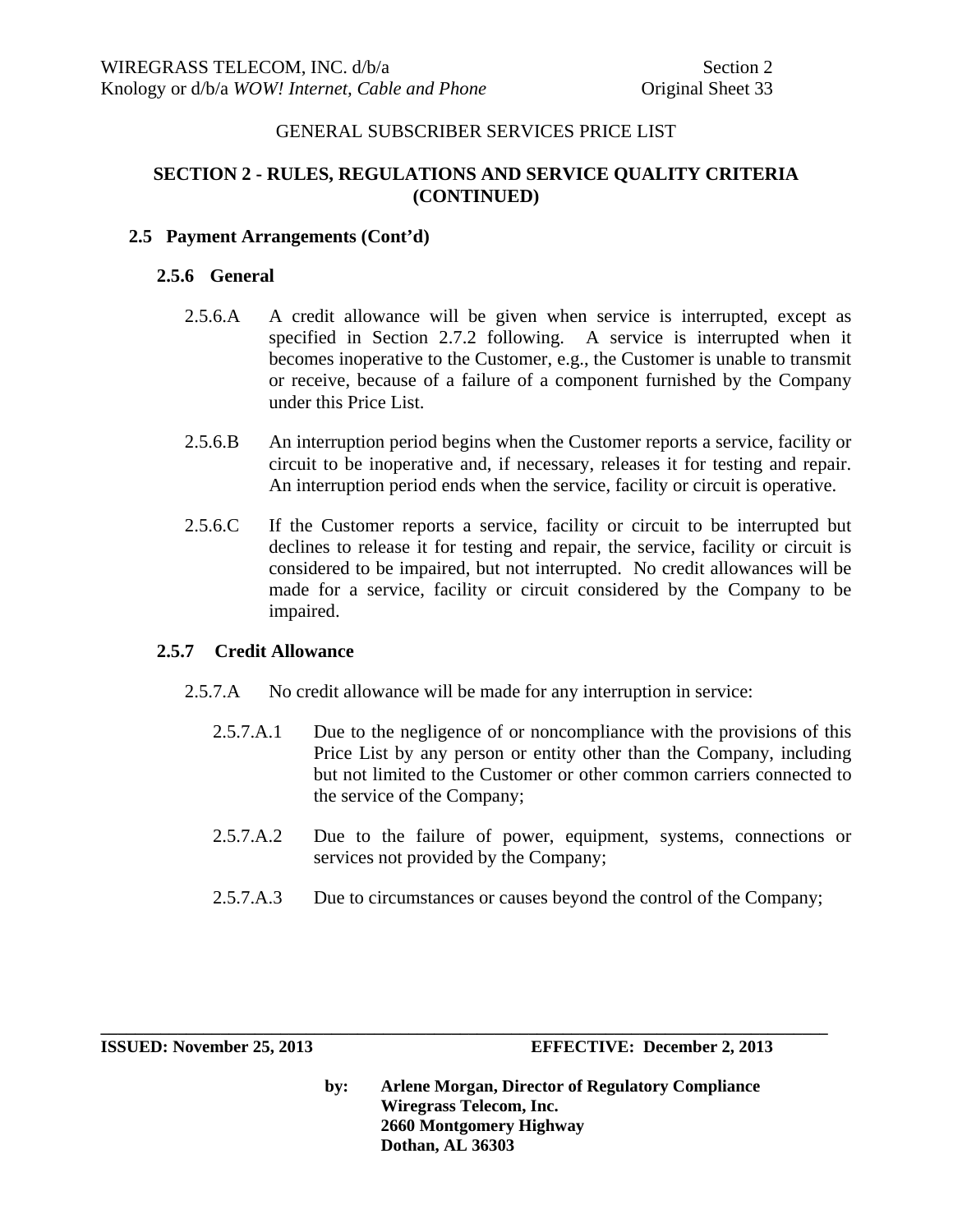# **SECTION 2 - RULES, REGULATIONS AND SERVICE QUALITY CRITERIA (CONTINUED)**

## **2.5 Payment Arrangements (Cont'd)**

#### **2.5.7 Credit Allowance (Cont'd)**

- 2.5.7.A. No credit allowance will be made for any interruption in service: (Cont'd)
	- 2.5.7.A.4 During any period in which the Company is not given full and free access to its facilities and equipment for the purposes of investigating and correcting interruptions;
	- 2.5.7.A.5 During any period in which the Customer continues to use the service on an impaired basis;
	- 2.5.7.A.6 During any period when the Customer has released service to the Company for maintenance purposes or for implementation of a Customer order for a change in service arrangements;
	- 2.5.7.A.7 That occurs or continues due to the Customer's failure to authorize replacement of any element of special construction; and
	- 2.5.7.A.8 That was not reported to the Company within thirty (30) days of the date that service was affected.

## **2.5.8 Use of Another Means of Communications**

2.5.8.A If the Customer elects to use another means of communications during the period of interruption, the Customer must pay the charges for the alternative service used.

**by: Arlene Morgan, Director of Regulatory Compliance Wiregrass Telecom, Inc. 2660 Montgomery Highway Dothan, AL 36303** 

**ISSUED: November 25, 2013 EFFECTIVE: December 2, 2013**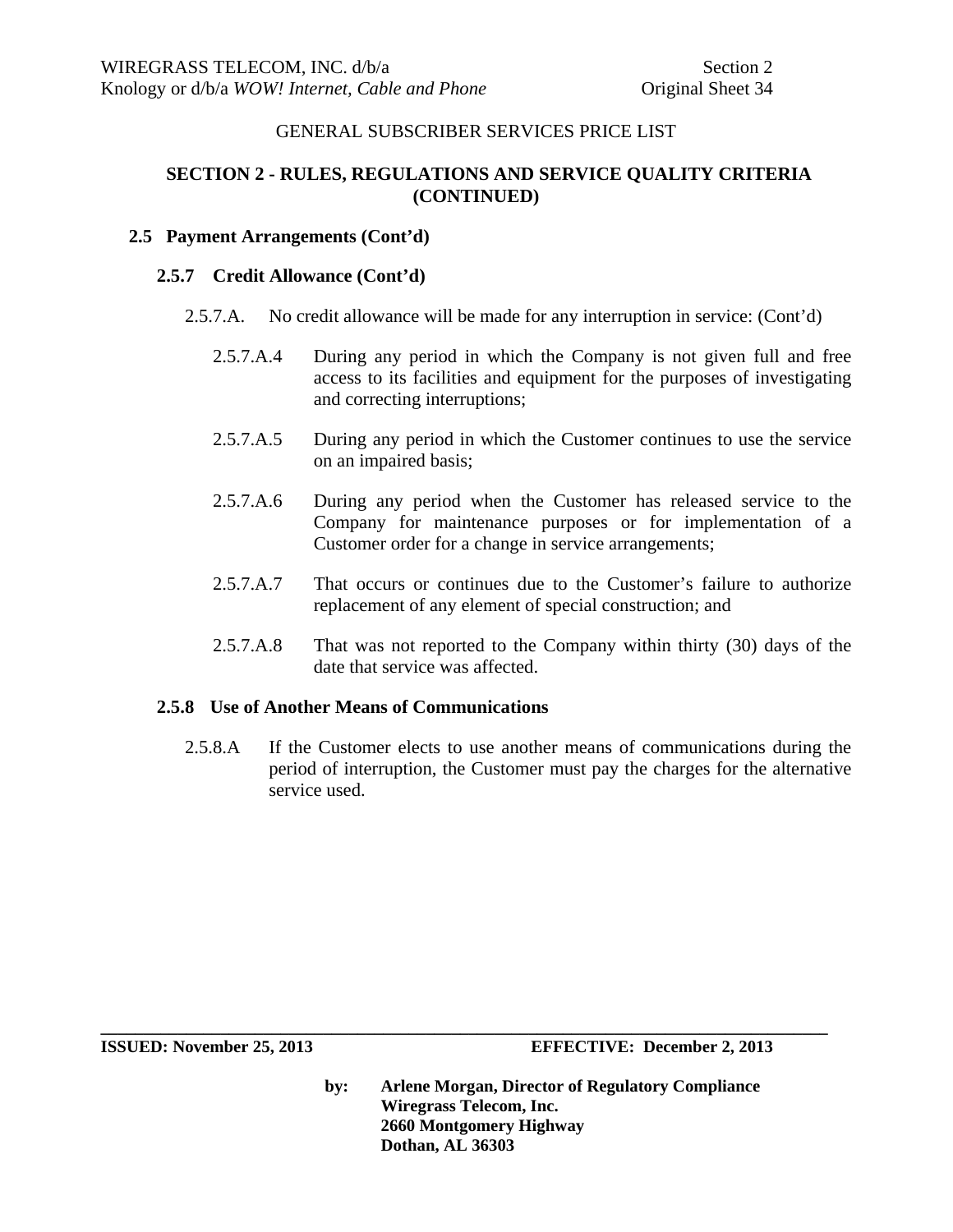# **SECTION 2 - RULES, REGULATIONS AND SERVICE QUALITY CRITERIA (CONTINUED)**

#### **2.5 Payment Arrangements (Cont'd)**

#### **2.5.9 Application of Credits for Interruptions in Service**

- 2.5.9.A When the use of service or facilities furnished by the Company is interrupted due to any cause other than the negligence or willful act of the Customer, or the operation or failure of the facilities or equipment provided by the Customer, a pro-rata adjustment of the monthly Recurring Charges subject to interruption will be allowed for the service and facilities rendered useless and inoperative by reason of the interruption, whenever said interruption continues for a period of twenty-four (24) hours or more from the time the interruption is reported to or known to exist by the Company, except otherwise specified in the Company's Price List.
- 2.5.9.B For calculating credit allowances, every month is considered to have thirty (30) days.
- 2.5.9.C A credit allowance will be given for interruptions in service of fifteen (15) minutes or more. Two or more interruptions of fifteen (15) minutes or more during any one twenty-four (24)-hour period shall be considered as one interruption.
- 2.5.9.D Interruptions of 24 Hours or Less.
	- 2.5.9.D.1 Length of Interruption to be Credited
		- 2.5.9.D.1.(a) Less than 15 minutes None
		- 2.5.9.D.1.(b) 15 minutes up to but not including 3 hours 1/10 Day
		- 2.5.9.D.1.(c) 3 hours up to but not including 6 hours 1/5 Day
		- $2.5.9 \text{.}D.1$ .(d) 6 hours up to but not including 9 hours  $2/5$  Day
		- 2.5.9.D.1.(e) 9 hours up to but not including 12 hours 3/5 Day
		- 2.5.9.D.1.(f) 12 hours up to but not including 15 hours 4/5 Day

**\_\_\_\_\_\_\_\_\_\_\_\_\_\_\_\_\_\_\_\_\_\_\_\_\_\_\_\_\_\_\_\_\_\_\_\_\_\_\_\_\_\_\_\_\_\_\_\_\_\_\_\_\_\_\_\_\_\_\_\_\_\_\_\_\_\_\_\_\_\_\_\_\_\_\_\_\_\_\_\_\_\_\_\_\_** 

**ISSUED: November 25, 2013 EFFECTIVE: December 2, 2013**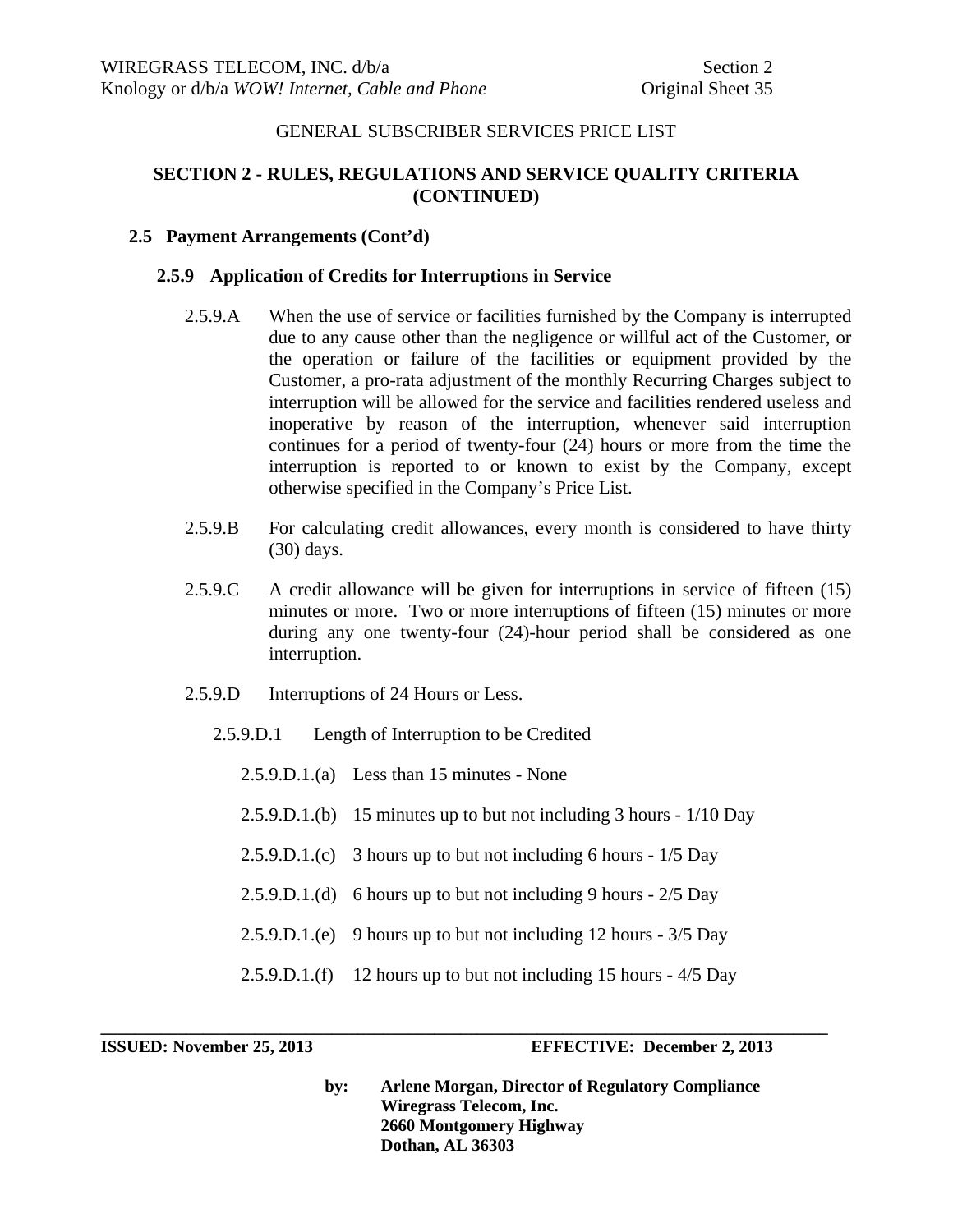# **SECTION 2 - RULES, REGULATIONS AND SERVICE QUALITY CRITERIA (CONTINUED)**

#### **2.5 Payment Arrangements (Cont'd)**

#### **2.5.9 Application of Credits for Interruptions in Service (Cont'd)**

#### 2.5.9.D.2 Interruptions of 24 Hours or Less (continued)

- 2.5.9.D.2.(a) 15 hours up to but not including 24 hours One Day
- 2.5.9.D.3 Continuous Interruption Over 24 Hours and Less Than 72 Hours
	- 2.5.9.D.3.(a) Interruptions over twenty-four (24) hours and less than seventytwo (72) hours will be credited 1/5 day for each three (3)-hour period or fraction thereof that occurs following the expiration of the initial twenty-four (24)-hour period. No more than one full day's credit will be allowed for any period of twenty-four (24) hours.
- 2.5.9.D.4 Interruptions over 72 Hours
	- 2.5.9.D.4.(a) Interruptions over seventy-two (72) hours will be credited two (2) days for each full twenty-four (24)-hour period that occurs following the expiration of the initial seventy-two (72)-hour period. No more than thirty (30) days credit will be allowed for any one (1)-month period.
- **2.5.10 Reserved for Future Use**

**by: Arlene Morgan, Director of Regulatory Compliance Wiregrass Telecom, Inc. 2660 Montgomery Highway Dothan, AL 36303**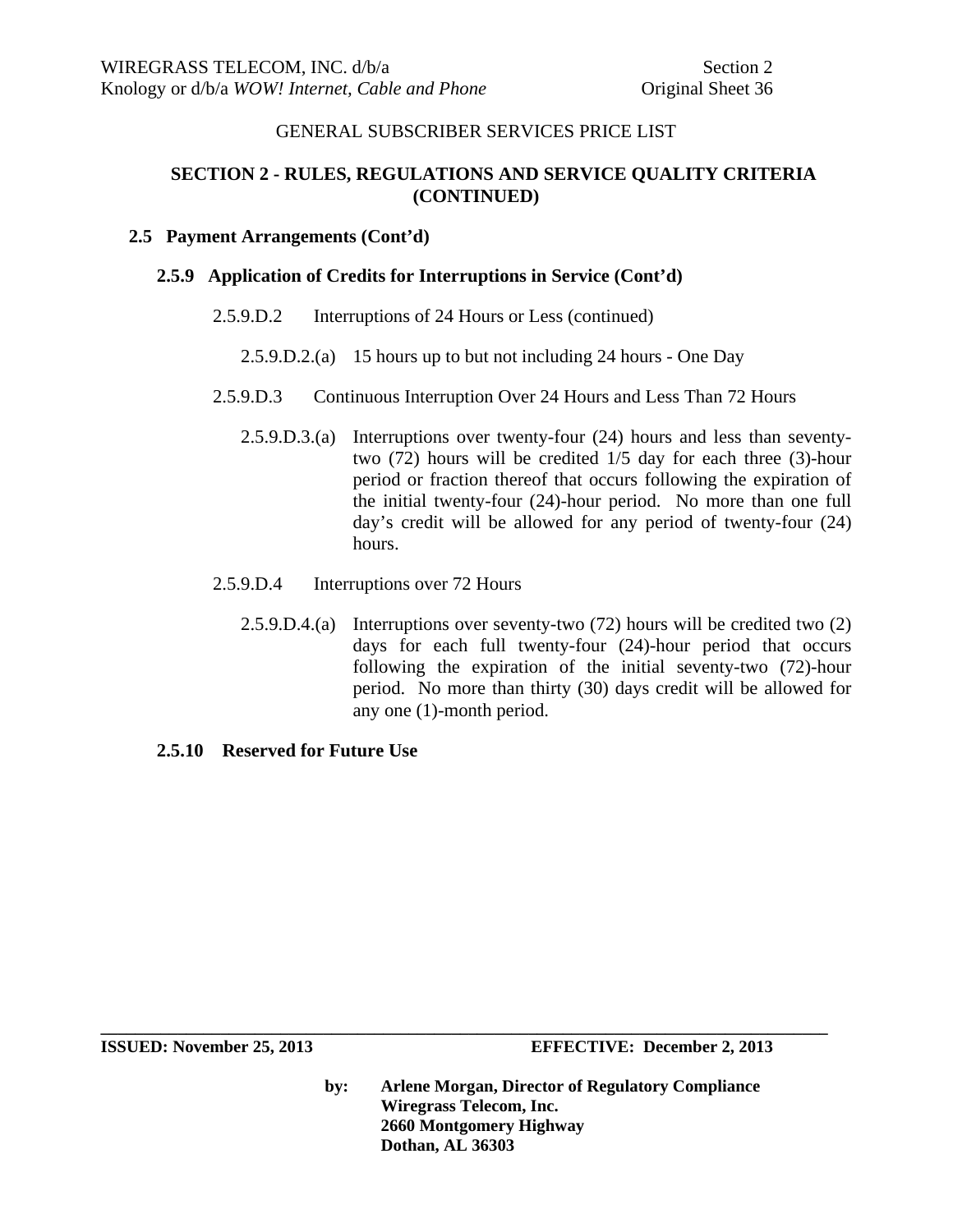# **SECTION 2 - RULES, REGULATIONS AND SERVICE QUALITY CRITERIA (CONTINUED)**

## **2.6 Cancellation of Service/Termination Liability**

#### **2.6.1 General**

2.6.1.A If a Customer cancels a Service Order or terminates services before the completion of the minimum term for any reason whatsoever other than a service interruption (as defined in Section 2.5.6), the Customer agrees to pay to Company termination liability charges, which are defined below. These charges shall become due and owing as of the effective date of the cancellation or termination and be payable within the period set forth in Section 2.6.2. Termination liabilities will be specified in a written contract or service agreement**.**

## **2.6.2 Termination Liability**

- 2.6.2.A Customer's termination liability for cancellation of service shall be equal to:
	- 2.6.2.A.1 all unpaid Non-Recurring charges reasonably expended by Company to establish service to Customer, plus;
	- 2.6.2.A.2 any disconnection, early cancellation or termination charges reasonably incurred and paid to third parties by Company on behalf of Customer, plus;
	- 2.6.2.A.3 all Recurring Charges specified in the applicable Service Order for the balance of the then current term discounted at the prime rate announced in the Wall Street Journal on the third business day following the date of cancellation;
	- 2.6.2.A.4 minus a reasonable allowance for costs avoided by the Company as a direct result of Customer's cancellation.

**ISSUED: November 25, 2013 EFFECTIVE: December 2, 2013** 

**by: Arlene Morgan, Director of Regulatory Compliance Wiregrass Telecom, Inc. 2660 Montgomery Highway Dothan, AL 36303**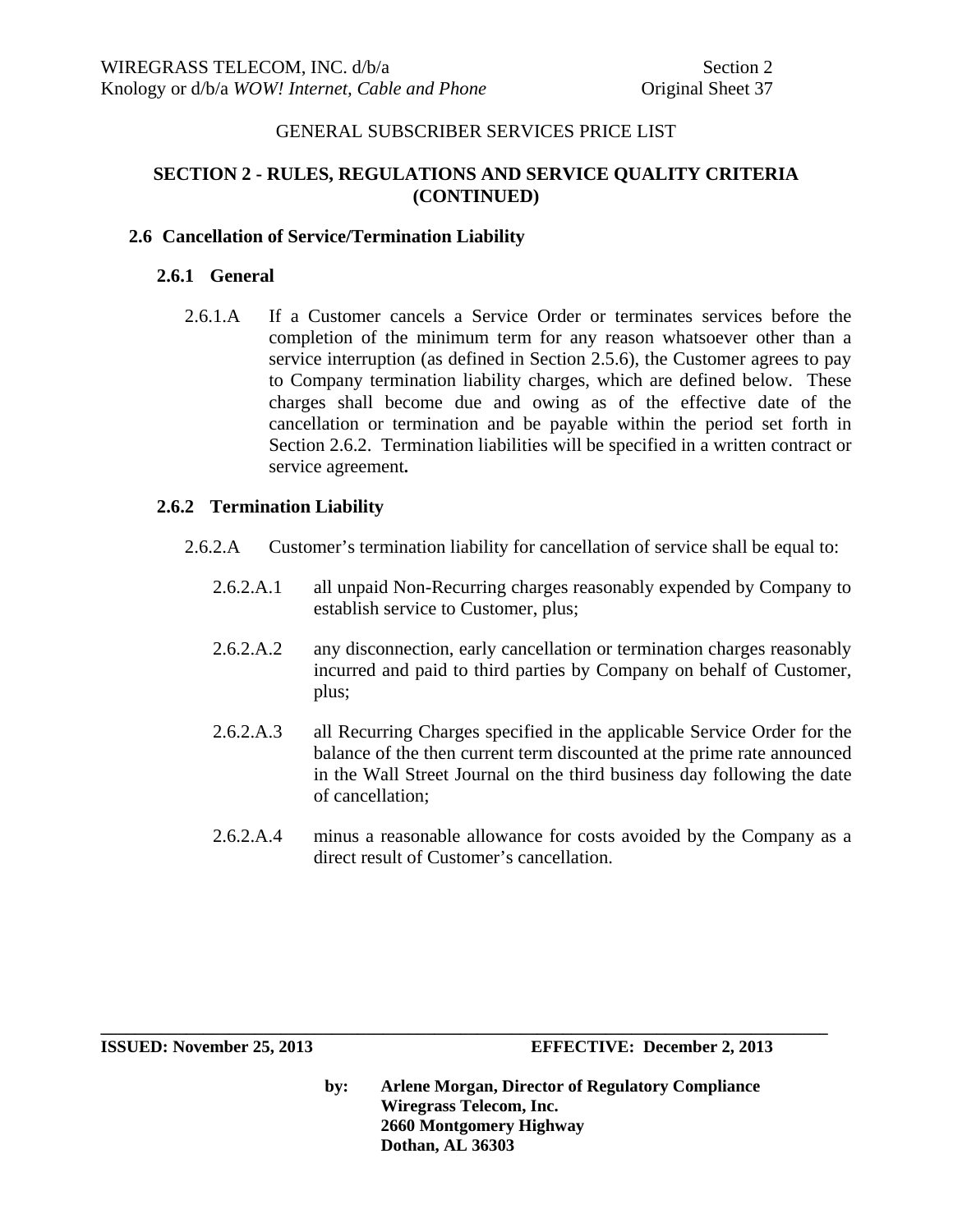# **SECTION 2 - RULES, REGULATIONS AND SERVICE QUALITY CRITERIA (CONTINUED)**

## **2.7 Customer Liability For Unauthorized Use of the Network**

## **2.7.1 Unauthorized Use of the Network**

- 2.7.1.A Unauthorized use of the network occurs when:
	- 2.7.1.A.1 a person or entity that does not have actual, apparent, or implied authority to use the Network obtains the Company's services provided under this Price List; or a person or entity that otherwise has actual, apparent, or implied authority to use the network, makes fraudulent use of the network to obtain the Company's services provided under this Price List, or uses specific services, which are not authorized.
- 2.7.1.B The following activities constitute fraudulent use:
	- 2.7.1.B.1 Using the Network to transmit a message, locate a person, or otherwise give or obtain information, without payment for the service;
	- 2.7.1.B.2 Using or attempting to use the Network with the intent to avoid payment, either in whole or part, of any of the Company's Price Listed charges by either rearranging, tampering with, or making connections not authorized by this Price List to any service components used to furnish the Company's services or using fraudulent means or devices, tricks, schemes, false or invalid numbers, false credit devices or electronic devices;
	- 2.7.1.B.3 800/888 callers using the network with the intent of gaining access to a Customer's outbound calling capabilities on an authorized basis; and
	- 2.7.1.B.4 Using fraudulent means or devices, tricks or schemes, false or invalid numbers, false credit devices, or electronic devices to defraud or mislead callers.

**by: Arlene Morgan, Director of Regulatory Compliance Wiregrass Telecom, Inc. 2660 Montgomery Highway Dothan, AL 36303**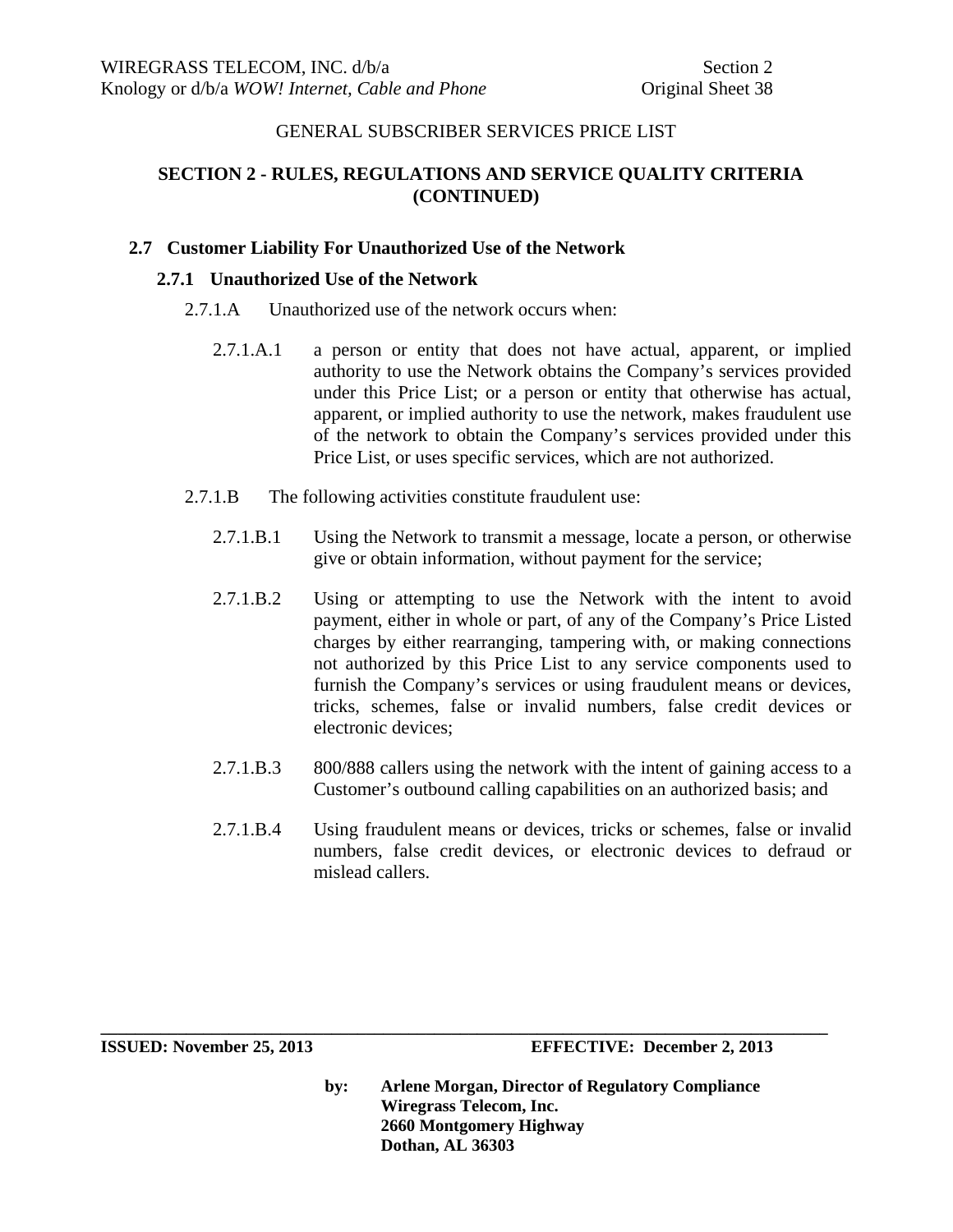# **SECTION 2 - RULES, REGULATIONS AND SERVICE QUALITY CRITERIA (CONTINUED)**

# **2.7 Customer Liability For Unauthorized Use of the Network (Cont'd)**

# **2.7.1 Unauthorized Use of the Network (Cont'd)**

2.7.1.C Customers are advised that use of telecommunications equipment and services, including that provided under this Price List, carries a risk of various forms of telecommunications fraud (including, but not limited to, toll and PBX fraud perpetrated by Users who gain access to a Customer's facilities, account numbers, security or authorization codes, etc.). Customers should take all necessary steps to restrict access to their facilities, including the equipment and services provided hereunder, and to detect and prevent unauthorized use of the equipment and services provided by the Company under this Price List.

## **2.7.2 Liability for Unauthorized Use**

- 2.7.2.A Except as provided for elsewhere in this Price List, the Customer is responsible for payment of all charges for services provided under this Price List furnished to the Customer or User. This responsibility is not changed due to any use, misuse, or abuse of the Customer's service or Customerprovided equipment by Users or other third parties, the Customer's employees, or the public.
- 2.7.2.B The Customer is liable for all costs incurred as a result of unauthorized use of the Network, including service charges and any direct, indirect, special, incidental, reliance, consequential, exemplary or punitive charges.
- 2.7.2.C The Customer is responsible for payment of any charges related to the suspension and/or termination of service, and any charges for reconnection of service, incurred as a result of unauthorized use of the Network.

**\_\_\_\_\_\_\_\_\_\_\_\_\_\_\_\_\_\_\_\_\_\_\_\_\_\_\_\_\_\_\_\_\_\_\_\_\_\_\_\_\_\_\_\_\_\_\_\_\_\_\_\_\_\_\_\_\_\_\_\_\_\_\_\_\_\_\_\_\_\_\_\_\_\_\_\_\_\_\_\_\_\_\_\_\_** 

**ISSUED: November 25, 2013 EFFECTIVE: December 2, 2013**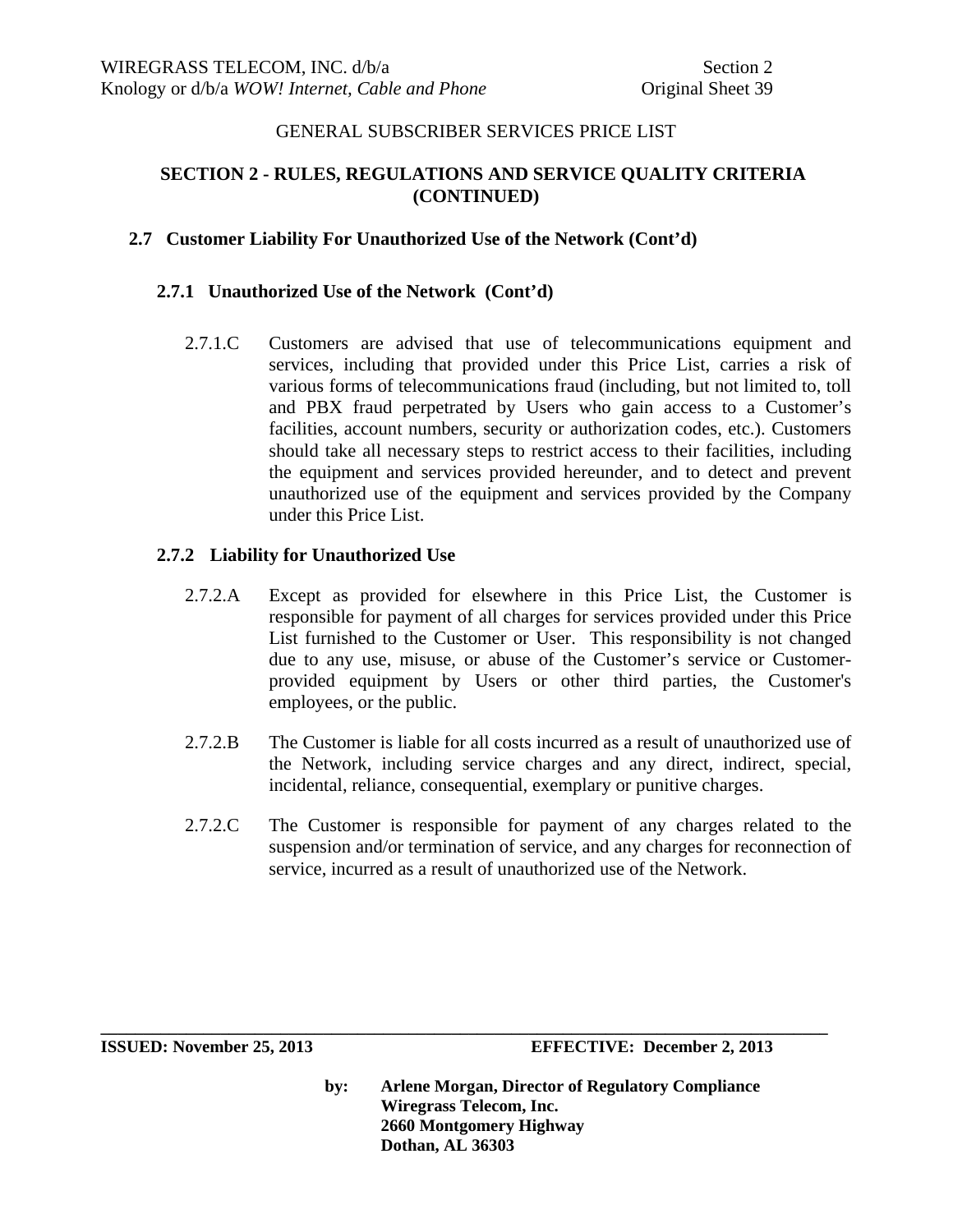# **SECTION 2 - RULES, REGULATIONS AND SERVICE QUALITY CRITERIA (CONTINUED)**

## **2.7 Customer Liability For Unauthorized Use of the Network (Cont'd)**

# **2.7.3 Liability for Calling Card Fraud**

- 2.7.3.A The Customer is liable for the unauthorized use of the Network obtained through the fraudulent use of any Company Calling Card that the Company may have issued, provided that the unauthorized use occurs before the Company has been notified. An accepted credit card is any credit card that a cardholder has requested or applied for and received, or has signed, used, or authorized another person to use to obtain credit. Any credit card issued as an renewal or substitute in accordance with this paragraph is an accepted credit card when received by the cardholders.
- 2.7.3.B The Customer must give the Company notice that unauthorized use of any Company Calling Card has occurred or may occur as a result of loss, theft or other reasons. For the purposes of this section, "notice" occurs when the Company receives a written confirmation that unauthorized use of a Company Calling Card has occurred or may offer as a result of loss, theft or other reasons. The Company may, but is not required to, advise the customer of abnormal calling patterns or other possible unauthorized use of any Company Calling Cards assigned to the customer. In addition, the Company may, but is not required, to block calls on Company Calling Card authorization codes which the Company believes to be unauthorized or fraudulent.

**ISSUED: November 25, 2013 EFFECTIVE: December 2, 2013** 

**by: Arlene Morgan, Director of Regulatory Compliance Wiregrass Telecom, Inc. 2660 Montgomery Highway Dothan, AL 36303**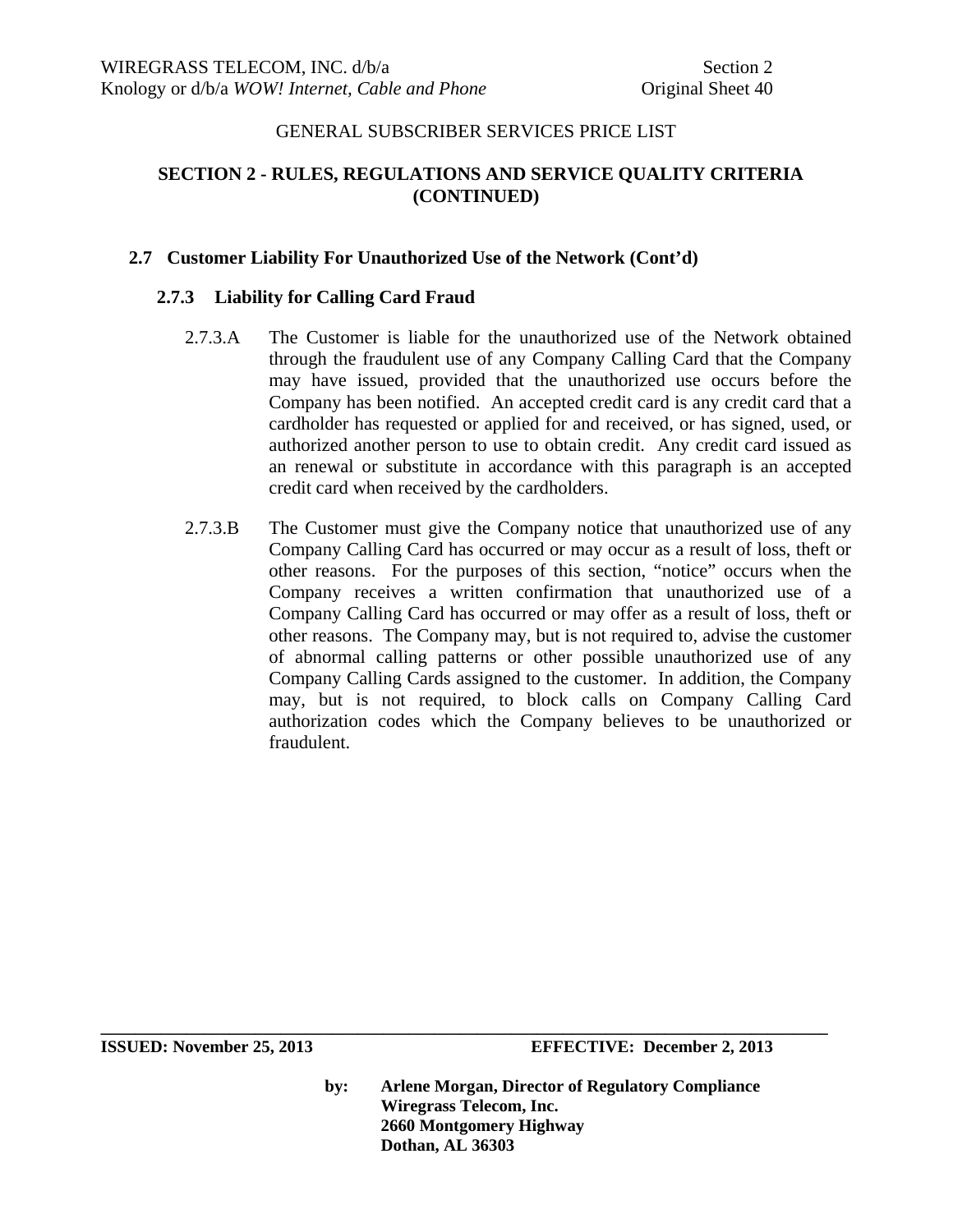# **SECTION 2 - RULES, REGULATIONS AND SERVICE QUALITY CRITERIA (CONTINUED)**

# **2.7 Customer Liability For Unauthorized Use of the Network (Cont'd)**

# **2.7.3 Liability for Calling Card Fraud (Cont'd)**

- 2.7.3.C The Customer is liable for the unauthorized use of the Network obtained through the fraudulent use of a Credit Card, provided:
	- 2.7.3.C.1 the Credit Card is an accepted credit card, and the unauthorized use occurs before the Company has been notified. An accepted credit card is any credit card that a cardholder has requested or applied for and received, or has signed, used, or authorized another person to use to obtain credit. Any credit card issued as an renewal or substitute in accordance with this paragraph is an accepted credit card when received by the cardholders
- 2.7.3.D The liability of the Customer for unauthorized use of the Network by Credit Card fraud will not exceed the lesser of \$50 or the amount of money, property, labor, or services obtained by the unauthorized user before notification to the Company.
- 2.7.3.E The Customer must give the Company written notice that unauthorized use of a Credit Card has occurred or may occur as a result of loss, theft or for other reasons. For the purposes of this section, "notice" occurs when the Company receives a written confirmation that unauthorized use of a Credit Card has occurred or may occur as a result of loss, theft or other reasons.

**ISSUED: November 25, 2013 EFFECTIVE: December 2, 2013** 

**by: Arlene Morgan, Director of Regulatory Compliance Wiregrass Telecom, Inc. 2660 Montgomery Highway Dothan, AL 36303**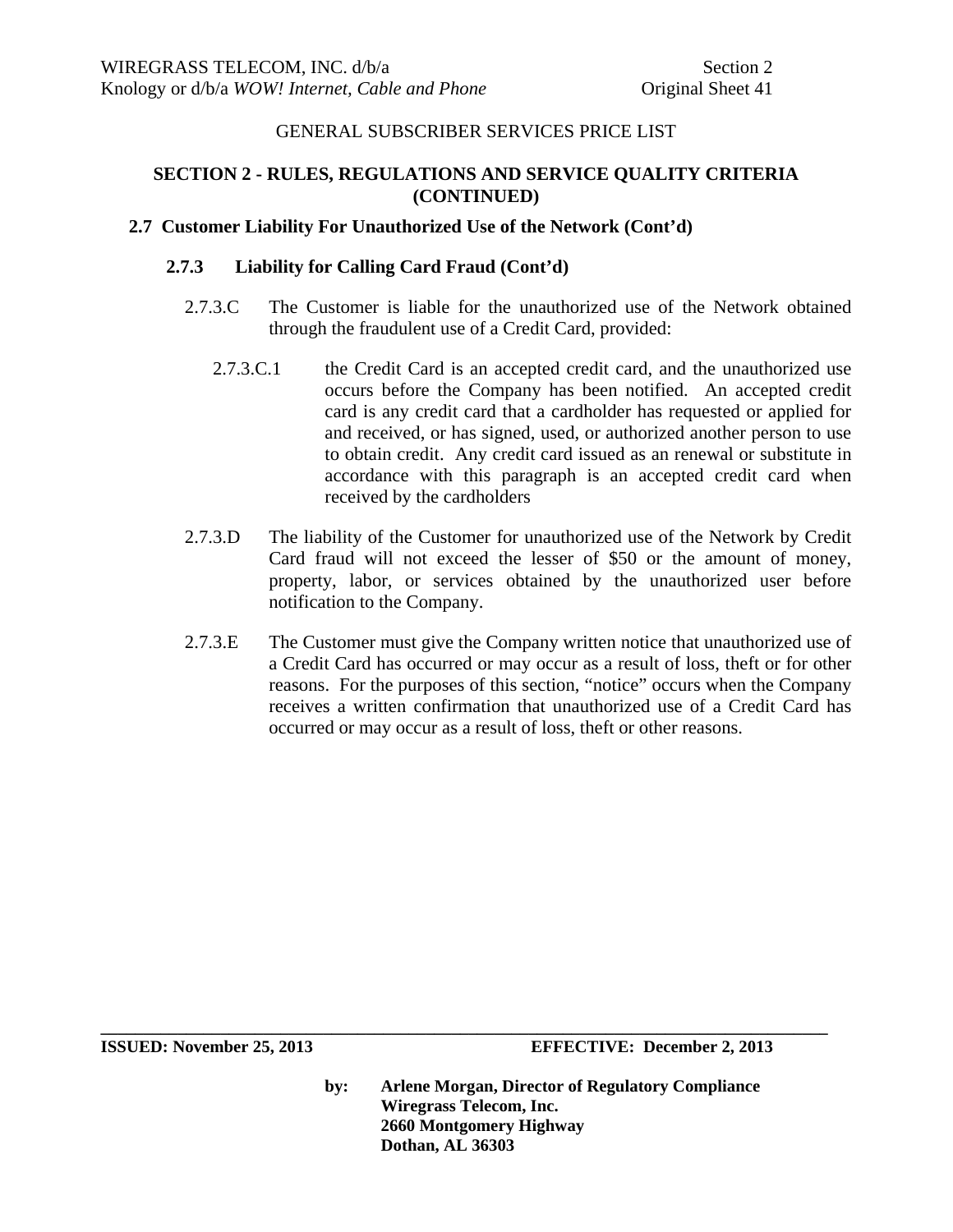# **SECTION 2 - RULES, REGULATIONS AND SERVICE QUALITY CRITERIA (CONTINUED)**

## **2.8 Use of Customer's Service by Others**

#### **2.8.1 Resale and Sharing**

2.8.1.A Any service provided under this Price List may be resold to or shared with other persons at the option of Customer, subject to compliance with any applicable laws or Alabama Public Service Commission regulations governing such resale or sharing. Customer remains solely responsible for all use of services ordered by it or billed to its telephone number(s) pursuant to this Price List, for determining who is authorized to use its services, and for notifying the Company of any unauthorized use.

#### **2.8.2 Joint Use Arrangements**

2.8.2.A Joint use arrangements will be permitted for all services provided under this Price List. From each joint use arrangement, one member will be designated as the Customer responsible for the manner in which the joint use of the service will be allocated. The Company will accept orders to start, rearrange, relocate, or discontinue service only from the Customer. Without affecting the Customer's ultimate responsibility for payment of all charges for the service, each joint user shall be jointly and separately responsible for the payment of the charges billed to it.

**ISSUED: November 25, 2013 EFFECTIVE: December 2, 2013** 

**by: Arlene Morgan, Director of Regulatory Compliance Wiregrass Telecom, Inc. 2660 Montgomery Highway Dothan, AL 36303**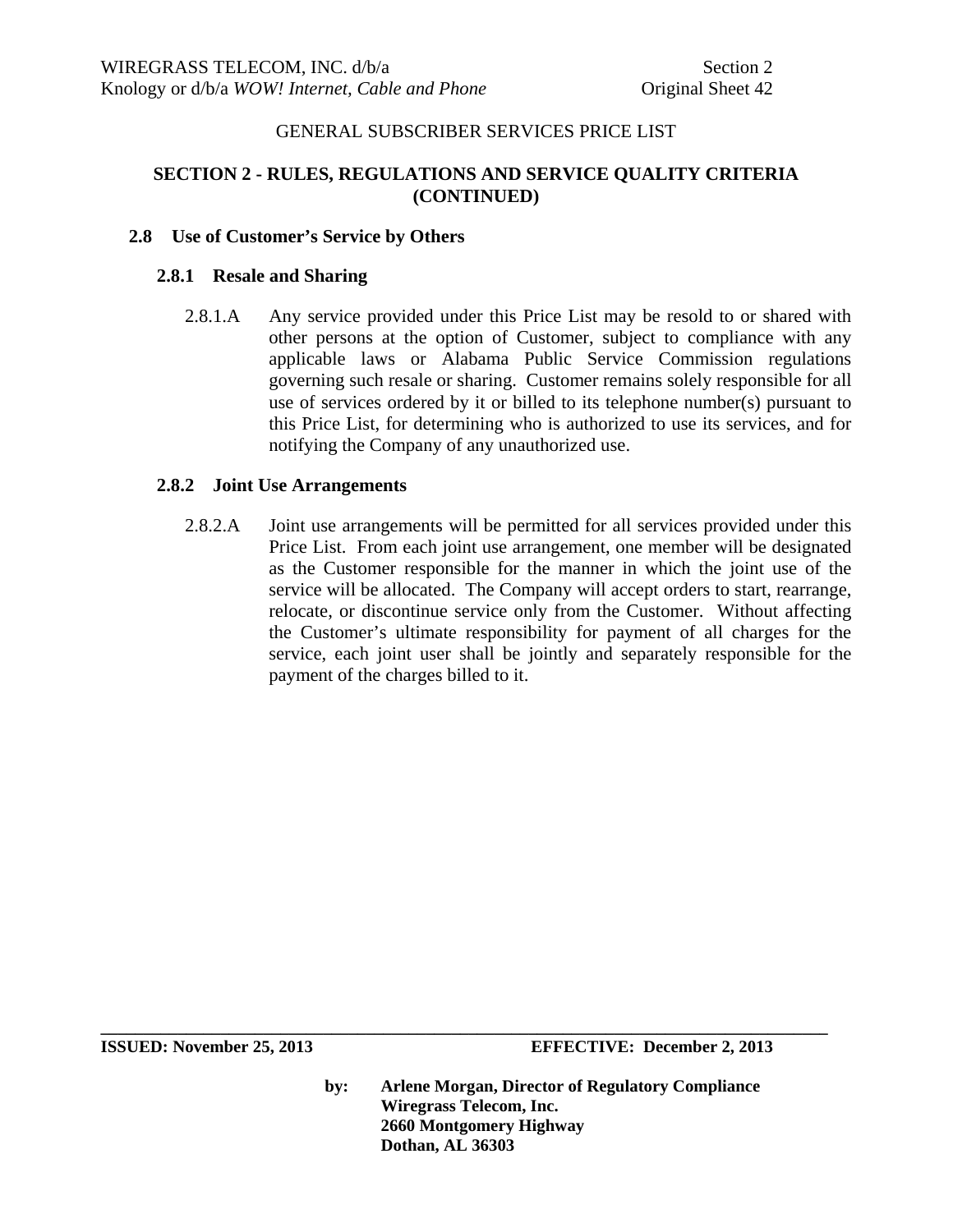# **SECTION 2 - RULES, REGULATIONS AND SERVICE QUALITY CRITERIA (CONTINUED)**

## **2.9 Transfers and Assignments**

## **2.9.1 Generally**

2.9.1.A Neither the Company nor the Customer may assign or transfer its rights or duties in connection with the services and facilities provided by the Company without the written consent of the other party, except that the Company may assign its rights and duties (a) to any subsidiary, parent company or affiliate of the Company, (b) pursuant to any sale or transfer of substantially all the assets of the Company; or (c) pursuant to any financing, merger or reorganization of the Company.

## **2.10 Notices and Communications**

# **2.10.1 Generally**

2.10.1.A The Customer shall designate an address to which the Company shall mail or deliver all notices and other communications, except that Customer may also designate a separate address to which the Company's bills for service shall be mailed. The Company shall designate an address to which the Customer shall mail or deliver all notices and other communications, except that Company may designate a separate address on each bill for service to which the Customer shall mail payment on that bill.

**by: Arlene Morgan, Director of Regulatory Compliance Wiregrass Telecom, Inc. 2660 Montgomery Highway Dothan, AL 36303**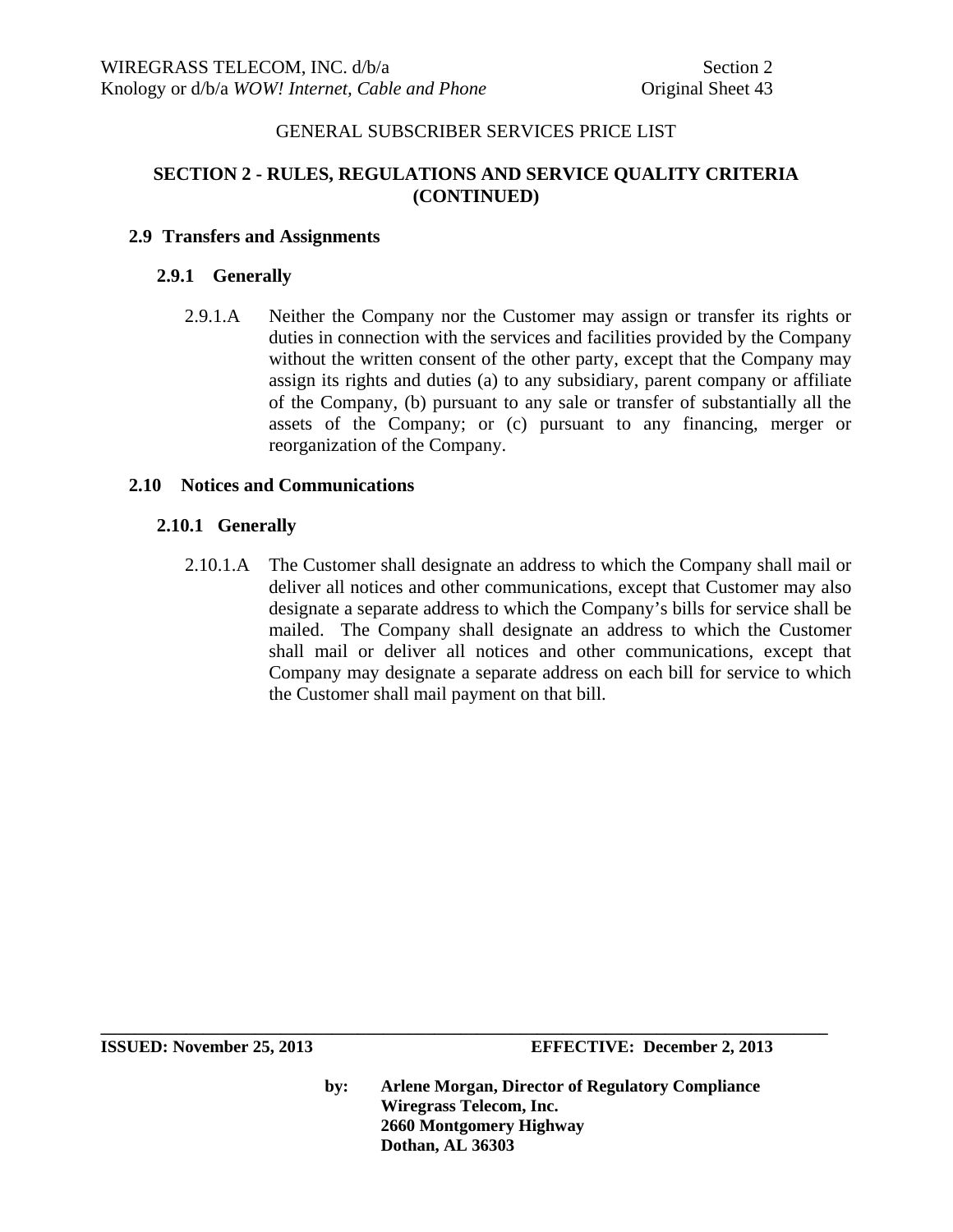# **SECTION 2 - RULES, REGULATIONS AND SERVICE QUALITY CRITERIA (CONTINUED)**

## **2.10 Notices and Communications (Cont'd)**

## **2.10.1 Generally (Cont'd)**

- 2.10.1.B All notices or other communications required to be given pursuant to this Price List will be in writing. Notices and other communications of either party, and all bills mailed by the Company, shall be presumed to have been delivered to the other party on the fifth business day following placement of the notice, communication or bill with the U.S. Mail or a private delivery service, prepaid and properly addressed, or when actually received or refused by the addressee, whichever occurs first.
- 2.10.1.C The Company or the Customer shall advise the other party of any changes to the addresses designated for notices, other communications or billing, by following the procedures for giving notice set forth herein.

## **2.11 Operator Services Rules**

- 2.11.1 The Company will enforce the operator service rules set out below. A provider of intrastate operator assisted communications services must:
	- 2.11.1.A identify itself at the time the end-user accesses its services;
	- 2.11.1.B upon request, quote all rates and charges for its services to the end-user accessing its system;

**\_\_\_\_\_\_\_\_\_\_\_\_\_\_\_\_\_\_\_\_\_\_\_\_\_\_\_\_\_\_\_\_\_\_\_\_\_\_\_\_\_\_\_\_\_\_\_\_\_\_\_\_\_\_\_\_\_\_\_\_\_\_\_\_\_\_\_\_\_\_\_\_\_\_\_\_\_\_\_\_\_\_\_\_\_** 

2.11.1.C arrange to have posted in plain view at each telephone location which automatically accesses the operator service provider's network and where its services are made available to the public or transient end-users: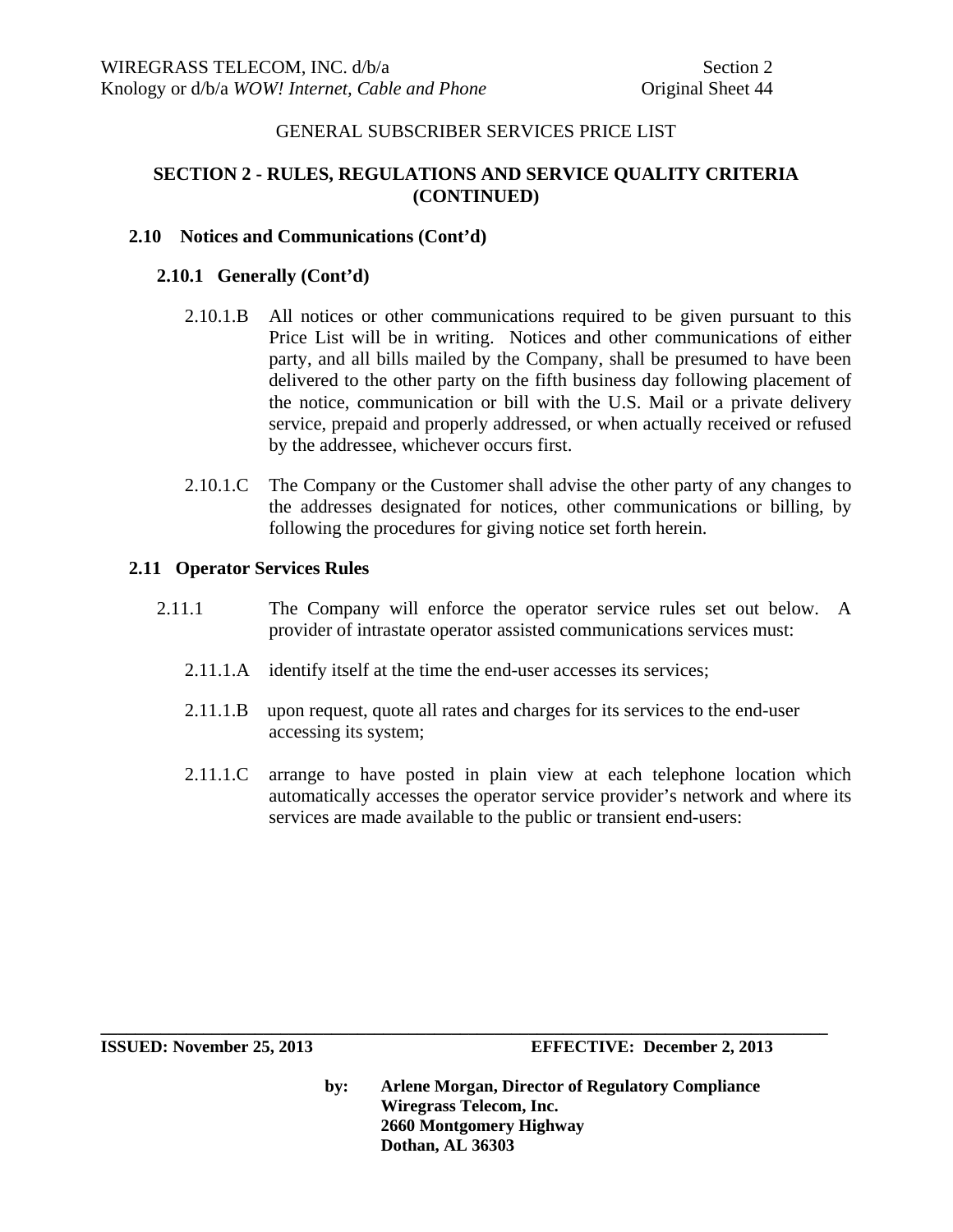# **SECTION 2 - RULES, REGULATIONS AND SERVICE QUALITY CRITERIA (CONTINUED)**

## **2.11 Operator Services Rules (Cont'd)**

# **2.11.1 (Cont'd)**

- 2.11.1.C.1 the operator service provider's name and address;
- 2.11.1.C.2 bill and service dispute calling information including the operator service provider's dispute resolution phone number;
- 2.11.1.C.3 clear and specific instructions informing the end-user how to access a local exchange telephone company operator as an alternative available to the end-user; and
- 2.11.1.C.4 notice concerning any and all amounts to be billed by the operator services provider on behalf of any host location or third party which will appear on the operator service provider's bill for services rendered.
- 2.11.1.C.5 in instances when the provider is unable to complete the call and it requires transfer to another telephone corporation which may affect the rates and charges applicable to the telephone bill, inform the caller of the transfer and its possible effect on the applicable rates and charges, before any charges are incurred; and
- 2.11.1.C.6 in the case of such transfer, the telephone corporation or provider to which the call is transferred shall identify itself and inform the caller of the transfer's effect on the applicable rates and charges, before any charges are incurred.
- 2.11.2 The Company will comply with the following provisions:
	- 2.11.2.A Providers of intrastate operator assisted communications services shall not take any action or enter into any arrangement which restricts end-user selection among competing interexchange telephone corporations or end users access to competing providers of intrastate operator assisted communications services, or pay any commissions or other compensation to any entity engaged in such action or arrangement.

**\_\_\_\_\_\_\_\_\_\_\_\_\_\_\_\_\_\_\_\_\_\_\_\_\_\_\_\_\_\_\_\_\_\_\_\_\_\_\_\_\_\_\_\_\_\_\_\_\_\_\_\_\_\_\_\_\_\_\_\_\_\_\_\_\_\_\_\_\_\_\_\_\_\_\_\_\_\_\_\_\_\_\_\_\_** 

**ISSUED: November 25, 2013 EFFECTIVE: December 2, 2013**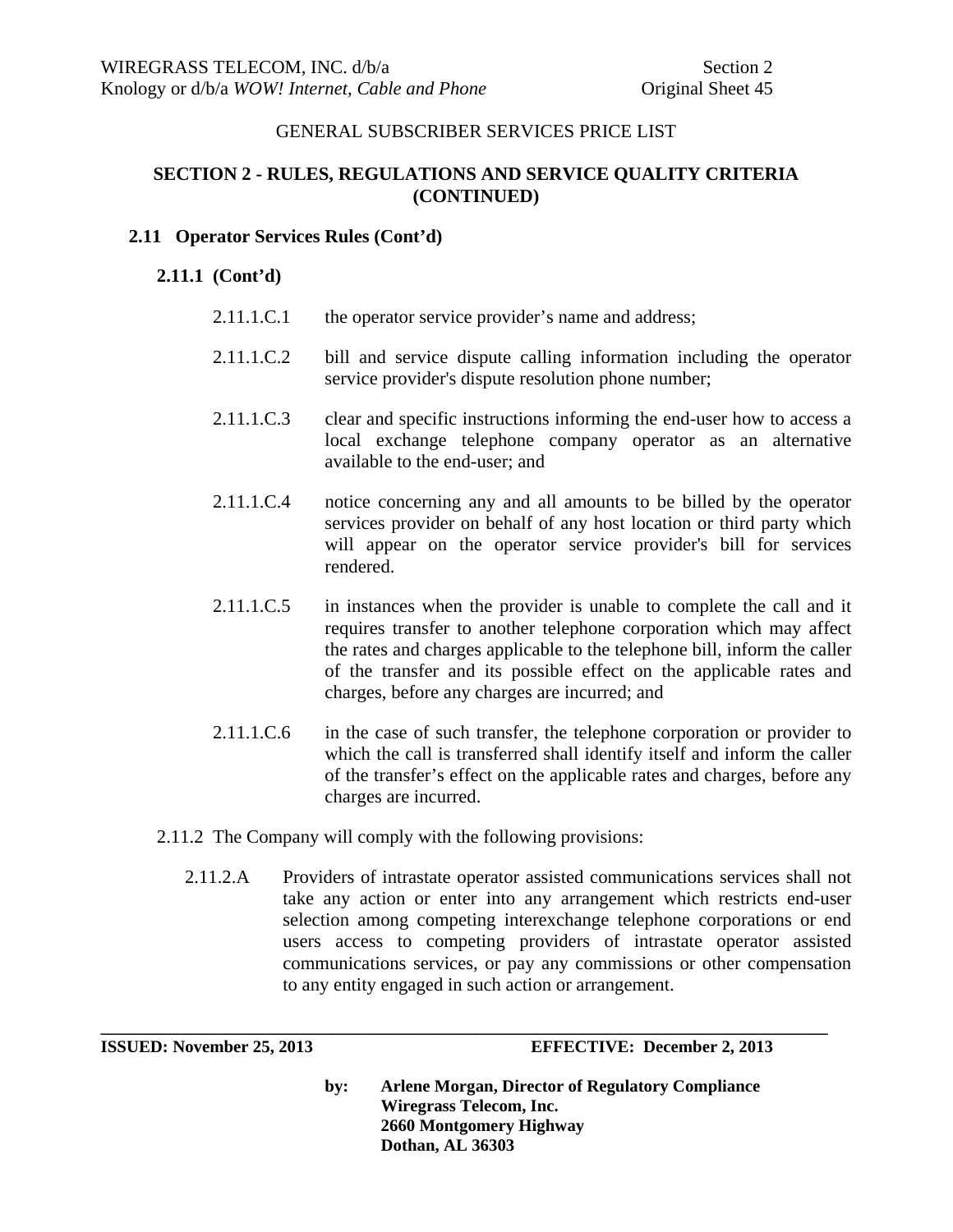# **SECTION 2 - RULES, REGULATIONS AND SERVICE QUALITY CRITERIA (CONTINUED)**

## **2.12 Services to Hearing Impaired**

- 2.12.1 Residential impaired customers or impaired members of a customer's household, upon written application and certification of their impaired status, which is evidenced by either a certificate from a physician, health care official, or state agency, or a diploma from an educational institution for the impaired, will receive a discount off their message toll service rates, and, if they utilize telebraille devices, they will receive free access to local and intrastate long distance directory assistance. Additionally, for TDD lines maintained by nonprofit organizations and governmental agencies, upon written application and verification that such lines are maintained for the benefit of the impaired, the Customer will receive a discount off his/her message toll service rates.
	- 2.12.1.A Upon receipt of the appropriate application, and certification or verification, the following discounts off basic message toll service shall be made available for the benefit of the impaired: the evening discount off the intrastate, interexchange, customer-dialed, station to station calls originating 8:00 a.m. to 4:59 p.m. Monday through Friday; the night/weekend discount off the intrastate, interexchange, customer-dialed, station to station calls originating 5:00 p.m. to 10:59 p.m. Sunday through Friday, and New Year's Day, Independence Day, Labor Day, Thanksgiving, and Christmas.

**ISSUED: November 25, 2013 EFFECTIVE: December 2, 2013** 

**by: Arlene Morgan, Director of Regulatory Compliance Wiregrass Telecom, Inc. 2660 Montgomery Highway Dothan, AL 36303**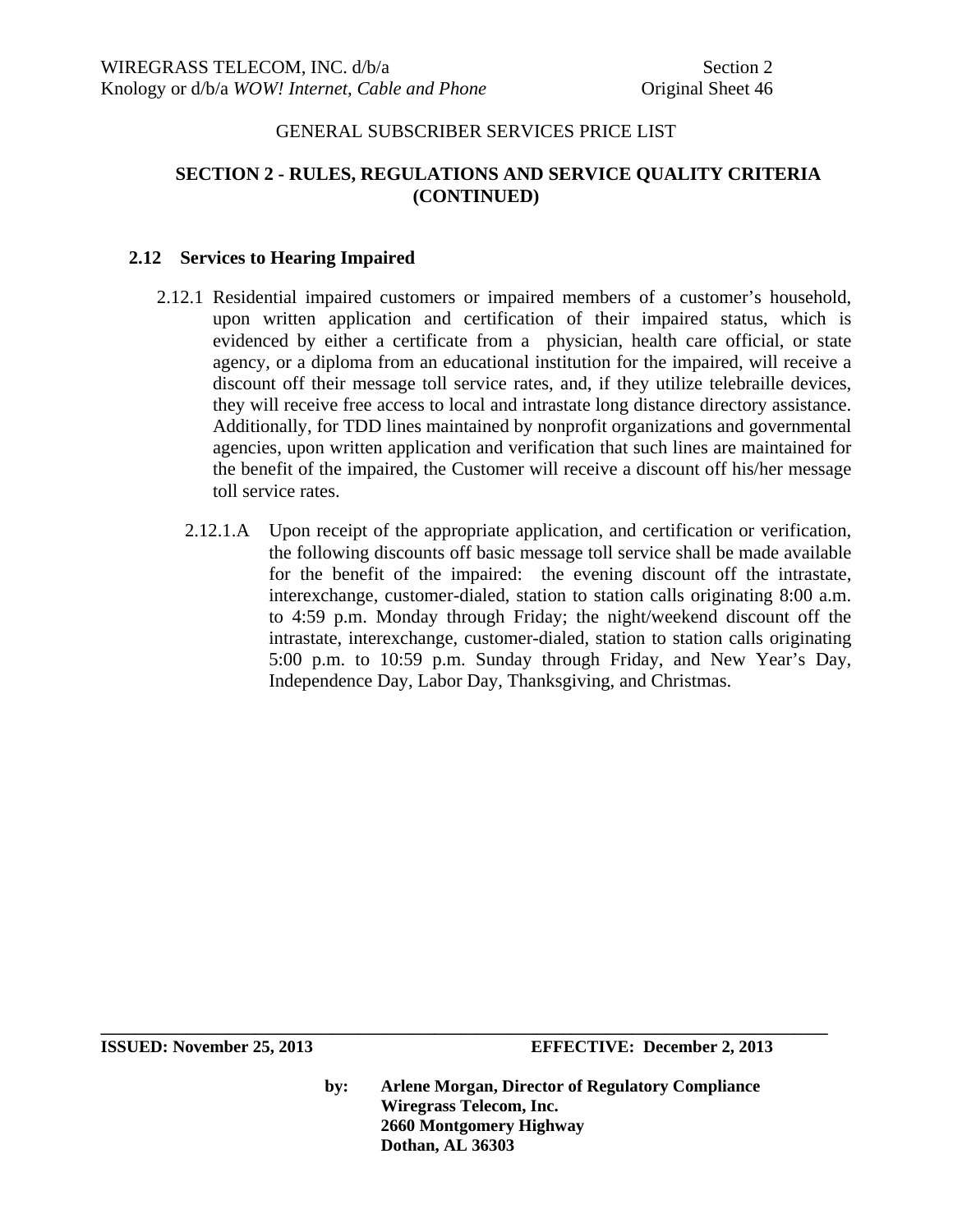# **SECTION 2 - RULES, REGULATIONS AND SERVICE QUALITY CRITERIA (CONTINUED)**

# **2.13 Reserved For Future Use.**

**ISSUED:** November 25, 2013 **EFFECTIVE:** December 2, 2013

**by: Arlene Morgan, Director of Regulatory Compliance Wiregrass Telecom, Inc. 2660 Montgomery Highway Dothan, AL 36303**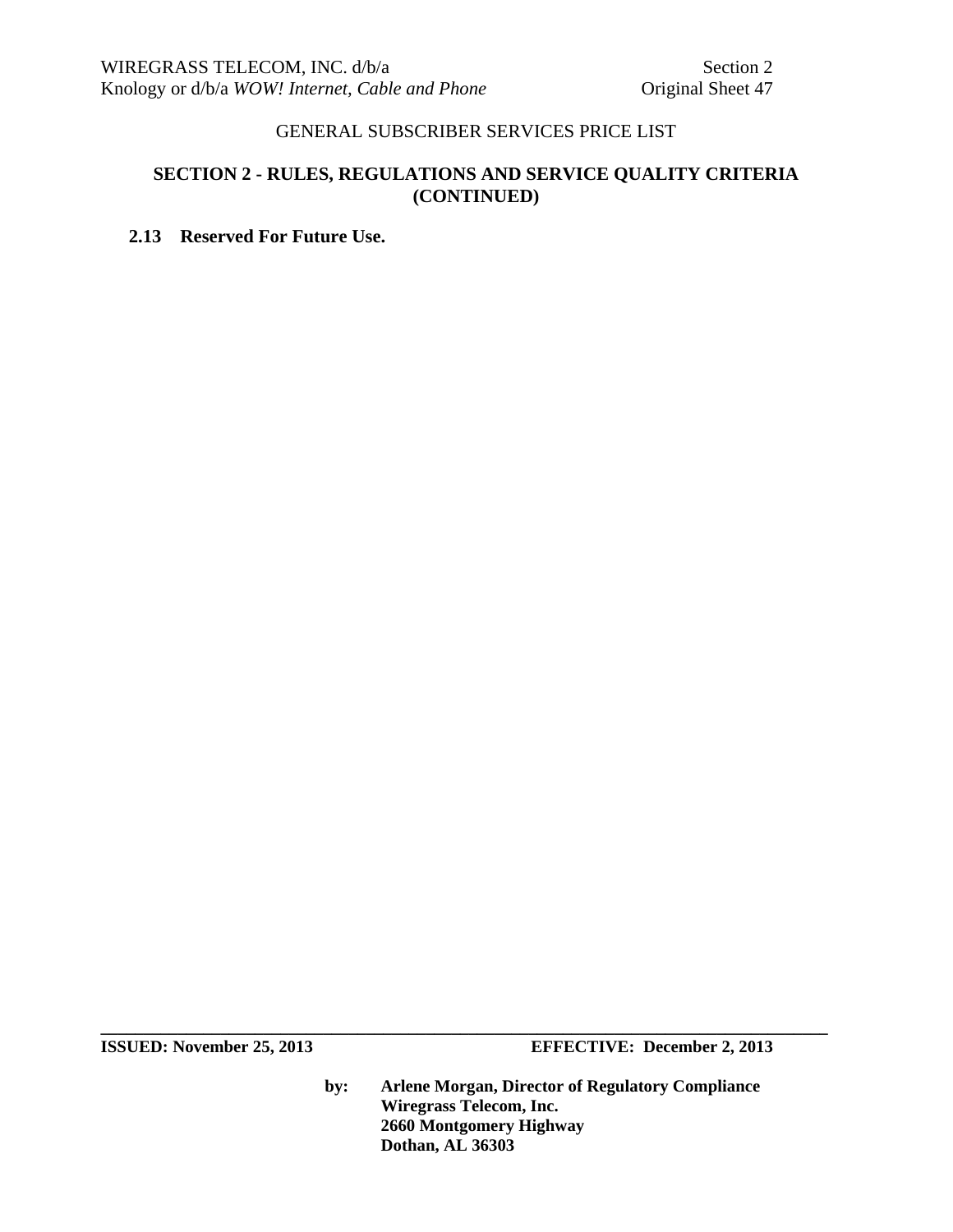#### **SECTION 3 – BASIC SERVICE DESCRIPTIONS AND RATES**

| 3.2 |       |  |
|-----|-------|--|
|     | 3.2.1 |  |
| 3.3 |       |  |
|     |       |  |
| 3.4 |       |  |
| 3.5 |       |  |
| 3.6 |       |  |
| 3.7 |       |  |

**ISSUED:** November 25, 2013 **EFFECTIVE:** December 2, 2013

**by: Arlene Morgan, Director of Regulatory Compliance Wiregrass Telecom, Inc. 2660 Montgomery Highway Dothan, AL 36303**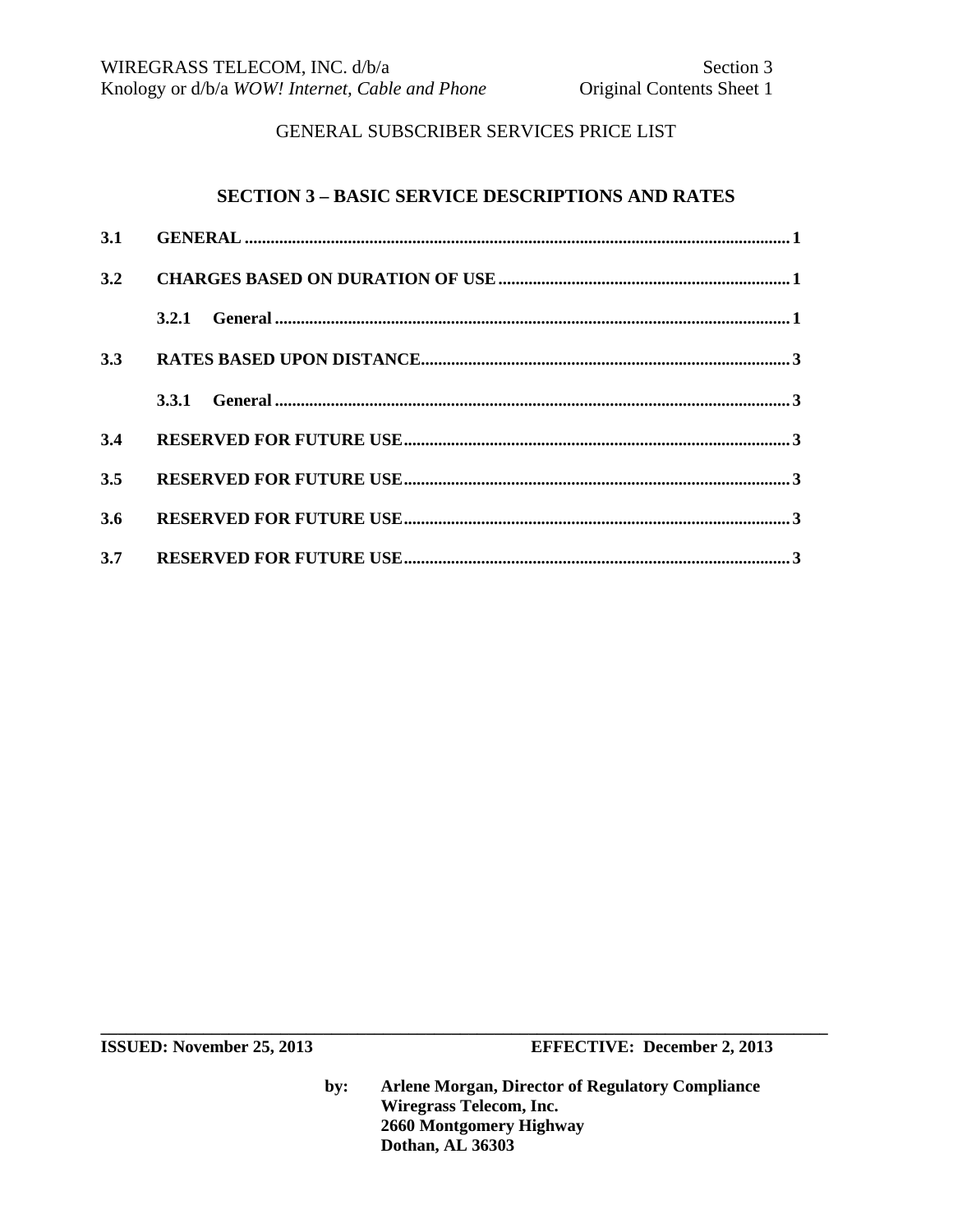## **SECTION 3 – BASIC SERVICE DESCRIPTIONS AND RATES**

# **3.1 General**

The regulations set forth in this section govern the application of rates for services contained in other sections of this Price List.

### **3.2 Charges Based on Duration of Use**

#### **3.2.1General**

- 3.2.1.A Where charges for a service are specified based on the duration of use, such as the duration of a telephone call, the following rules apply:
	- 3.2.1.A.1 Calls are measured in durational increments identified for each service. All calls which are fractions of a measurement increment are rounded up to the next whole unit.
	- 3.2.1.A.2 Timing on completed calls begins when the call is answered by the called party. Answering is determined by hardware answer supervision in all cases where this signaling is provided by the terminating local carrier and any intermediate carrier(s). Timing for operator service person-to-person calls start with completion of the connection to the person called or an acceptable substitute.
	- 3.2.1.A.3 Timing terminates on all calls when the calling party hangs up or the Company's network receives an on-hook signal from the terminating carrier.
	- 3.2.1.A.4 Calls originating in one rate period and terminating in another will be billed in proportion to the rates in effect during different segments of the call.
	- 3.2.1.A.5 All times refer to local time.

**by: Arlene Morgan, Director of Regulatory Compliance Wiregrass Telecom, Inc. 2660 Montgomery Highway Dothan, AL 36303**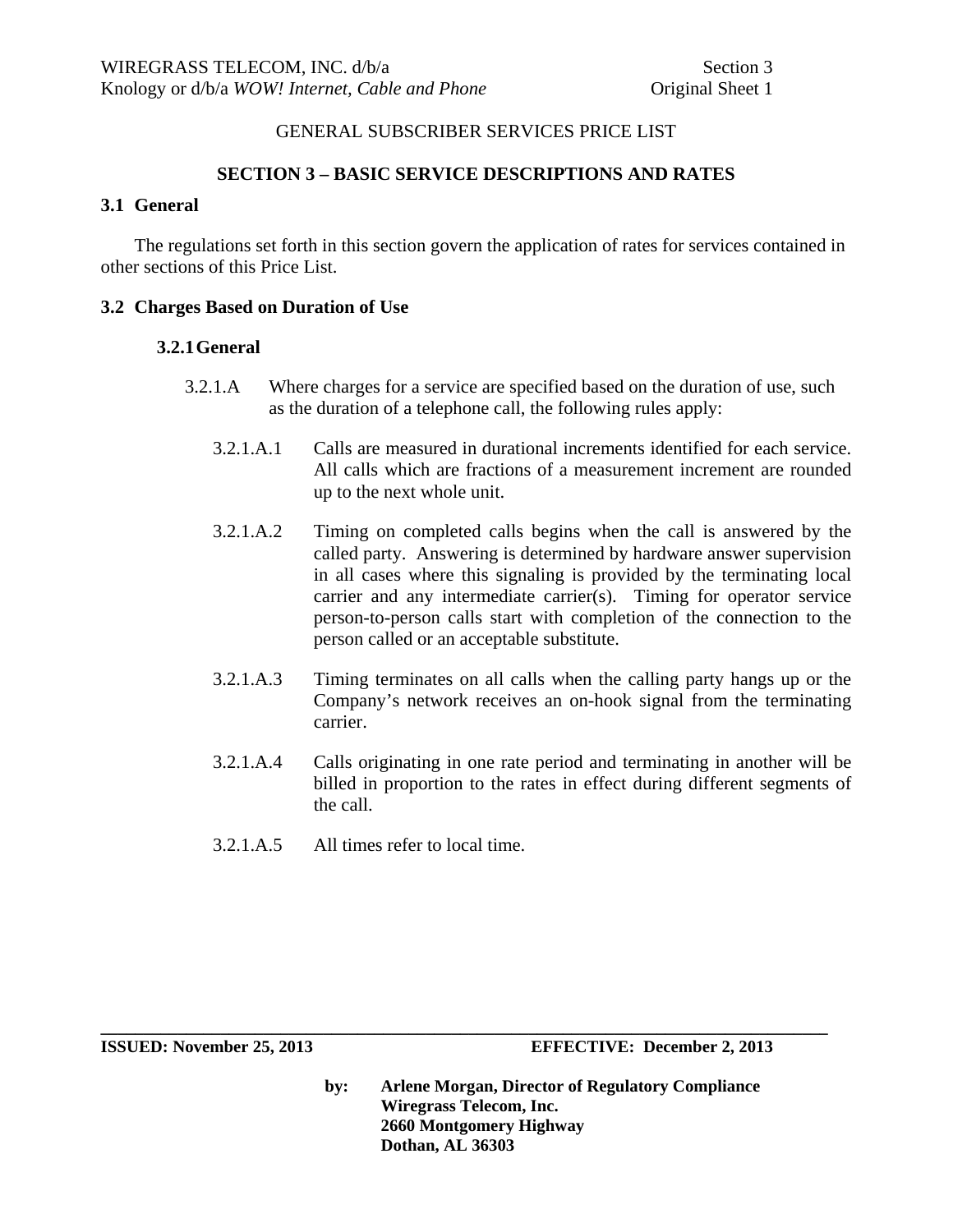#### **SECTION 3 – BASIC SERVICE DESCRIPTIONS AND RATES**

#### **3.3 Rates Based Upon Distance**

#### **3.3.1 General**

- 3.3.1.A. Where charges for a service are specified based upon distance, the following rules apply:
	- 3.3.1.A.1 Distance between two points is measured as airline distance between the Rate Centers of the originating and terminating telephone lines. The Rate Center is a set of geographic coordinates, as referenced in Bellcore's Local Exchange Routing Guide (LERG), associated with each NPA-NXX combination (where NPA is the area code and NXX is the first three digits of a seven-digit telephone number). Where there is no telephone number associated with an access line on the Company's network the Company will apply the Rate Center of the Customer's main billing telephone number.
	- 3.3.1.A.2 The airline distance between any two Rate Centers is determined as follows:
		- 3.3.1.A.2.1 Obtain the "V" (vertical) and "H" (horizontal) coordinates for each Rate Center from the above-referenced Bellcore document.
		- 3.3.1.A.2.2 Compute the difference between the "V" coordinates of the two rate centers; and the difference between the two "H" coordinates.
		- 3.3.1.A.2.3 Square each difference obtained in step (b) above.

**\_\_\_\_\_\_\_\_\_\_\_\_\_\_\_\_\_\_\_\_\_\_\_\_\_\_\_\_\_\_\_\_\_\_\_\_\_\_\_\_\_\_\_\_\_\_\_\_\_\_\_\_\_\_\_\_\_\_\_\_\_\_\_\_\_\_\_\_\_\_\_\_\_\_\_\_\_\_\_\_\_\_\_\_\_** 

- 3.3.1.A.2.4 Add the square of the "V" difference and the square of the "H" difference obtained in step (c) above.
- 3.3.1.A.2.5 Divide the sum of the squares by 10. Round to the next higher whole number if any fraction is obtained.

**ISSUED: November 25, 2013 EFFECTIVE: December 2, 2013**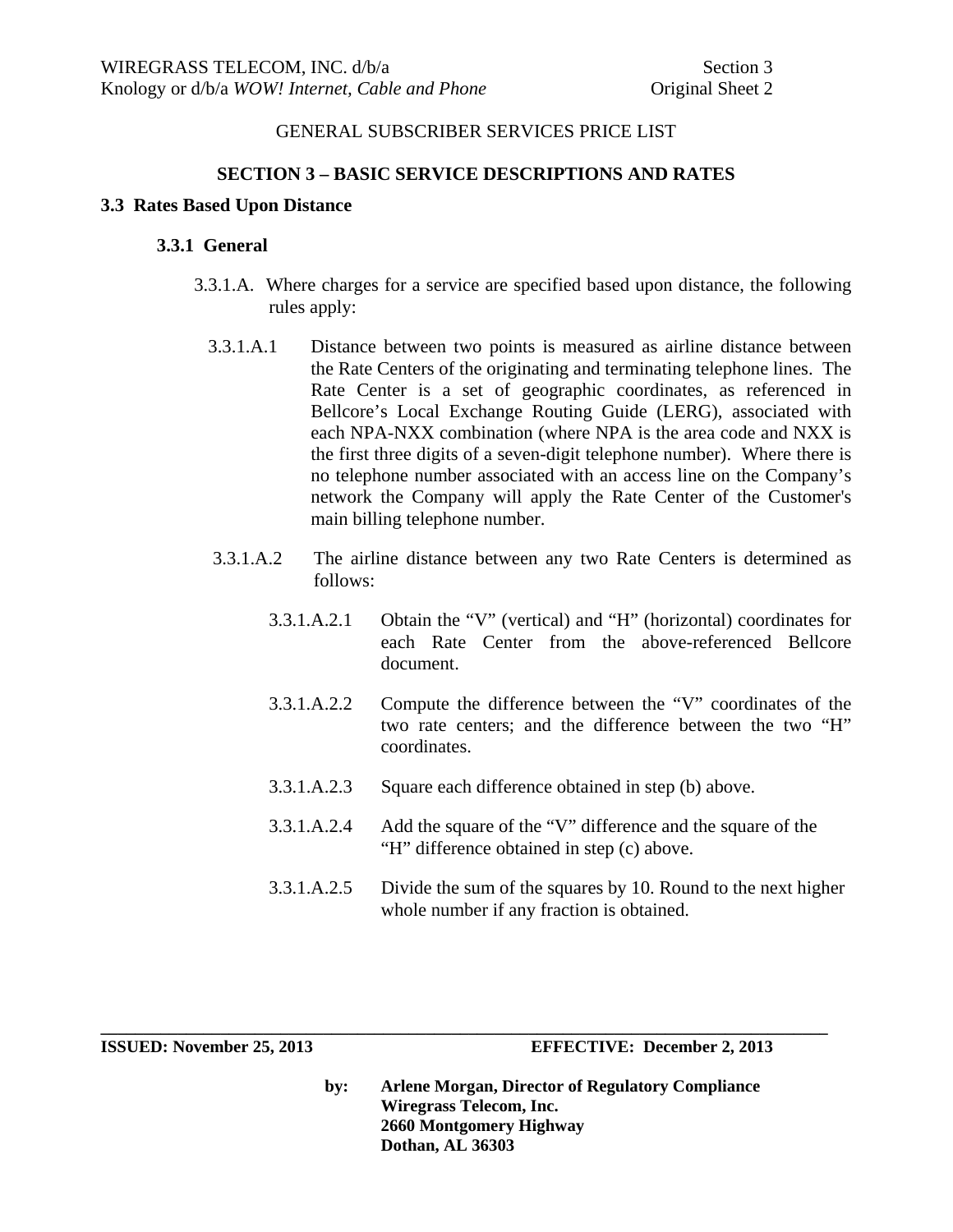# **SECTION 3 - BASIC SERVICE DESCRIPTIONS AND RATES (CONTINUED)**

#### **3.3 Rates Based Upon Distance (Cont'd)**

#### **3.3.1 General (Cont'd)**

- 3.3.1.A. Where charges for a service are specified based upon distance, the following rules apply: (Cont'd)
	- 3.3.1.A.2 The airline distance between any two Rate Centers is determined as follows: (Cont'd)
		- 3.3.1.A.2.6 Obtain the square root of the whole number result obtained above. Round to the next higher whole number if any fraction is obtained. This is the airline mileage.
		- 3.3.1.A.2.7 FORMULA =  $((V1-V2)2 + (H1-H2)2)/10)1/2$
- **3.4 Reserved For Future Use.**
- **3.5 Reserved For Future Use.**
- **3.6 Reserved For Future Use.**
- **3.7 Reserved for Future Use.**

**by: Arlene Morgan, Director of Regulatory Compliance Wiregrass Telecom, Inc. 2660 Montgomery Highway Dothan, AL 36303**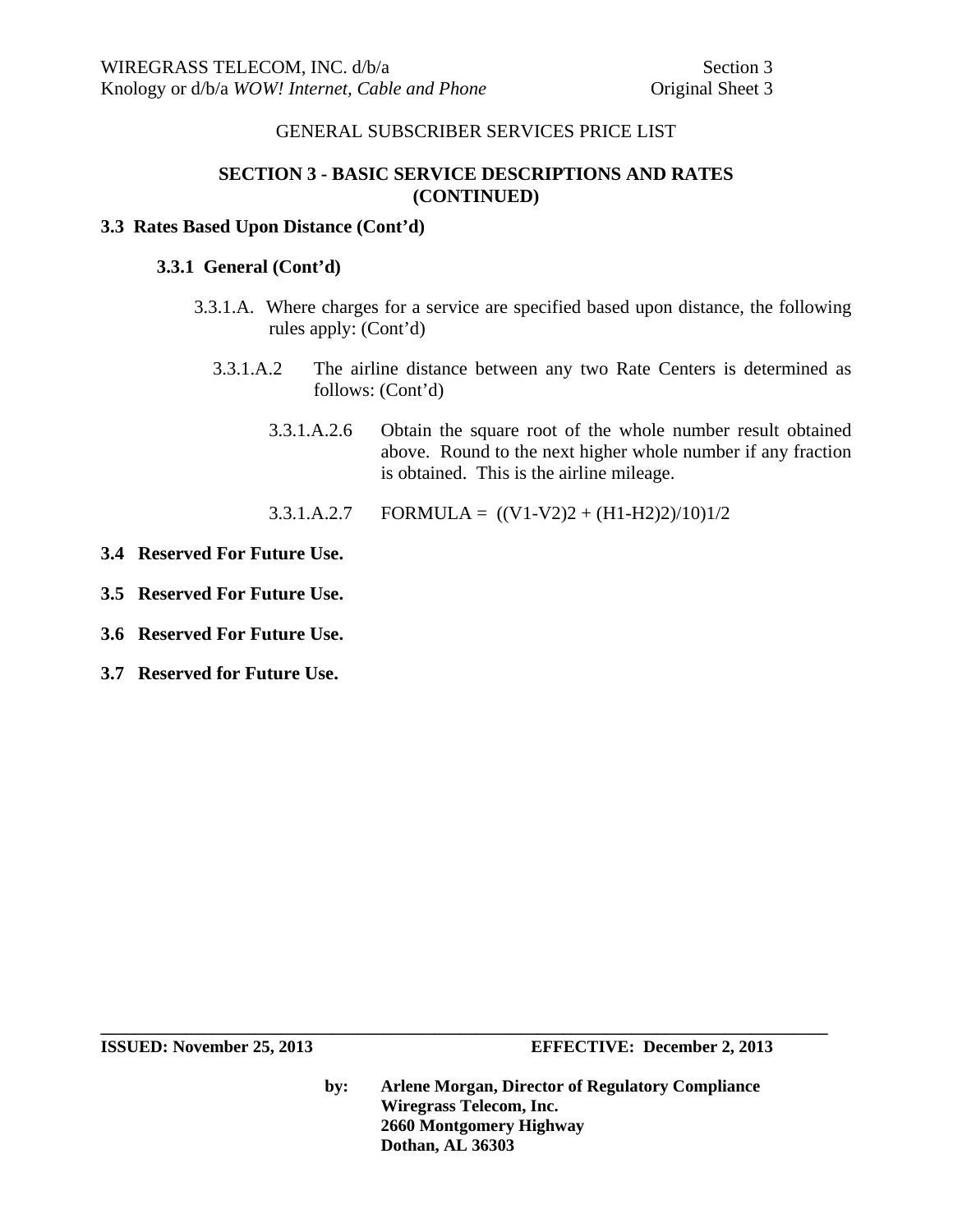# **SECTION 4 – EXCHANGE ACCESS SERVICE AREAS**

| 4.1 |       |  |  |  |
|-----|-------|--|--|--|
|     | 4.1.1 |  |  |  |
| 4.2 |       |  |  |  |
|     |       |  |  |  |
| 4.3 |       |  |  |  |
|     |       |  |  |  |

**ISSUED:** November 25, 2013 **EFFECTIVE:** December 2, 2013

**by: Arlene Morgan, Director of Regulatory Compliance Wiregrass Telecom, Inc. 2660 Montgomery Highway Dothan, AL 36303**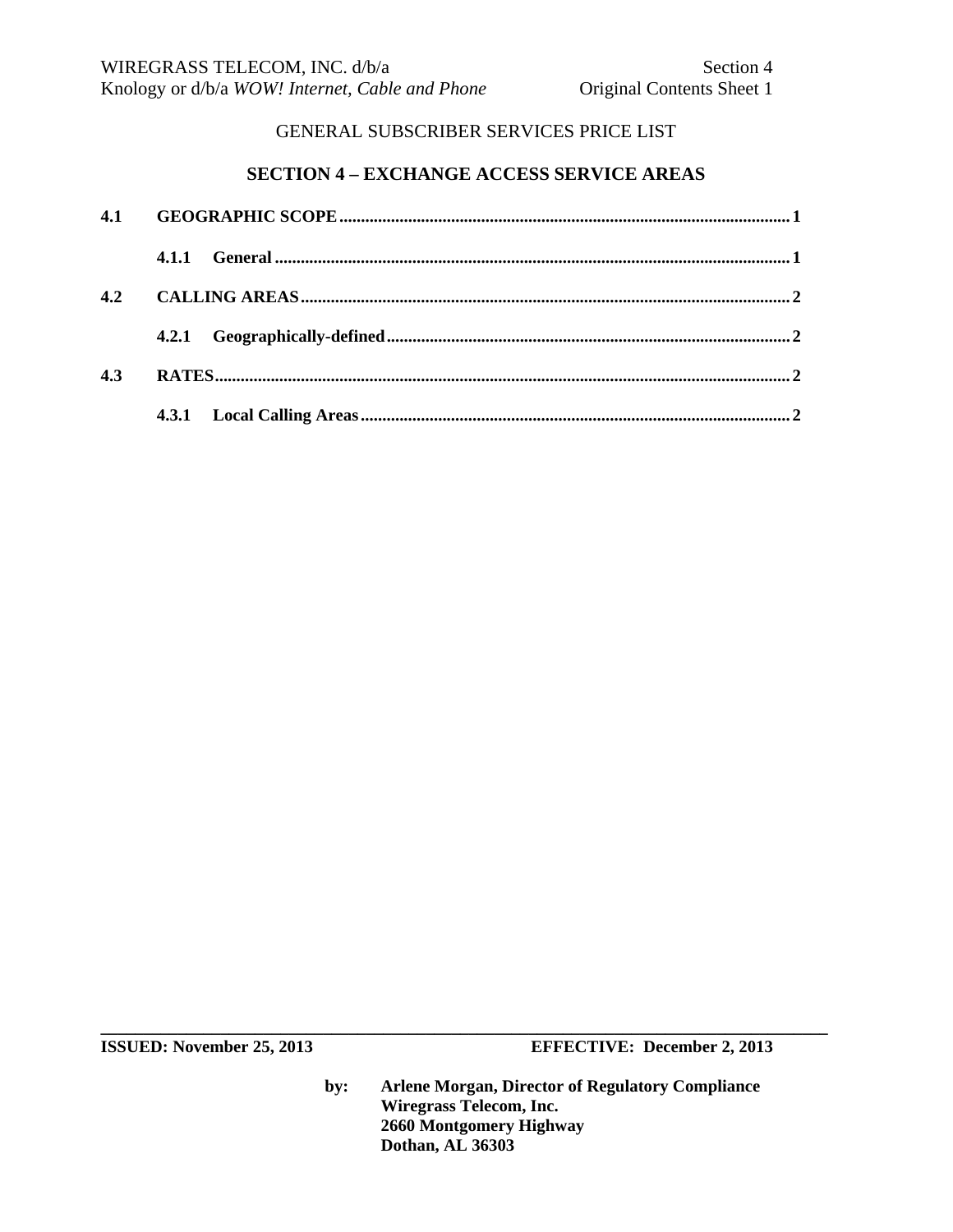#### **SECTION 4 – EXCHANGE ACCESS SERVICE AREAS**

#### **4.0 Exchange Access Service Areas**

#### **4.1 Geographic Scope**

#### **4.1.1 General**

4.1.1.A Exchange Access Services are provided (pursuant to Section 5.1) in limited geographic areas. Exchange Access Services bearing the following NPA-NXX designations are provided at the following locations and in the following areas:

699, 615, 637, 671, 673, 677, 678, 702, 712, 713, 714, 790, 792, 793, & 794

- 4.1.1.B Full service versions of the Company's Exchange Services will be provided to Customers, at Customer premises located in these areas pursuant to this or the CenturyTel - Alabama Local Exchange Services Price List, to the extent that: (a) the Company has in-place and available network facilities extending to such premises; or (b) the Customer's premises are served by a CenturyTel - Alabama wire center at which the Company maintains a collocation arrangement and is able to reasonably employ such arrangement to interconnect to unbundled exchange link facilities which the Company, in its sole discretion, judges to be of a type, grade, technical specifications, quality and quantity sufficient to, and offered under conditions consistent with, the delivery of such services.
- 4.1.1.C Geographic Areas In Which NPA-NXX Full Service is Available<sup>1</sup>

**\_\_\_\_\_\_\_\_\_\_\_\_\_\_\_\_\_\_\_\_\_\_\_\_\_\_\_\_\_\_\_\_\_\_\_\_\_\_\_\_\_\_\_\_\_\_\_\_\_\_\_\_\_\_\_\_\_\_\_\_\_\_\_\_\_\_\_\_\_\_\_\_\_\_\_\_\_\_\_\_\_\_\_\_\_** 

<sup>&</sup>lt;u>1</u>  $1$  The Company intends to offer its customers exchange access service to local calling areas that are at least as large as the local calling areas offered by the dominant Local Exchange Carrier in any area where the Company provides service. The precise limits of the Company's local calling areas cannot be determined until final interconnection arrangements have been made with the dominant Local Exchange Carrier(s) in the area(s) where the Company offers services.

**ISSUED: November 25, 2013 EFFECTIVE: December 2, 2013**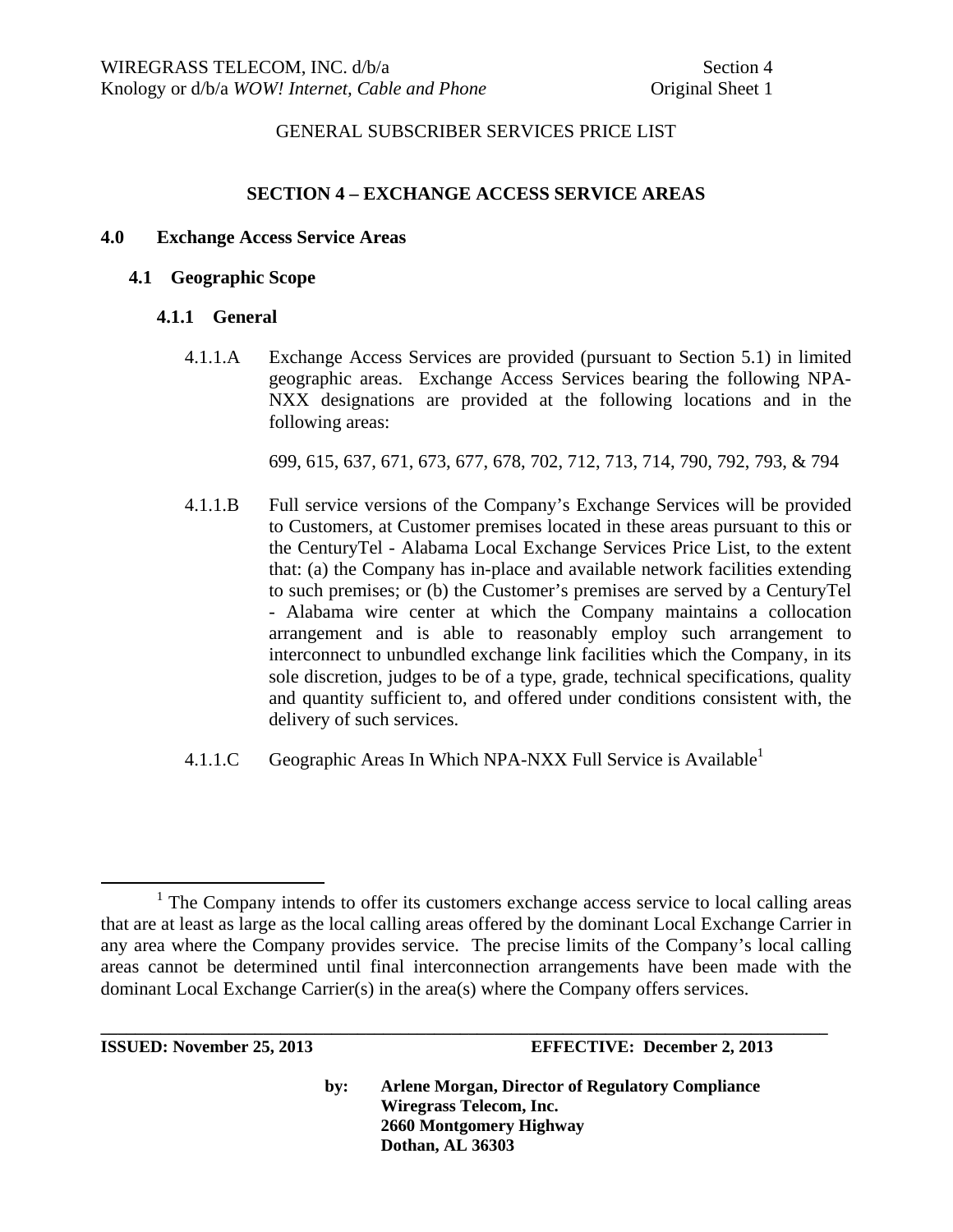# **SECTION 4 – EXCHANGE ACCESS SERVICE AREAS (CONTINUED)**

## **4.2 Calling Areas**

## **4.2.1 Geographically-defined**<sup>2</sup>

4.2.1 Geographically-defined Local Calling Areas are associated with each Exchange Access Service provided pursuant to Section 5.l. Exchange Access Services bearing the following NPA-NXX designations shall have the following Home Calling Areas:

> NPA-NXX Local Calling Area Exchange Additional Exchanges Daleville------ Echo, Enterprise, Newton & Ozark Dothan --------Columbia, Headland, Midland City, Newton, Slocomb & Wicksburg Enterprise------Daleville, Elba, & New Brockton Ozark-----------Daleville & Echo

## **4.3 Rates**

## **4.3.1 Local Calling Areas**

4.3.1.A Rates and rate plans for Local Calling Area calls placed over Companyprovided Exchange Access Services are set forth in Sections 5 and 11.

**\_\_\_\_\_\_\_\_\_\_\_\_\_\_\_\_\_\_\_\_\_\_\_\_\_\_\_\_\_\_\_\_\_\_\_\_\_\_\_\_\_\_\_\_\_\_\_\_\_\_\_\_\_\_\_\_\_\_\_\_\_\_\_\_\_\_\_\_\_\_\_\_\_\_\_\_\_\_\_\_\_\_\_\_\_** 

**ISSUED: November 25, 2013 EFFECTIVE: December 2, 2013** 

 $\frac{1}{2}$ <sup>2</sup> The Company intends to offer its customers exchange access service to local calling areas that are at least as large as the local calling areas offered by the dominant Local Exchange Carrier in any area where the Company provides service. The precise limits of the Company's local calling areas cannot be determined until final interconnection arrangements have been made with the dominant Local Exchange Carrier(s) in the area(s) where the Company offers services.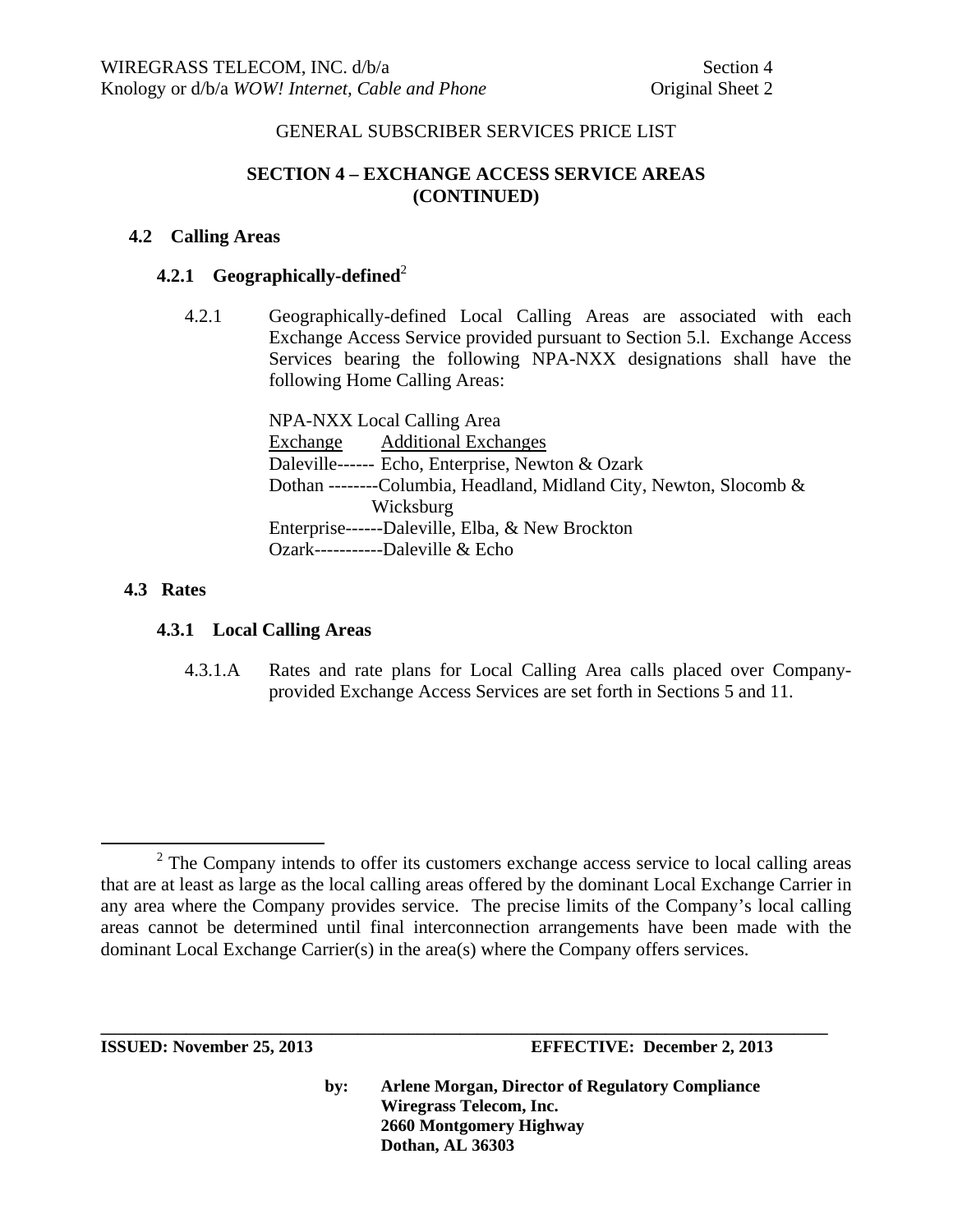# **SECTION 5 - EXCHANGE ACCESS SERVICE**

| 5.1 |       |  |  |  |  |
|-----|-------|--|--|--|--|
|     | 5.1.1 |  |  |  |  |
| 5.2 |       |  |  |  |  |
|     | 5.2.1 |  |  |  |  |
| 5.3 |       |  |  |  |  |
| 5.4 |       |  |  |  |  |
|     | 5.4.1 |  |  |  |  |
| 5.5 |       |  |  |  |  |
|     | 5.5.1 |  |  |  |  |
|     | 5.5.2 |  |  |  |  |
|     | 5.5.3 |  |  |  |  |
|     | 5.5.4 |  |  |  |  |
| 5.6 |       |  |  |  |  |
|     | 5.6.1 |  |  |  |  |
|     | 5.6.2 |  |  |  |  |
|     | 5.6.3 |  |  |  |  |
|     | 5.6.4 |  |  |  |  |
| 5.7 |       |  |  |  |  |
|     | 5.7.1 |  |  |  |  |
|     | 5.7.2 |  |  |  |  |
|     | 5.7.3 |  |  |  |  |
|     | 5.7.4 |  |  |  |  |
|     | 5.7.5 |  |  |  |  |

ISSUED: November 25, 2013

**EFFECTIVE: December 2, 2013**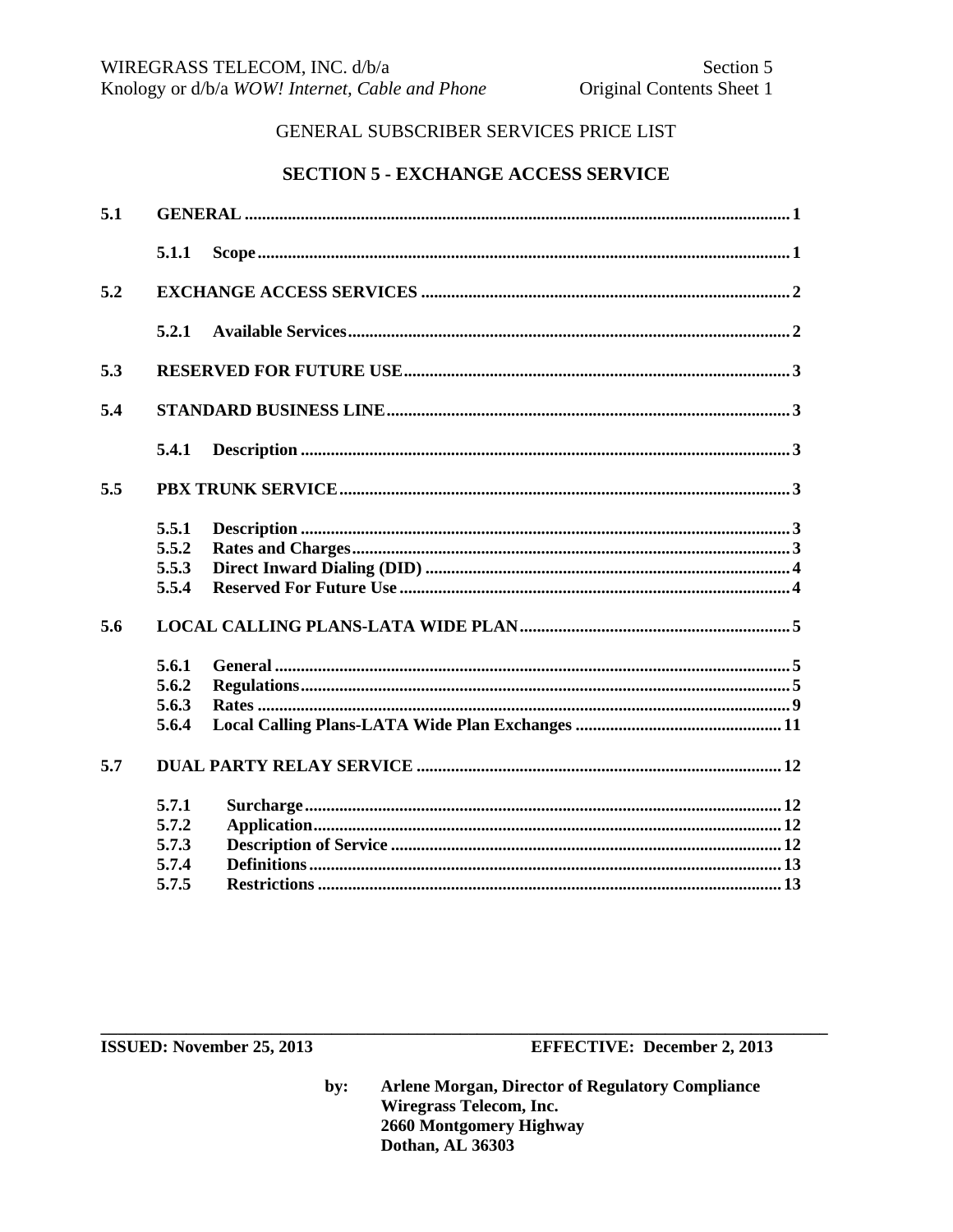## **SECTION 5 - EXCHANGE ACCESS SERVICE**

## **5.1 General**

## **5.1.1 Scope**

- 5.1.1.A Exchange Access Service provides a Customer with a telephonic connection and a unique telephone number address on the public switched telecommunications network. Each Exchange Access Service enables users to:
	- 5.1.1.A.1 receive calls from other stations on the public switched telecommunications network;
	- 5.1.1.A.2 access other services offered by the Company as set forth in this Price List;
	- 5.1.1.A.3 access (at no additional charge) the Company's business office for service related assistance;
	- 5.1.1.A.4 access (at no additional charge) emergency services by dialing 0- or 9- 1-1; and
	- 5.1.1.A.5 access services provided by other common carriers which purchase the Company's Switched Access services as provided under the Company's Federal and/or State Price Lists, or which maintain other types of traffic exchange arrangements with the Company.
- 5.1.1.B Each Exchange Access Service is available on a "Full" service basis, whereby service is delivered to a demarcation/connection block at the Customer's premise.

**by: Arlene Morgan, Director of Regulatory Compliance Wiregrass Telecom, Inc. 2660 Montgomery Highway Dothan, AL 36303** 

**ISSUED: November 25, 2013 EFFECTIVE: December 2, 2013**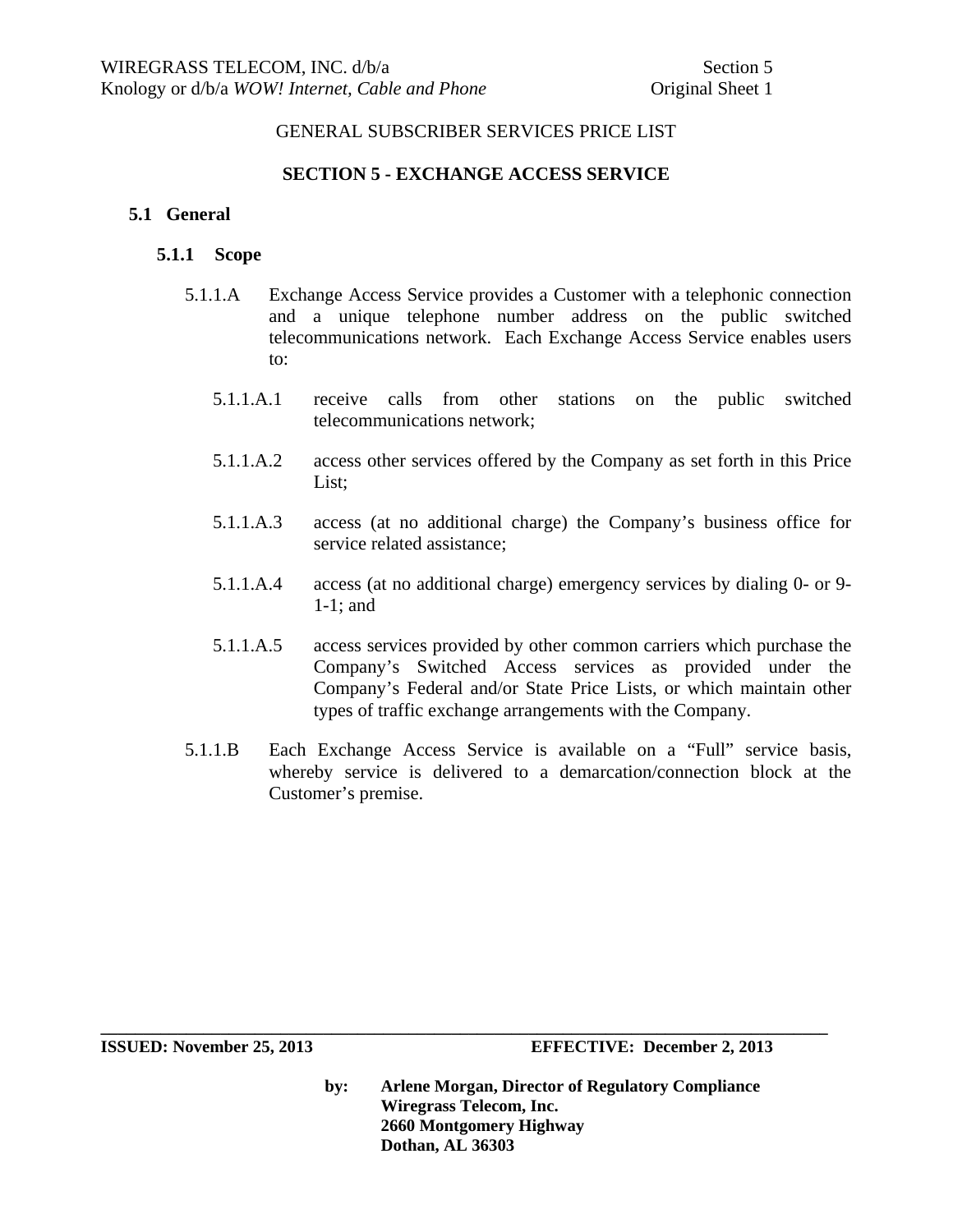# **SECTION 5 - EXCHANGE ACCESS SERVICE (CONTINUED)**

#### **5.2 Exchange Access Services**

#### **5.2.1 Available Services**

5.2.1.A Standard Business Line\*

#### **5.3 Reserved for Future Use.**

#### **5.4 Standard Business Line**

- 5.4.1 Description
	- 5.4.1.A The Standard Business Line provides a Customer with a single, voice-grade telephonic communications channel that can be used to place or receive one call at a time. Standard Lines are provided for connection of Customerprovided single station sets or facsimile machines to the public switched telecommunications network. Each Standard Line is provided with the following standard features: Call Forward-All, Three-Way Calling and Speed Dial.

\*The Basic Service Rates listed do not include any federal, state or local fees or taxes, including without limitation, E-911 charges and the \$0.15 dual-party relay surcharge, which shall be shown separately on a customer's bill.

**\_\_\_\_\_\_\_\_\_\_\_\_\_\_\_\_\_\_\_\_\_\_\_\_\_\_\_\_\_\_\_\_\_\_\_\_\_\_\_\_\_\_\_\_\_\_\_\_\_\_\_\_\_\_\_\_\_\_\_\_\_\_\_\_\_\_\_\_\_\_\_\_\_\_\_\_\_\_\_\_\_\_\_\_\_**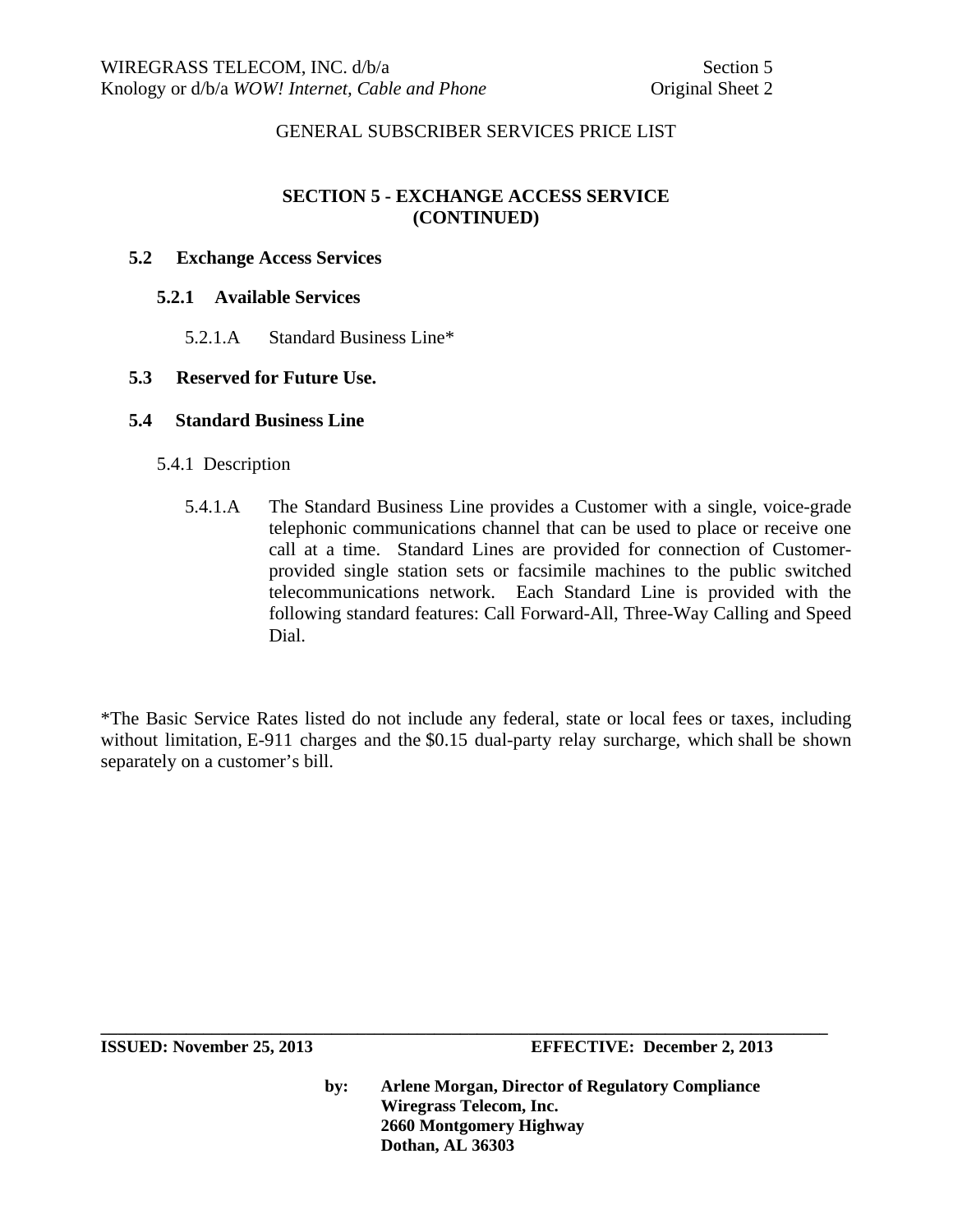# **SECTION 5 - EXCHANGE ACCESS SERVICE (CONTINUED)**

## **5.5 PBX Trunk Service:**

#### **5.5.1 Description**

- 5.5.1.A Basic PBX Trunk Service provides a Customer with a single, voice-grade, telephonic communications channel which can be used to place or receive one call at a time. Basic PBX Trunks are provided for connection of Customer-provided private branch exchanges (PBX) to the public switched telecommunications network. Each Basic PBX Trunk is provided with touch tone signaling and may be configured into a hunt group with other Companyprovided Basic PBX Trunks. The signal is an analog signal at the DSO level. Basic PBX Trunks may be equipped with Direct Inward Dialing (DID) capability and DID number blocks for additional charges.
	- 5.5.1.A.1 **One-way Outbound**: Provides the Customer with a single analog or digital connection that is restricted to carry outbound traffic only.
	- 5.5.1.A.2 **Two-way**: Provides the Customer with a single analog or digital connection that can carry one-way inbound or two way traffic.

#### **5.5.1.B Available Features**:

- 5.5.1.B.1 **Circular Hunt**: Hunts through all of the lines in the hunt group regardless of the number dialed.
- 5.5.1.B.2 **Sequential Hunt**: Starts at the number dialed and ends at the last phone number in the hunt group.

#### **5.5.2 Rates and Charges**

5.5.2.A A Basic PBX Trunk Customer will be charged applicable Non-Recurring Charges and Monthly Recurring Charges as specified in Section 11.

**\_\_\_\_\_\_\_\_\_\_\_\_\_\_\_\_\_\_\_\_\_\_\_\_\_\_\_\_\_\_\_\_\_\_\_\_\_\_\_\_\_\_\_\_\_\_\_\_\_\_\_\_\_\_\_\_\_\_\_\_\_\_\_\_\_\_\_\_\_\_\_\_\_\_\_\_\_\_\_\_\_\_\_\_\_** 

**ISSUED: November 25, 2013 EFFECTIVE: December 2, 2013**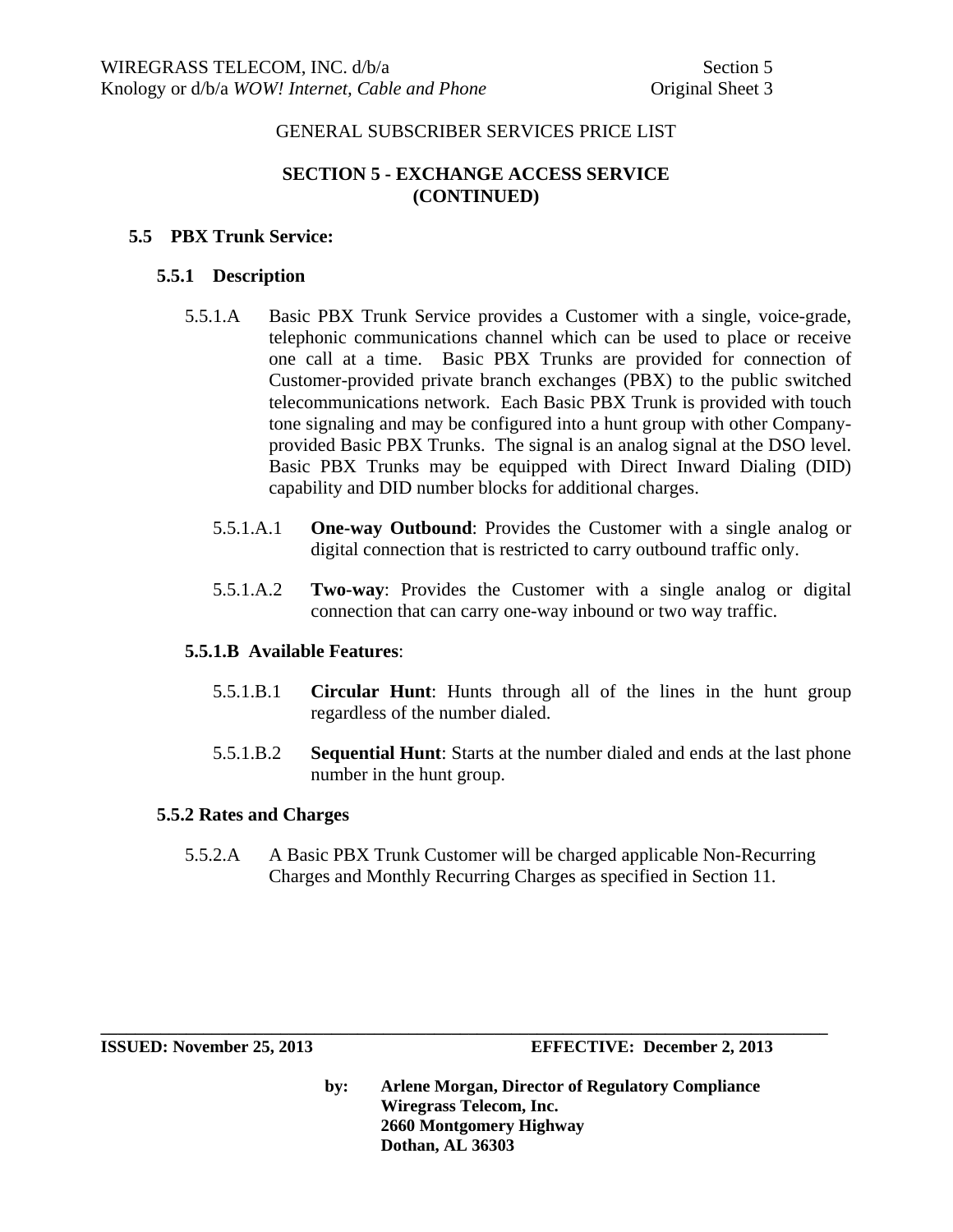# **SECTION 5 - EXCHANGE ACCESS SERVICE (CONTINUED)**

#### **5.5 PBX Trunk Service (Cont'd)**

#### **5.5.3 Direct Inward Dialing (DID)**

- 5.5.3.A Provides the Customer with a single analog or digital connection that can carry one-way, inbound traffic. The number of digits to be outpulsed must be specified by the Customer.
- 5.5.3.B Direct Inward Dialing Numbers: Telephone numbers can be obtained in blocks of 20 numbers. Additional monthly charges will apply, as specified in Section 11.
- 5.5.3.C Direct Inward Dialing Rates and Charges: A Customer who orders a PBX Trunk - DID will be charged applicable Non-Recurring Charges, as specified in Section 11.
- 5.5.3.D A PBX Trunk Customer will be charged applicable Non-Recurring Charges and Monthly Recurring Charges, as specified Section 11.

## **5.5.4 Reserved For Future Use.**

**by: Arlene Morgan, Director of Regulatory Compliance Wiregrass Telecom, Inc. 2660 Montgomery Highway Dothan, AL 36303**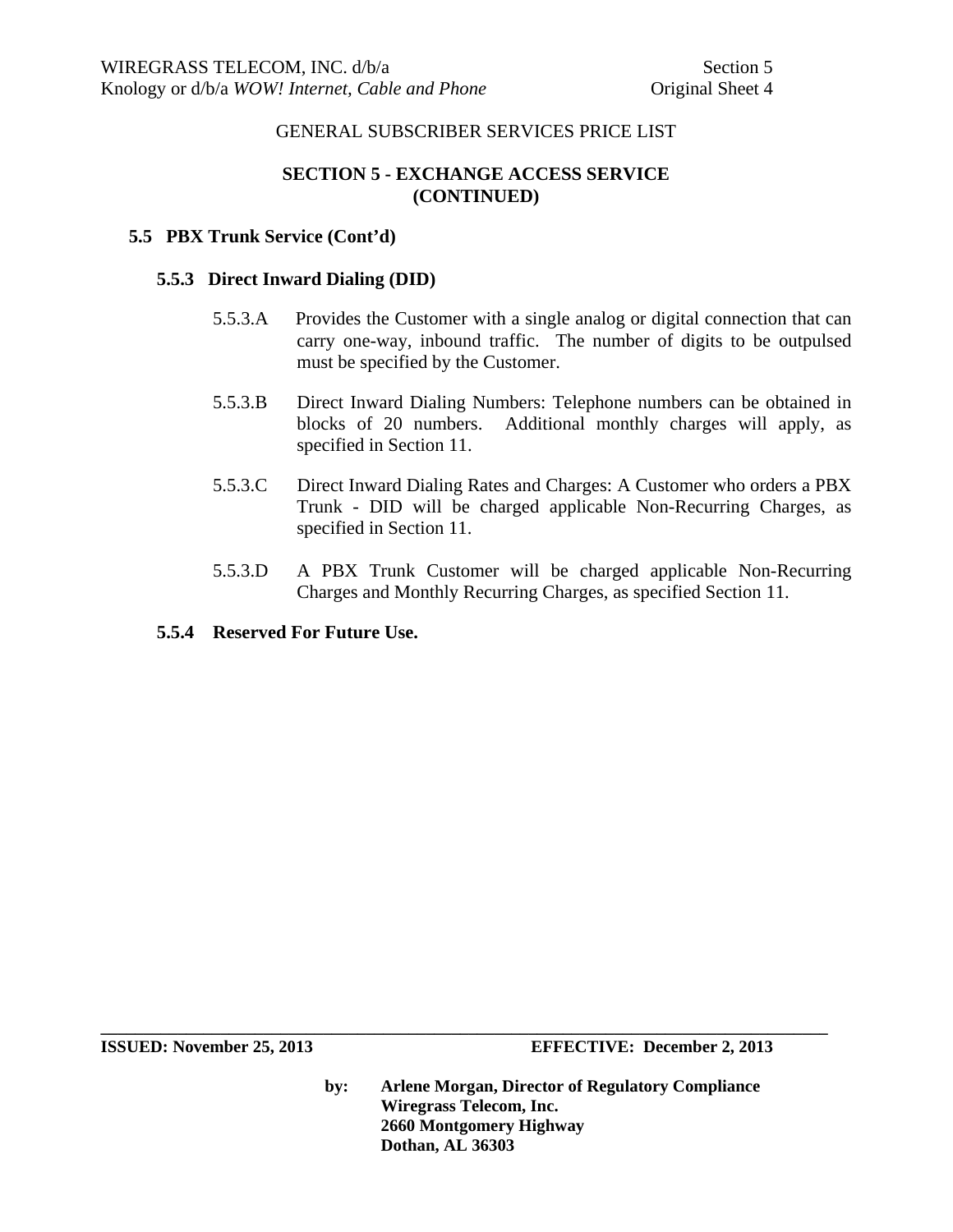# **SECTION 5 - EXCHANGE ACCESS SERVICE (CONTINUED)**

#### **5.6 Local Calling Plans-LATA Wide Plan**

#### **5.6.1 General**

This Price List applies to local exchange telephone service provided under the Local Calling Plans-LATA Wide Plan. The exchange areas to which the regulations and rates contained herein are as specified in Section 5.6.4 to this Price List and are in addition to the applicable regulations and rates specified in other Price Lists of the Company.

#### **5.6.2 Regulations**

- 5.6.2.A Existing customers may have the option to keep their current flat rate service or convert to the Local Calling Plans-LATA Wide Plan service. Should the existing customer opt to keep the current flat rate service, he will continue to dial "1+" to the expanded local calling areas and will be charged the applicable intraLATA toll rates for such calls.
- 5.6.2.B All new customers moving into the Local Calling Plans exchanges may choose one of the Local Calling Plans-LATA Wide Plan options or subscribe to flat rate service. Should the new customer subscribe to flat rate service, he will dial "1+" to the expanded local calling areas and will be charged the applicable intraLATA toll rates for such calls.
- 5.6.2.C The Plans are furnished only from central offices which have been arranged to provide these services, and are available to individual business and residence line customers.

**by: Arlene Morgan, Director of Regulatory Compliance Wiregrass Telecom, Inc. 2660 Montgomery Highway Dothan, AL 36303** 

**ISSUED: November 25, 2013 EFFECTIVE: December 2, 2013**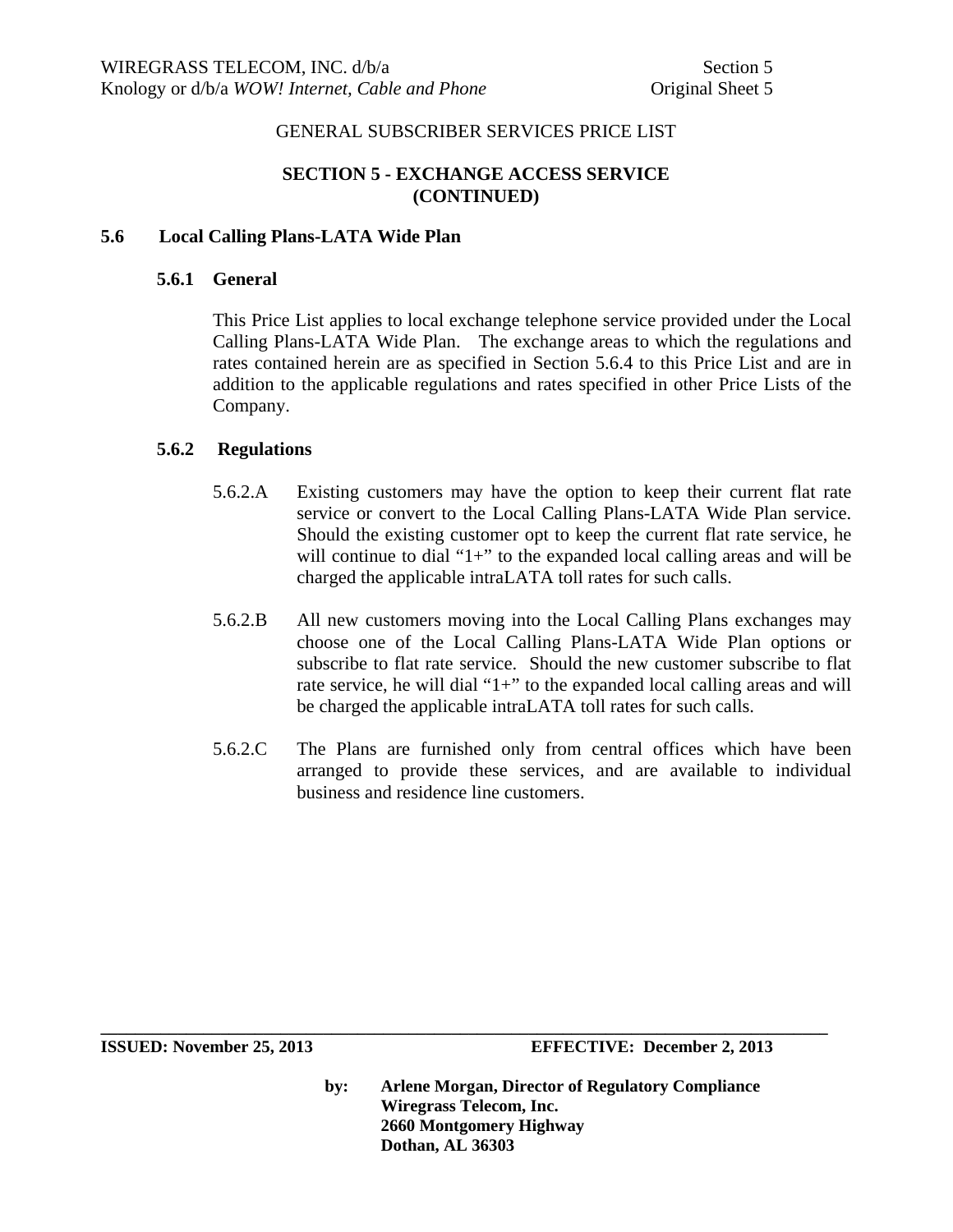## **SECTION 5 - EXCHANGE ACCESS SERVICE (CONTINUED)**

## **5.6 Local Calling Plans-LATA Wide Plan (Cont'd)**

#### **5.6.2 Regulations (Cont'd)**

#### 5.6.2.D Services

Community Xtra Plan provides flat rate calling within the originating exchange and Wiregrass Telecom, Inc., d/b/a Knology specified nearby exchanges with measured calling to all other exchanges within the LATA.

Community Xtra - Ultimate Plan provides flat rate unlimited calling to all exchanges within the LATA. This service plan is for businesses only. This service cannot be used for access to the Internet or other data services outside the flat rate calling scope described in Section 5.6.4. Wireless Telecom, Inc., d/b/a Knology reserves the right to terminate service to any customer who abuses this service. Abuse will be determined when the monthly aggregate total of minutes of the customer's lines subscribed to this service is in excess of 10,000 minutes.

Premium Calling Plan – Block of Time provides flat rate calling to all exchanges within the LATA over a twenty-five (25) hour block of time monthly allotment. Usage over the twenty-five (25) hour block of time will be billed at \$0.055 per minute.

Any exchange routes that are flat rated under the Community Xtra Plan will also be flat rated under the Premium Calling Plan – Block of Time option and those minutes of use will not be counted toward the twentyfive (25) hour block of time.

**by: Arlene Morgan, Director of Regulatory Compliance Wiregrass Telecom, Inc. 2660 Montgomery Highway Dothan, AL 36303**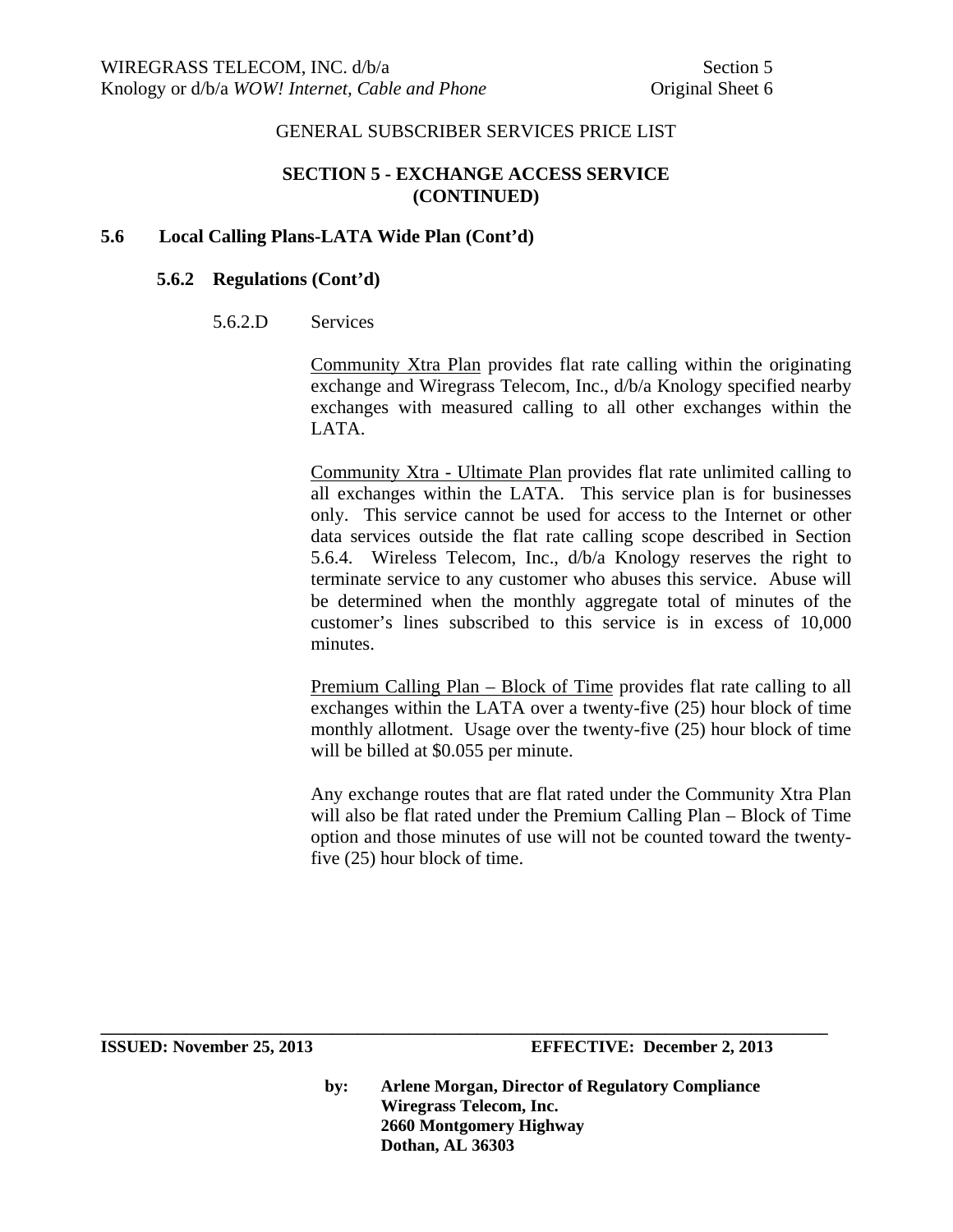# **SECTION 5 - EXCHANGE ACCESS SERVICE (CONTINUED)**

## **5.6 Local Calling Plans-LATA Wide Plan (Cont'd)**

## **5.6.2 Regulations (Cont'd)**

- 5.6.2.E Service charges shall be waived for those customers subscribing to a Local Calling Plan (LCP), changing to or between LCP Options; as well as converting back to flat rate service.
- 5.6.2.F Flat rate and measured rate services will be furnished to the same customer on the same premises where both services are available in the customer's local exchange area. Should a customer request flat rate and measured rate services on the same premises, a separate line and number will be required for each service type. The customers will receive two separate bills, one bill combining all flat rate lines and services and one for all measured rate lines and services provided.
- 5.6.2.G Measured rate service, where applicable, provides for calling to specified home exchange and outside home exchange areas with each call measured on a per minute of use basis. Usage rates for home exchange and outside home exchange calls are specified in 5.6.3.B.
- 5.6.2.H Calls made to the specified areas should be dialed by the customers on a station-to-station sent-paid basis without the assistance of a Telephone Company operator. Any "O+" or "O-" call to an exchange that was toll prior to Local Calling Plans Implementation will be billed as an intraLATA operator assisted toll call regardless of whether the originating customer subscribes to a Local Calling Plans option or not. "O+" calls made to exchanges that were local or flat rate EAS prior to Local Calling Plans Implementation will be billed at the local operator surcharge for the type call being made, plus \$0.25.

**by: Arlene Morgan, Director of Regulatory Compliance Wiregrass Telecom, Inc. 2660 Montgomery Highway Dothan, AL 36303**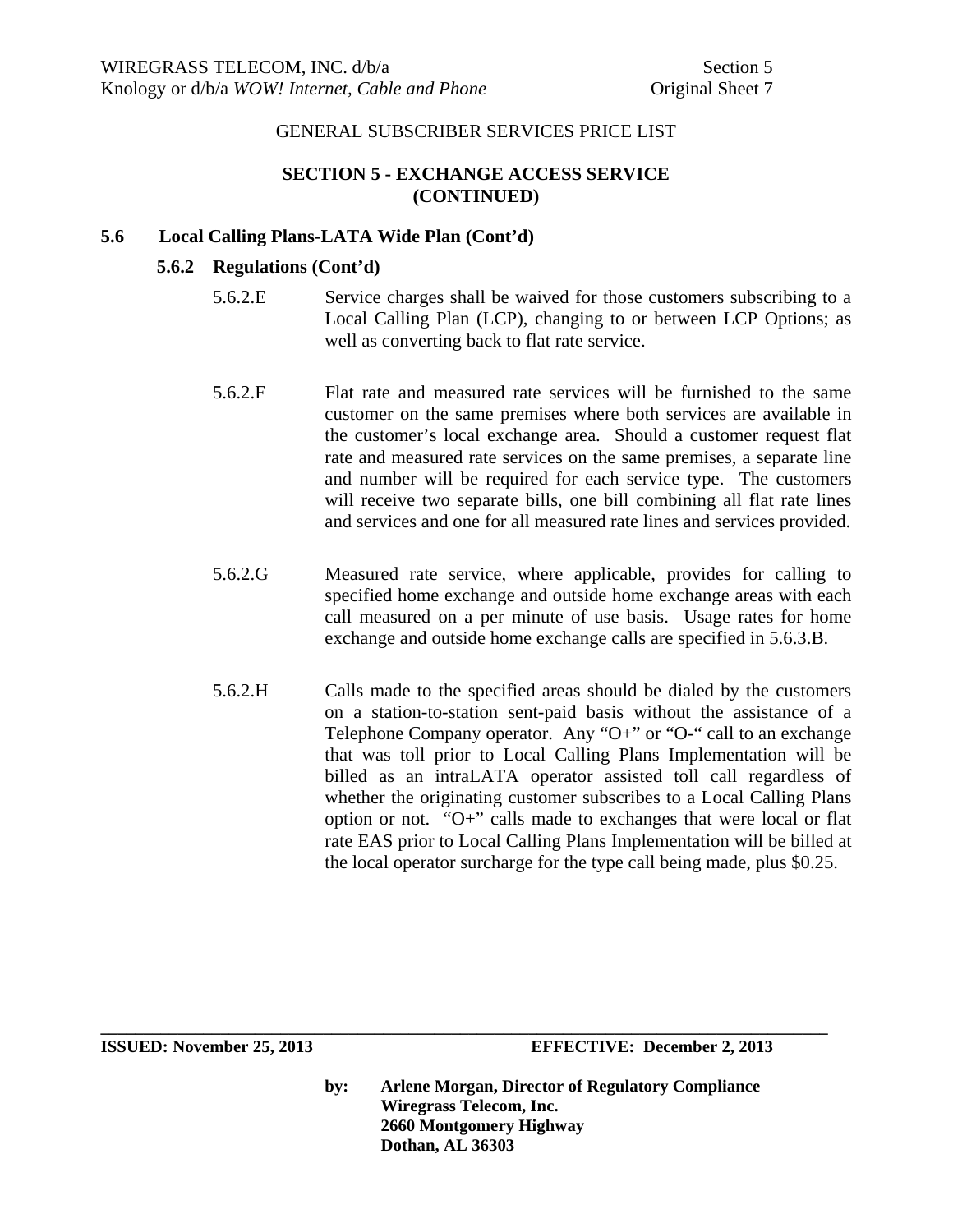# **SECTION 5 - EXCHANGE ACCESS SERVICE (CONTINUED)**

## **5.6 Local Calling Plans-LATA Wide Plan (Cont'd)**

#### **5.6.2 Regulations (Cont'd)**

5.6.2.I Local Calling Plan service will not be offered in connection with Public Telephone Access Service, WATS, Feature Group A or Foreign Exchange services.

For the purpose of determining charges, the following applies:

- 5.6.2.I.1 A flat monthly line rate for provision of incoming calls and access to the local network.
- 5.6.2.I.2 A charge per minute or fraction thereof, for duration of a call. Monthly billing is based on cumulative minutes of usage with the total fraction rounded to the next higher minute. Home exchange and outside home exchange minute of use rates are specified in Section 5.6.3.B.
- 5.6.2.I.3 Chargeable time for all calls begins when connection is established between the calling line and the called line or branch exchange, and ends when the calling line "hangs'up" thereby releasing the network connection. If the called line "hangs-up", but the calling line does not, chargeable time ends when the network connection is released either by automatic timing equipment in the telephone network or by the Telephone Company operator.

**by: Arlene Morgan, Director of Regulatory Compliance Wiregrass Telecom, Inc. 2660 Montgomery Highway Dothan, AL 36303** 

**ISSUED: November 25, 2013 EFFECTIVE: December 2, 2013**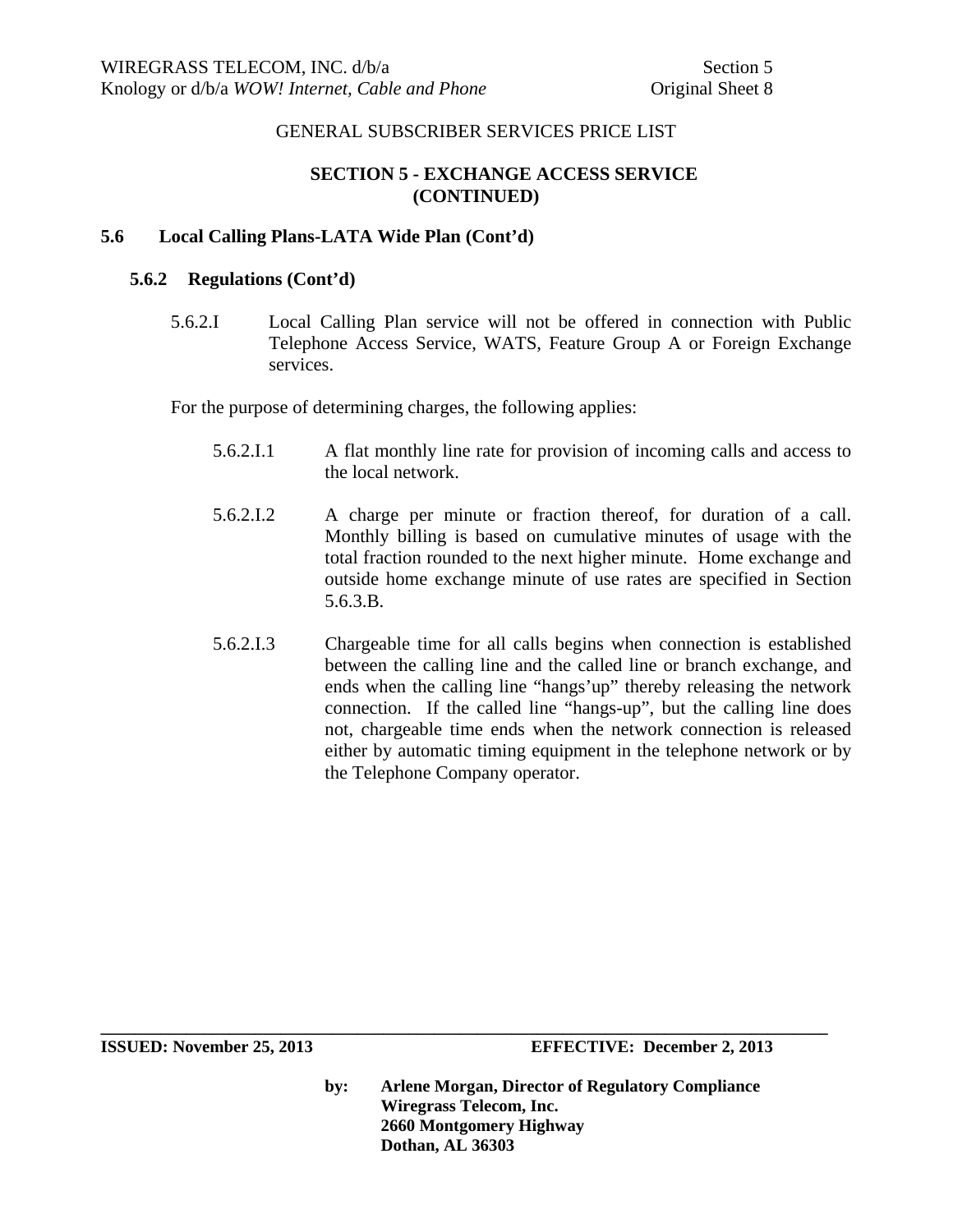## **SECTION 5 - EXCHANGE ACCESS SERVICE (CONTINUED)**

#### **5.6 Local Calling Plans-LATA Wide Plan (Cont'd)**

#### **5.6.3 Rates**

5.6.3.A Application of Rates

The rates shown herein entitle the customer to local messages to all telephone of the exchanges of an Area exchange listed in Section 5.6.4 following.

|     |                                                                                                                                               | <b>Monthly Rate</b> |  |
|-----|-----------------------------------------------------------------------------------------------------------------------------------------------|---------------------|--|
| (1) | Residence<br>Community Xtra Plan<br>Premium Calling Plan-Block of Time                                                                        | \$19.50<br>\$32.50  |  |
| (2) | <b>Business</b><br>Community Xtra Plan<br>Premium Calling Plan-Block of Time                                                                  | \$45.50<br>\$67.50  |  |
|     | Community Xtra Ultimate Plan<br>(Additional charge to business line)<br>charges as specified in Sections<br>11.1.1, 11.6, 11.7.6 and 11.13.3) |                     |  |
|     | 1 - 10 Lines - each line or channel<br>$11 +$ Lines - each line or channel                                                                    | \$12.50<br>\$ 7.50  |  |

**by: Arlene Morgan, Director of Regulatory Compliance Wiregrass Telecom, Inc. 2660 Montgomery Highway Dothan, AL 36303**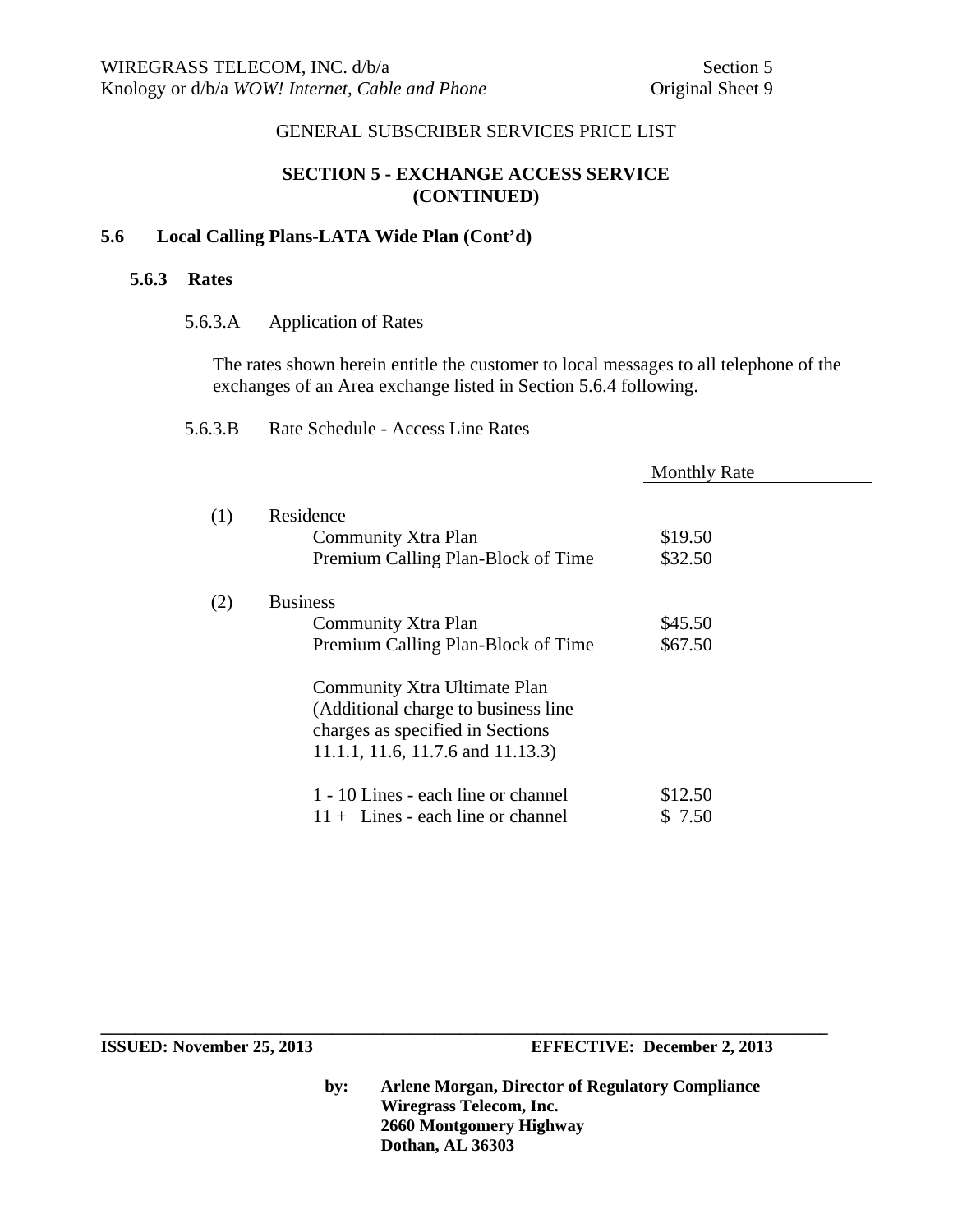## **SECTION 5 - EXCHANGE ACCESS SERVICE (CONTINUED)**

# **5.6 Local Calling Plans-LATA Wide Plan (Cont'd)**

## **5.6.3 Rates (Cont'd)**

5.6.3.B (Cont'd)

Usage charges and calling scopes for calls from the Community Xtra and Premium Calling Plans.

| <b>LATA</b><br>Wide Plan                        | <b>Rating</b>                            | <b>Calling Scopes</b>                                                | Rates                                                                                                                                                                       |
|-------------------------------------------------|------------------------------------------|----------------------------------------------------------------------|-----------------------------------------------------------------------------------------------------------------------------------------------------------------------------|
| Community Xtra<br>Plan                          | (Measured)                               | Within Flat Rated Calling<br>Scope                                   | No Charge<br>See list of exchanges<br>In Section 5.6.4                                                                                                                      |
|                                                 |                                          | All other exchanges<br>In LATA                                       | \$0.055 per MOU                                                                                                                                                             |
| Premium<br>Calling Plan<br><b>Block of Time</b> | 25 hour<br><b>Block of Time</b><br>(BOT) | Within Flat Rated<br>Calling Scope<br>All other exchanges<br>In LATA | No Charge<br>See list of exchanges<br>In Section 5.6.4<br>Minutes charged toward<br>25 hour BOT<br>Usage in excess of 25 hour<br>BOT will be rated at \$0.055<br>per minute |
| Community Xtra                                  | "Zero Rated"                             | LATA Wide                                                            | No Charge                                                                                                                                                                   |

**ISSUED:** November 25, 2013 **EFFECTIVE:** December 2, 2013

**by: Arlene Morgan, Director of Regulatory Compliance Wiregrass Telecom, Inc. 2660 Montgomery Highway Dothan, AL 36303**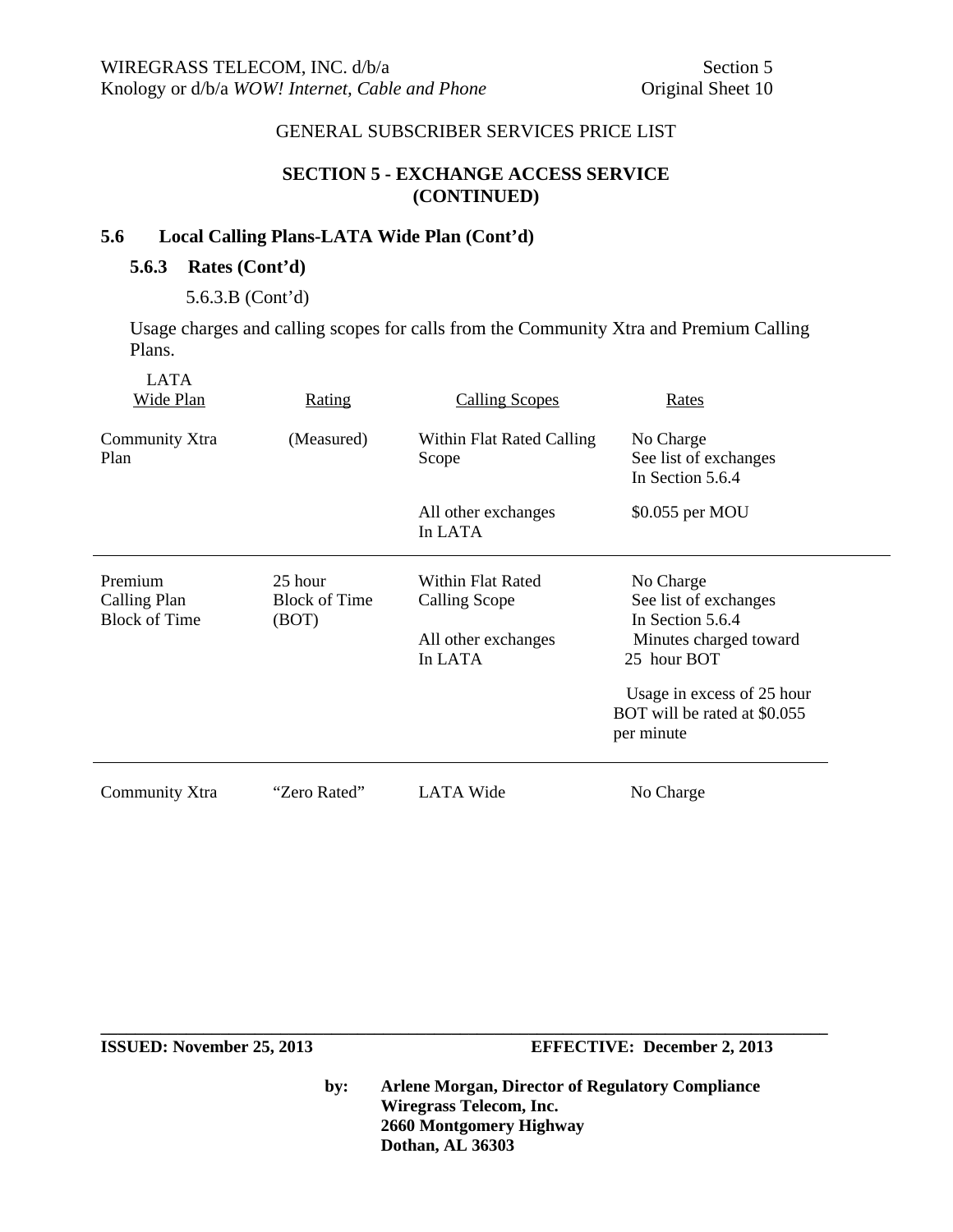#### **SECTION 5 - EXCHANGE ACCESS SERVICE (CONTINUED)**

#### **5.6 Local Calling Plans-LATA Wide Plan (Cont'd)**

#### **5.6.3 Rates (Cont'd)**

5.6.3.C Detail Billing

When a billing detail is furnished, the following charges will apply. The billing detail includes date of call, called telephone number, answer time, and length of call. The customer must request a detailed bill at least thirty (30) days in advance of the date detail billing is to commence.

|                              | Rate   |
|------------------------------|--------|
| Per customer bill, per month | \$5.00 |

NOTE: A non-recurring charge as specified in S11.1.2.B for business and S11.1.1.A for residential will apply when Detail Billing is requested subsequent to the establishment of basic local exchange service.

#### **5.6.4 Local Calling Plans-LATA Wide Plan Exchanges**

| Exchange | LATA       | <b>Calling Scope</b>                                                                                |
|----------|------------|-----------------------------------------------------------------------------------------------------|
| Dothan   | Montgomery | Columbia<br>Dothan<br>Hartford<br>Headland<br>Midland City<br><b>Newton</b><br>Slocomb<br>Wicksburg |

**\_\_\_\_\_\_\_\_\_\_\_\_\_\_\_\_\_\_\_\_\_\_\_\_\_\_\_\_\_\_\_\_\_\_\_\_\_\_\_\_\_\_\_\_\_\_\_\_\_\_\_\_\_\_\_\_\_\_\_\_\_\_\_\_\_\_\_\_\_\_\_\_\_\_\_\_\_\_\_\_\_\_\_\_\_** 

**ISSUED: November 25, 2013 EFFECTIVE: December 2, 2013** 

Flat Rate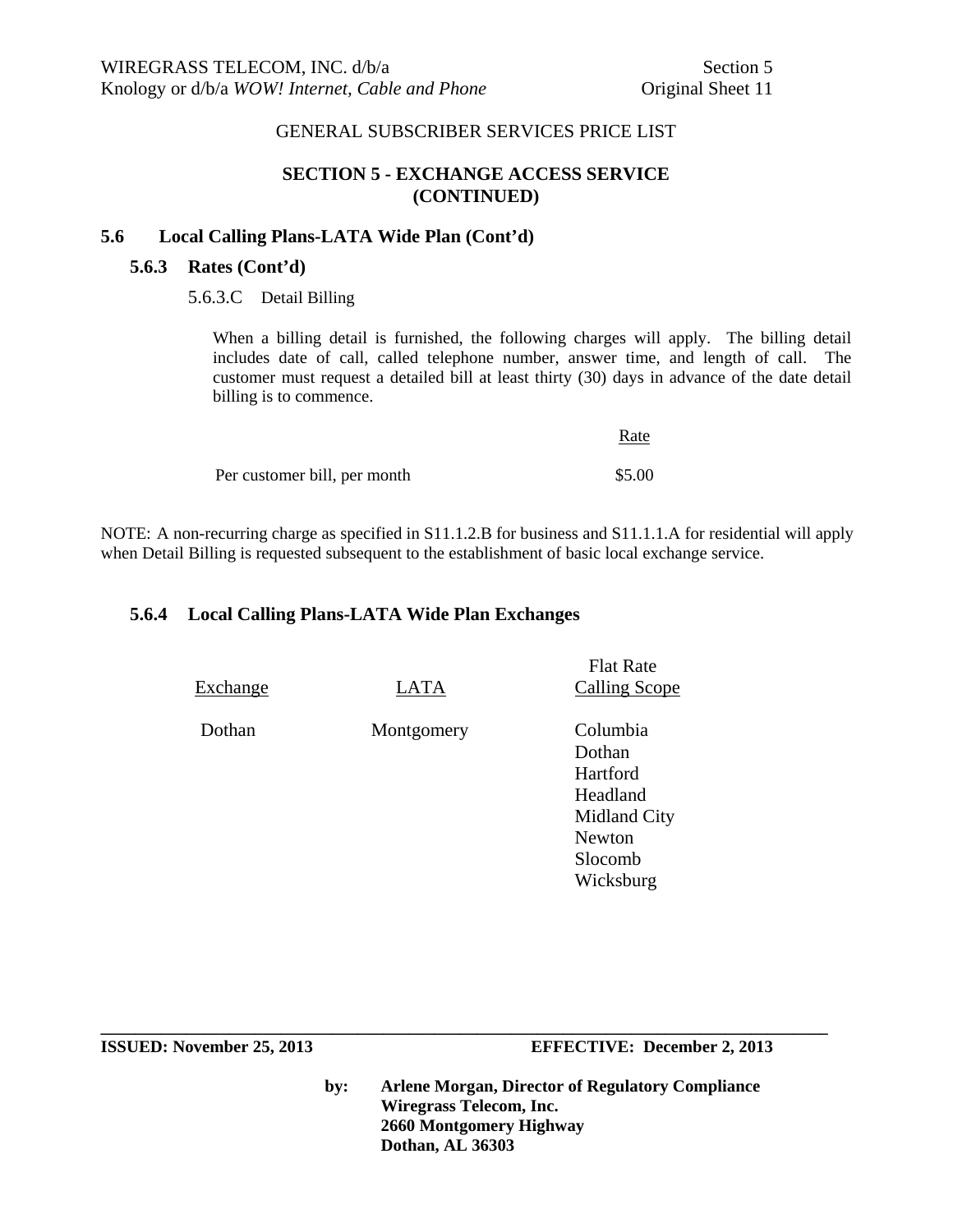# **SECTION 5 - EXCHANGE ACCESS SERVICE (CONTINUED)**

#### **5.7 Dual Party Relay Service**

 **5.7.1** The Company is charging a \$0.15 surcharge for Dual Party Relay Service, which is not reflected in the customer's total bill.

#### **5.7.2 Application**

For the purposes of this Section, the following definitions, rules and regulations are applicable, in addition to the definitions contained in Section 1 and to the rules and regulations contained in Section 2 of this Price List. In the event of any conflict between the provisions of this Section and the provisions of Sections 1 and 2, then the provisions of this Section shall prevail.

#### **5.7.3 Description of Service**

Dual Party Relay permits the hearing and speech impaired users of Telecommunications Devices for the Deaf (TDD) to communicate with users of ordinary telephones. Communication takes place when a communications assistant relays conversations (voice to TDD or TDD to voice). These calls are between one party who must communicate by means of a TDD and another who communicates by means of an ordinary telephone. Messages are rated from the rate center of the calling party to the rate center of the called party.

**by: Arlene Morgan, Director of Regulatory Compliance Wiregrass Telecom, Inc. 2660 Montgomery Highway Dothan, AL 36303**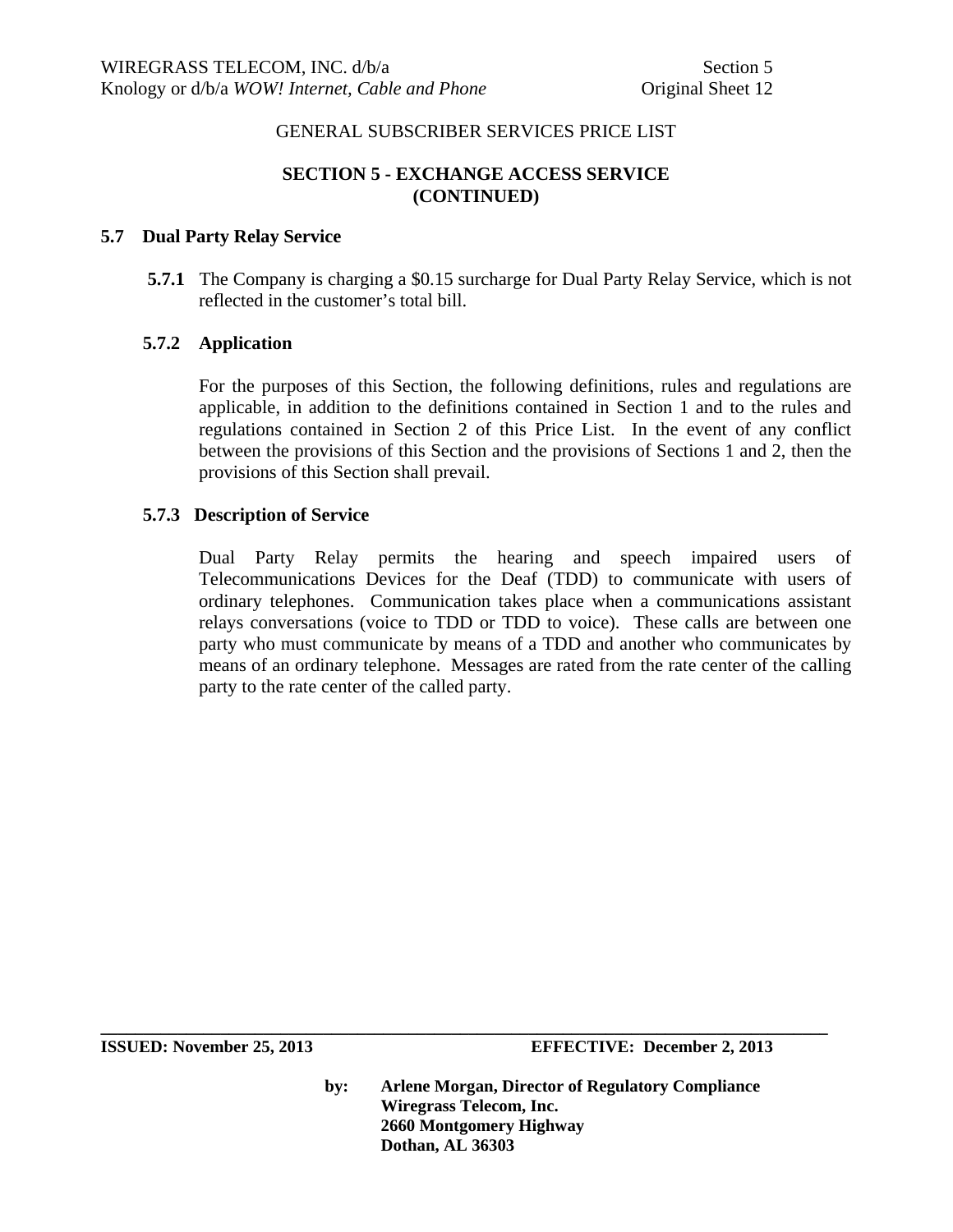# **SECTION 5 - EXCHANGE ACCESS SERVICE (CONTINUED)**

#### **5.7 Dual Party Relay Service (Cont'd)**

#### **5.7.4 Definitions**

Alabama Relay Center - A center located at a predetermined point outside the Company's Network, staffed with communications assistants of a predetermined carrier, which permits the hearing and speech impaired users of Telecommunications Devices for the Deaf (TDD) to communicate with users of ordinary telephones.

Bill to Third Party - A billing arrangement which permits a long distance "voice to TDD" or "TDD to voice" call to be charged to an authorized station, as determined by the Company, other than the station originating the call or the station where the call is terminated. These calls may be billed only to a third number within Alabama.

Person-To-Person Call - A MTS (Long Distance Message Telecommunications Service) class of service where the person originating the "voice to TDD" or "TDD to voice" call specifies to the communications assistant at the Alabama Relay Center a particular person to be reached. When the person originating such a call agrees to talk to anyone other than the one specified, the classification of the call remains person to person.

Station-To-Station Call - A MTS (Long Distance Message Telecommunications Service) class of service where the person originating the "voice to TDD or TDD to voice" call gives to the communications assistant at the Alabama Relay Center the telephone number of the desired station, and does not specify a particular person to be reached.

- 1. "Dial Station" is that Station-to-Station Service in which a call is dialed by the customer, except when an operator assists in the completion of calls between hearing and speech impaired Customers who use Telecommunications Devices for the Deaf (TDD), and users of ordinary telephones.
- 2. "Customer Dialed Calling Card Station" is that Station-to-Station service in which a call is dialed by the customer, except when an operator assists in the completion of calls between hearing and speech impaired Customers who use Telecommunica tions Devices for the Deaf (TDD), and users of ordinary telephones.

**\_\_\_\_\_\_\_\_\_\_\_\_\_\_\_\_\_\_\_\_\_\_\_\_\_\_\_\_\_\_\_\_\_\_\_\_\_\_\_\_\_\_\_\_\_\_\_\_\_\_\_\_\_\_\_\_\_\_\_\_\_\_\_\_\_\_\_\_\_\_\_\_\_\_\_\_\_\_\_\_\_\_\_\_\_** 

**ISSUED: November 25, 2013 EFFECTIVE: December 2, 2013**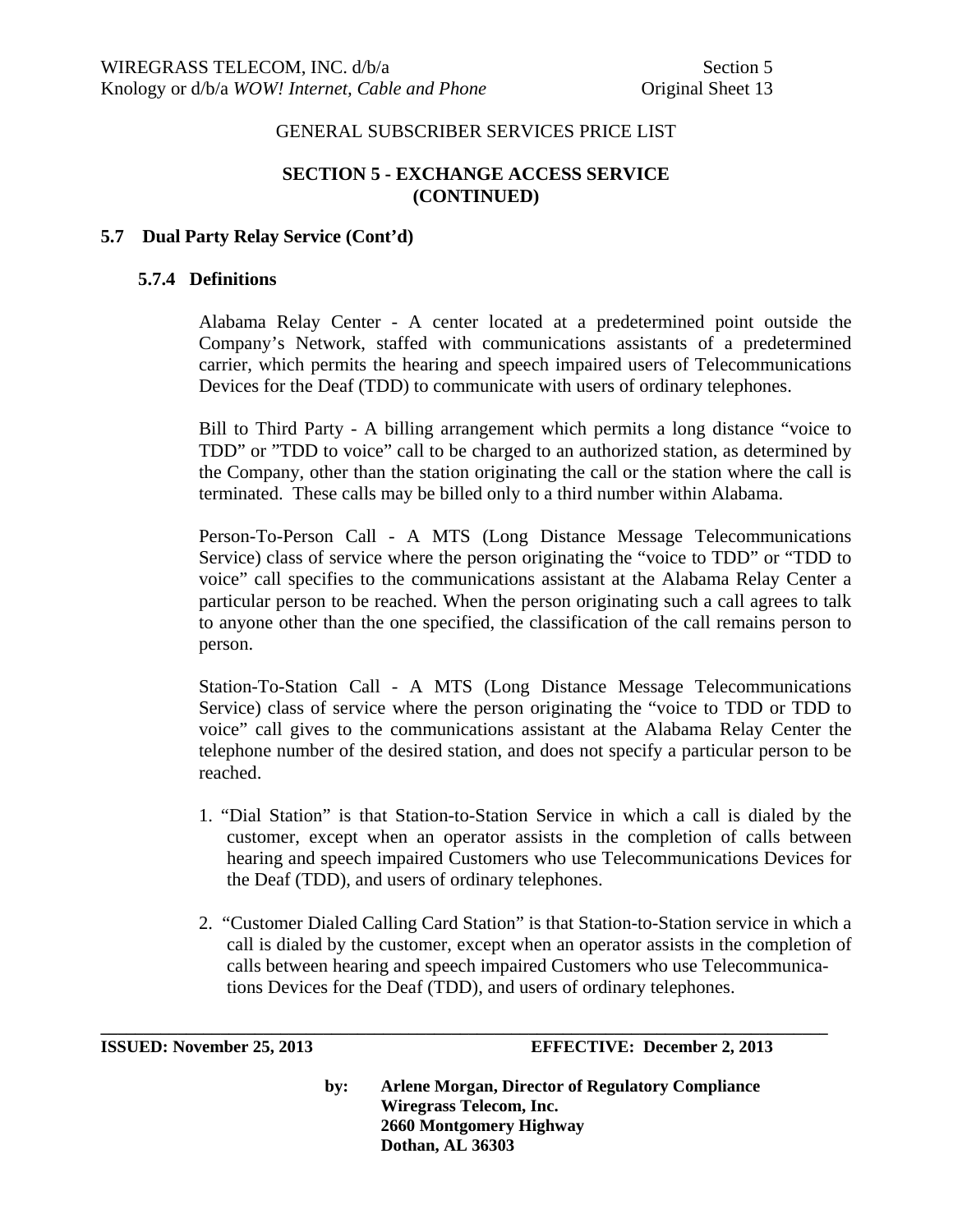# **SECTION 5 - EXCHANGE ACCESS SERVICE (CONTINUED)**

#### **5.7 Dual Party Relay Service (Cont'd)**

#### **5.7.4 Definitions (Cont'd)**

The use of this calling service limits the billing of calls through the Alabama Relay Center to an Alabama Calling Card Number.

#### **5.7.5 Restrictions**

The following calls may not be placed through the Alabama Relay Center:

- Calls to 976, 900 or 700 numbers.
- Calls to time or weather recorded messages.
- Calls to other informational recordings.
- Station sent paid calls from coin telephones.
- Operator handled conference service and other teleconference calls.
- All calls billed to Cards (i.e., Credit Cards and Calling Cards) other than those assigned by the telephone company.

**ISSUED: November 25, 2013 EFFECTIVE: December 2, 2013** 

**by: Arlene Morgan, Director of Regulatory Compliance Wiregrass Telecom, Inc. 2660 Montgomery Highway Dothan, AL 36303**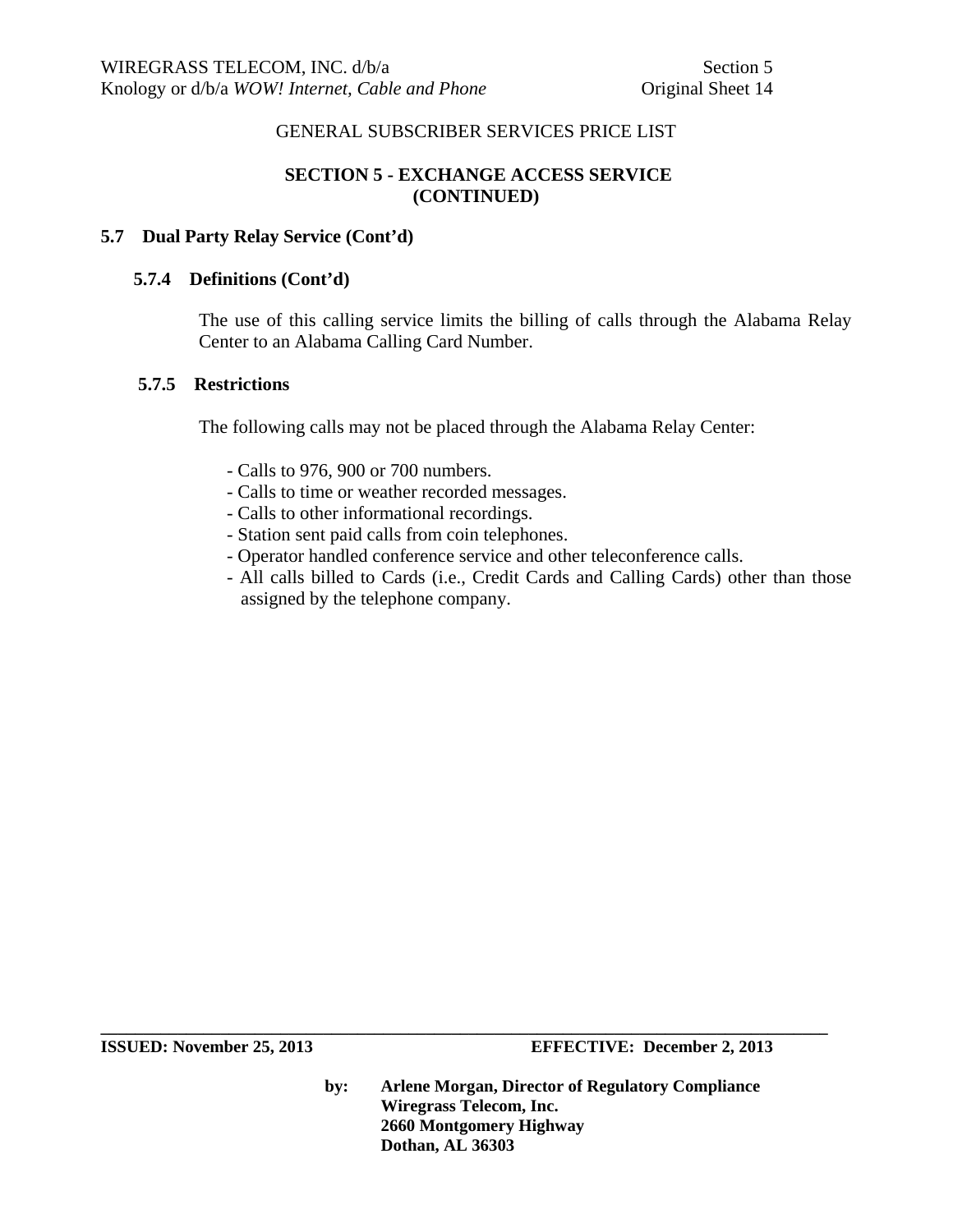#### **SECTION 6 - EXCHANGE ACCESS OPTIONAL FEATURES**

| 6.1 |                |                                        |
|-----|----------------|----------------------------------------|
|     | 6.1.1          |                                        |
| 6.2 |                |                                        |
|     | 6.2.1          |                                        |
| 6.3 |                |                                        |
|     | 6.3.1          |                                        |
| 6.4 |                |                                        |
|     | 6.4.1          |                                        |
| 6.5 |                |                                        |
|     | 6.5.1          |                                        |
| 6.6 |                |                                        |
|     | 6.6.1          |                                        |
| 6.7 |                |                                        |
|     | 6.7.1          |                                        |
| 6.8 |                | OTHER EXCHANGE ACCESS SERVICE FEATURES |
|     | 6.8.1<br>6.8.2 |                                        |
|     | 6.8.3          |                                        |
|     | 6.8.4          |                                        |
|     | 6.8.5          |                                        |

ISSUED: November 25, 2013

**EFFECTIVE: December 2, 2013**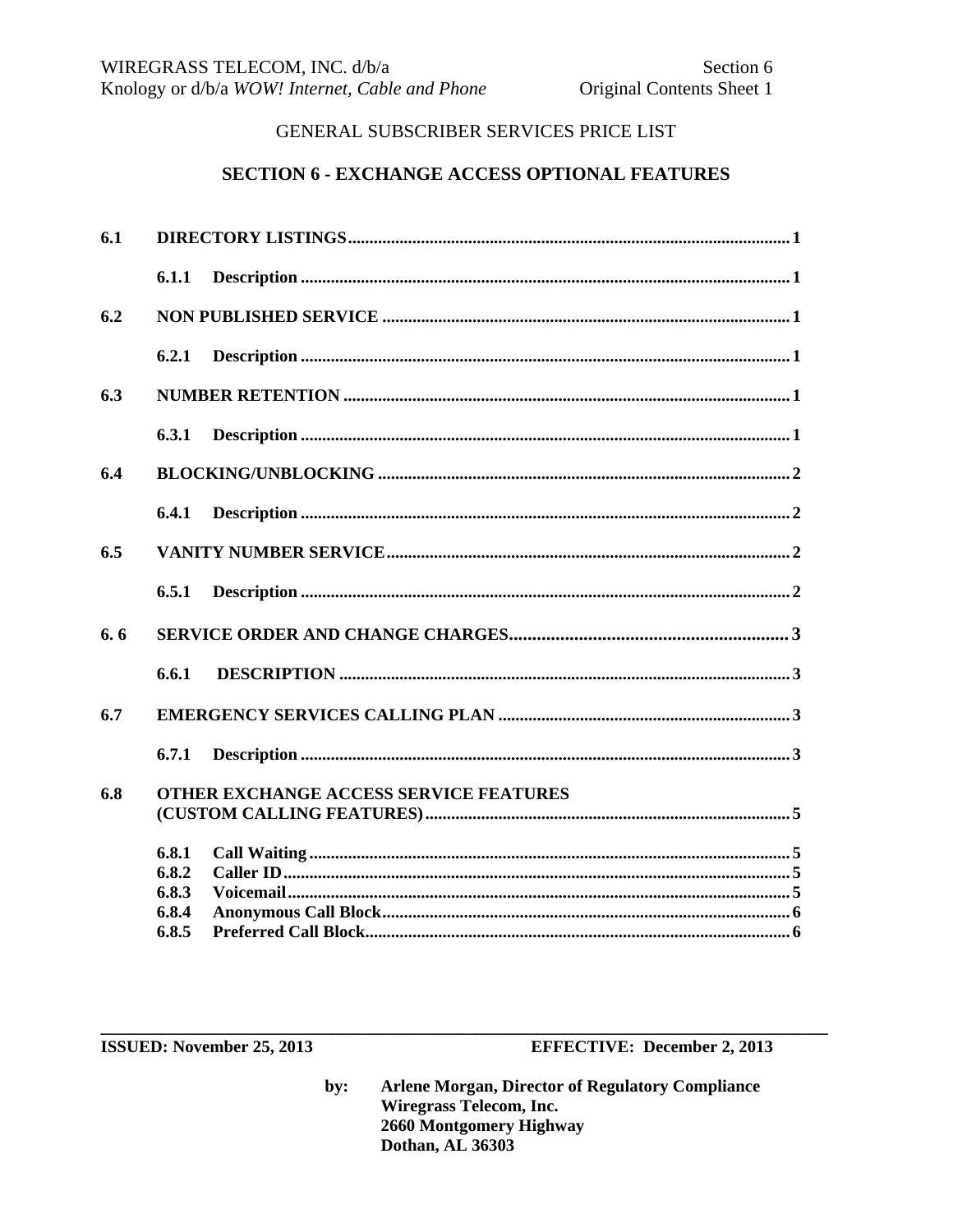#### **SECTION 6 - EXCHANGE ACCESS OPTIONAL FEATURES**

#### 6.8 OTHER EXCHANGE ACCESS SERVICE FEATURES (CUSTOM CALLING FEATURES) (CONTINUED)

|      | 6.8.6  |  |  |  |
|------|--------|--|--|--|
|      | 6.8.7  |  |  |  |
|      | 6.8.8  |  |  |  |
|      | 6.8.9  |  |  |  |
|      | 6.8.10 |  |  |  |
|      | 6.8.11 |  |  |  |
|      | 6.8.12 |  |  |  |
|      | 6.8.13 |  |  |  |
|      | 6.8.14 |  |  |  |
|      | 6.8.15 |  |  |  |
|      | 6.8.16 |  |  |  |
|      | 6.8.17 |  |  |  |
|      | 6.8.18 |  |  |  |
|      | 6.8.19 |  |  |  |
| 6.9  |        |  |  |  |
|      | 6.9.1  |  |  |  |
| 6.10 |        |  |  |  |
|      |        |  |  |  |
|      | 6.10.2 |  |  |  |
|      | 6.10.3 |  |  |  |
|      | 6.10.4 |  |  |  |
|      |        |  |  |  |
| 6.11 |        |  |  |  |
| 6.12 |        |  |  |  |

ISSUED: November 25, 2013

**EFFECTIVE: December 2, 2013**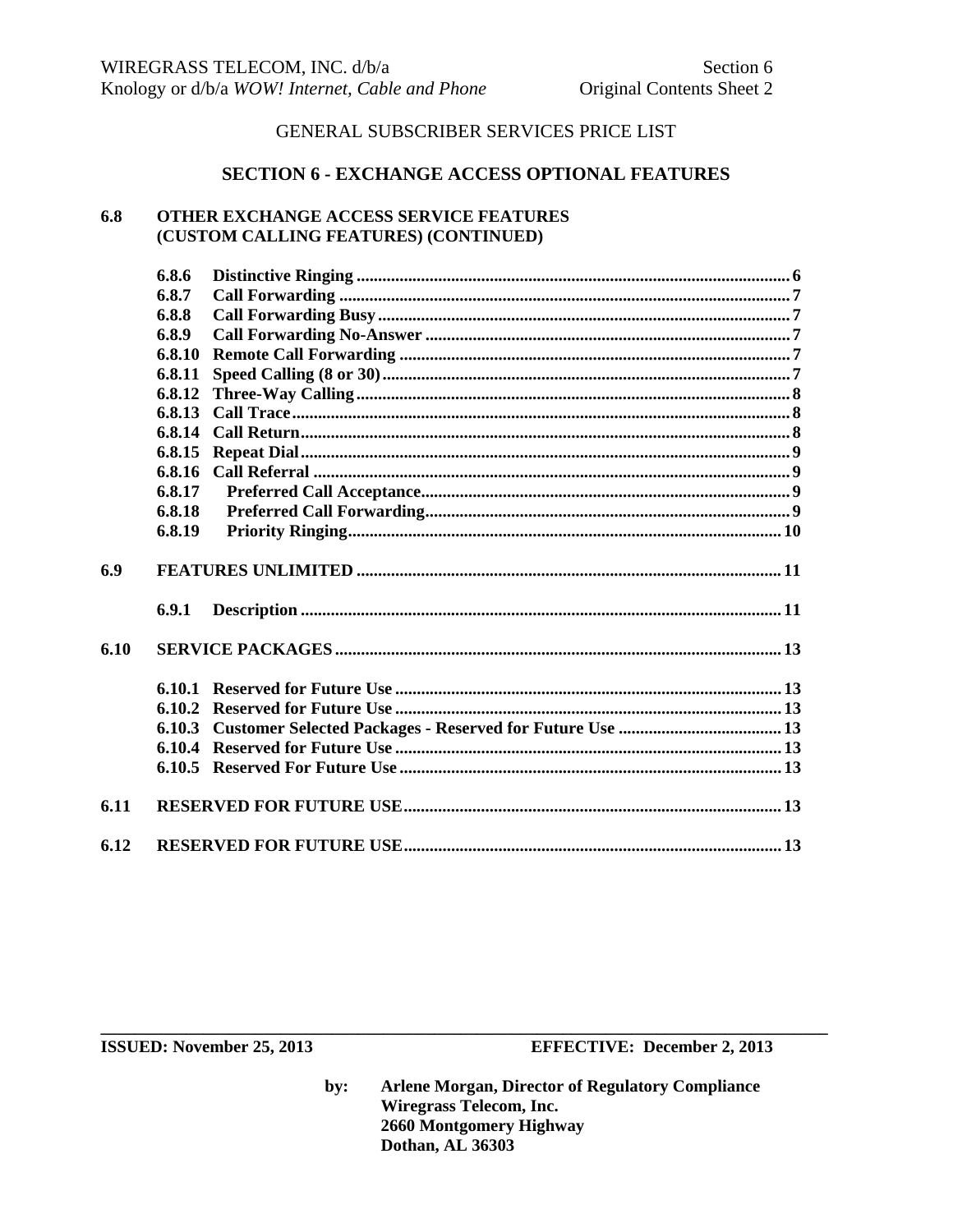## **SECTION 6 - EXCHANGE ACCESS OPTIONAL FEATURES**

#### **6.1 Directory Listings**

## **6.1.1 Description**

6.1.1.A For each Customer of Company-provided Exchange Access Service(s), the Company shall, upon customer request, arrange for the listing of the Customer's main billing telephone number in the directory(ies) published by the dominant Local Exchange Carrier in the area at no additional charge. At a Customer's option, the Company will arrange for additional listings for an additional charge, as provided under the Company's Price list.

#### **6.2 Non Published Service**

#### **6.2.1 Description**

This service provides for suppression of printed and recorded directory listings.

#### **6.3 Number Retention**

#### **6.3.1 Description**

 6.3.1.A Number Retention is an optional feature by which a new Customer, who was formally a customer of another certificated local exchange carrier at the same premises location, may retain its telephone number for use with the Company-provided Exchange Access Services. Number Retention service is only available in areas where the Company maintains some form of number retention arrangement with the Customer's former local exchange carrier.

**by: Arlene Morgan, Director of Regulatory Compliance Wiregrass Telecom, Inc. 2660 Montgomery Highway Dothan, AL 36303**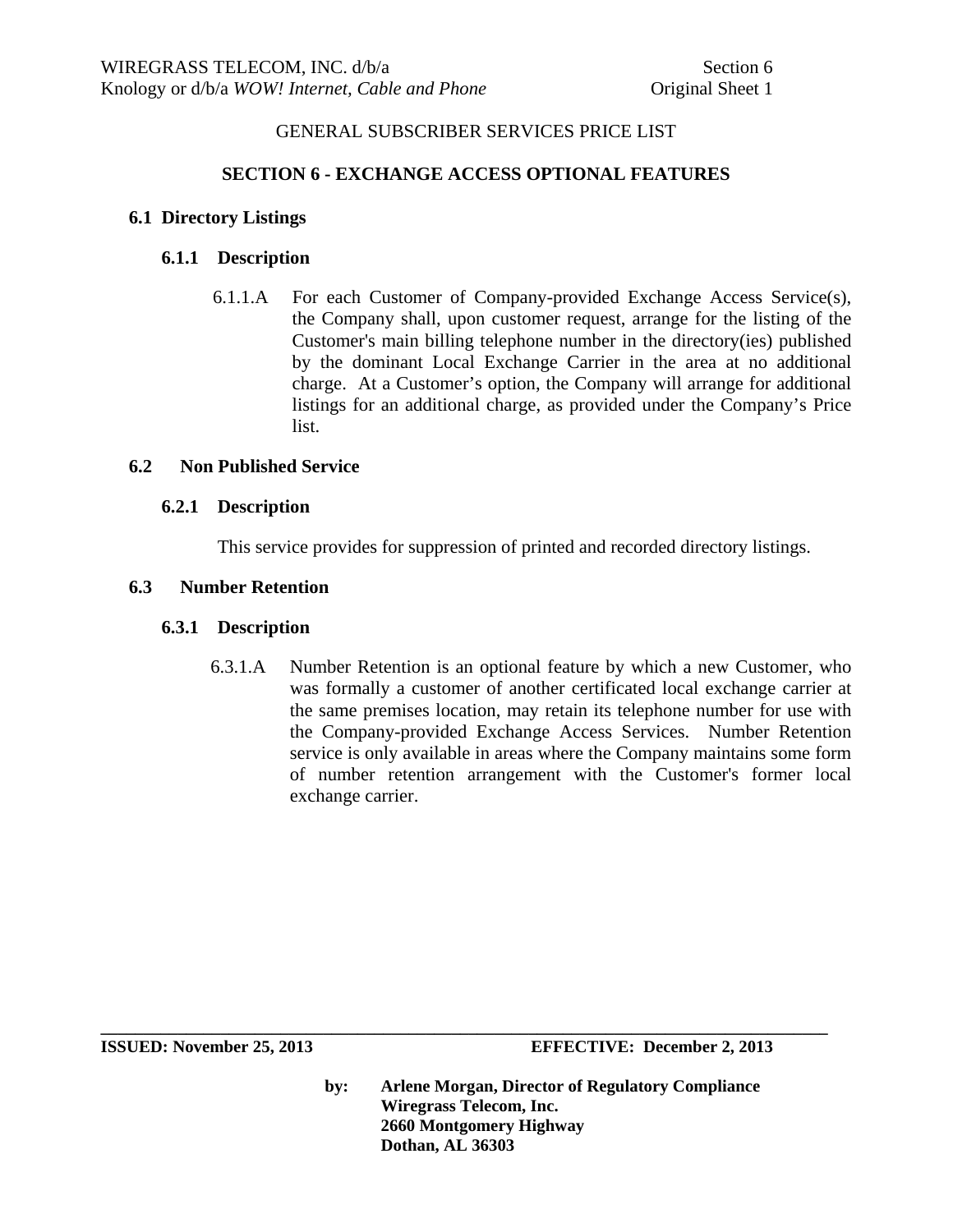# **SECTION 6 - EXCHANGE ACCESS OPTIONAL FEATURES (CONTINUED)**

#### **6.4 Blocking/Unblocking**

#### **6.4.1 Description**

6.4.1.A This service provides the option of blocking, or subsequent unblocking, all 900 and 976 calls on a per line basis. The Company will provide for per-line blocking where the Company's switching facilities permit.

#### **6.5 Vanity Number Service**

#### **6.5.1 Description**

- 6.5.1.A Vanity Number Service is an optional feature by which a new Customer may request a specific or unique telephone number and fax number for use with the Company provided Exchange Access Services. This service provides for the assignment of a Customer requested telephone number other than the next available number from the assignment control list.
- 6.5.1.B Vanity Number Service is furnished subject to the availability of facilities, NXX codes and the requirements of Exchange Access Service as defined by the Company. The Company reserves all rights to the Vanity Numbers assigned to customers and may, therefore, change them if required.
- 6.5.1.C Monthly recurring charges apply per Vanity number.

**by: Arlene Morgan, Director of Regulatory Compliance Wiregrass Telecom, Inc. 2660 Montgomery Highway Dothan, AL 36303**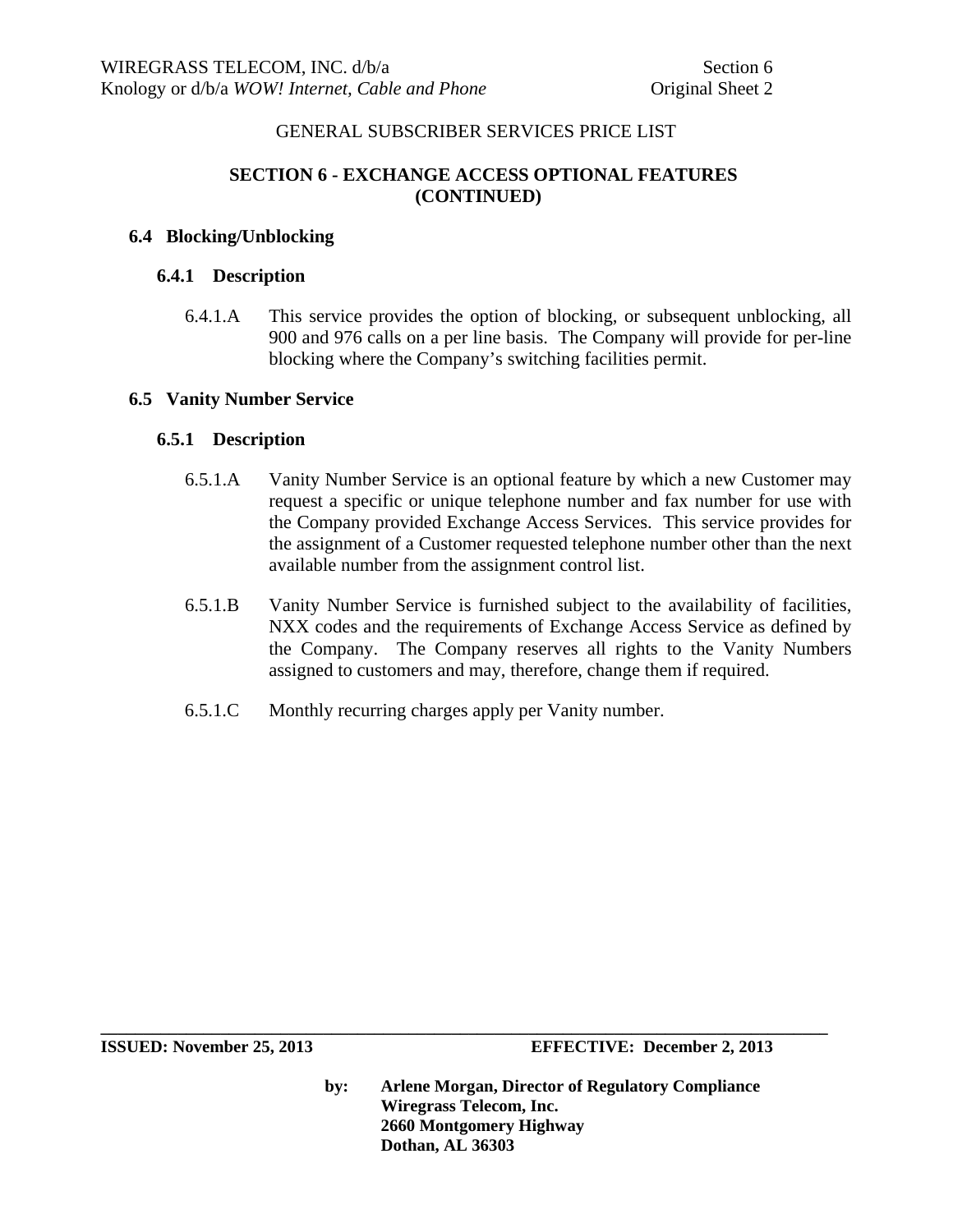# **SECTION 6 - EXCHANGE ACCESS OPTIONAL FEATURES (CONTINUED)**

#### **6.5 Vanity Number Service (Cont'd)**

- **6.5.2** Vanity Number Service is furnished subject to the availability of facilities, NXX codes and the requirements of Exchange Access Service as defined by the Company. The Company reserves all rights to the Vanity Numbers assigned to customers and may, therefore, change them if required.
	- 6.5.2.A Monthly recurring charges apply per Vanity number.

#### **6.6 Service Order and Change Charges**

#### **6.6.1 Description**

- 6.6.1.A Non-recurring Service Order Charges apply to processing new service, for changes in service, and for changes in the Customer's PIC code.
- 6.6.1.B Non-recurring Feature Service Order Fees apply to additions or changes to one (1) or more features on a Residential and/or Business Customer's account.

#### **6.7. Emergency Services Calling Plan**

#### **6.7.1 Description**

- 6.7.1.A Access (at no additional charge) to emergency services by dialing 0– or 9-1-1
- 6.7.1.B Message toll telephone calls, to governmental emergency service agencies as set forth in (a) following, having primary or principal responsibility with respect to the provision of emergency services to person and property in the area from which the call is made, meeting the definition and criteria of an emergency call as set forth in (b) following, are offered at no charge to Customers:

**ISSUED: November 25, 2013 EFFECTIVE: December 2, 2013** 

**by: Arlene Morgan, Director of Regulatory Compliance Wiregrass Telecom, Inc. 2660 Montgomery Highway Dothan, AL 36303**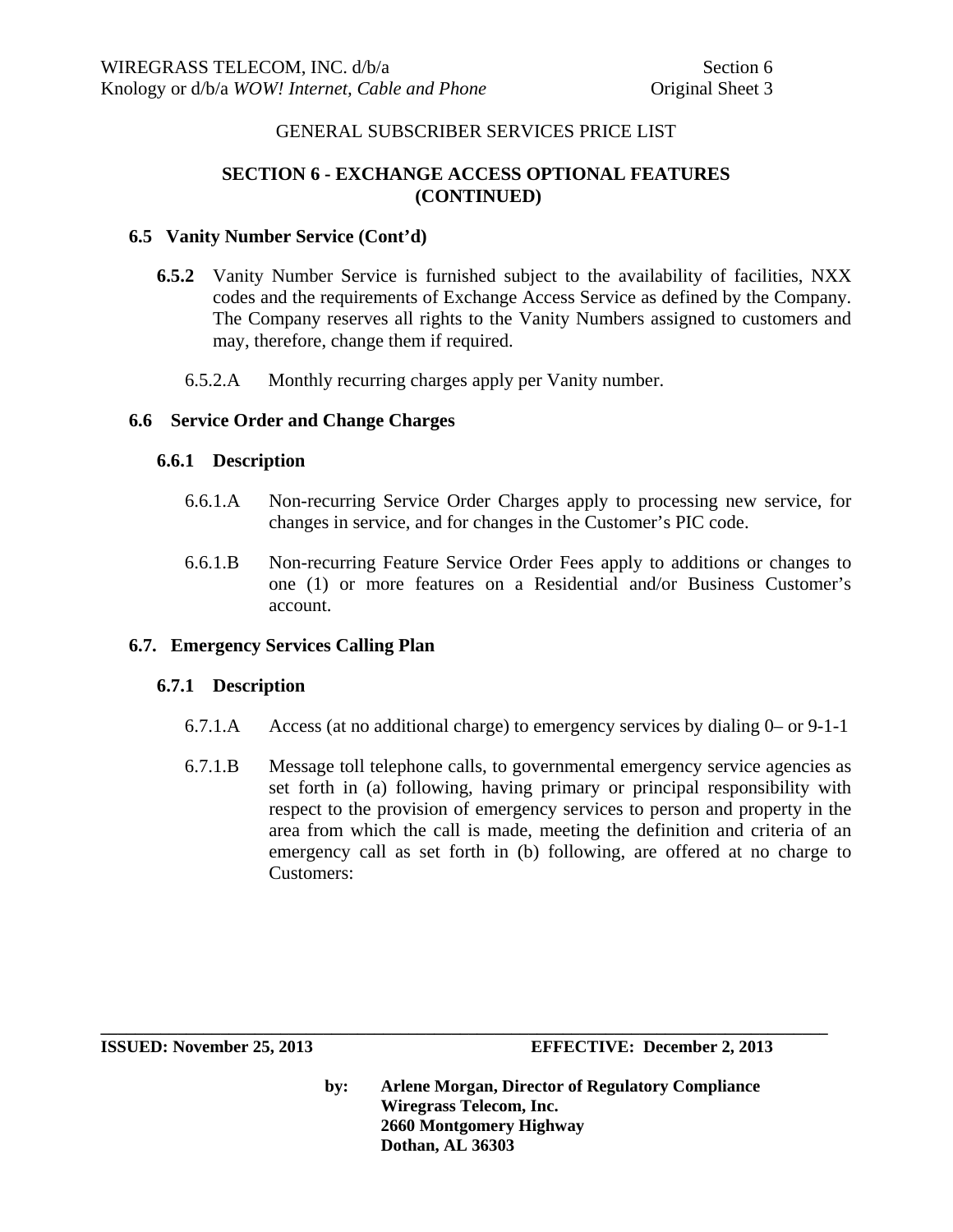# **SECTION 6 - EXCHANGE ACCESS OPTIONAL FEATURES (CONTINUED)**

## **6.7. Emergency Services Calling Plan (Cont'd)**

## **6.7.1 Description (Cont'd)**

- 6.7.1.B (Cont'd)
	- 6.7.1.B.1 Government fire fighting, Alabama State Highway Patrol, police, and emergency squad service (as designated by the appropriate governmental agency) quality as governmental emergency service agencies provided they answer emergency service calls on a personally attended (live) twenty-four (24) hour basis, three hundred sixty-five (365) days a year, including holidays.
	- 6.7.1.B.2 An emergency is an occurrence or set of circumstances in which conditions pose immediate threat to human life, property, or both and necessitate that prompt action be taken. An emergency call is an originated call of short duration to a governmental emergency service agency in order to seek assistance for such an emergency.

**ISSUED: November 25, 2013 EFFECTIVE: December 2, 2013** 

**by: Arlene Morgan, Director of Regulatory Compliance Wiregrass Telecom, Inc. 2660 Montgomery Highway Dothan, AL 36303**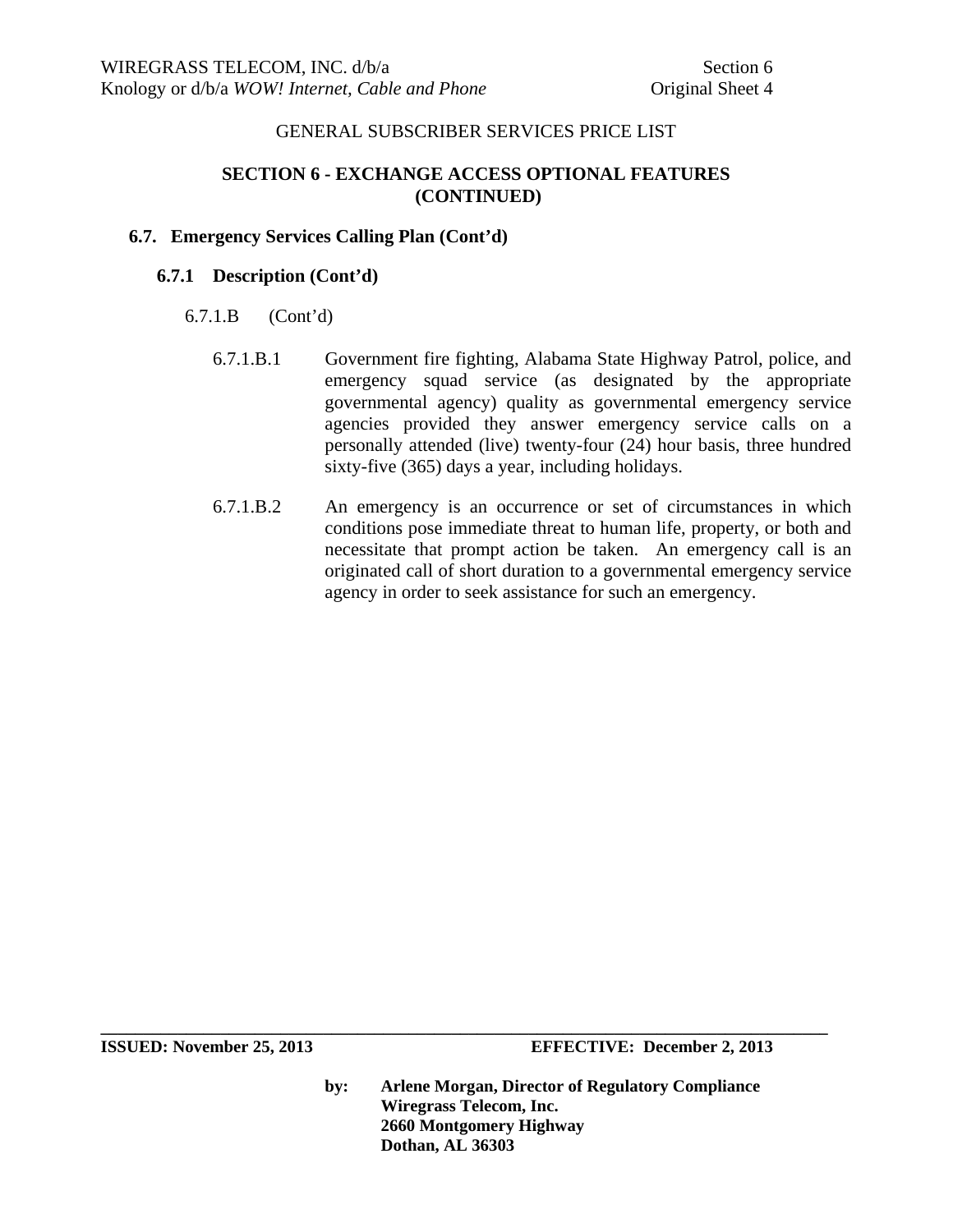# **SECTION 6 - EXCHANGE ACCESS OPTIONAL FEATURES (CONTINUED)**

#### **6.8 Other Exchange Access Service Features (Custom Calling Features)**

#### **6.8.1 Call Waiting**

6.8.1.A Permits the end-user engaged in a call to receive a tone signal indicating a second call is waiting; and, by operation of the switch hook, to place the first call on hold and answer the waiting call. The Customer may alternate between the two calls by operation of the switch hook, but a three-way conference call cannot be established.

#### **6.8.2 Caller ID**

6.8.2.A Allows the Customer to view the telephone number of an incoming call before answering the call. To utilize this feature, the Customer is required to use either a display telephone or a small display unit which connects to the telephone. Caller ID is a monthly subscription service.

#### **6.8.3 Voicemail**

6.8.3.A Voice messaging is a central office based service that allows Customers to receive voice messages when (1) the line is busy, (2) no one is available to answer the telephone and/or (3) the Customer prefers to have calls answered by voice messaging. The voice messaging service is in a server located in the central office. The central office and server work together to record, store, play back and distribute voice messages for customers.

**by: Arlene Morgan, Director of Regulatory Compliance Wiregrass Telecom, Inc. 2660 Montgomery Highway Dothan, AL 36303**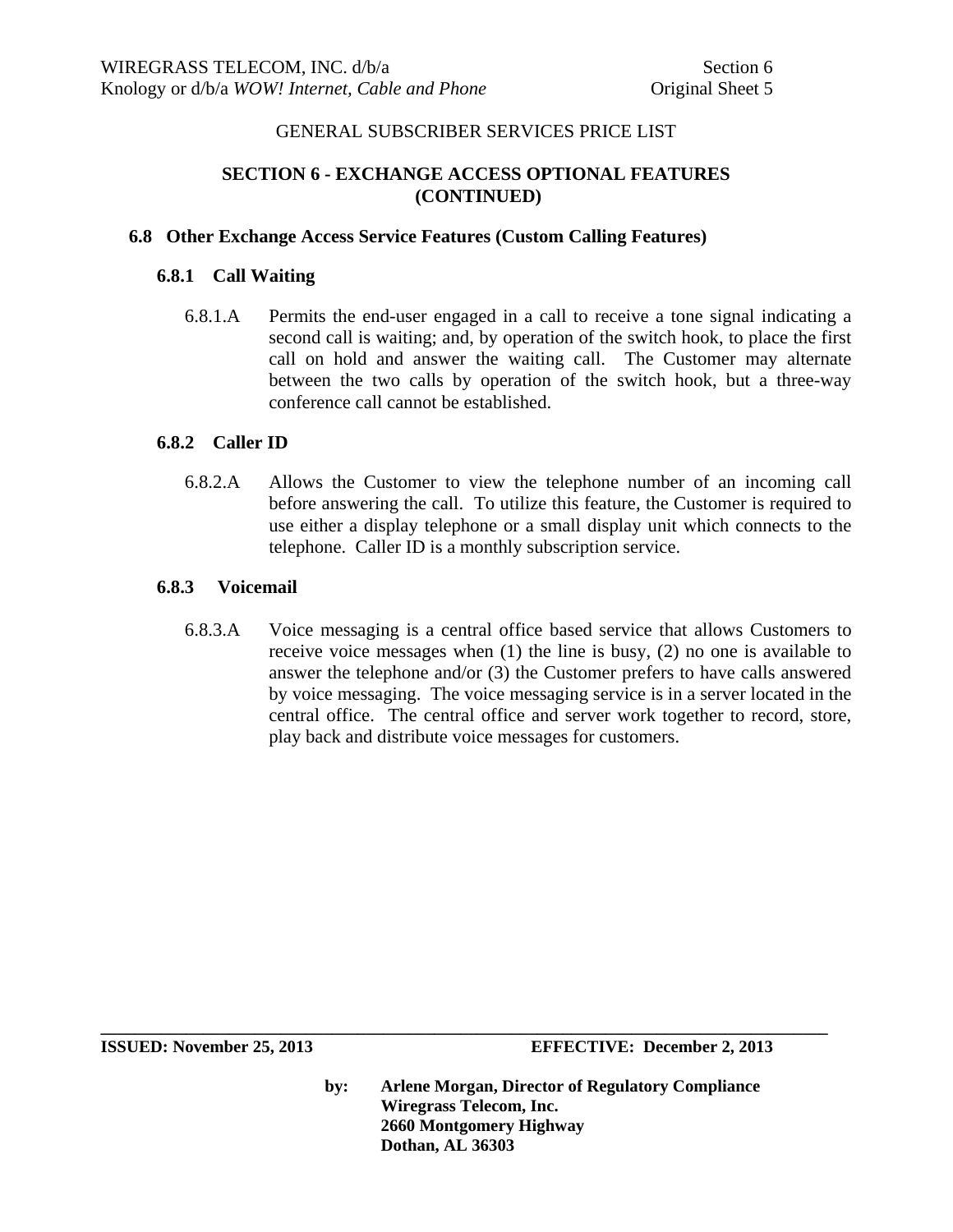# **SECTION 6 - EXCHANGE ACCESS OPTIONAL FEATURES (CONTINUED)**

#### **6.8 Other Exchange Access Service Features (Custom Calling Features) (Cont'd)**

#### **6.8.4 Anonymous Call Block**

6.8.4.A Allows the Customer to reject incoming calls from people using the ID Masking feature (i.e., that have intentionally blocked their identification (name and number) display information). This feature is activated by dialing a pre-assigned code. Once activated, an announcement will play to those callers using ID Masking stating that no anonymous calls will be accepted, and they should unblock their number and call again. This feature can be deactivated by dialing a pre-assigned code. This is a monthly subscription service. Availability of service depends upon the Company obtaining suitable interconnection arrangements with other local exchange companies.

#### **6.8.5 Preferred Call Block**

6.8.5.A Allows the Customer to reject incoming calls from a pre-specified list of telephone numbers. Incoming calls on the pre-specified list hear a recording that states that the called party is not accepting calls at this time. The customer does not hear a ring for these calls. To activate or de-activate this feature, the Customer should dial the pre-assigned code and follow the instructions given by the voice announcement. This is a monthly subscription service.

#### **6.8.6 Distinctive Ringing**

6.8.6.A Two telephone numbers can be assigned to the Customer's telephone. Each of the two numbers can have a distinctive ring to allow the Customer to distinguish which line is ringing.

**\_\_\_\_\_\_\_\_\_\_\_\_\_\_\_\_\_\_\_\_\_\_\_\_\_\_\_\_\_\_\_\_\_\_\_\_\_\_\_\_\_\_\_\_\_\_\_\_\_\_\_\_\_\_\_\_\_\_\_\_\_\_\_\_\_\_\_\_\_\_\_\_\_\_\_\_\_\_\_\_\_\_\_\_\_** 

**ISSUED: November 25, 2013 EFFECTIVE: December 2, 2013**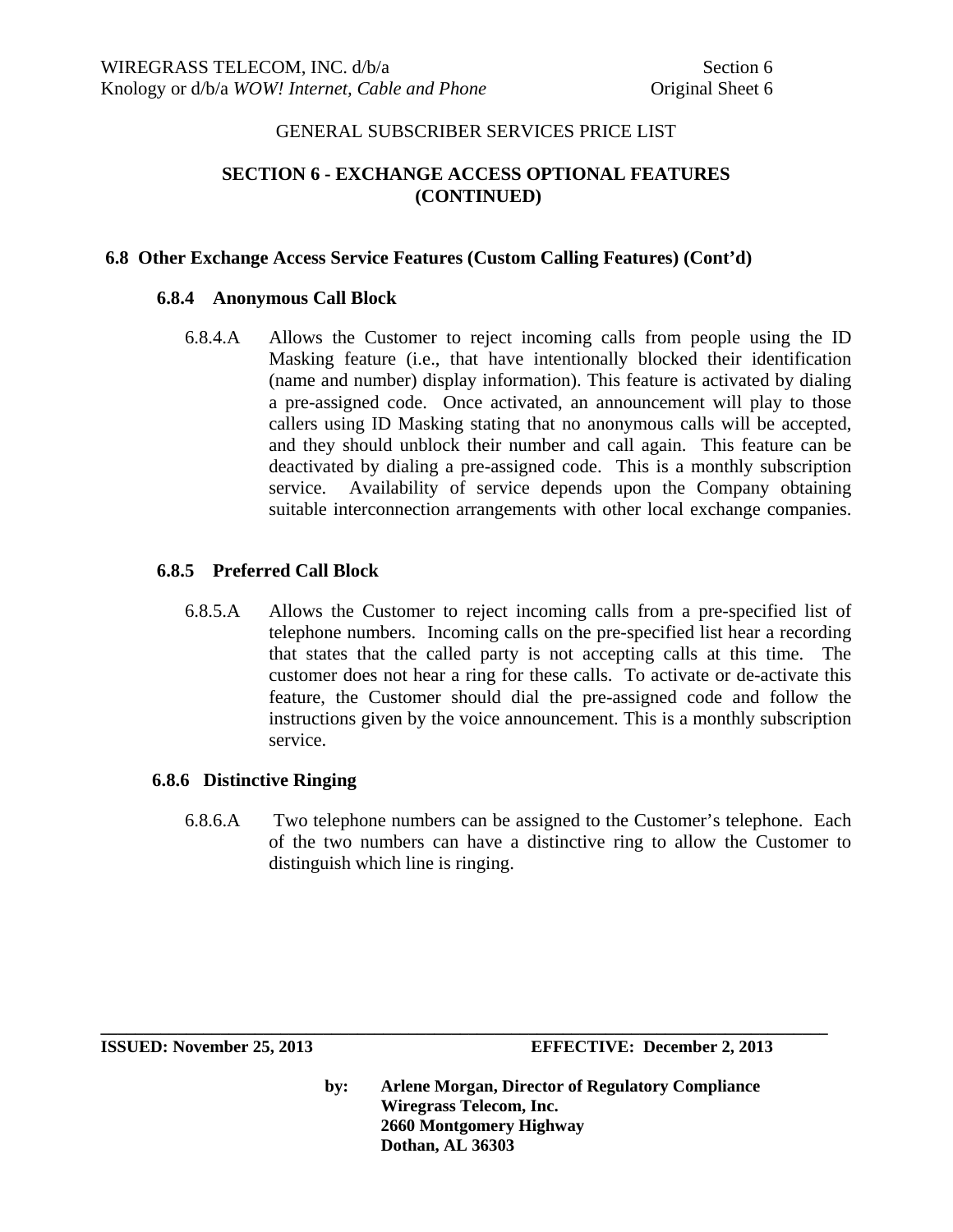# **SECTION 6 - EXCHANGE ACCESS OPTIONAL FEATURES (CONTINUED)**

## **6.8 Other Exchange Access Service Features (Custom Calling Features) (Cont'd)**

## **6.8.7 Call Forwarding**

6.8.7.A Permits end-users to automatically forward (transfer) all incoming calls to another telephonic number, and to restore it to normal operation at their discretion. Call Forwarding is offered either as a monthly subscription service or on a per-use basis.

#### **6.8.8 Call Forwarding Busy**

6.8.8.A Permits the forwarding of incoming calls when the end-user's line is busy. The forwarded number is fixed by the end-user service order.

#### **6.8.9 Call Forwarding No-Answer**

6.8.9.A Permits the forwarding of incoming calls when the end-user's line remains unanswered after end-user-designated number of rings. The number of rings and the forwarded number are fixed by the customer service order.

#### **6.8.10 Remote Call Forwarding**

6.8.10.A Permits calls made to one end-user phone number to be forwarded to another end-user phone number served by a different phone company end-office.

#### **6.8.11 Speed Calling (8 or 30)**

6.8.11.A Permits the Customer to place calls to other telephone numbers by dialing a one or two digit code, rather than the complete telephone number. The feature is available as an eight code list or a thirty code list. Either code list may include local and/or toll telephone numbers. To establish or change a telephone number in a code list, the Customer dials an activating code, receives a second dial tone and dials either a one or two digit code (for the eight code and thirty code lists, respectively), plus the telephone number.

**\_\_\_\_\_\_\_\_\_\_\_\_\_\_\_\_\_\_\_\_\_\_\_\_\_\_\_\_\_\_\_\_\_\_\_\_\_\_\_\_\_\_\_\_\_\_\_\_\_\_\_\_\_\_\_\_\_\_\_\_\_\_\_\_\_\_\_\_\_\_\_\_\_\_\_\_\_\_\_\_\_\_\_\_\_** 

**ISSUED: November 25, 2013 EFFECTIVE: December 2, 2013**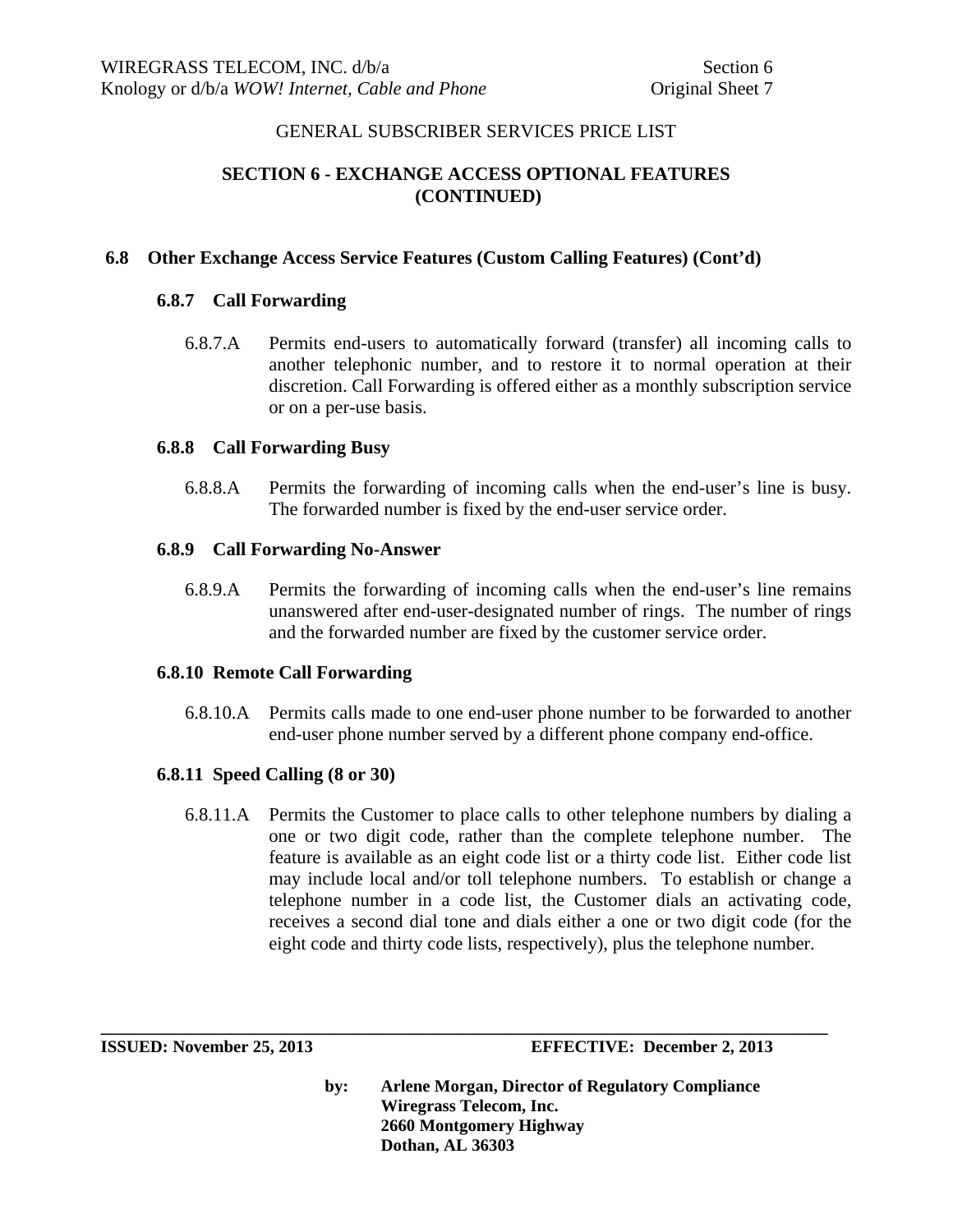# **SECTION 6 - EXCHANGE ACCESS OPTIONAL FEATURES (CONTINUED)**

#### **6.8 Other Exchange Access Service Features (Custom Calling Features) (Cont'd)**

#### **6.8.12 Three-Way Calling**

6.8.12.A Permits the end-user to add a third party to an established connection. When the third party answers, a two-way conversation can be held before adding the original party for a three-way conference. The end-user initiating the conference controls the call and may disconnect the third party to reestablish the original connection or establish a connection to a different third party. The feature may be used on both outgoing and incoming calls. Three-Way calling is offered either as a monthly subscription service or on a per-use basis.

#### **6.8.13 Call Trace**

6.8.13.A Allows the Customer to trace the last incoming call. When the trace is complete, the Customer hears a recorded confirmation and is prompted to call the Company. Police intervention is needed to obtain the traced call information. This feature is activated by dialing a pre-assigned code after receiving the call to be traced. Call Trace is offered either as a monthly subscription service or on a per-use basis.

#### **6.8.14 Call Return**

6.8.14.A Call Return allows the Customer to dial the last incoming caller without having to know the telephone number of the caller. If the number is busy, the Customer hears a recorded message. Once both lines are free, the Customer hears a special ring indicating that the call can now take place. This service is offered either as a monthly subscription service or on a per-use basis. Availability of this service depends upon the Company obtaining suitable interconnection arrangements with other local exchange companies.

**by: Arlene Morgan, Director of Regulatory Compliance Wiregrass Telecom, Inc. 2660 Montgomery Highway Dothan, AL 36303**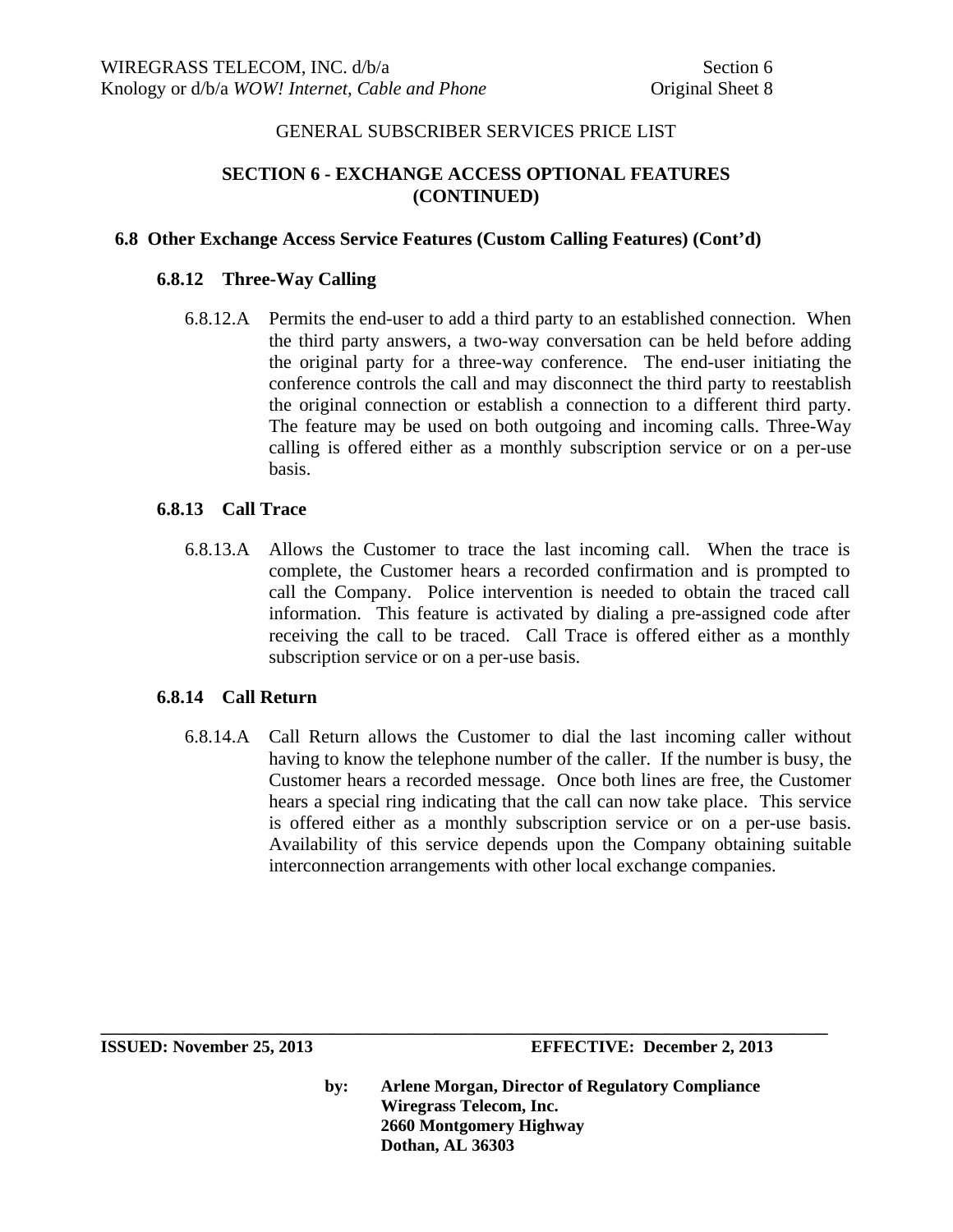# **SECTION 6 - EXCHANGE ACCESS OPTIONAL FEATURES (CONTINUED)**

#### **6.8 Other Exchange Access Service Features (Custom Calling Features) (Cont'd)**

#### **6.8.15 Repeat Dial**

6.8.15.A Repeat Dial allows the Customer to dial the last outgoing call without having to re-dial the telephone number. If the number is busy, the Customer hears a recorded message. Once both lines are free, the Customer hears a special ring indicating that the call can now take place. This service is offered either as a monthly subscription service or on a per-use basis. Availability of this service depends upon the Company obtaining suitable interconnection arrangements with other local exchange companies.

#### **6.8.16 Call Referral**

6.8.16.A Upon disconnection of a telephone service, a Customer can have the disconnected number play a recorded announcement of the new telephone number. This service is offered for a one (1), two (2) or three (3) month period. Charges will appear on the final bill for the disconnected telephone service.

#### **6.8.17 Preferred Call Acceptance**

6.8.17.A Allows the Customer to accept incoming calls from a pre-specified list of telephone numbers. Incoming calls not on the pre-specified list hear a recording that states that the called party is not accepting calls at this time. To activate or de-activate this feature, the Customer should dial a preassigned code and follow the instructions given by the voice announcement. This is a monthly subscription service.

#### **6.8.18 Preferred Call Forwarding**

6.8.18.A Allows the Customer to forward incoming calls from a pre-specified list of telephone numbers. While Preferred Call Forwarding is activated, only calls on the pre-specified numbers will be forwarded. To activate or de-activate this feature, the Customer should dial a pre-assigned code and follow the instructions given by the voice announcement. This is a monthly subscription service.

**\_\_\_\_\_\_\_\_\_\_\_\_\_\_\_\_\_\_\_\_\_\_\_\_\_\_\_\_\_\_\_\_\_\_\_\_\_\_\_\_\_\_\_\_\_\_\_\_\_\_\_\_\_\_\_\_\_\_\_\_\_\_\_\_\_\_\_\_\_\_\_\_\_\_\_\_\_\_\_\_\_\_\_\_\_** 

**ISSUED: November 25, 2013 EFFECTIVE: December 2, 2013**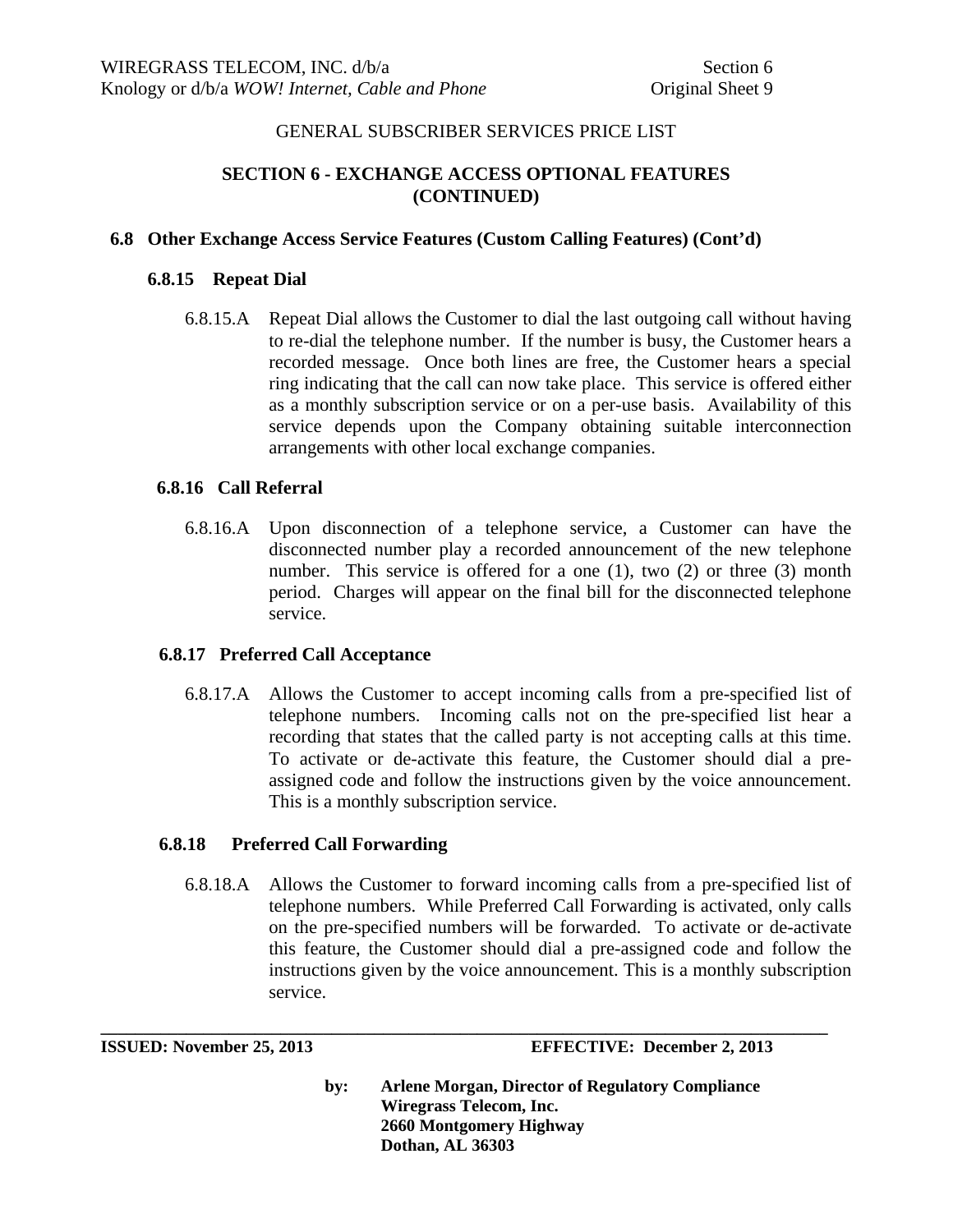# **SECTION 6 - EXCHANGE ACCESS OPTIONAL FEATURES (CONTINUED)**

## **6.8 Other Exchange Access Service Features (Custom Calling Features) (Cont'd)**

## **6.8.19 Priority Ringing**

 6.8.19.A Allows the Customer to hear a distinctive ring tone for incoming calls from a pre-specified list of telephone numbers. If a Customer also subscribes to Call Waiting, calls from the pre-specified list of telephone numbers will be distinguished by a special Call Waiting tone. This is a monthly subscription service.

#### **6.9 Features Unlimited**

## **6.9.1 Description**

Features Unlimited is a package of features available to both residential and business customers. Features Unlimited is monthly subscription service. Rates are listed in section 11.

6.9.1.A Features

Features Unlimited includes the features specified in the following. All features may not be available in all areas. All features may not be available due to un-interoperability with each other.

- Anonymous Call Block
- Repeat Dial
- Call Forward Busy
- Call Forward No Answer
- Call Forwarding
- Call Return
- Call Waiting
- Call Waiting ID
- Caller ID
- Caller ID Number Only
- Cancel Call Waiting
- Distinctive Ring
- Message Waiting Indication

**\_\_\_\_\_\_\_\_\_\_\_\_\_\_\_\_\_\_\_\_\_\_\_\_\_\_\_\_\_\_\_\_\_\_\_\_\_\_\_\_\_\_\_\_\_\_\_\_\_\_\_\_\_\_\_\_\_\_\_\_\_\_\_\_\_\_\_\_\_\_\_\_\_\_\_\_\_\_\_\_\_\_\_\_\_ ISSUED: November 25, 2013 EFFECTIVE: December 2, 2013**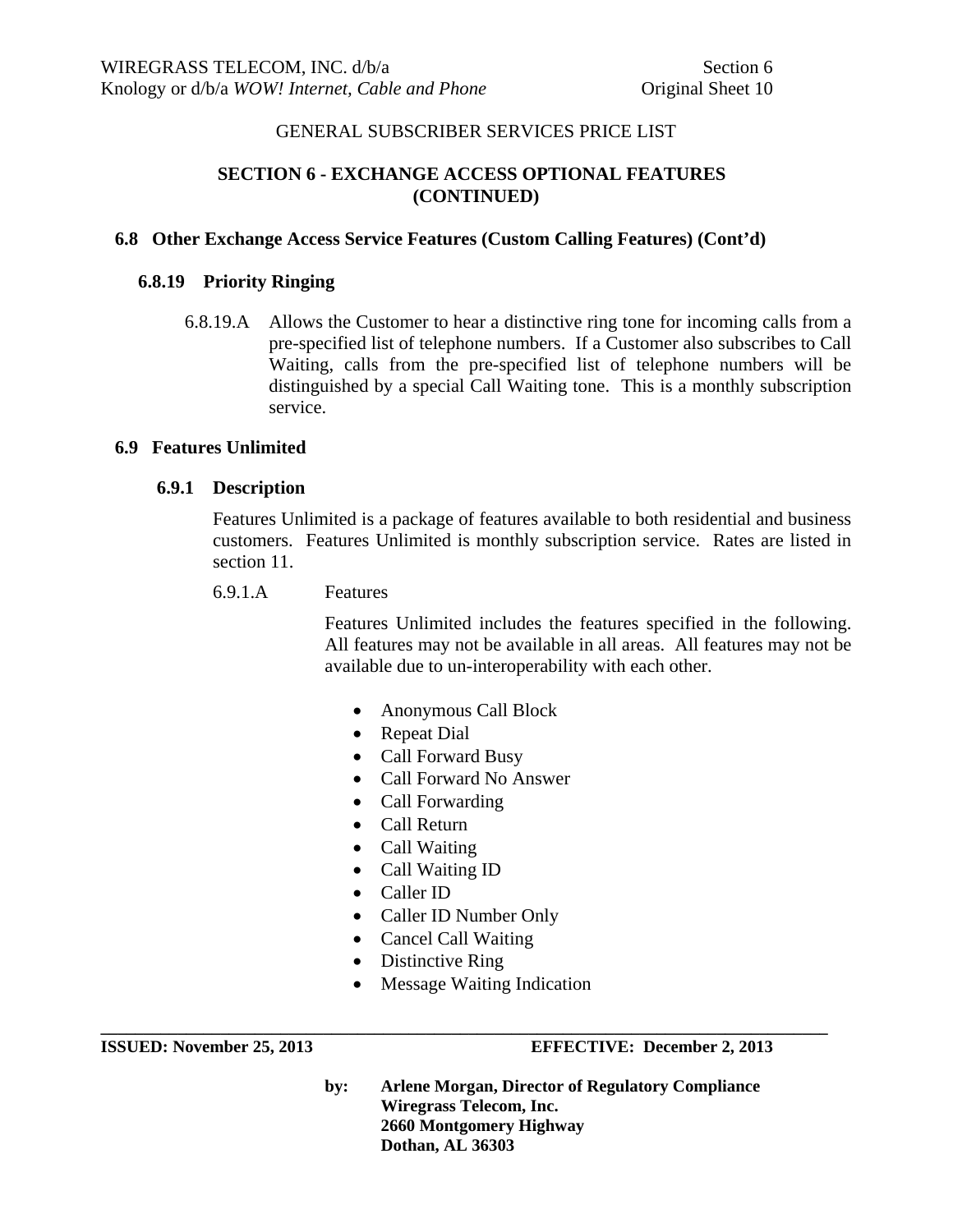# **SECTION 6 - EXCHANGE ACCESS OPTIONAL FEATURES (CONTINUED)**

# **6.9 Features Unlimited (Cont'd)**

## **6.9.1 Description (Cont'd)**

## 6.9.1.A Features (Cont'd)

- Preferred Call Acceptance
- Preferred Call Block
- Preferred Call Forwarding
- Speed Call 8 or Speed Call 30
- 3-Way Calling
- Priority Ringing
- Voice Mail Box

**by: Arlene Morgan, Director of Regulatory Compliance Wiregrass Telecom, Inc. 2660 Montgomery Highway Dothan, AL 36303**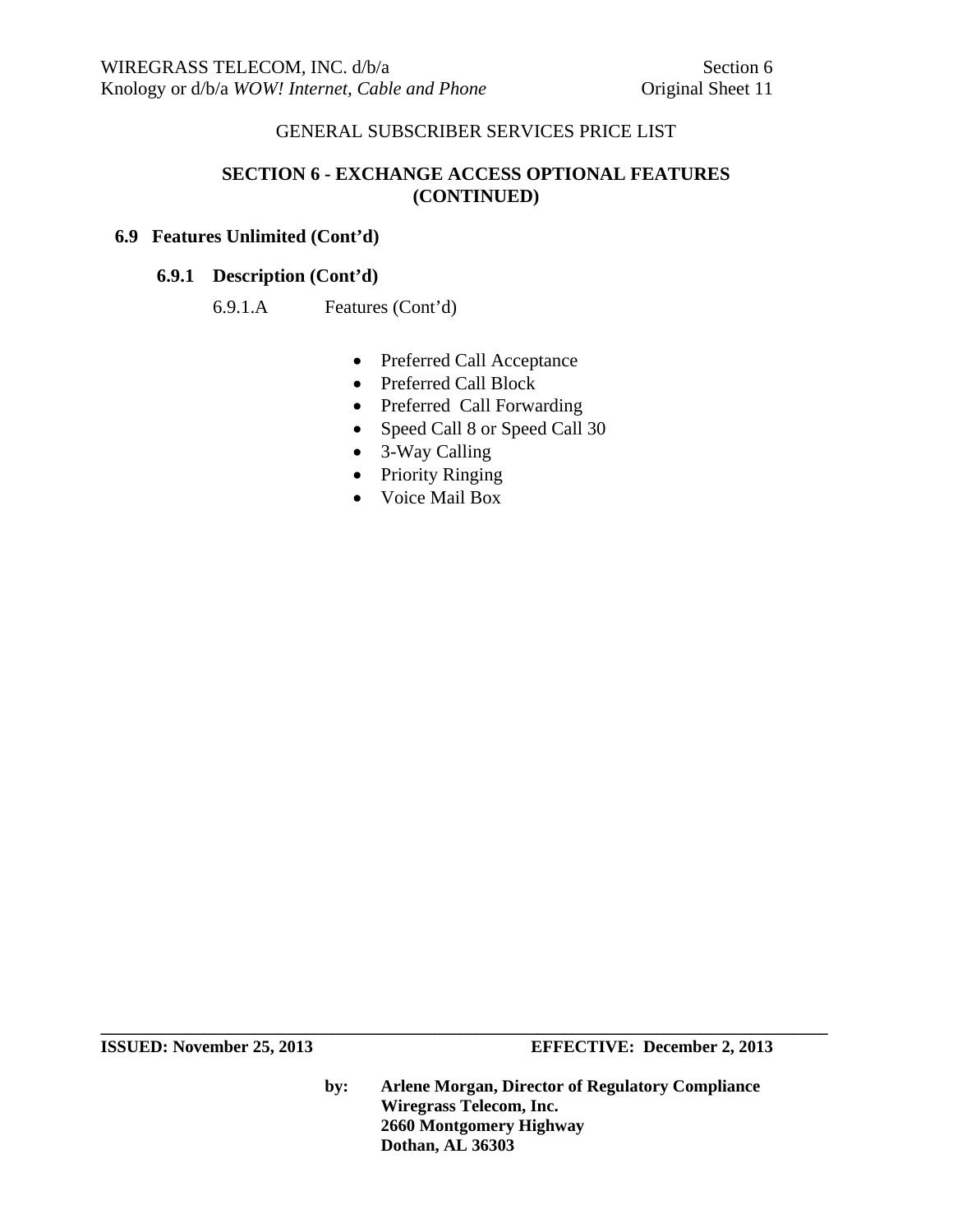# **SECTION 6 – EXCHANGE ACCESS OPTIONAL FEATURES (CONTINUED)**

#### **6.9 Features Unlimited (Cont'd)**

#### **6.9.1 Description (Cont'd)**

#### 6.9.1.B Terms and Conditions

- 1. A customer may select an unlimited number of compatible services and features from the Features list. All terms and conditions specified elsewhere in this Price List shall apply.
- 2. Nonrecurring charges as specified elsewhere in this Price List do not apply for transactions involving additions, deletions, or changes to the service/features requested as part of Features Unlimited.
- 3. Customer may subscribe to Features Unlimited for secondary access lines. All access lines must be billed to the same account and located at the same premise.
- 4. Features Unlimited features must be activated by the customer before they can be used with out incurring usage charges.

**ISSUED:** November 25, 2013 **EFFECTIVE:** December 2, 2013

**by: Arlene Morgan, Director of Regulatory Compliance Wiregrass Telecom, Inc. 2660 Montgomery Highway Dothan, AL 36303**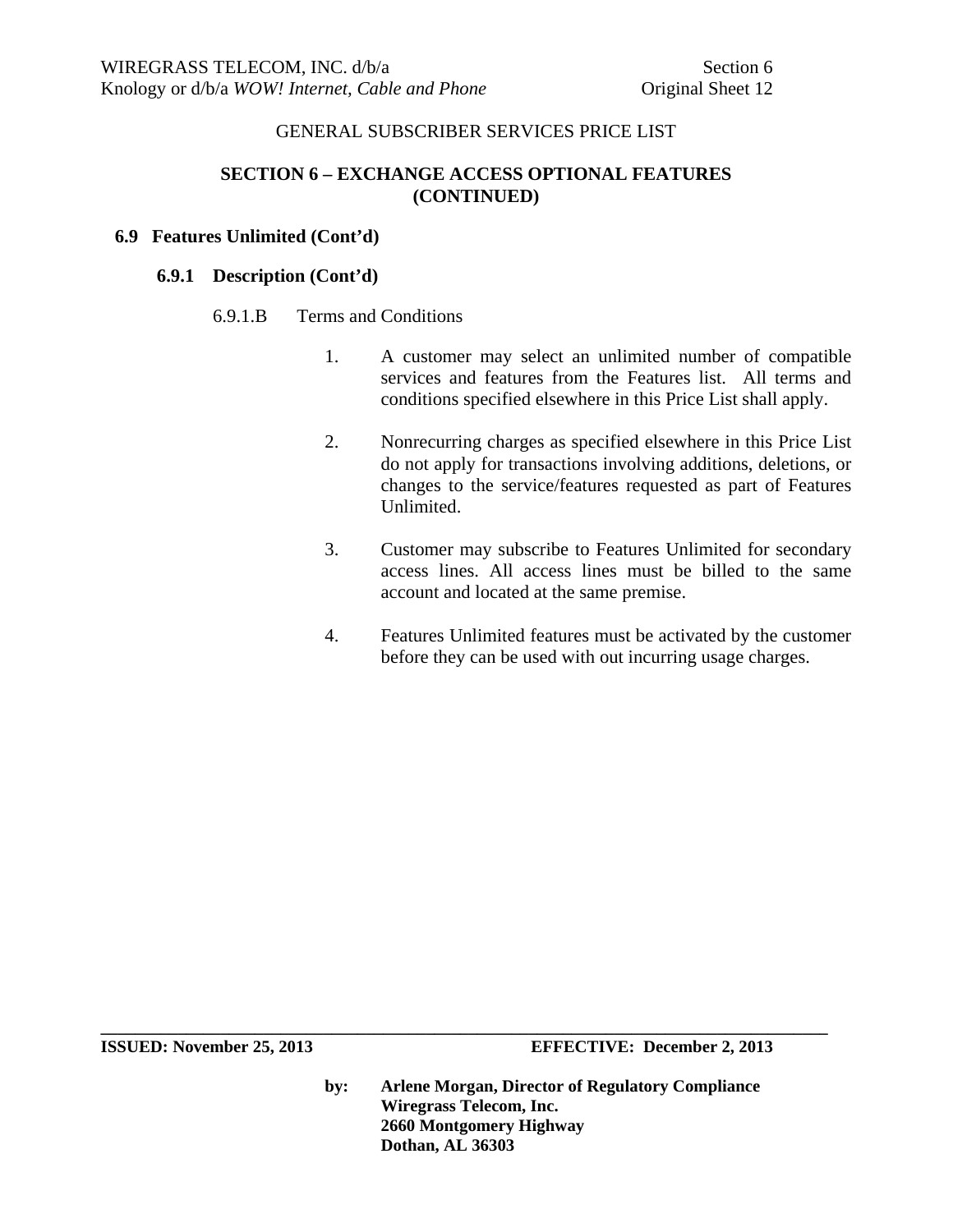# **SECTION 6 – EXCHANGE ACCESS OPTIONAL FEATURES (CONTINUED)**

#### **6.10 SERVICES PACKAGES**

- **6.10.1 Reserved for Future Use**
- **6.10.2 Reserved for Future Use**
- **6.10.3 Customer Selected Packages Reserved For Future Use.**
- **6.10.4 Reserved For Future Use.**
- **6.10.5 Reserved For Future Use.**
- **6.11 Reserved for Future Use.**
- **6.12 Reserved for Future Use.**

**by: Arlene Morgan, Director of Regulatory Compliance Wiregrass Telecom, Inc. 2660 Montgomery Highway Dothan, AL 36303**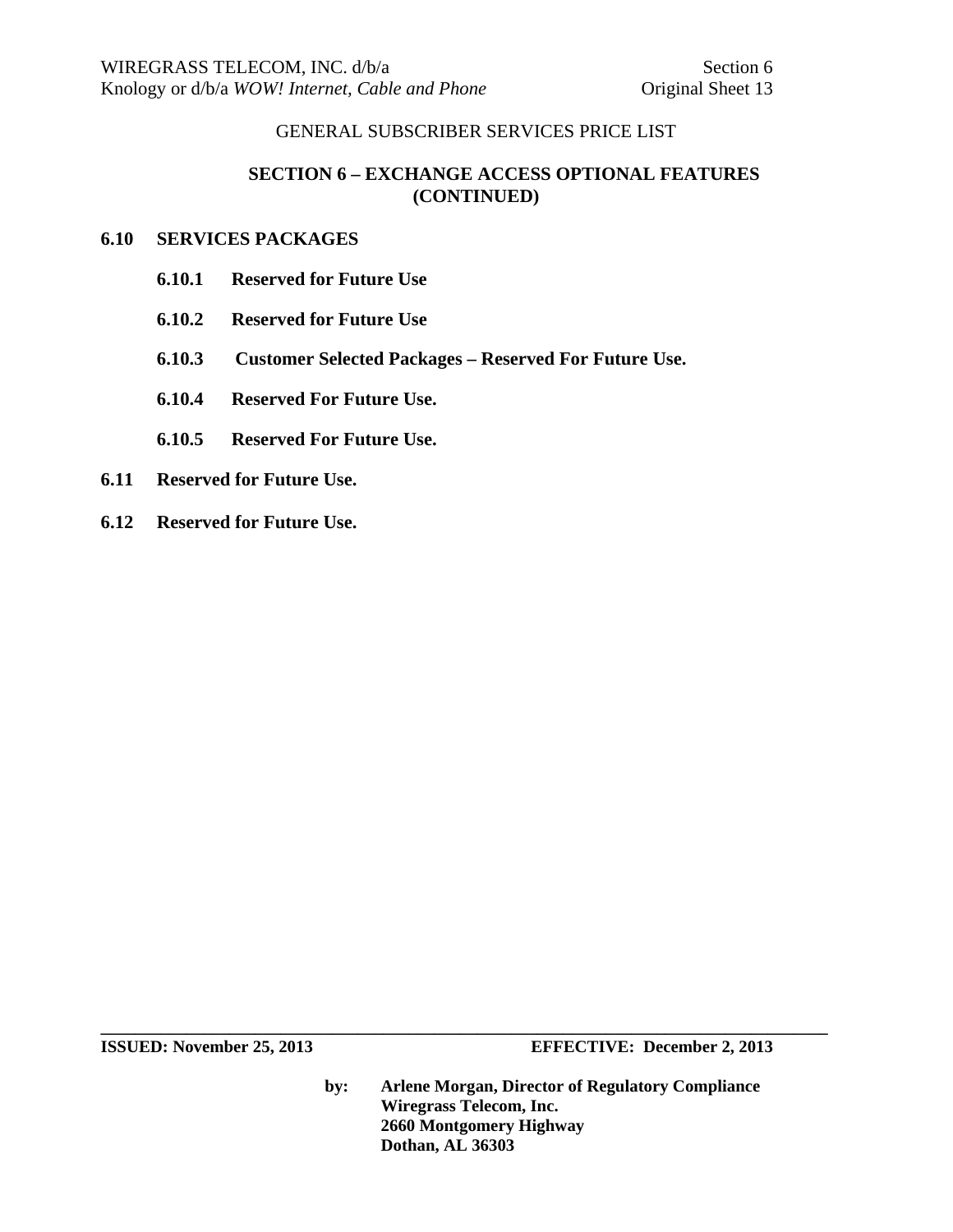# **SECTION 7 – LOCAL CALLING SERVICE**

**ISSUED:** November 25, 2013 **EFFECTIVE:** December 2, 2013

**by: Arlene Morgan, Director of Regulatory Compliance Wiregrass Telecom, Inc. 2660 Montgomery Highway Dothan, AL 36303**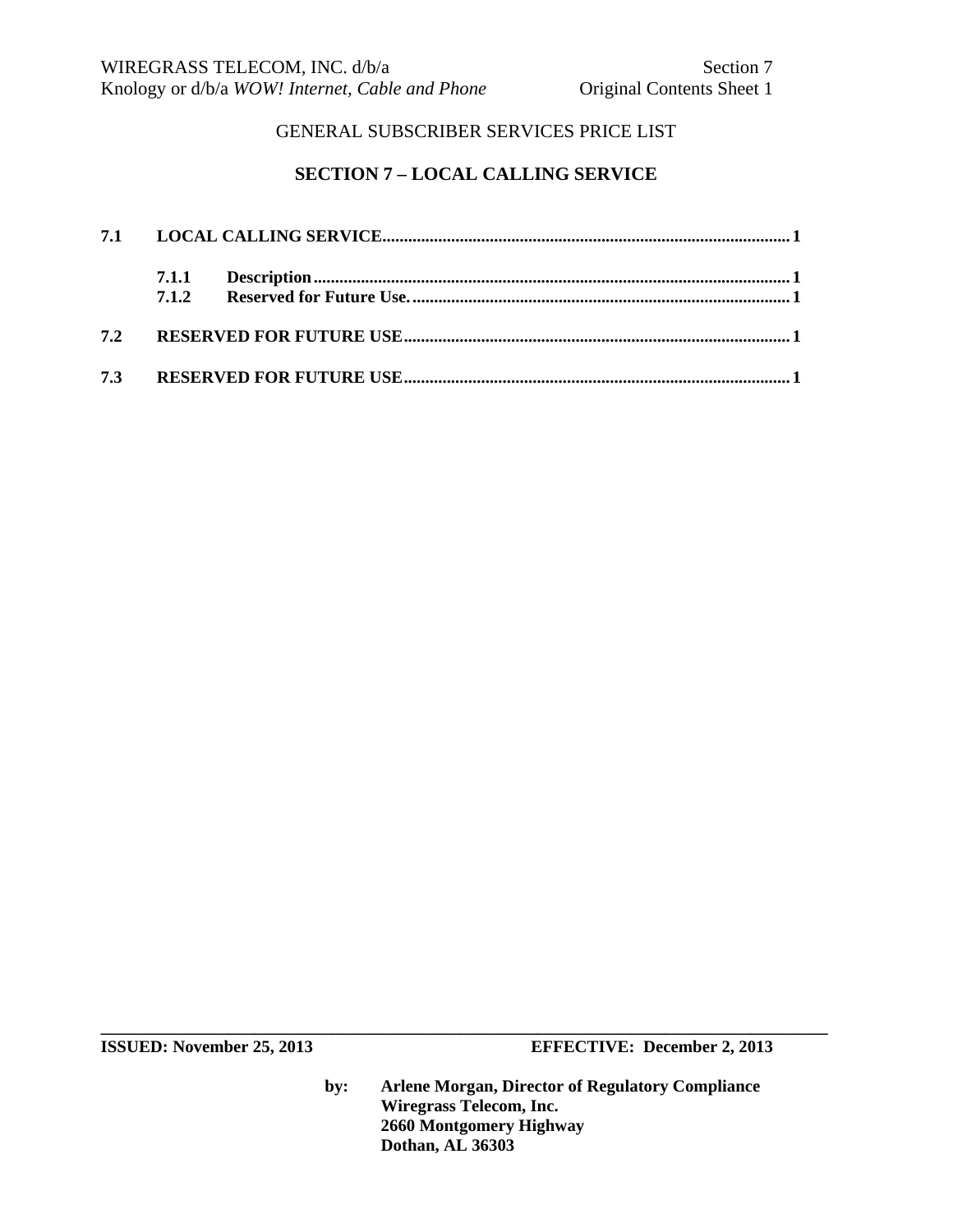# **SECTION 7 – LOCAL CALLING SERVICE**

#### **7.1 Local Calling Service**

#### **7.1.1 Description**

7.1.1.A Local Calling Service provides a Customer with the ability to originate calls from a Company-provided access line to all other stations on the public switched telephone network bearing the designation of any central office of the exchanges and zones defined Section 4.1 and rates apply to all direct dialed local calls. For operator-assisted (non-aggregator) local calls, the operator charges listed in Section 11.13.1 apply in addition to the charges listed in Section 11.1.1.

#### **7.1.2 Reserved For Future Use.**

- **7.2 Reserved For Future Use.**
- **7.3 Reserved For Future Use.**

**ISSUED:** November 25, 2013 **EFFECTIVE:** December 2, 2013

**by: Arlene Morgan, Director of Regulatory Compliance Wiregrass Telecom, Inc. 2660 Montgomery Highway Dothan, AL 36303**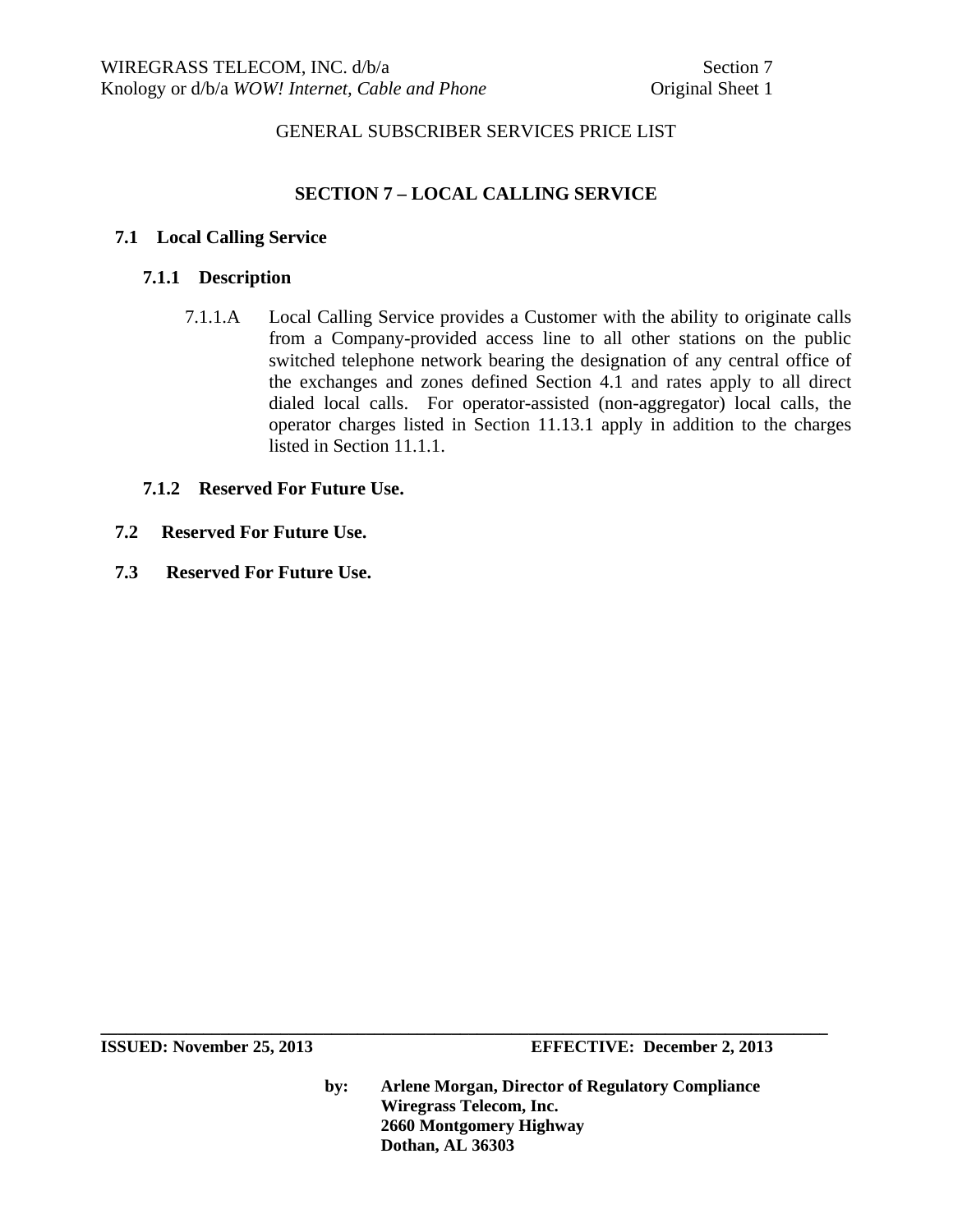## **SECTION 8 - HIGH SPEED DIGITAL SERVICES**

| 8.1 |                                              |                                                                                                                                                                                                                                                                                                                                                                                                  |  |  |
|-----|----------------------------------------------|--------------------------------------------------------------------------------------------------------------------------------------------------------------------------------------------------------------------------------------------------------------------------------------------------------------------------------------------------------------------------------------------------|--|--|
|     | 8.1.1<br>8.1.2                               |                                                                                                                                                                                                                                                                                                                                                                                                  |  |  |
| 8.2 |                                              |                                                                                                                                                                                                                                                                                                                                                                                                  |  |  |
|     | 8.2.1                                        | $\label{eq:1} \textbf{Description} \textbf{.} \textbf{} \textbf{} \textbf{} \textbf{} \textbf{} \textbf{} \textbf{} \textbf{} \textbf{} \textbf{} \textbf{} \textbf{} \textbf{} \textbf{} \textbf{} \textbf{} \textbf{} \textbf{} \textbf{} \textbf{} \textbf{} \textbf{} \textbf{} \textbf{} \textbf{} \textbf{} \textbf{} \textbf{} \textbf{} \textbf{} \textbf{} \textbf{} \textbf{} \textbf$ |  |  |
| 8.3 |                                              |                                                                                                                                                                                                                                                                                                                                                                                                  |  |  |
|     | 8.3.1                                        |                                                                                                                                                                                                                                                                                                                                                                                                  |  |  |
| 8.4 |                                              |                                                                                                                                                                                                                                                                                                                                                                                                  |  |  |
|     | 8.4.1                                        |                                                                                                                                                                                                                                                                                                                                                                                                  |  |  |
| 8.5 | <b>INTEGRATED SERVICES DIGITAL NETWORK -</b> |                                                                                                                                                                                                                                                                                                                                                                                                  |  |  |
|     | 8.5.1                                        |                                                                                                                                                                                                                                                                                                                                                                                                  |  |  |
| 8.6 |                                              |                                                                                                                                                                                                                                                                                                                                                                                                  |  |  |
|     | 8.6.1<br>8.6.2<br>8.6.3                      |                                                                                                                                                                                                                                                                                                                                                                                                  |  |  |

ISSUED: November 25, 2013

**EFFECTIVE: December 2, 2013**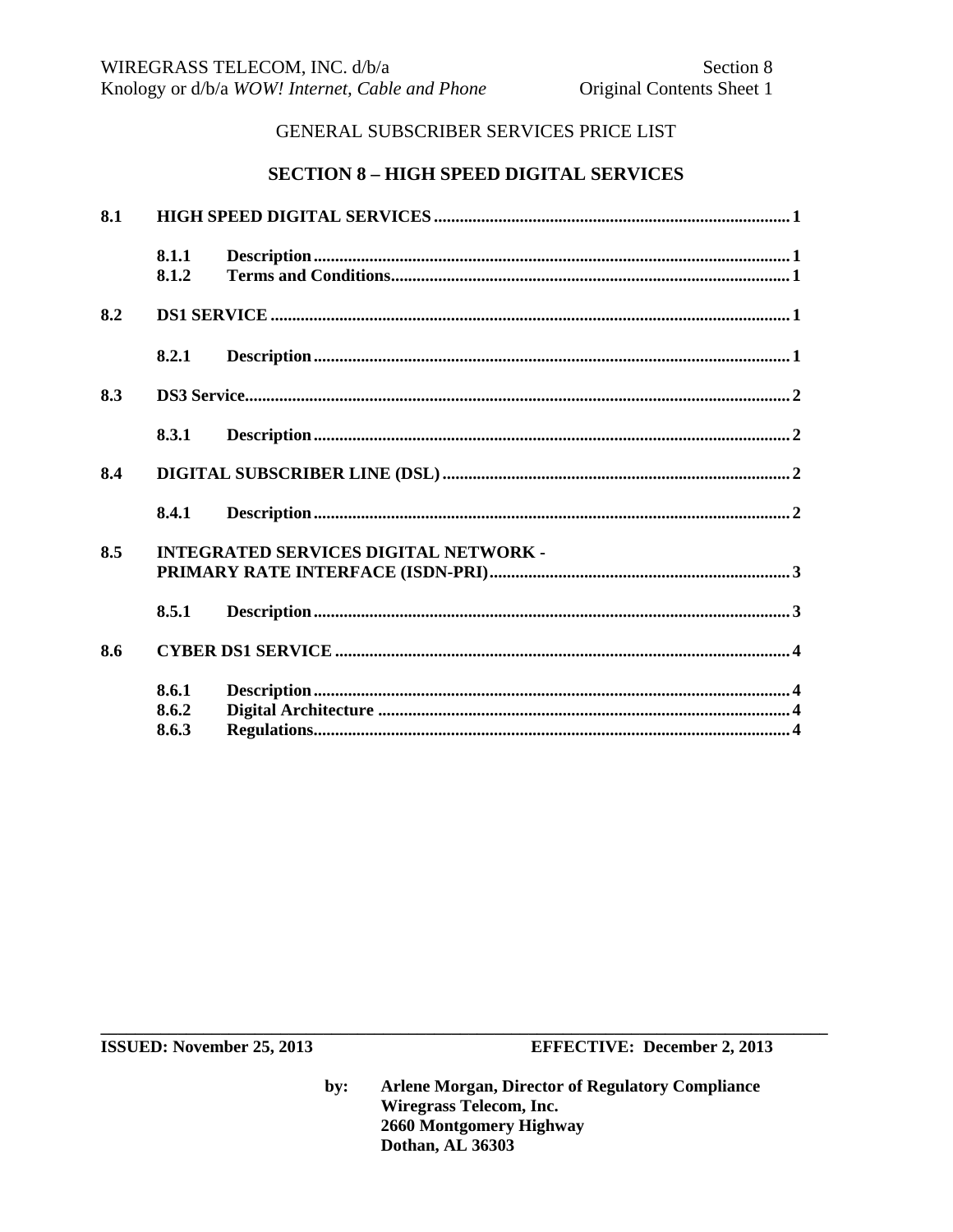# **SECTION 8 – HIGH SPEED DIGITAL SERVICES**

#### **8.1 High Speed Digital Services**

#### **8.1.1 Description**

8.1.1.A High speed digital services consisting of both dedicated private line and share network services. Connections are provided via the Company's facilities or leased facilities between customer sites, the Company's Control Center and/or carriers' Points of Presence (POPs).

#### **8.1.2 Terms and Conditions**

- 8.1.2.A This section lists and briefly describes the Digital Services offered by the Company. All listed services shall be offered on a non-discriminatory basis, in compliance with all rules and regulations issued by the Commission.
- 8.1.2.B All service is provided over digital facilities, and can accommodate one-way and/or two-way information transmission, between Customer premises and points on or connected to the network.

#### **8.2 DS1 Service**

#### **8.2.1 Description**

- 8.2.1.A DS1 Service provides for the two-way transmission of 1.544 Mbps digital signals on a point to point basis only. DS1 Service may be used for the transmission of voice, data, and video signals, or any combination thereof. DS1 Service is provided between two Customer designated premises, between a Customer designated premises and a Company serving wire center.
- 8.2.1.B When a 64 kbps is multiplexed on to a DS1 Service, the DS1 Service must be optioned for Clear Channel Capability.

**\_\_\_\_\_\_\_\_\_\_\_\_\_\_\_\_\_\_\_\_\_\_\_\_\_\_\_\_\_\_\_\_\_\_\_\_\_\_\_\_\_\_\_\_\_\_\_\_\_\_\_\_\_\_\_\_\_\_\_\_\_\_\_\_\_\_\_\_\_\_\_\_\_\_\_\_\_\_\_\_\_\_\_\_\_**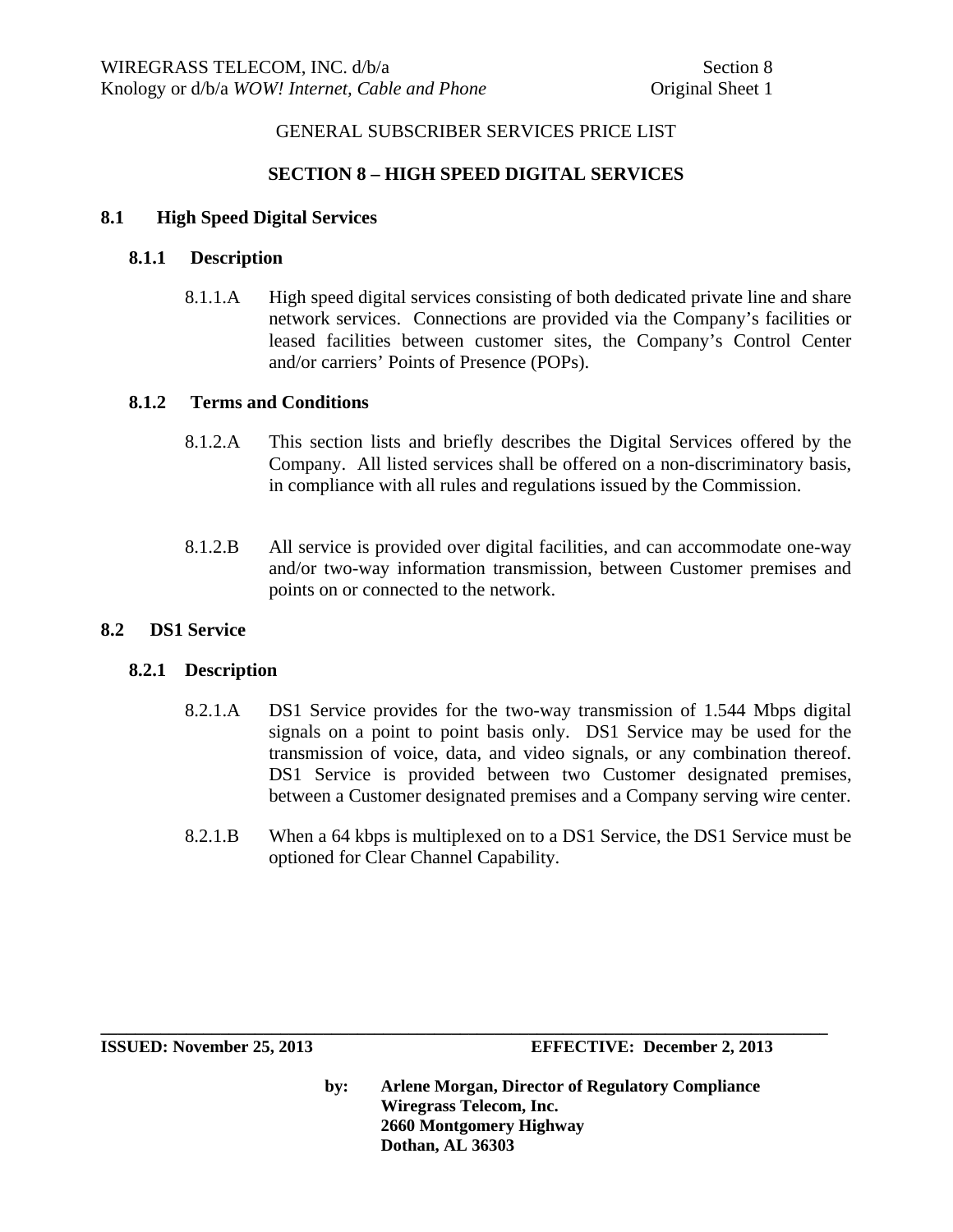## **SECTION 8 – HIGH SPEED DIGITAL SERVICES (CONTINUED)**

#### **8.3 DS3 Service**

#### **8.3.1 Description**

8.3.1.A DS3 Service provides for the two-way transmission of 44.736 Mbps digital signals on a point to point basis only. DS3 Service may be used for the transmission of voice, data, and video signals, or any combination thereof. DS3 Service is provided between two Customer designated premises, between a Customer designated premises and a Company serving wire center.

#### **8.4 Digital Subscriber Line (DSL)**

## **8.4.1 Description**

 8.4.1.A DSL provides for the two-way transmission of up to 1.544 M digital signals simultaneous voice and data transmissions on a point to point basis, over unloaded, distance limited copper wire.

**ISSUED: November 25, 2013 EFFECTIVE: December 2, 2013** 

**by: Arlene Morgan, Director of Regulatory Compliance Wiregrass Telecom, Inc. 2660 Montgomery Highway Dothan, AL 36303**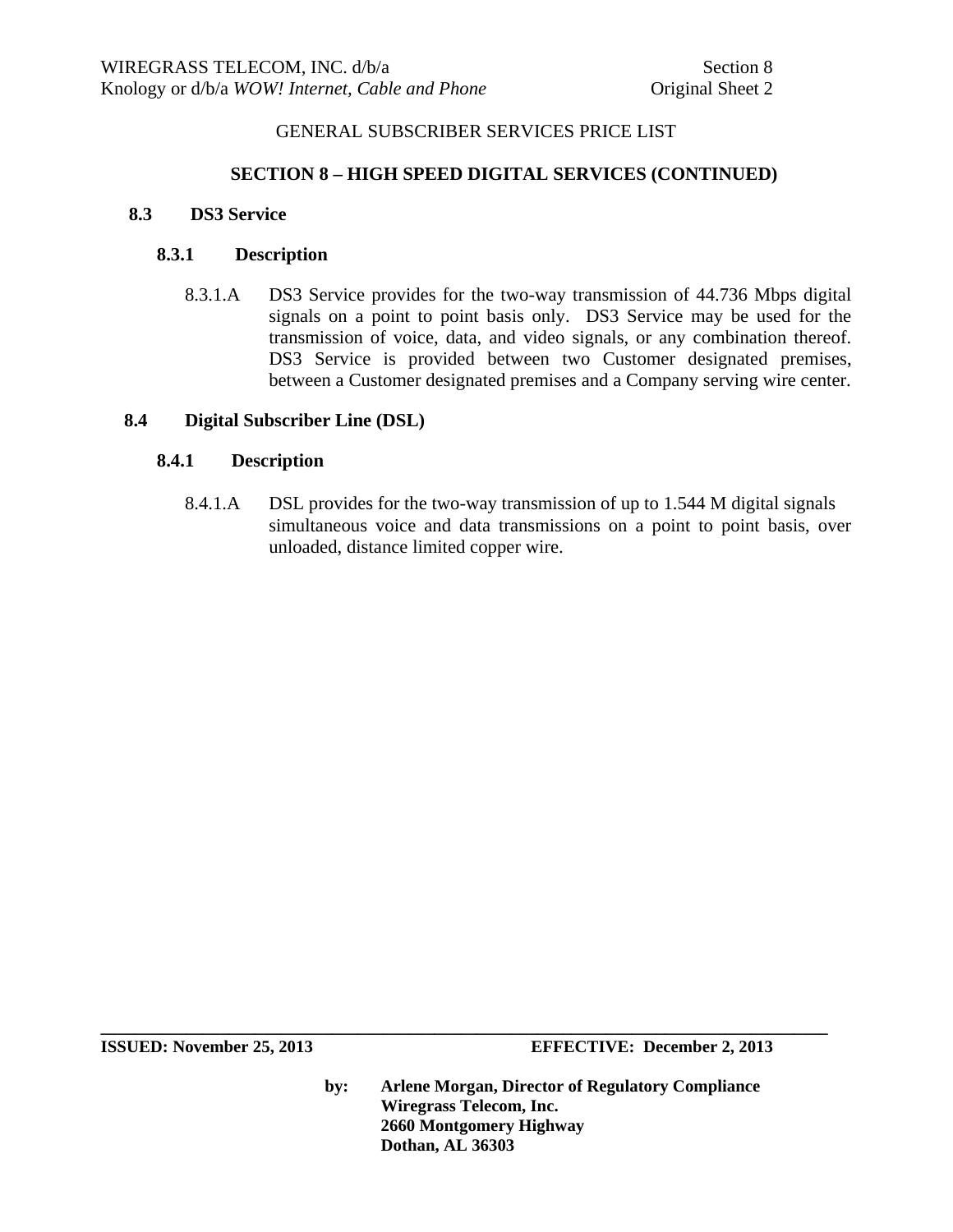#### **SECTION 8 – HIGH SPEED DIGITAL SERVICES (CONTINUED)**

#### **8.5 Integrated Services Digital Network – Primary Rate Interface (ISDN-PRI)**

#### **8.5.1 Description**

- 8.5.1.A Integrated Services Digital Network (ISDN) Primary Rate Interface (PRI) is a central office based service arrangement that is an alternative for individual access services.
- 8.5.1.B ISDN-PRI is provisioned on a clear channel 1.544 megabit per second (Mbps) facility and uses the ISDN architecture of 23 "B" channels and one "D" channel or 24 "B" channels to provide the customer with the capabilities of simultaneous access, transmission and switching of voice, data and imaging services via channelized transport.
- 8.5.1.C ISDN-PRI provides the capability to transport customer information in the form of circuit-switched voice or data up to 64 Kbps over any "B" Channel. One "D" channel can control up to 20 PRI trunks. In these cases, a single "D" channel in one ISDN-PRI trunk handles all signaling and control functions of the other trunks in the arrangement, which allows supplemental trunks to consist of 24 "B" channels
- 8.5.1.D Customers under contract who disconnect PRI services before the expiration of the contract period, shall pay an early termination liability charge equal to the monthly rate times the number of months remaining in the contract.

**by: Arlene Morgan, Director of Regulatory Compliance Wiregrass Telecom, Inc. 2660 Montgomery Highway Dothan, AL 36303**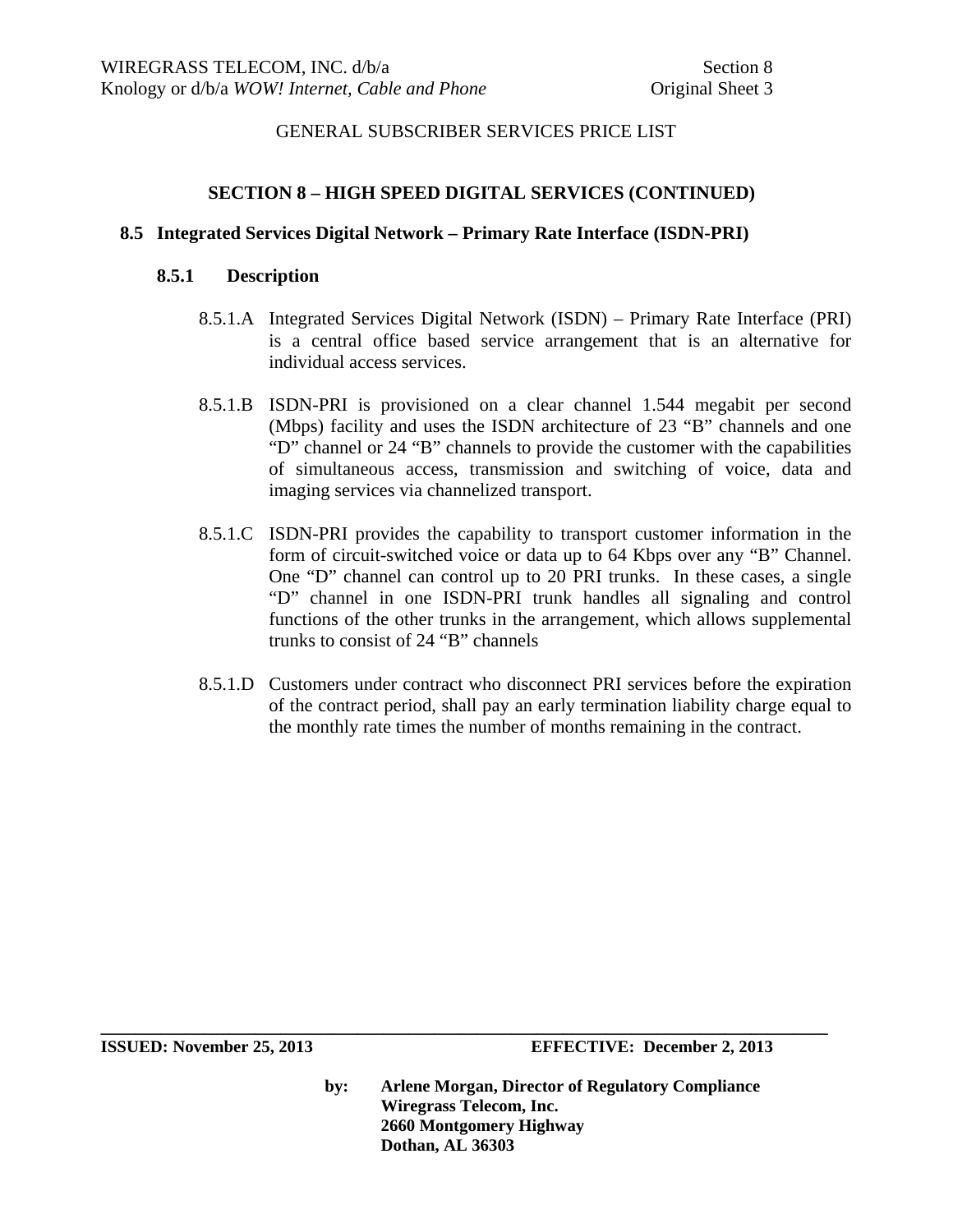## **SECTION 8 – HIGH SPEED DIGITAL SERVICES (CONTINUED)**

#### **8.6 Cyber DS1 Service**

#### **8.6.1 Description**

- 8.6.1.A Cyber DS1 Service provides network dial tone service between a customer's premises and the local serving office on a channelized basis (DSO) over a single high-capacity (DS1) digital facility that terminates on the trunk side of the switch in the local serving office. Cyber DS1 is available for data dialed access use.
- 8.6.1.B Cyber DS1 is provided in capacity increments of 24 digital channels within a single DS1 (1.544 Mbps) signal.
- 8.6.1.C Cyber DS1 provides a trunk side DS1 connection with 24 channels. Cyber DS1 does not provide the function of analog to digital (or vice versa) conversions and no service types can be specified on the DS1.

#### **8.6.2 Digital Architecture**

8.6.2.A Cyber DS1 will be available on a digital basis at the network interface on a customer's premises. Both the Company and the customer have joint responsibilities to ensure the proper transmission of the provided services. Normal analog channel network interface specifications will be superseded by the electrical specifications on the 1.544 Mbps (DS1) channels, which is actually terminated. Each digital channel provided will have an identity only as a "time slot" within a DS1 channel. The customer to derive the desired analog services must provide compatible digital-to-analog conversion equipment. Any Channel Service Units (CSUs) necessary for digital services are the responsibility of the customer.

#### **8.6.3 Regulations**

8.6.3.A Cyber DS1 is furnished subject to the availability of facilities from digital central office equipment located in a central office building owned or leased by the Company. Clear Channel Capability (B8ZS) will be provided where available.

**\_\_\_\_\_\_\_\_\_\_\_\_\_\_\_\_\_\_\_\_\_\_\_\_\_\_\_\_\_\_\_\_\_\_\_\_\_\_\_\_\_\_\_\_\_\_\_\_\_\_\_\_\_\_\_\_\_\_\_\_\_\_\_\_\_\_\_\_\_\_\_\_\_\_\_\_\_\_\_\_\_\_\_\_\_** 

**ISSUED: November 25, 2013 EFFECTIVE: December 2, 2013**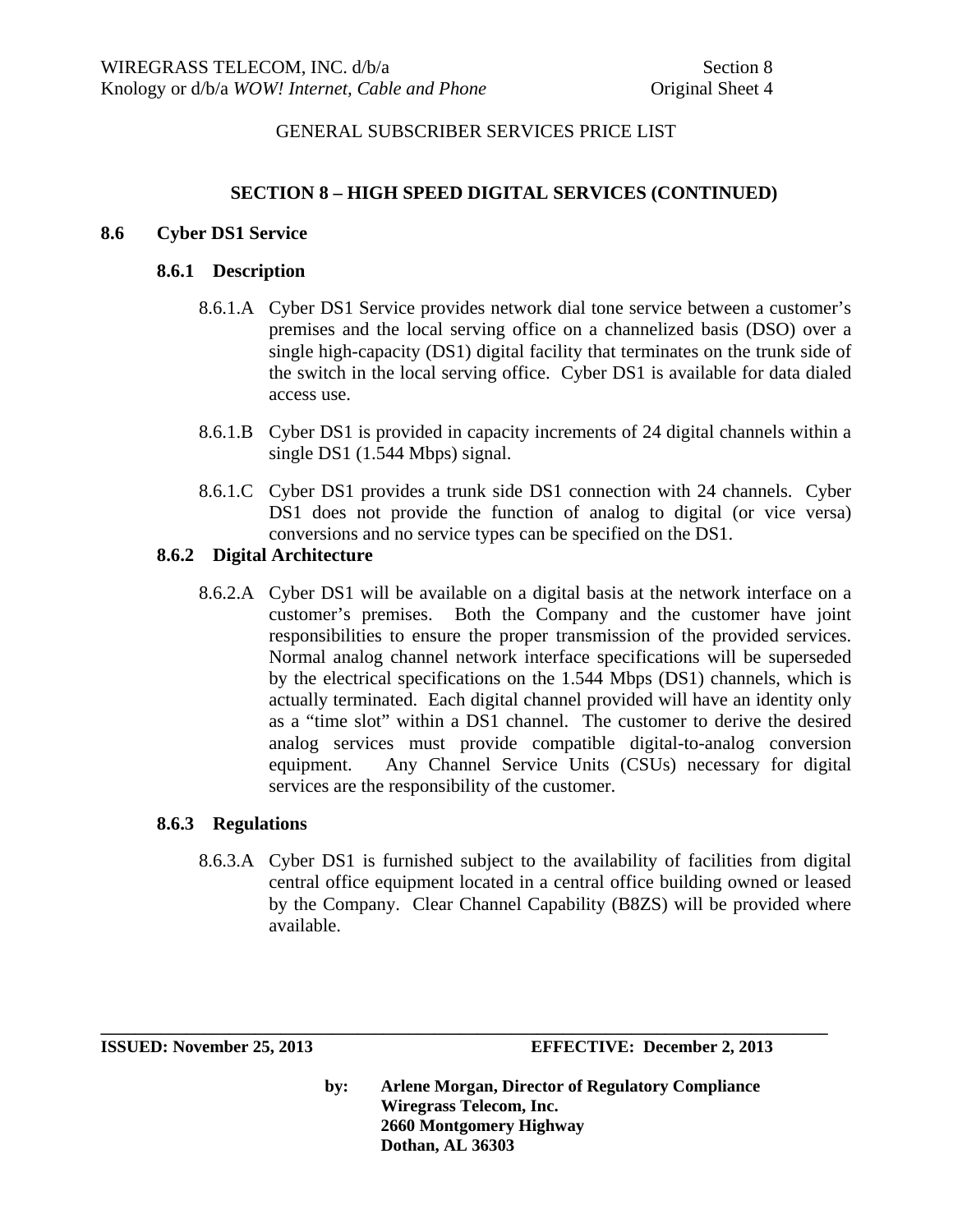# **SECTION 9 – MISCELLANEOUS SERVICES**

| 9.1 |       |  |  |  |  |
|-----|-------|--|--|--|--|
|     | 9.1.1 |  |  |  |  |
|     | 9.1.2 |  |  |  |  |
|     | 9.1.3 |  |  |  |  |
|     | 9.1.4 |  |  |  |  |
| 9.2 |       |  |  |  |  |
|     | 9.2.1 |  |  |  |  |
|     | 9.2.2 |  |  |  |  |
| 9.3 |       |  |  |  |  |
|     | 9.3.1 |  |  |  |  |
| 9.4 |       |  |  |  |  |
|     |       |  |  |  |  |

**ISSUED: November 25, 2013 EFFECTIVE: December 2, 2013** 

**by: Arlene Morgan, Director of Regulatory Compliance Wiregrass Telecom, Inc. 2660 Montgomery Highway Dothan, AL 36303**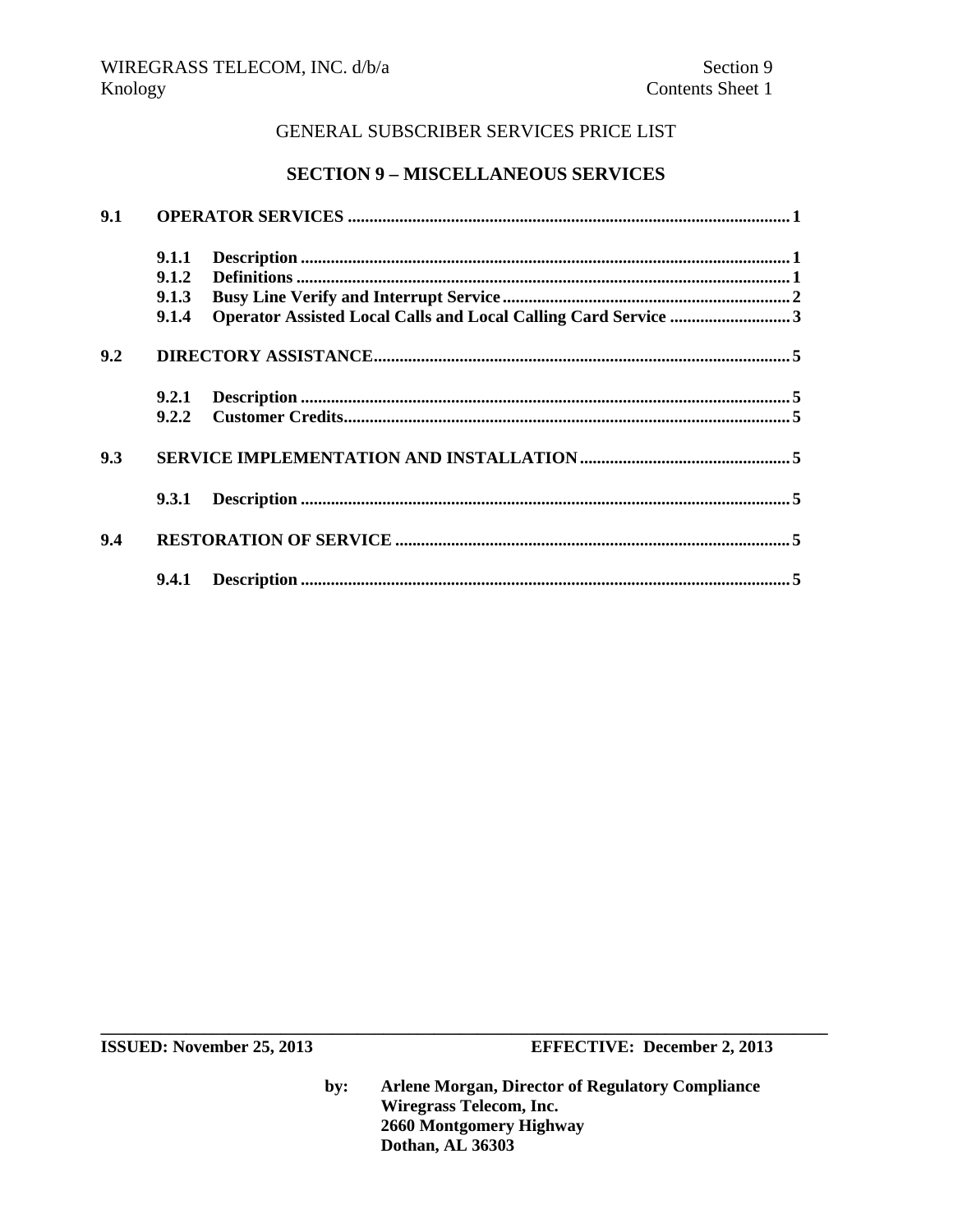#### **SECTION 9 – MISCELLANEOUS SERVICES**

#### **9.1 Operator Services**

#### **9.1.1 Description**

9.1.1.A Operator Handled Calling Services are provided to Customers and Users of Company-provided Exchange Access Services.

#### **9.1.2 Definitions**

- 9.1.2.A Person-to-person: Calls completed with the assistance of a Company operator to a particular person, station, department, or PBX extension specified by the calling party. Charges may be billed to the Customer's commercial credit card and/or LEC calling card, calling station, called station, or a designated thirty-party station. Calls may be dialed with or without the assistance of a Company operator.
- 9.1.2.B Station-to-Station: Refers to calls other than person-to-person calls billed to either the end user's commercial credit card and/or nonproprietary calling card. Calls may be dialed with or without the assistance of a Company operator. Collect calls to coin telephones and transfers of charges to third telephones which are coin telephones will not be accepted.
- 9.1.2.C Operator Dialed Charge: The end user places the call without dialing the destination number, even though the end user has the capability to do so. The end user will dial "O" for local calls and "00" for long distance calls, and will then request the operator to dial the called station.
- 9.1.2.D Billed to Non-Proprietary Calling Card: Refers to calls that are dialed by the Customer in accordance with standard dialing instructions and billed to a non-proprietary calling card issued by another carrier.

**by: Arlene Morgan, Director of Regulatory Compliance Wiregrass Telecom, Inc. 2660 Montgomery Highway Dothan, AL 36303** 

**ISSUED: November 25, 2013 EFFECTIVE: December 2, 2013**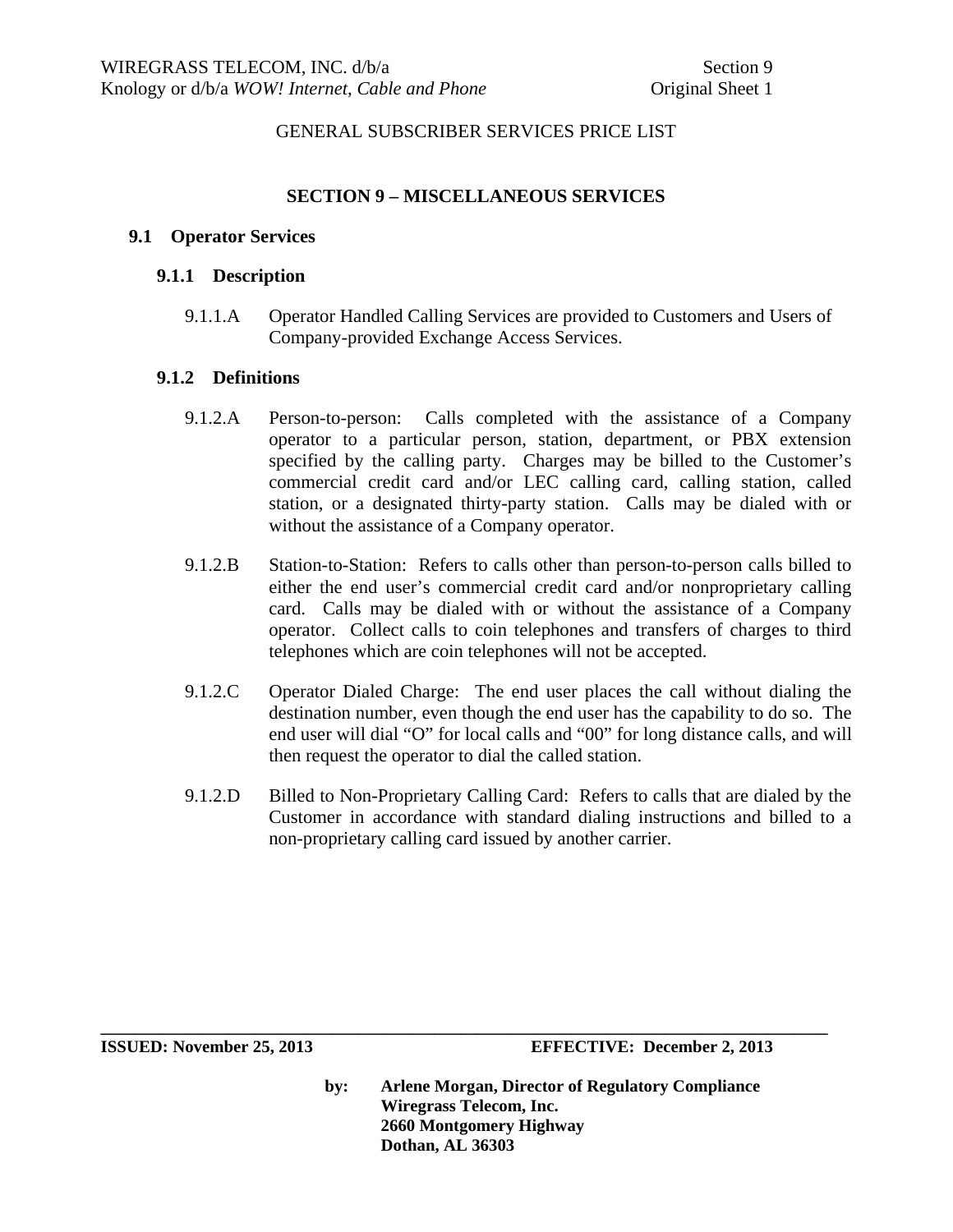# **SECTION 9 – MISCELLANEOUS SERVICES (CONTINUED)**

#### **9.1 Operator Services (Cont'd)**

#### **9.1.3 Busy Line Verify and Interrupt Service**

#### **9.1.3.A Description**

- 9.1.3.A.1 Upon request of a calling party, the Company will verify a busy condition on a called line.
- 9.1.3.A.2 The operator will determine if the line is clear or in use and report to the calling party.
- 9.1.3.A.3 The operator will interrupt the call on the called line only if the calling party indicates an emergency and requests interruption.

#### **9.1.3.B Regulations**

- 9.1.3.B.1 A charge will apply when:
	- 9.1.3.B.1.a The operator verifies that the line is busy with a call in progress.
	- 9.1.3.B.1.b The operator verifies that the line is available for incoming calls.
	- 9.1.3.B.1.c The operator verifies that the called number is busy with a call in progress, and the Customer requests interruption. The operator will then interrupt the call, advising the called party of the name of the calling party. One charge will apply for both verification and interruption.

**by: Arlene Morgan, Director of Regulatory Compliance Wiregrass Telecom, Inc. 2660 Montgomery Highway Dothan, AL 36303**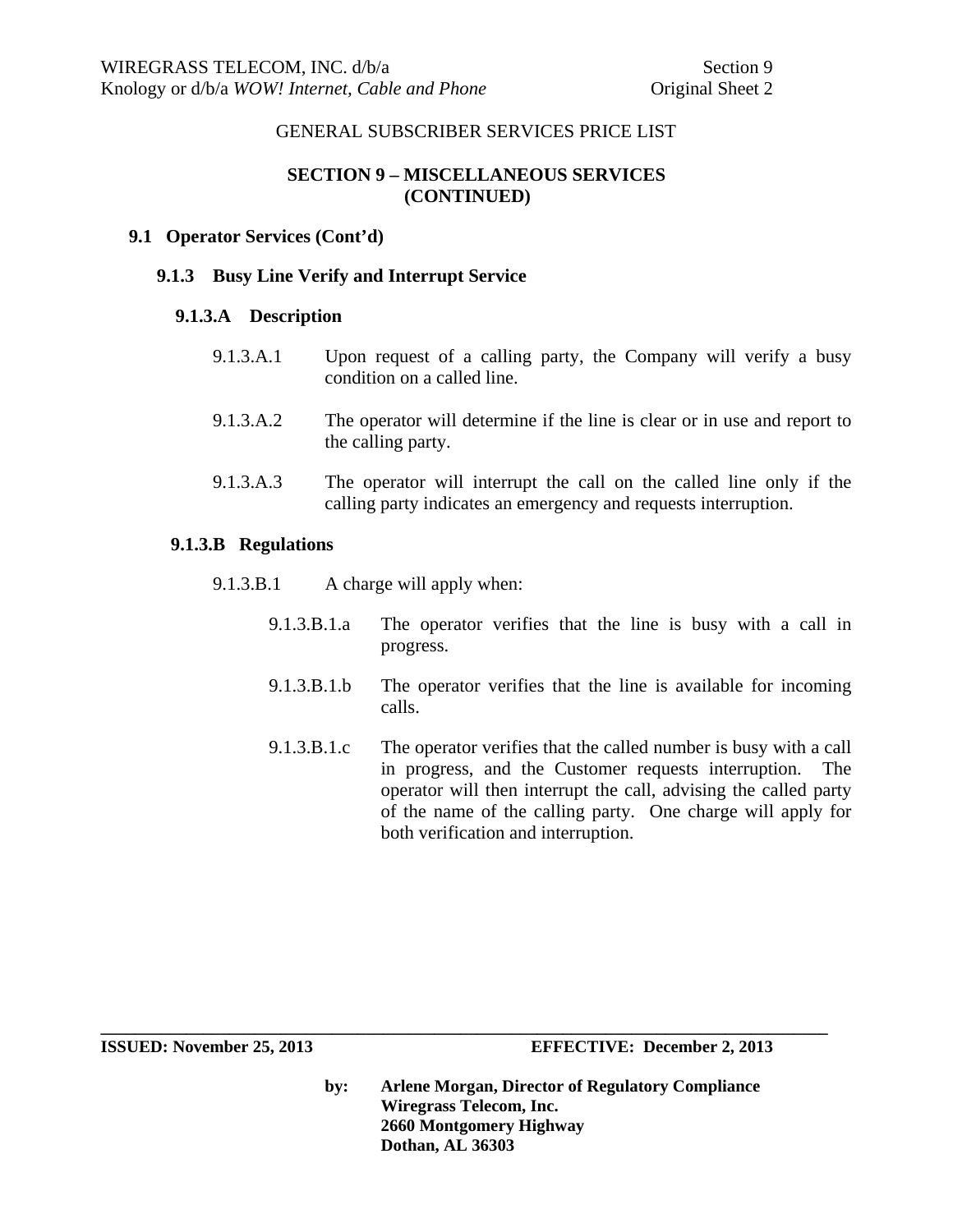# **SECTION 9 – MISCELLANEOUS SERVICES (CONTINUED)**

## **9.1 Operator Services (Cont'd)**

## **9.1.3 Busy Line Verify and Interrupt Service (Cont'd)**

## **9.1.3.B Regulations (Cont'd)**

| 9.1.3.B.2.a | When the calling party advises that the call is to or from an<br>official public emergency agency.                                                                             |  |
|-------------|--------------------------------------------------------------------------------------------------------------------------------------------------------------------------------|--|
| 9.1.3.B.2.b | Under conditions other than those specified in 9.1.3.B.1<br>preceding. Busy Verification and Interrupt Service is<br>furnished where and to the extent that facilities permit. |  |
| 9.1.3.B.2.c | The Customer shall indemnify and save the Company<br>harmless against all claims that may arise from either party to<br>the interrupted call or any person.                    |  |

## **9.1.4 Operator Assisted Local Calls and Local Calling Card Service**

#### **9.1.4.A General**

9.1.4.A.1 For any Dial Calling Card Station, Operator Station or Person-To-Person message completed within the Local Calling Area, the appropriate service charge specified in this Tariff will be applied, except as specified below.

#### **9.1.4.B Application of Charges**

- 9.1.4.B.1 The appropriate service charge, as specified in 9.1.4.C following, will be applied to each completed call except:
	- 9.1.4.B.1.a for calls to the Company for official telephone business,

**\_\_\_\_\_\_\_\_\_\_\_\_\_\_\_\_\_\_\_\_\_\_\_\_\_\_\_\_\_\_\_\_\_\_\_\_\_\_\_\_\_\_\_\_\_\_\_\_\_\_\_\_\_\_\_\_\_\_\_\_\_\_\_\_\_\_\_\_\_\_\_\_\_\_\_\_\_\_\_\_\_\_\_\_\_** 

**ISSUED: November 25, 2013 EFFECTIVE: December 2, 2013**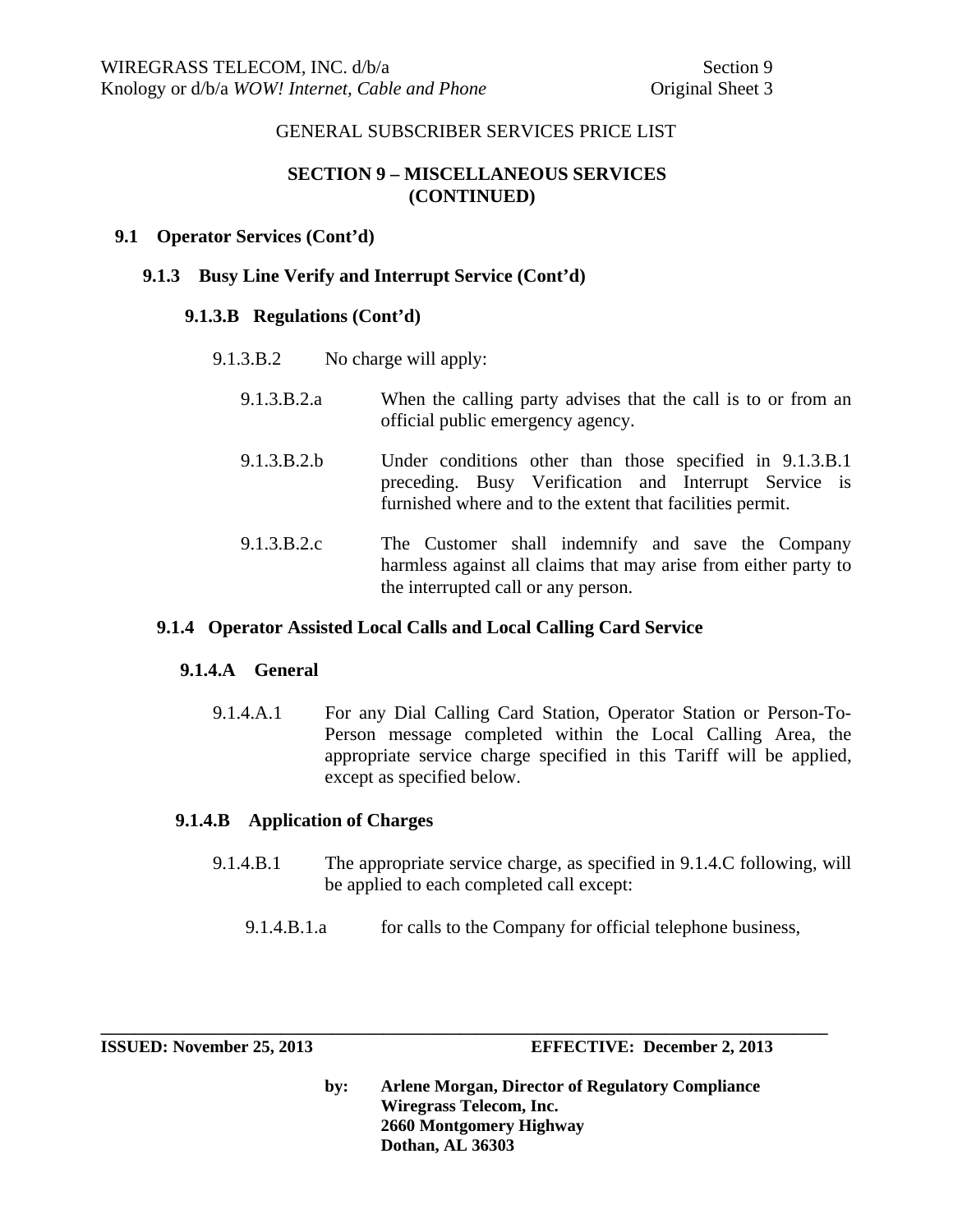## **SECTION 9 – MISCELLANEOUS SERVICES (CONTINUED)**

#### **9.1 Operator Services (Cont'd)**

#### **9.1.4 Operator Assisted Local Calls and Local Calling Card Service (Cont'd)**

#### **9.1.4.B Application of Charges (Cont'd)**

- 9.1.4.B.1 The appropriate service charge, as specified in 9.1.4.C following, will be applied to each completed call except: (Cont'd)
	- 9.1.4.B.1.b for emergency calls to agency type telephone numbers, such as to those agencies of the federal, state or local government which have the capability and legal authority to provide aid in emergency situations and to any emergency medical number,
	- 9.1.4.B.1.c when the caller identifies himself as being handicapped and unable to place the call due to his handicap,
	- 9.1.4.B.1.d when the caller advises he has had service trouble in reaching the terminating number,
	- 9.1.4.B.1.e for local emergency calls from a coin station,
	- 9.1.4.B.1.f for station-paid calls from hotel guests, or

**\_\_\_\_\_\_\_\_\_\_\_\_\_\_\_\_\_\_\_\_\_\_\_\_\_\_\_\_\_\_\_\_\_\_\_\_\_\_\_\_\_\_\_\_\_\_\_\_\_\_\_\_\_\_\_\_\_\_\_\_\_\_\_\_\_\_\_\_\_\_\_\_\_\_\_\_\_\_\_\_\_\_\_\_\_** 

9.1.4.B.2 The call may be billed to the originating telephone, calling card, third number, collect, or any other Company-approved identification number.

**ISSUED: November 25, 2013 EFFECTIVE: December 2, 2013**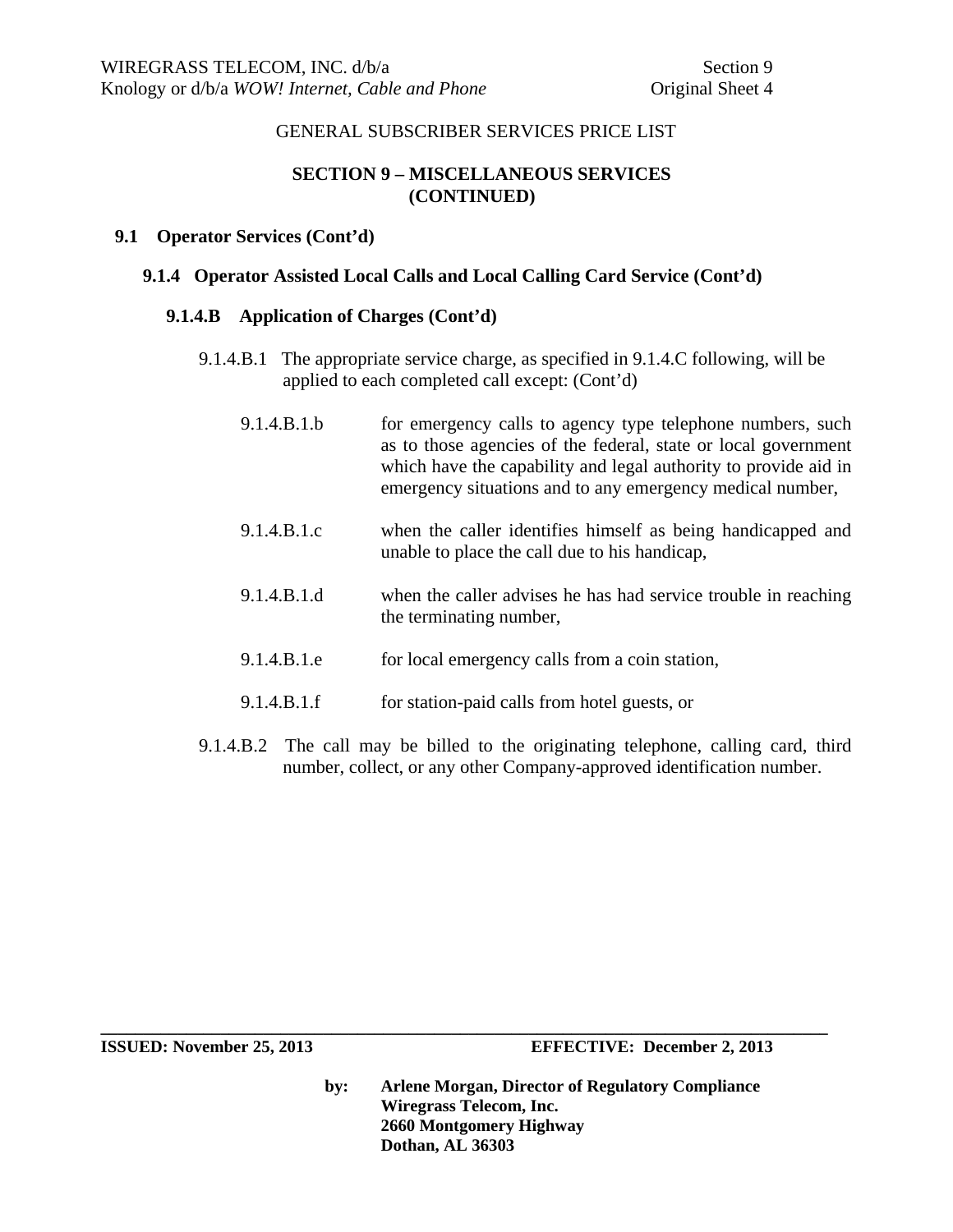# **SECTION 9 – MISCELLANEOUS SERVICES (CONTINUED)**

## **9.2 Directory Assistance**

#### **9.2.1 Description**

9.2.1.A Provides for identification of telephone directory numbers, via an operator or automated platform. Customers are provided with a maximum of two (2) listings per each call to Directory Assistance.

#### **9.2.2 Customer Credits**

- 9.2.2.A A credit will be given for calls to Directory Assistance when:
	- 9.2.2.A.1 the Customer experiences poor transmission or is cut-off during the call, or
	- 9.2.2.A.2 the Customer is given an incorrect telephone number.
	- 9.2.2.A.3 To receive a credit, the customer must notify the Company Business Office of the problem experienced.

## **9.3 Service Implementation and Installation**

## **9.3.1 Description**

9.3.1.A Absent a promotional offering, service implementation and installation charges will apply to new service orders or to orders to change existing service.

## **9.4 Restoration of Service**

## **9.4.1 Description**

9.4.1.A A restoration charge applies to the restoration of suspended service and facilities because of nonpayment of bills and is payable at the time that the restoration of the suspended service and facilities suspended is arranged. The restoration charge does not apply when, after disconnection of service, service is later re-installed.

**\_\_\_\_\_\_\_\_\_\_\_\_\_\_\_\_\_\_\_\_\_\_\_\_\_\_\_\_\_\_\_\_\_\_\_\_\_\_\_\_\_\_\_\_\_\_\_\_\_\_\_\_\_\_\_\_\_\_\_\_\_\_\_\_\_\_\_\_\_\_\_\_\_\_\_\_\_\_\_\_\_\_\_\_\_** 

**ISSUED: November 25, 2013 EFFECTIVE: December 2, 2013**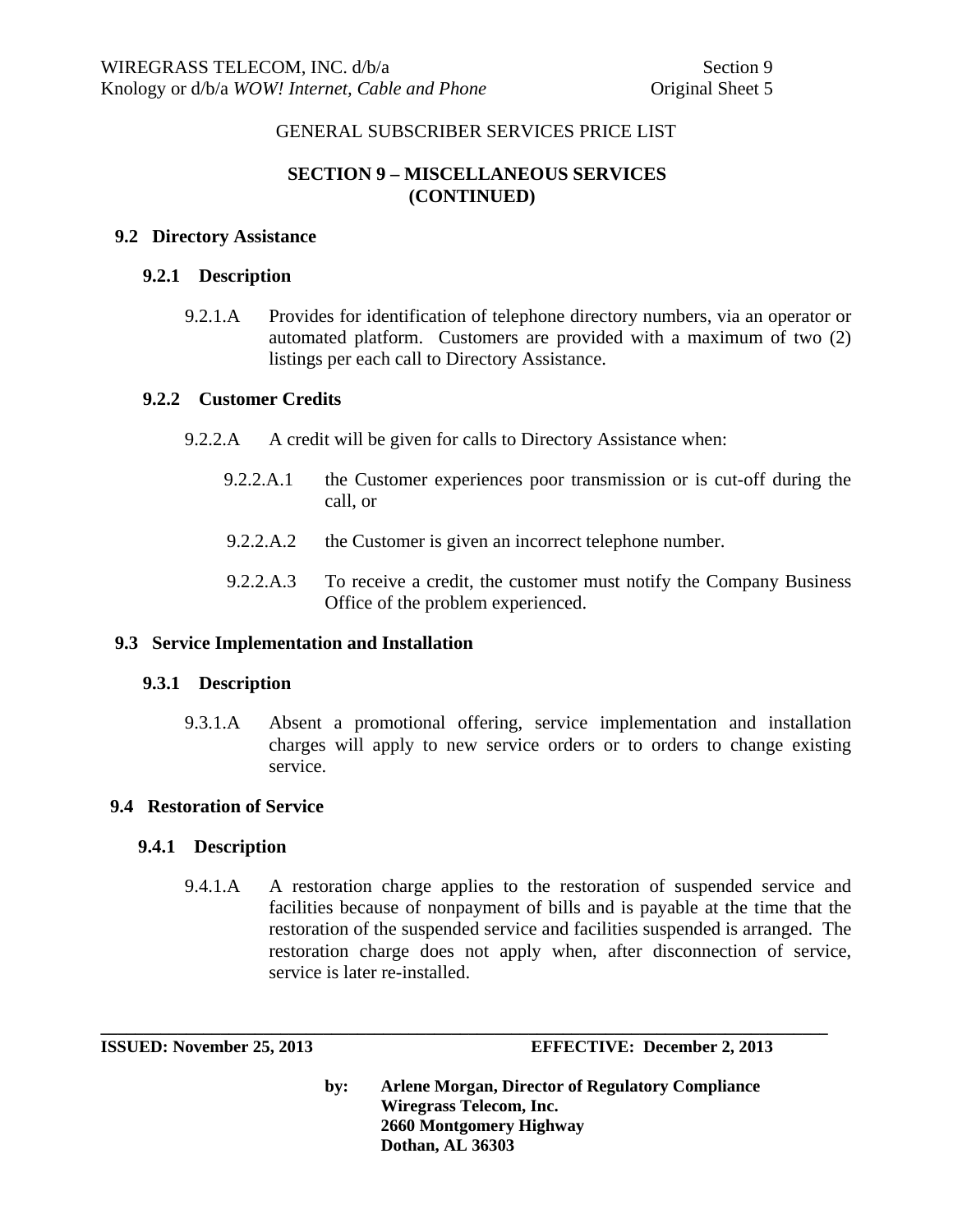# **SECTION 10 – SPECIAL ARRANGEMENTS**

| 10.2 | INDIVIDUAL CASE BASIS (ICB) AND SPECIAL ASSEMBLY |
|------|--------------------------------------------------|
|      |                                                  |
| 10.3 |                                                  |
|      |                                                  |
|      |                                                  |
|      |                                                  |
|      |                                                  |

**ISSUED:** November 25, 2013 **EFFECTIVE:** December 2, 2013

**by: Arlene Morgan, Director of Regulatory Compliance Wiregrass Telecom, Inc. 2660 Montgomery Highway Dothan, AL 36303**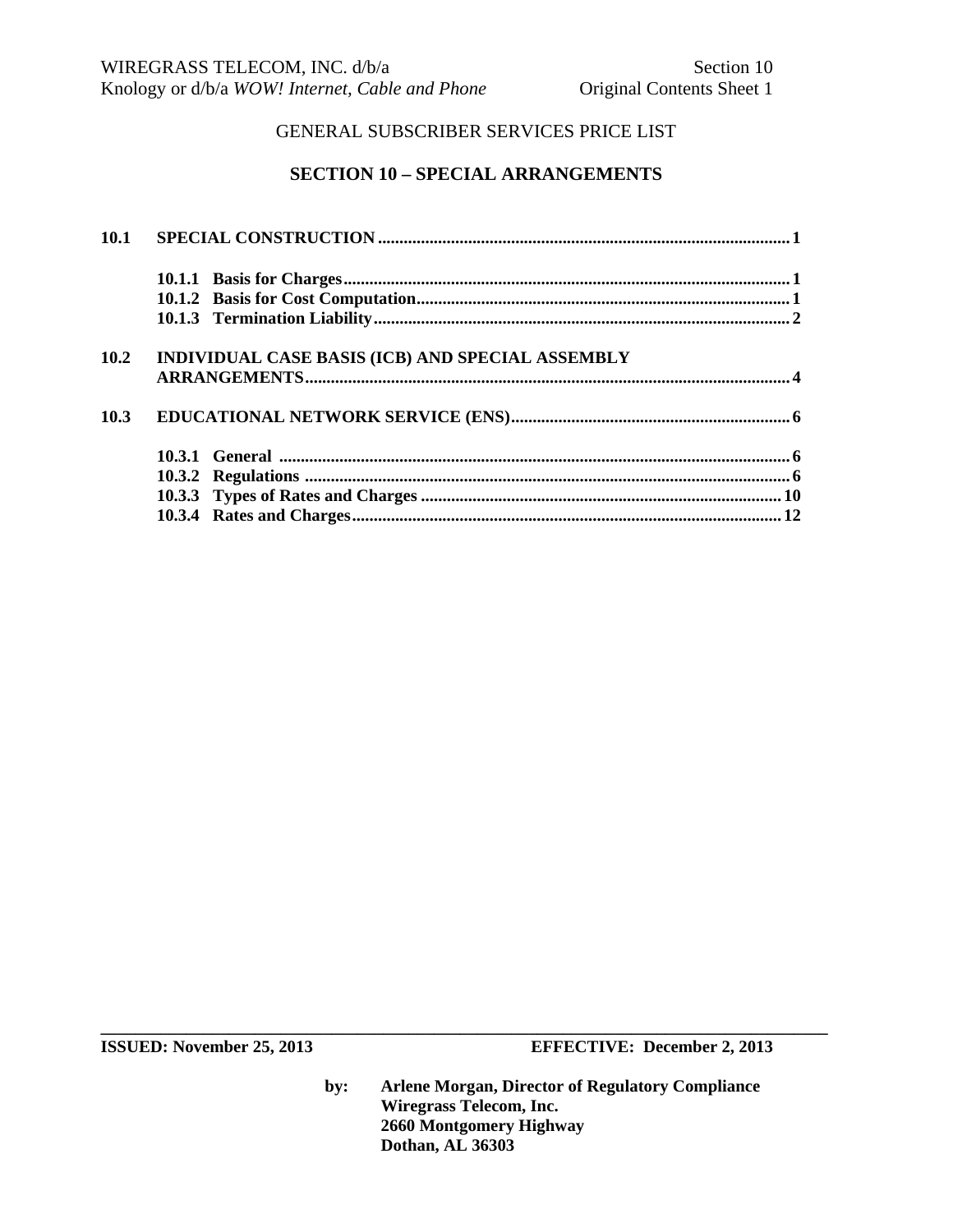## **SECTION 10 – SPECIAL ARRANGEMENTS**

#### **10.1 Special Construction**

## **10.1.1 Basis for Charges**

10.1.1.A Where the Company furnishes a facility or service for which a rate or charge is not specified in the Company's Price Lists, charges will be based on the costs incurred by the Company and may include: (1) nonrecurring type charges; (2) recurring type charges; (3) termination liabilities; or (4) combinations thereof.

#### **10.1.2 Basis for Cost Computation**

- 10.1.2.A The costs referred to in 10.1.1 preceding may include one or more of the following items to the extent they are applicable:
	- 10.1.2.A.1 cost installed of the facilities to be provided including estimated costs for the rearrangements of existing facilities. Cost installed includes the cost of:
		- 10.1.2.A.1.a equipment and materials provided or used,
		- 10.1.2.A.1.b engineering, labor and supervision,

**\_\_\_\_\_\_\_\_\_\_\_\_\_\_\_\_\_\_\_\_\_\_\_\_\_\_\_\_\_\_\_\_\_\_\_\_\_\_\_\_\_\_\_\_\_\_\_\_\_\_\_\_\_\_\_\_\_\_\_\_\_\_\_\_\_\_\_\_\_\_\_\_\_\_\_\_\_\_\_\_\_\_\_\_\_** 

- 10.1.2.A.1.c transportation, and
- 10.1.2.A.1.d rights of way;
- 10.1.2.A.2 cost of maintenance;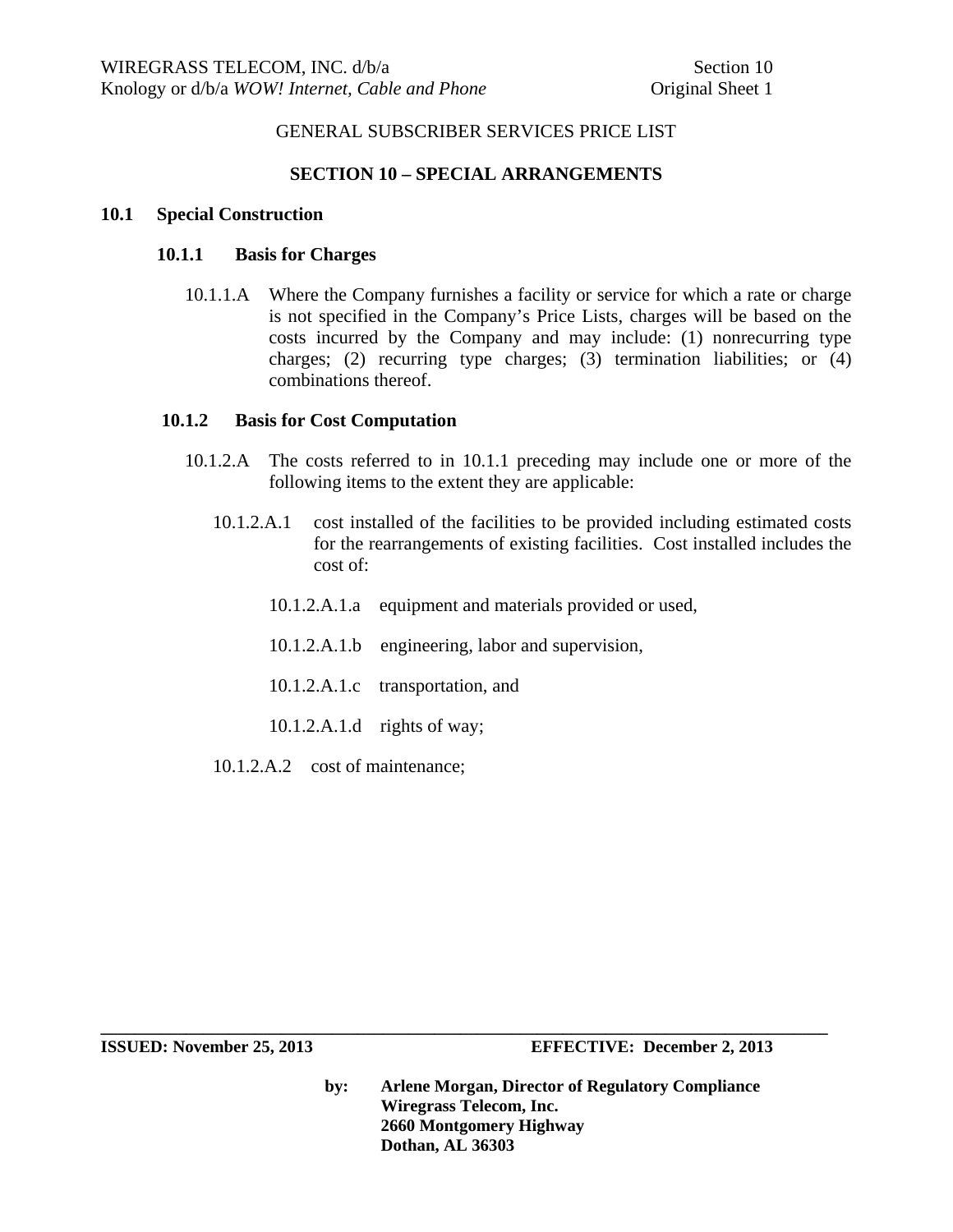# **SECTION 10 – SPECIAL ARRANGEMENTS (CONTINUED)**

## **10.1 Special Construction (Cont'd)**

#### **10.1.2. Basis for Cost Computation (Cont'd)**

- 10.1.2.A The costs referred to in 10.1.1 preceding may include one or more of the following items to the extent they are applicable: (Cont'd)
	- 10.1.2.A.3 depreciation on the estimated cost installed of any facilities provided, based on the anticipated useful service life of the facilities with an appropriate allowance for the estimated net salvage; administration, taxes and uncollectible revenue on the basis of reasonable average costs for these items; license preparation, processing and related fees;
	- 10.1.2.A.4 Price List preparation, processing and related fees;
	- 10.1.2.A.5 any other identifiable costs related to the facilities provided; or
	- 10.1.2.A.6 an amount for return and contingencies.

#### **10.1.3 Termination Liability**

- 10.1.3.A To the extent that there is no other requirement for use by the Company, a termination liability may apply for facilities specially constructed at the request of the customer.
- 10.1.3.B The termination liability period is the estimated service life of the facilities provided.
- 10.1.3.C The amount of the maximum termination liability is equal to the estimated amounts for:
	- 10.1.3.C.1 Cost installed of the facilities provided including estimated costs for rearrangements of existing facilities and/or construction of new facilities as appropriate, less net salvage. Cost installed includes the cost of:

**\_\_\_\_\_\_\_\_\_\_\_\_\_\_\_\_\_\_\_\_\_\_\_\_\_\_\_\_\_\_\_\_\_\_\_\_\_\_\_\_\_\_\_\_\_\_\_\_\_\_\_\_\_\_\_\_\_\_\_\_\_\_\_\_\_\_\_\_\_\_\_\_\_\_\_\_\_\_\_\_\_\_\_\_\_** 

**ISSUED: November 25, 2013 EFFECTIVE: December 2, 2013**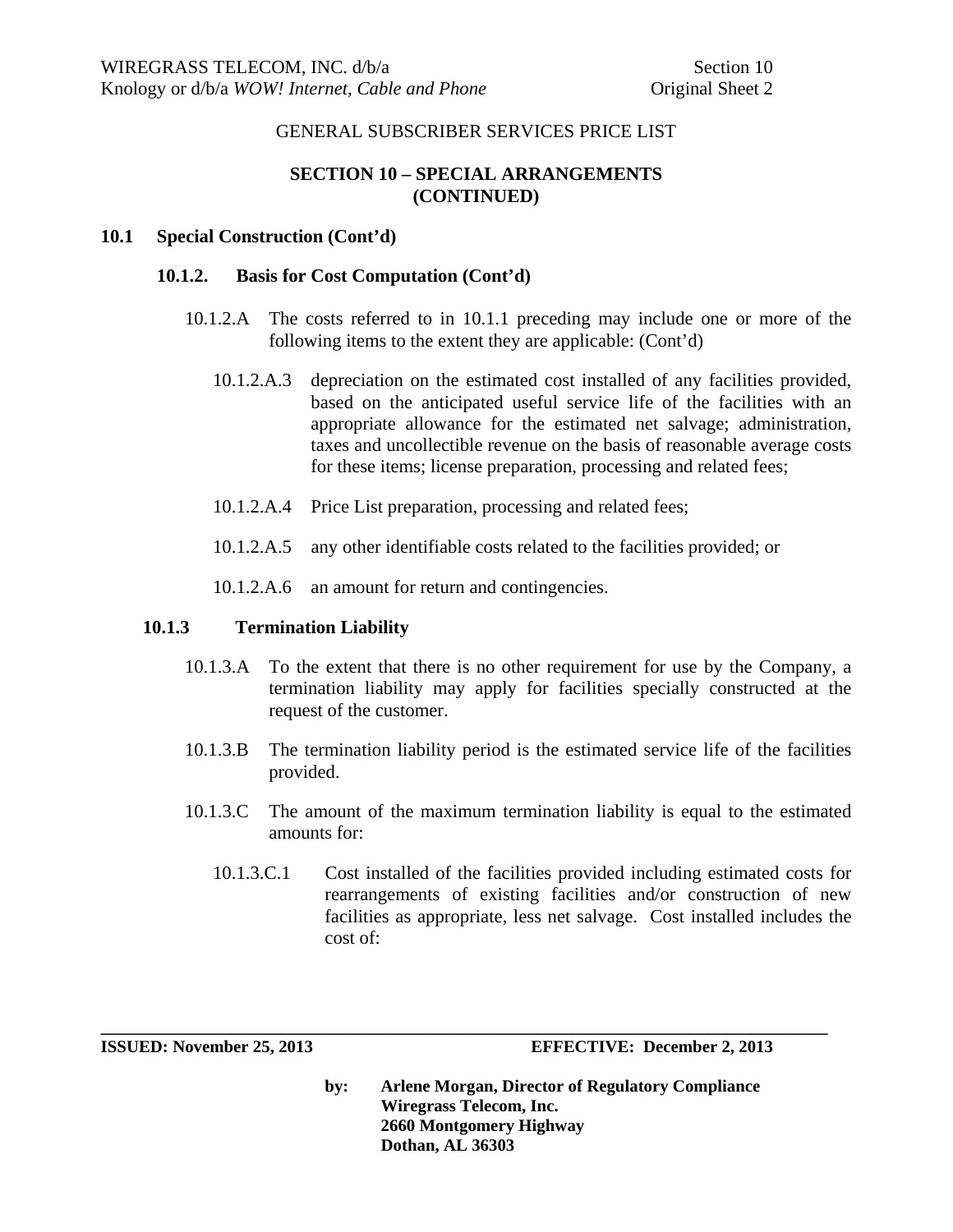# **SECTION 10 – SPECIAL ARRANGEMENTS (CONTINUED)**

## **10.1 Special Construction (Cont'd)**

#### **10.1.3 Termination Liability (Cont'd)**

- 10.1.3.C The amount of the maximum termination liability is equal to the estimated amounts for: (Cont'd)
	- 10.1.3.C.1 Cost installed of the facilities provided including estimated costs for rearrangements of existing facilities and/or construction of new facilities as appropriate, less net salvage. Cost installed includes the cost of: (Cont'd)
		- 10.1.3.C.1.a. equipment and materials provided or used,
		- 10.1.3.C.1.b. engineering, labor and supervision,
		- 10.1.3.C.1.c. transportation, and

10.1.3.C.1.d. rights of way;

- 10.1.3.C.2 license preparation, processing, and related fees;
- 10.1.3.C.3 Price List preparation, processing, and related fees;

**\_\_\_\_\_\_\_\_\_\_\_\_\_\_\_\_\_\_\_\_\_\_\_\_\_\_\_\_\_\_\_\_\_\_\_\_\_\_\_\_\_\_\_\_\_\_\_\_\_\_\_\_\_\_\_\_\_\_\_\_\_\_\_\_\_\_\_\_\_\_\_\_\_\_\_\_\_\_\_\_\_\_\_\_\_** 

- 10.1.3.C.4 cost of removal and restoration, where appropriate; and
- 10.1.3.C.5 any other identifiable costs related to the specially constructed or rearranged facilities.
- 10.1.3.D The applicable termination liability method for calculating the unpaid balance of a term obligation. The amount of such charge is obtained by multiplying the sum of the amounts determined as set forth in Section 10.1.3(B) preceding by a factor related to the unexpired period of liability and the discount rate for return and contingencies. The amount determined in section 10.1.3(B) preceding shall be adjusted to reflect the redetermined estimate net salvage, including any reuse of the facilities provided. This product is adjusted to reflect applicable taxes. Individual Case Basis (ICB) and Special Assembly Arrangements.

**ISSUED: November 25, 2013 EFFECTIVE: December 2, 2013**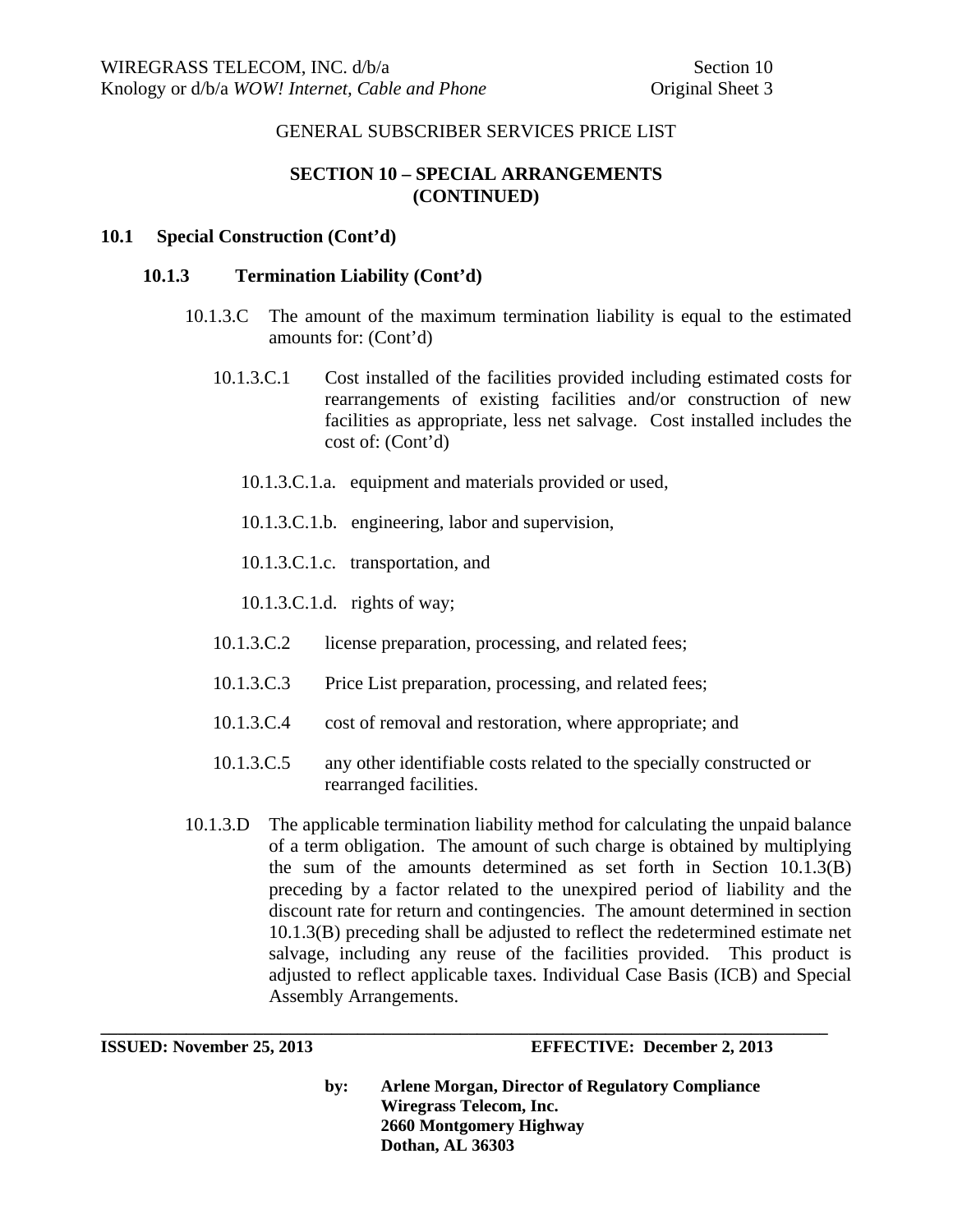## **SECTION 10 – SPECIAL ARRANGEMENTS (CONTINUED)**

#### **10.2 Individual Case Basis (ICB) and Special Assembly Arrangements**

10.2.1 The Company may develop case-by-case arrangements in response to a Customer's or prospective Customer bona fide request to develop a bid for a service that the Company is technically capable of providing but which is not offered under this Price List (special assembly), or to develop a competitive bid for a service that the Company offers under this Price List (ICB). Rates quoted in response to such competitive requests may be different than those specified for such services in this Price List. ICB and special assembly rates will be offered to the Customer in writing and on a nondiscriminatory basis. ICB arrangements are subject to Commission review and approval.

**ISSUED:** November 25, 2013 **EFFECTIVE:** December 2, 2013

**by: Arlene Morgan, Director of Regulatory Compliance Wiregrass Telecom, Inc. 2660 Montgomery Highway Dothan, AL 36303**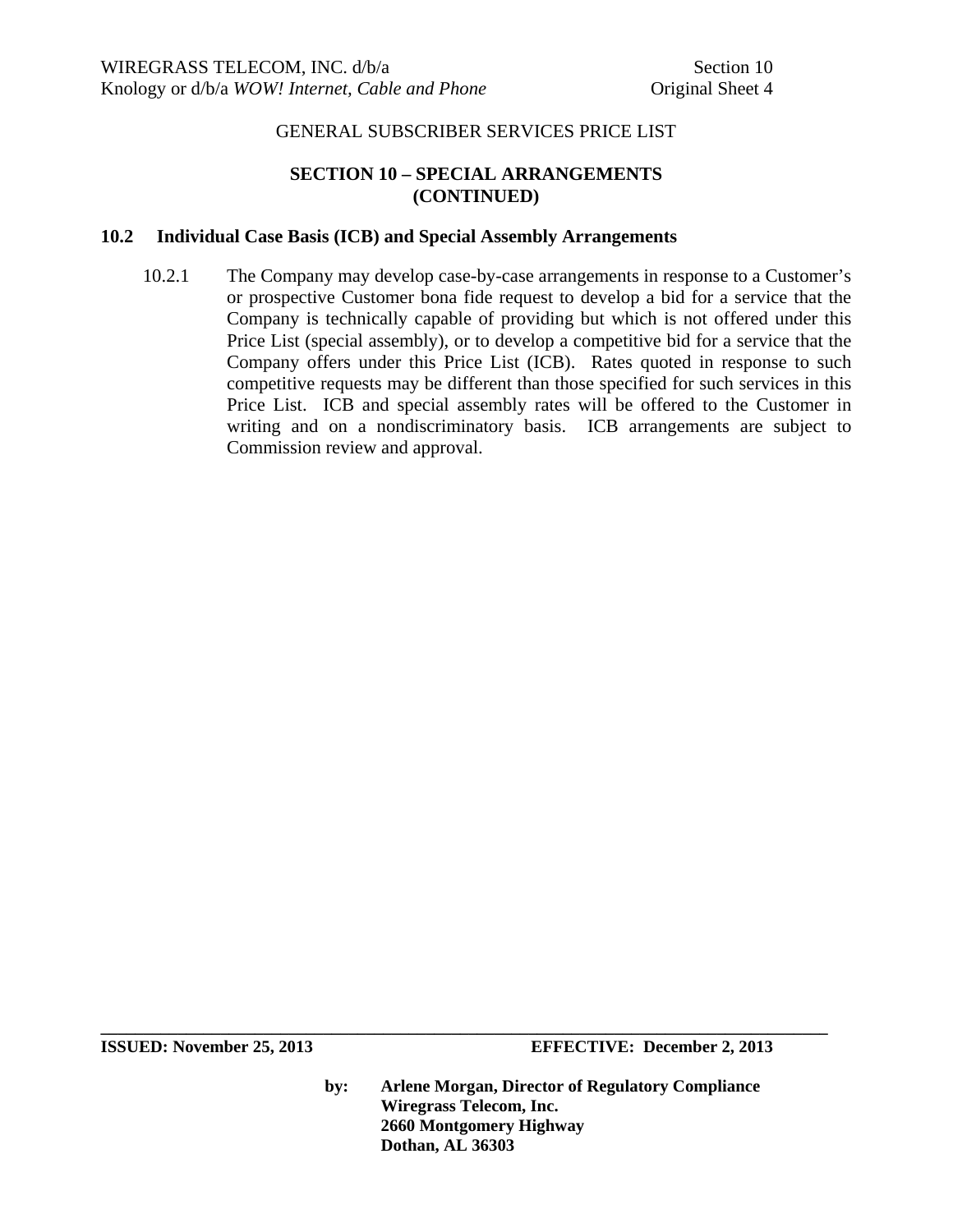## **SECTION 10 – SPECIAL ARRANGEMENTS (CONTINUED)**

#### **10.3 Educational Network Service (ENS)**

#### **10.3.1 General**

- 10.3.1.A Education Network Service (ENS) provides for DS1 ATM Transport Service and SDSL ATM Transport Service for intraLATA use by full-time public and private educational institutions which are recognized as educational institutions or are accredited by the Southern Association of Colleges and Schools and by the State of Alabama. This Price List is also available for use by other institutions as set forth in C. and D. following. This offering is designed to assist eligible institutions in accomplishing their academic, research and administrative objectives. An eligible institution must be the primary end point and be the responsible billing party to qualify. This offering is also subject to where facilities are available for these services in the Company's serving area.
- 10.3.1.B Full-time public and private educational institutions include all kindergarten through grade twelve institutions, all two-year institutions, all four year institutions, and post graduate institutions that are either state supported, independent not for profit, sectarian not for profit, or other specialty institutions categorized as not for profit.
- 10.3.1.C When used for educational purposes, this offering is available to public libraries, the Alabama Super Computer Authority and the State of Alabama Telecommunications Division.
- 10.3.1.D School district offices which act as a collection point for their associated schools for data and video communications may purchase from this Price List.
- 10.3.1.E The laws of the State of Alabama and the Department of Education shall determine the resolution of any dispute regarding the classification of any institution.

**\_\_\_\_\_\_\_\_\_\_\_\_\_\_\_\_\_\_\_\_\_\_\_\_\_\_\_\_\_\_\_\_\_\_\_\_\_\_\_\_\_\_\_\_\_\_\_\_\_\_\_\_\_\_\_\_\_\_\_\_\_\_\_\_\_\_\_\_\_\_\_\_\_\_\_\_\_\_\_\_\_\_\_\_\_** 

**ISSUED: November 25, 2013 EFFECTIVE: December 2, 2013**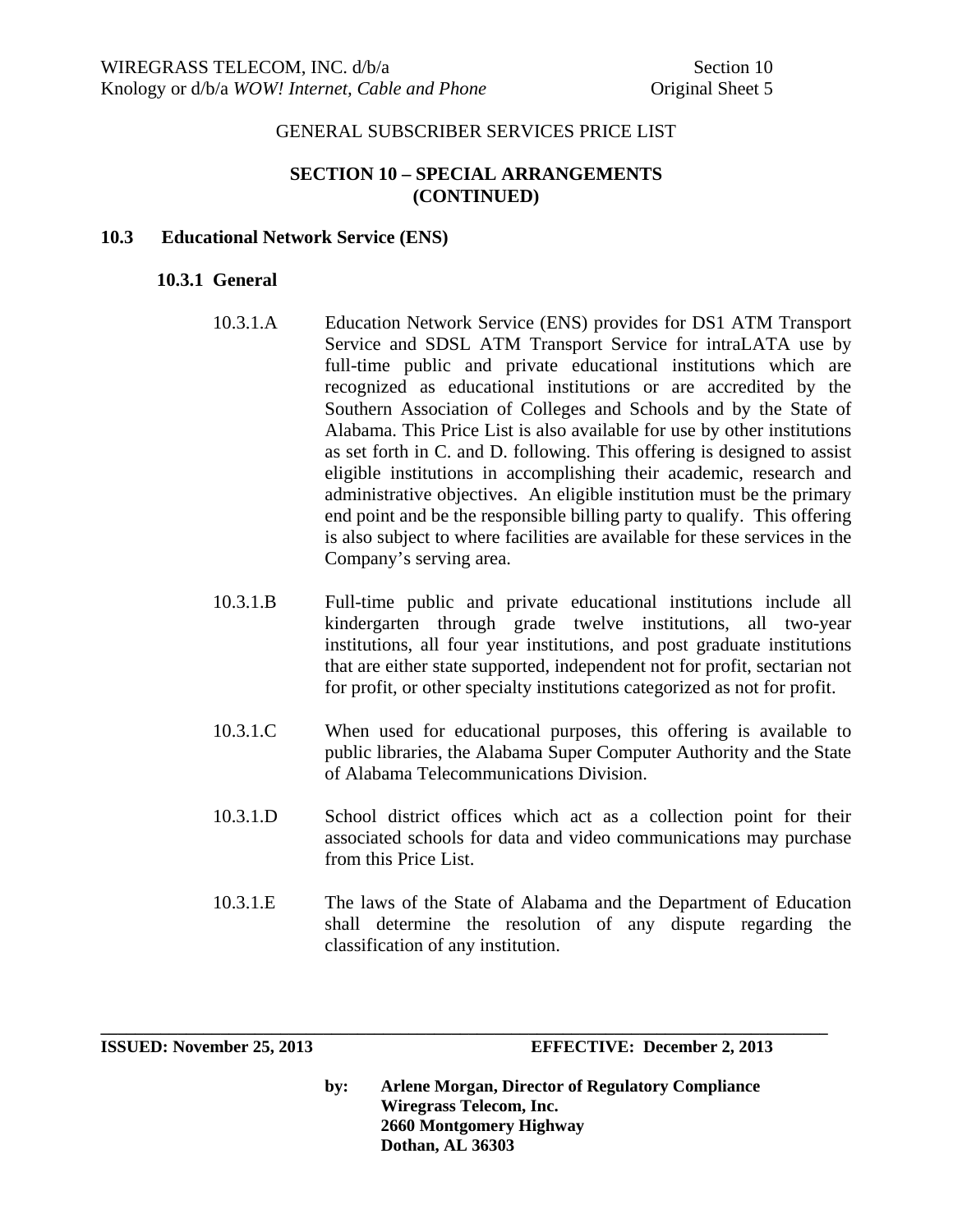## **SECTION 10 – SPECIAL ARRANGEMENTS (CONTINUED)**

#### **10.3 Educational Network Service (ENS) (Cont'd)**

#### **10.3.1 General (Cont'd)**

10.3.1.F The provisions elsewhere in this Price List regarding use of this service by others shall apply to the services offered herein.

#### **10.3.2 Regulations**

- 10.3.2.A The following regulations will apply for DS1 ATM Transport Service:
	- 10.3.2.A.1 Unless otherwise specified herein, all Price List regulations which apply for DS1 ATM service as provided in this Price List will apply to the DS1 ATM Transport Service.

**by: Arlene Morgan, Director of Regulatory Compliance Wiregrass Telecom, Inc. 2660 Montgomery Highway Dothan, AL 36303**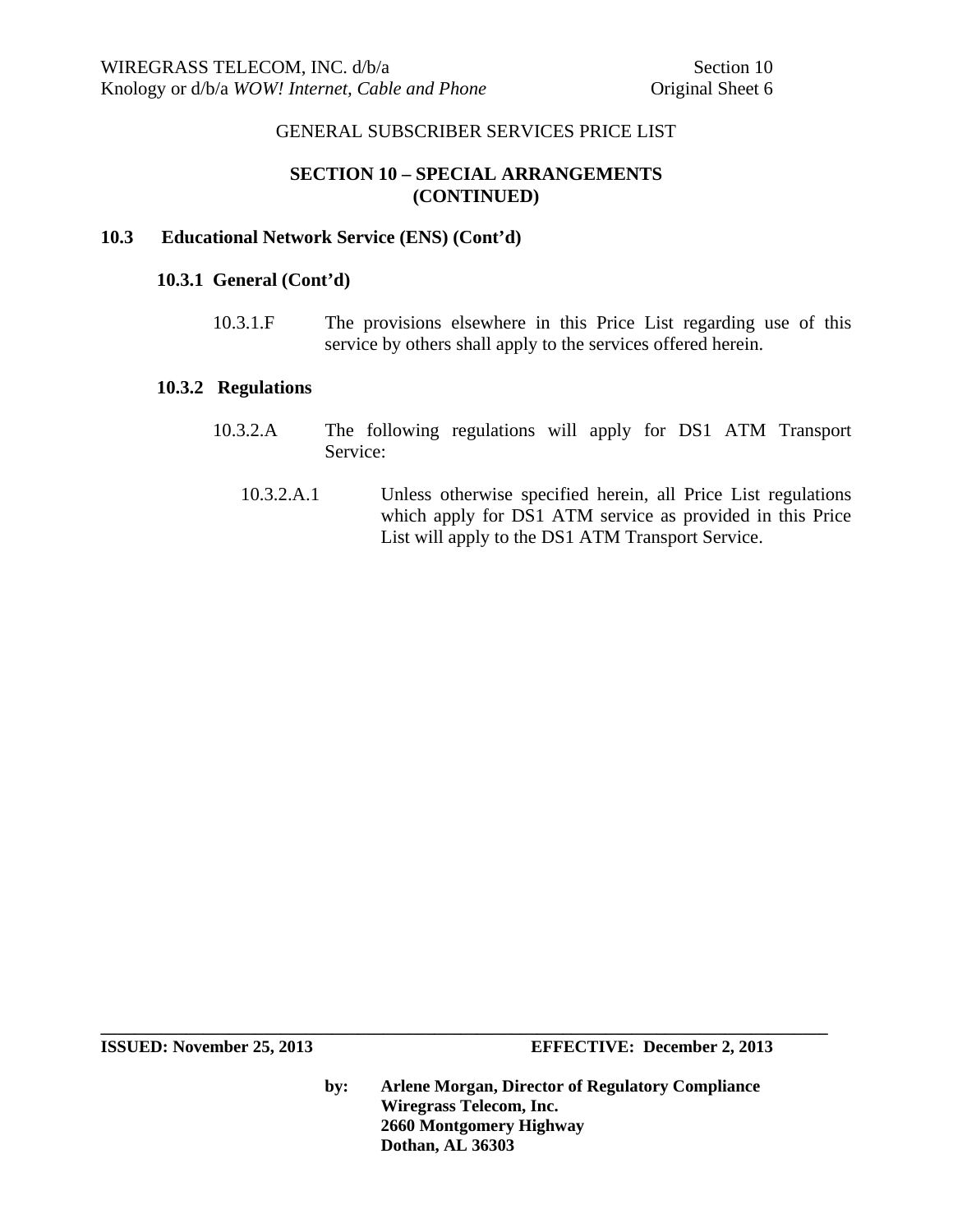## **SECTION 10 – SPECIAL ARRANGEMENTS (CONTINUED)**

#### **10.3 Educational Network Service (ENS) (Cont'd)**

#### **10.3.2 Regulations (Cont'd)**

- 10.3.2.A The following regulations will apply for DS1 ATM Transport Service (Cont'd): (if necessary)
	- 10.3.2.A.2 All appropriate rates specified in other Price List sections are in addition to the monthly rates for DS1 ATM Transport Service specified in this Price List.
	- 10.3.2.A.3 DS1 ATM Transport Service is available on a month-to-month basis or under contract payment plans. The contract payment plans are for twenty-four (24) and thirty-six (36) months.
	- 10.3.2.A.4 When the month-to-month option is selected for DS1 ATM Transport service the minimum service period is twelve (12) months.
	- 10.3.2.A.5 A Termination Liability Charge is applicable for DS1 ATM Transport Service at the date of termination. The applicable charge is dependent on the contract period subscribed to and will be equal to the number of months remaining in the contract times the monthly rate provided under contract. However, Termination Liability charges will not apply for customer requests for moves of service if they retain the service.
	- 10.3.2.A.6 Special promotions conducted for DS1 ATM shall not apply for DS1 ATM Transport Service provided under this Educational Network Service Price List.
- 10.3.2.B The following regulations will apply for SDSL ATM Transport Service:
	- 10.3.2.B.1 Unless otherwise specified herein, all Price List regulations which apply in other sections of this Price List shall apply to the SDSL ATM Transport Service.

**\_\_\_\_\_\_\_\_\_\_\_\_\_\_\_\_\_\_\_\_\_\_\_\_\_\_\_\_\_\_\_\_\_\_\_\_\_\_\_\_\_\_\_\_\_\_\_\_\_\_\_\_\_\_\_\_\_\_\_\_\_\_\_\_\_\_\_\_\_\_\_\_\_\_\_\_\_\_\_\_\_\_\_\_\_** 

**ISSUED: November 25, 2013 EFFECTIVE: December 2, 2013**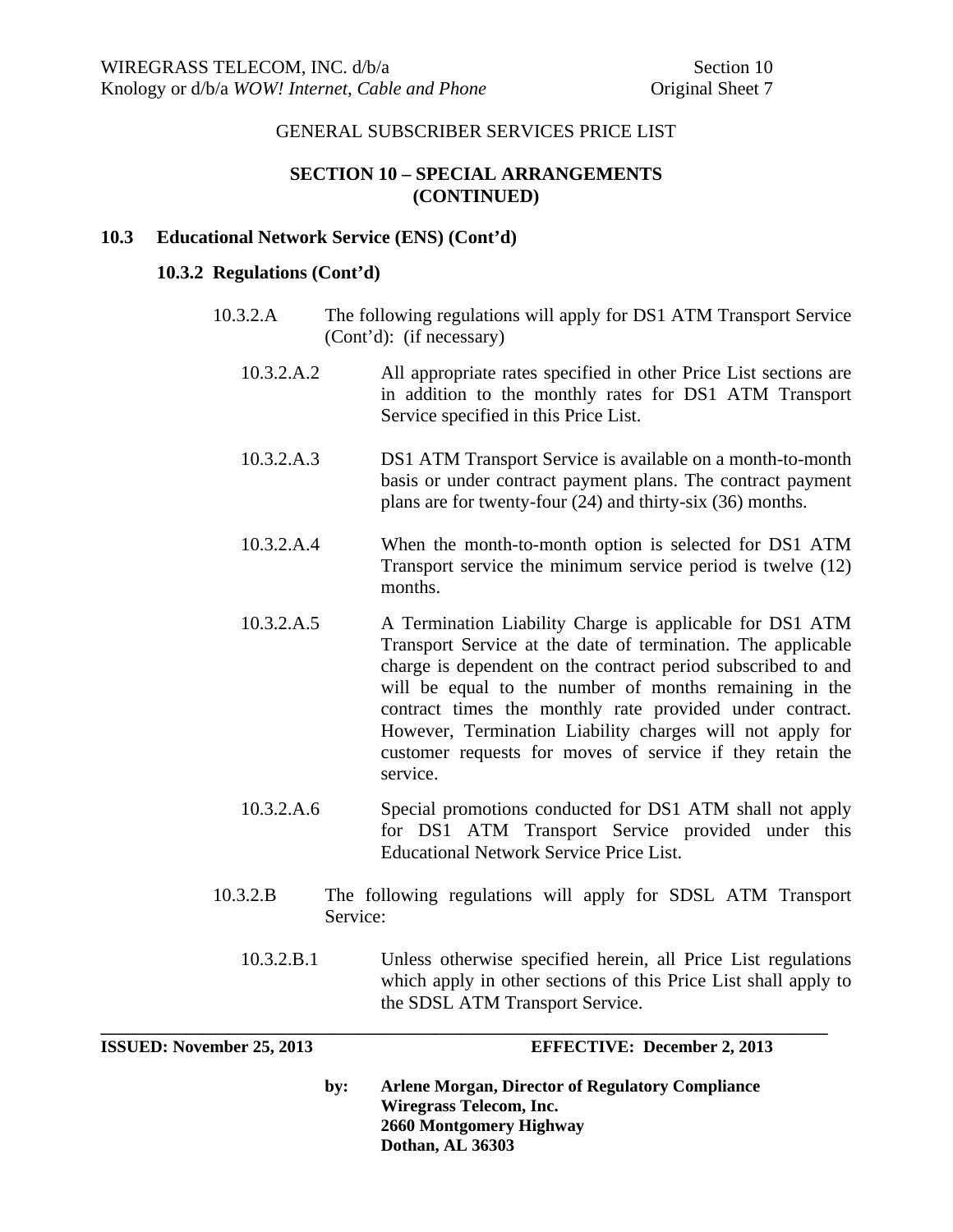## **SECTION 10 – SPECIAL ARRANGEMENTS (CONTINUED)**

#### **10.3 Educational Network Service (ENS) (Cont'd)**

#### **10.3.2 Regulations (Cont'd)**

- 10.3.2.B The following regulations will apply for SDSL ATM Transport Service: (Cont'd)
	- 10.3.2.B.2 All other appropriate rates specified in other Price List sections are in addition to the monthly rates for SDSL ATM Transport Service specified in this Price List.
	- 10.3.2.B.3 SDSL ATM Transport Service is available on a month-tomonth basis or under contract payment plans. The contract payment plans are for twenty-four (24) and thirty-six (36) months.
	- 10.3.2.B.4 When the month-to-month option is selected for SDSL ATM Transport Service, the minimum service period is one (1) month.

**ISSUED:** November 25, 2013 **EFFECTIVE:** December 2, 2013

**by: Arlene Morgan, Director of Regulatory Compliance Wiregrass Telecom, Inc. 2660 Montgomery Highway Dothan, AL 36303**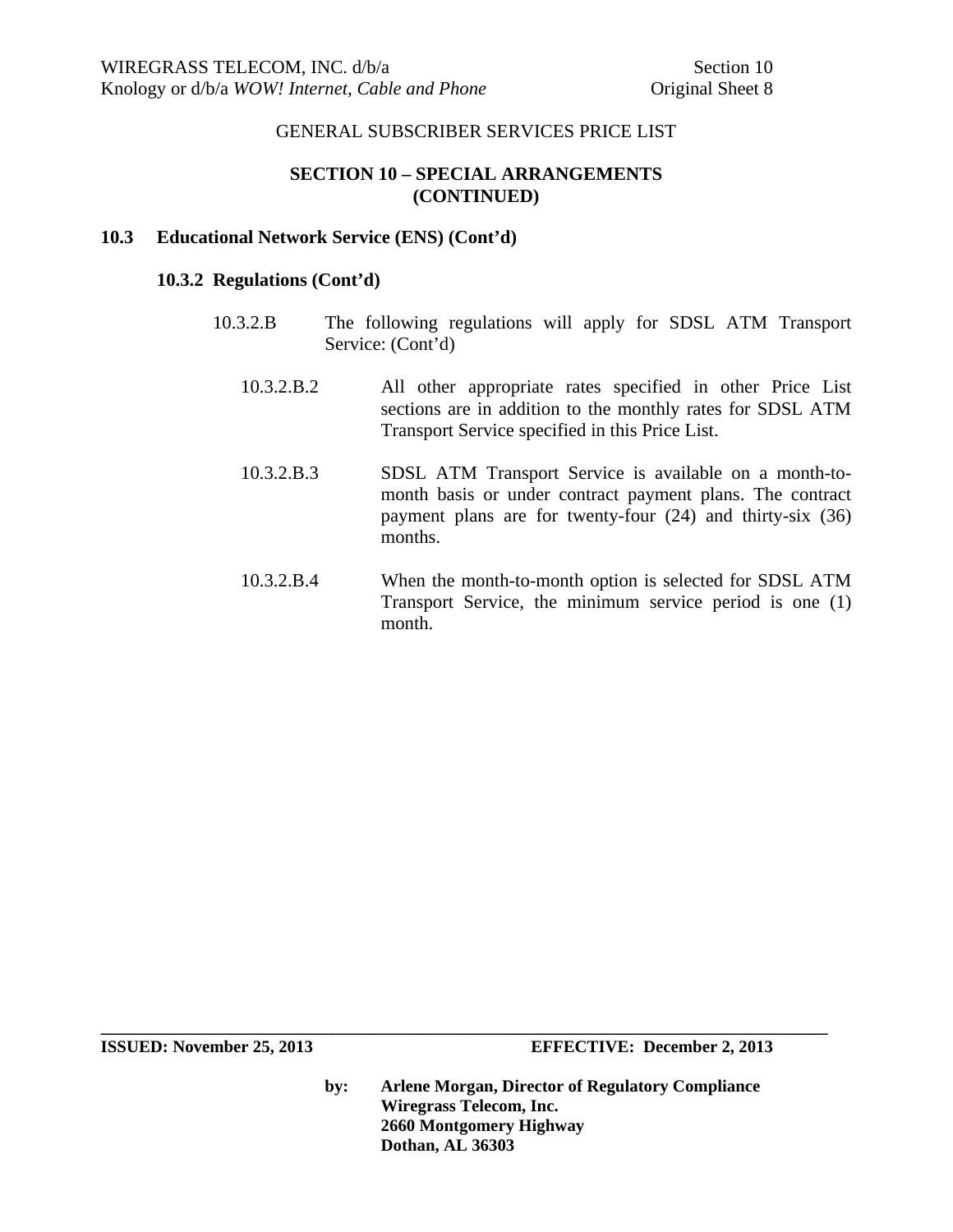## **SECTION 10 – SPECIAL ARRANGEMENTS (CONTINUED)**

#### **10.3. Educational Network Service (ENS) (Cont'd)**

#### **10.3.2 Regulations (Cont'd)**

- 10.3.2.B The following regulations will apply for SDSL ATM Transport Service: (Cont'd)
	- 10.3.2.B.5 A Termination Liability Charge is applicable for SDSL ATM Transport Service at the date of termination. The applicable charge is dependent on the contract period subscribed to and will be equal to the number of months remaining in the contract times the monthly rate provided under contract. However, Termination Liability charges will not apply for customer requests for moves of service if they retain the service.
	- 10.3.2.B.6 Special Promotions conducted for SDSL ATM as offered elsewhere in this Price List shall not apply for SDSL ATM Transport Service provided under the Educational Network Service Price List.
	- 10.3.2.B.7 Customer requests for moves and/or rearrangements of SDSL ATM Transport Service after its initial installation shall incur nonrecurring charges as specified elsewhere in this Price List. The appropriate nonrecurring charges for such activity shall be the nonrecurring charges specifically shown for month-tomonth service regardless of whether the SDSL ATM Transport Service is provided under a month-to-month or contract payment plan.

**ISSUED: November 25, 2013 EFFECTIVE: December 2, 2013** 

**by: Arlene Morgan, Director of Regulatory Compliance Wiregrass Telecom, Inc. 2660 Montgomery Highway Dothan, AL 36303**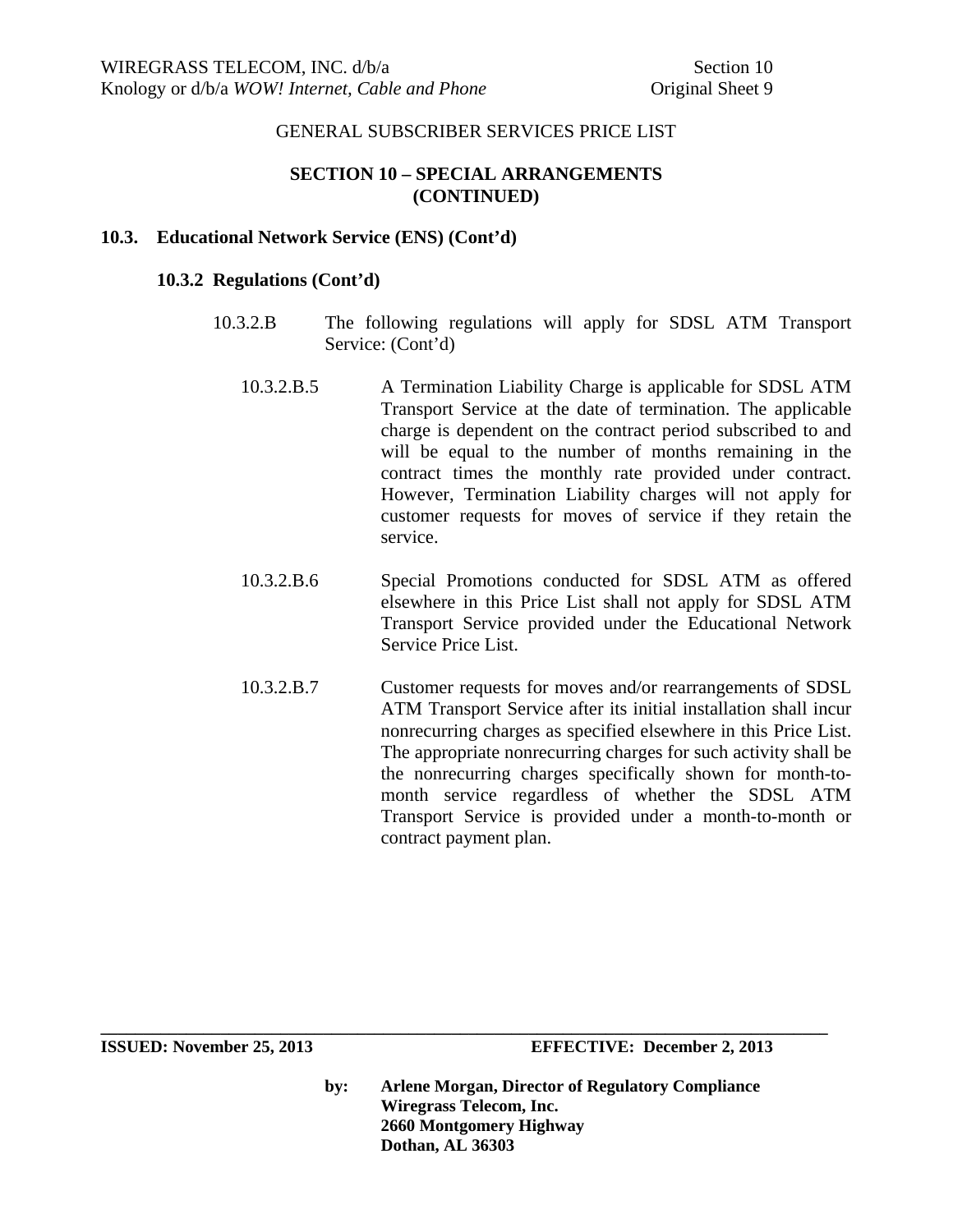# **SECTION 10 – SPECIAL ARRANGEMENTS (CONTINUED)**

## **10.3 Educational Network Service (ENS) (Cont'd)**

## **10.3.3 Types of Rates and Charges**

- 10.3.3.A The two types of rates and charges are monthly rates and nonrecurring charges. They are described as follows:
	- 10.3.3.A.1 Monthly Rates are recurring charges that apply each month or fraction thereof that a service is provided. For billing purposes, each month is considered to have thirty (30) days. Monthly Rates for Educational Network Service are set forth following.
	- 10.3.3.A.2 Nonrecurring Charges are one-time charges that apply for a specific work activity and are set forth following. The Access Connection nonrecurring charge for ATM Transport Service includes a service establishment and premise visit. Nonrecurring Charges for Educational Network Service are set forth following.

**ISSUED: November 25, 2013 EFFECTIVE: December 2, 2013** 

**by: Arlene Morgan, Director of Regulatory Compliance Wiregrass Telecom, Inc. 2660 Montgomery Highway Dothan, AL 36303**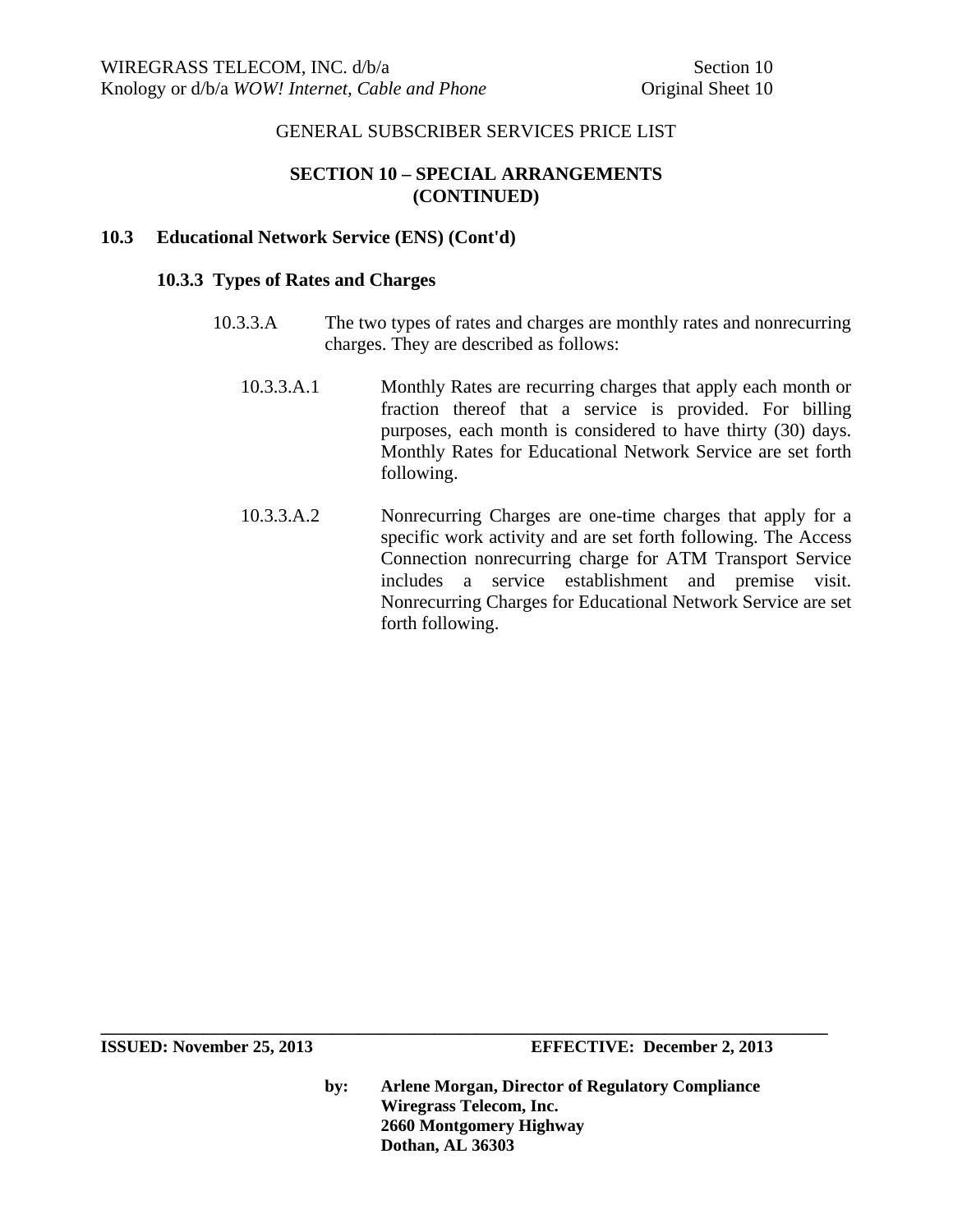## **SECTION 10 – SPECIAL ARRANGEMENTS (CONTINUED)**

## **10.3 Educational Network Service (ENS) (Cont'd)**

#### **10.3.3 Types of Rates and Charges (Cont'd)**

- 10.3.3.B Following are the basic monthly rate elements which apply for DS1 ATM Transport Service:
	- 10.3.3.B.1 An Access Connection provides for a communication path between a designated customer premises and the serving wire center.
	- 10.3.3.B.2 An IAD (integrated access device) interface to the ATM network connection.
	- 10.3.3.B.3 An ATM Transport Service Rate is the digital transmission baud rate.
- 10.3.3.C Following are the basic monthly rate elements which apply for SDSL ATM Transport Service:
	- 10.3.3.C.1 An Access Connection provides for a communication path between a designated customer premises and the serving wire center.
	- 10.3.3.C.2 An IAD (integrated access device) interface to the ATM network connection.
	- 10.3.3.C.3 An ATM Transport Service Rate is the digital transmission baud rate.

**\_\_\_\_\_\_\_\_\_\_\_\_\_\_\_\_\_\_\_\_\_\_\_\_\_\_\_\_\_\_\_\_\_\_\_\_\_\_\_\_\_\_\_\_\_\_\_\_\_\_\_\_\_\_\_\_\_\_\_\_\_\_\_\_\_\_\_\_\_\_\_\_\_\_\_\_\_\_\_\_\_\_\_\_\_**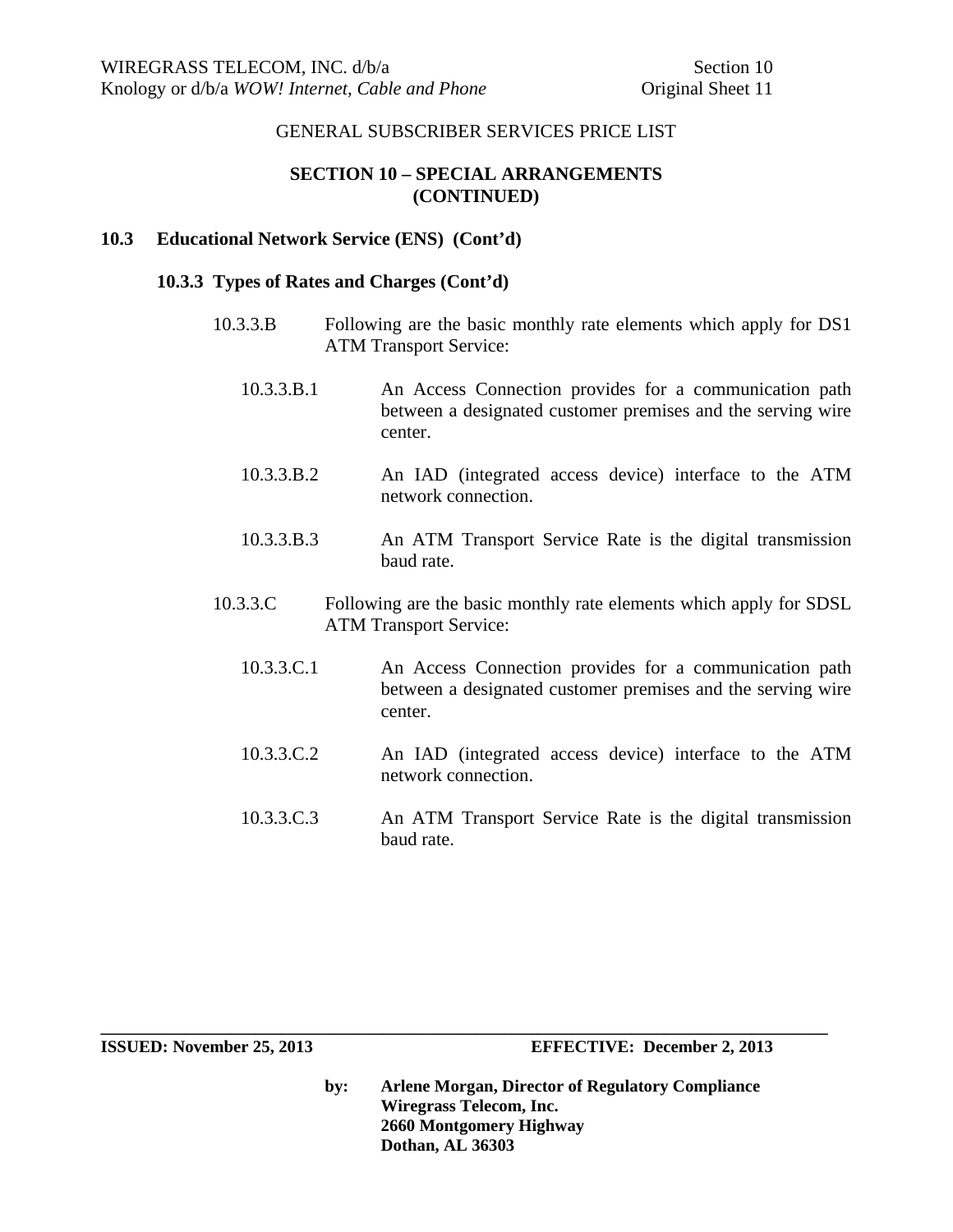# **SECTION 10 – SPECIAL ARRANGEMENTS (CONTINUED)**

## **10.3 Educational Network Service (ENS) (Cont'd)**

# **10.3.4 Rates and Charges**

## 10.3.4.A DS1 and SDSL ATM Transport Service

|    |                              | Non-<br>Recurring<br>Charge | Month<br>to<br>Month | 24<br>Months | 36<br>Months |
|----|------------------------------|-----------------------------|----------------------|--------------|--------------|
| 1. | <b>Access Connection</b>     |                             |                      |              |              |
|    | DS1, Each                    | \$300.00                    | \$199.00             | \$199.00     | \$199.00     |
|    | SDSL, Each                   | 50.00                       | 40.00                | 40.00        | 40.00        |
| 2. | <b>IAD</b> Interface         |                             |                      |              |              |
|    | Each                         |                             | 10.89                | 10.89        | 10.89        |
| 3. | <b>ATM Service Transport</b> |                             |                      |              |              |
|    | Rate                         |                             |                      |              |              |
|    | 768Kps                       |                             | 105.00               | 99.00        | 92.00        |
|    | 1543Kps                      |                             | 140.00               | 132.00       | 123.00       |
|    | 2300Kps                      |                             | 245.00               | 230.00       | 215.00       |

**ISSUED:** November 25, 2013 **EFFECTIVE:** December 2, 2013

**by: Arlene Morgan, Director of Regulatory Compliance Wiregrass Telecom, Inc. 2660 Montgomery Highway Dothan, AL 36303**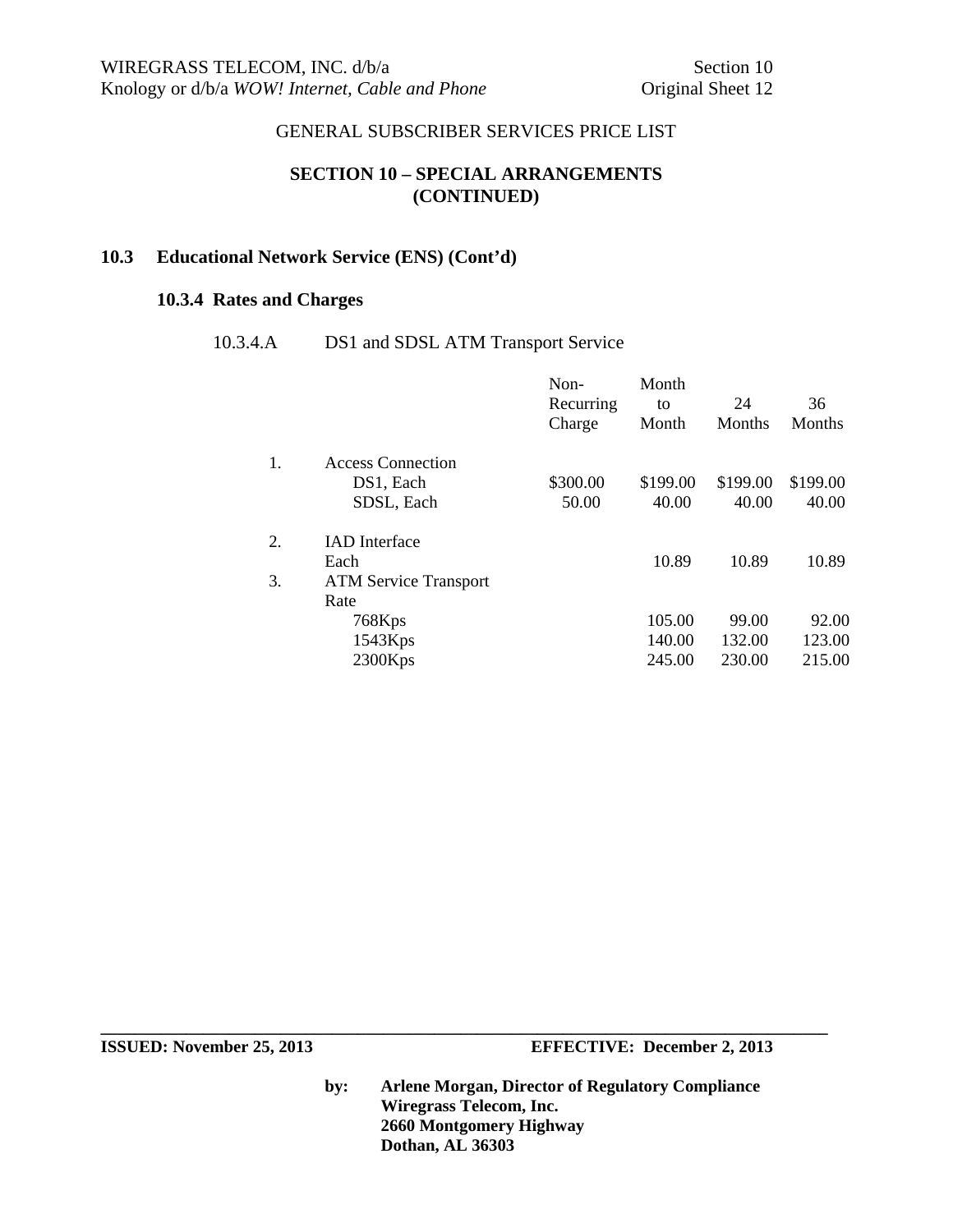## **SECTION 11 - RATES**

| 11.1  |                                                                                        |  |  |
|-------|----------------------------------------------------------------------------------------|--|--|
|       | 11.1.1<br>11.1.2                                                                       |  |  |
| 11.2  |                                                                                        |  |  |
| 11.3  |                                                                                        |  |  |
| 11.4  |                                                                                        |  |  |
| 11.5  |                                                                                        |  |  |
| 11.6  |                                                                                        |  |  |
|       | 11.6.1<br>11.6.2                                                                       |  |  |
| 11.7  |                                                                                        |  |  |
|       | 11.7.1<br>11.7.2<br>11.7.3<br>11.7.4<br>11.7.5<br>11.7.6<br>11.7.7<br>11.7.8<br>11.7.9 |  |  |
| 11.8  |                                                                                        |  |  |
|       | 11.8.1<br>11.8.2<br>11.8.3                                                             |  |  |
| 11.9  |                                                                                        |  |  |
| 11.10 |                                                                                        |  |  |

ISSUED: November 25, 2013

**EFFECTIVE:** December 2, 2013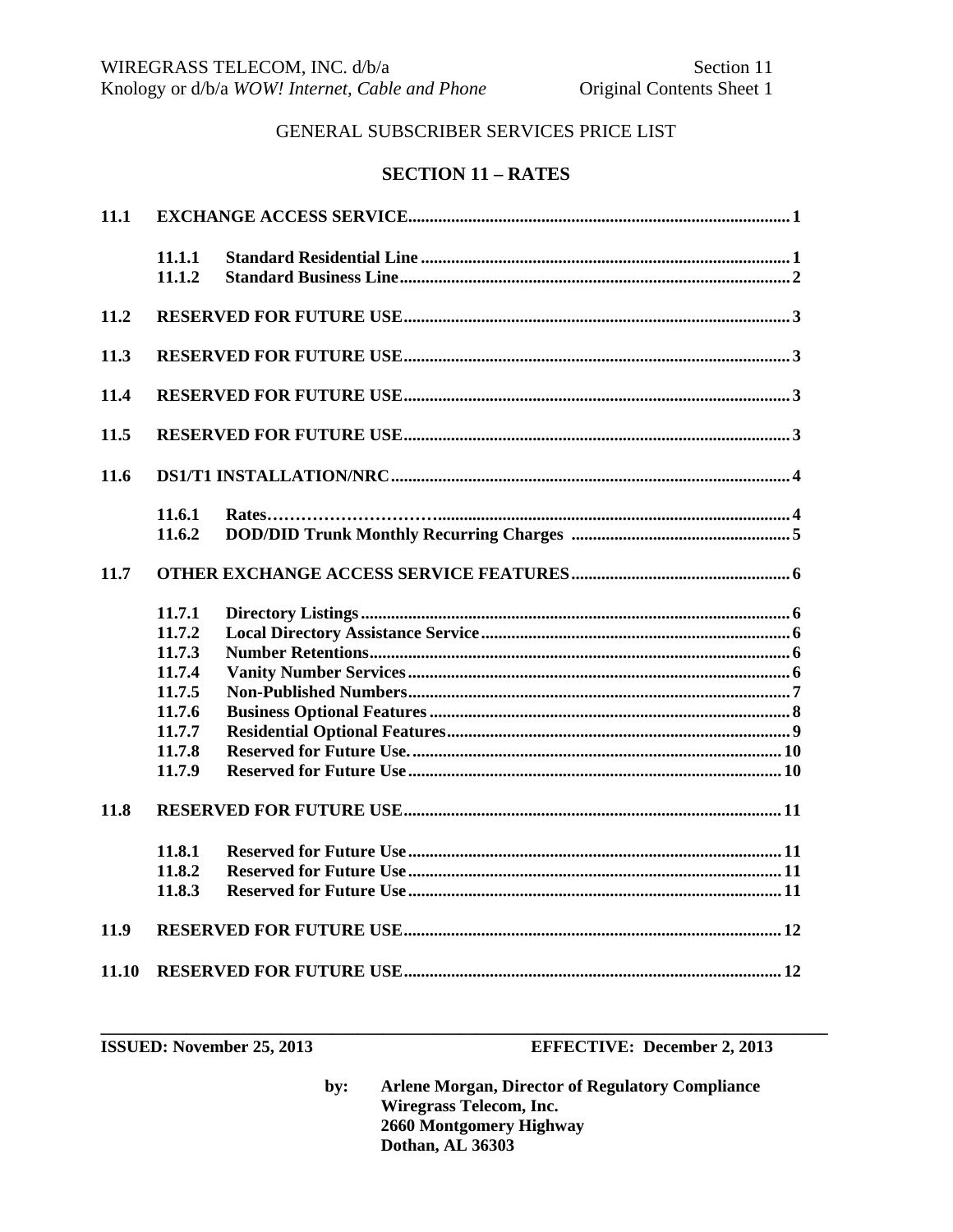# **SECTION 11 – RATES**

| 11.12.3 |  |
|---------|--|
|         |  |
| 11.13.1 |  |
|         |  |
| 11.13.3 |  |
| 11.13.4 |  |
|         |  |
| 11.13.6 |  |
|         |  |

**ISSUED:** November 25, 2013 **EFFECTIVE:** December 2, 2013

**by: Arlene Morgan, Director of Regulatory Compliance Wiregrass Telecom, Inc. 2660 Montgomery Highway Dothan, AL 36303**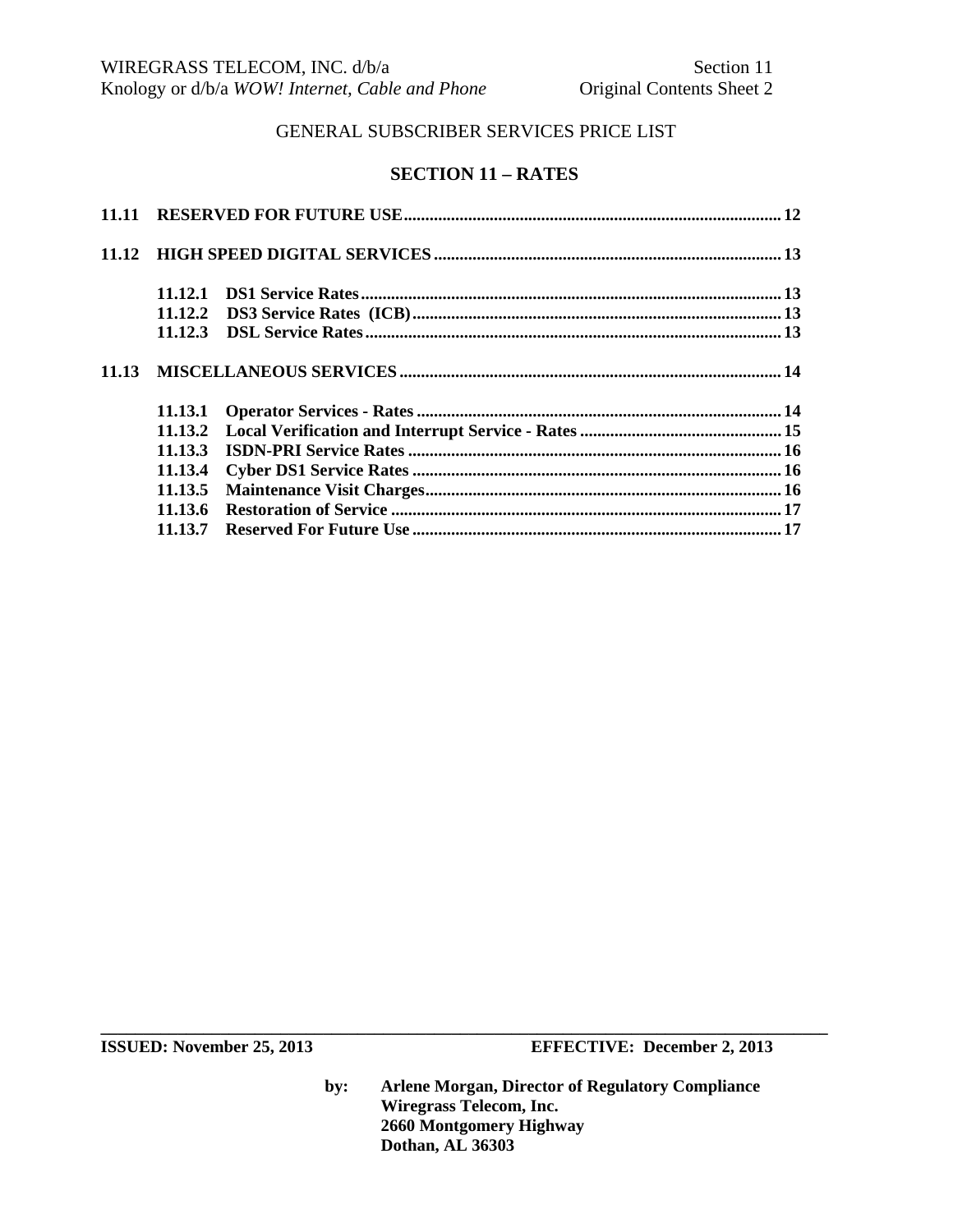# **SECTION 11 – RATES**

#### **11.1 Exchange Access Service**

#### **11.1.1 Standard Residential Line**

 11.1.1.A Non-recurring and monthly recurring rates per Standard Residential Line apply as follows:

|                   | <b>Non-Recurring Charges</b> | <b>Monthly Recurring Charges</b> |
|-------------------|------------------------------|----------------------------------|
| <b>First Line</b> | \$40.00                      |                                  |
| <b>Additional</b> | \$24.00                      | \$15.50                          |

11.1.1.B Non-recurring rate for adding and/or changing features on Standard Residential Line apply as follows:

|                                    | <b>Non-Recurring Charges</b> |
|------------------------------------|------------------------------|
| <b>Feature Service Order Fee</b>   |                              |
| <b>Per Occurrence, Per Account</b> | \$24.00                      |

Standard Residential Line Service will be provided on a "facilities available" basis.

**by: Arlene Morgan, Director of Regulatory Compliance Wiregrass Telecom, Inc. 2660 Montgomery Highway Dothan, AL 36303**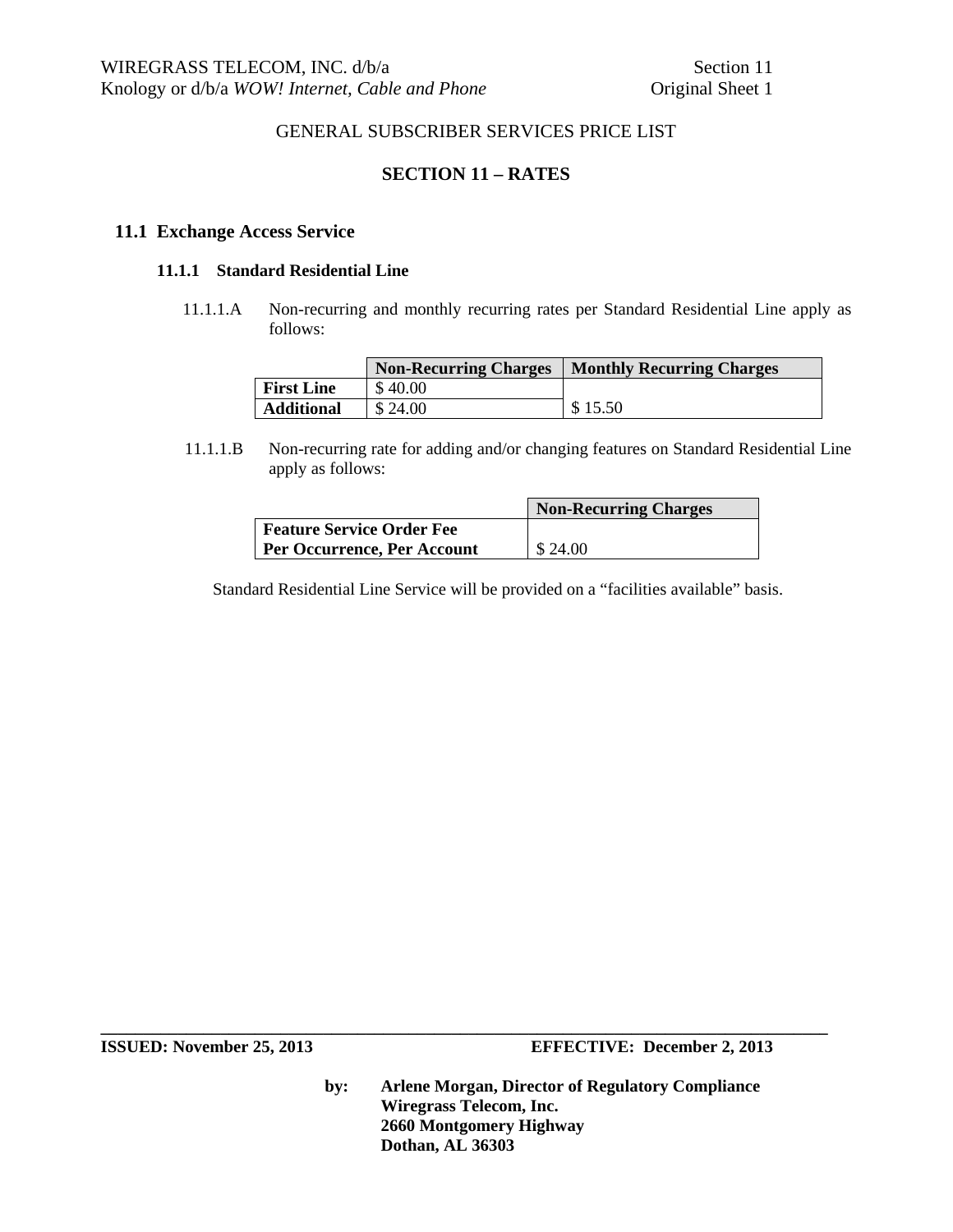## **SECTION 11 – RATES (CONTINUED)**

## **11.1 Exchange Access Service (Cont'd)**

#### **11.1.2 Standard Business Line**

11.1.2.A Non-recurring and monthly recurring rates per Standard Business Line apply as follows:

|                   | <b>Non-Recurring Charges –</b> | <b>Monthly Recurring Charges</b> |
|-------------------|--------------------------------|----------------------------------|
|                   | <b>Per Line</b>                |                                  |
| <b>First Line</b> | \$50.00                        |                                  |
| <b>Additional</b> | \$30.00                        | \$41.58                          |

Standard Business Line Service features will include any (3) of the following: Call Waiting, Priority Ringing, 3-Way Calling, Call Forwarding-ALL, Speed Call, and Call Transfer

Term plan discounts apply for Standard Business Line Service as follows:

| 24 months | 5%  |
|-----------|-----|
| 36 Months | 10% |
| 60 Months | 15% |

11.1.2.B Non-recurring rate for adding and/or changing features on Standard Business Line apply as follows:

|                             | <b>Non-Recurring Charges</b> |
|-----------------------------|------------------------------|
| Feature Service Order Fee   |                              |
| Per Occurrence, Per Account | \$24.00                      |

**\_\_\_\_\_\_\_\_\_\_\_\_\_\_\_\_\_\_\_\_\_\_\_\_\_\_\_\_\_\_\_\_\_\_\_\_\_\_\_\_\_\_\_\_\_\_\_\_\_\_\_\_\_\_\_\_\_\_\_\_\_\_\_\_\_\_\_\_\_\_\_\_\_\_\_\_\_\_\_\_\_\_\_\_\_**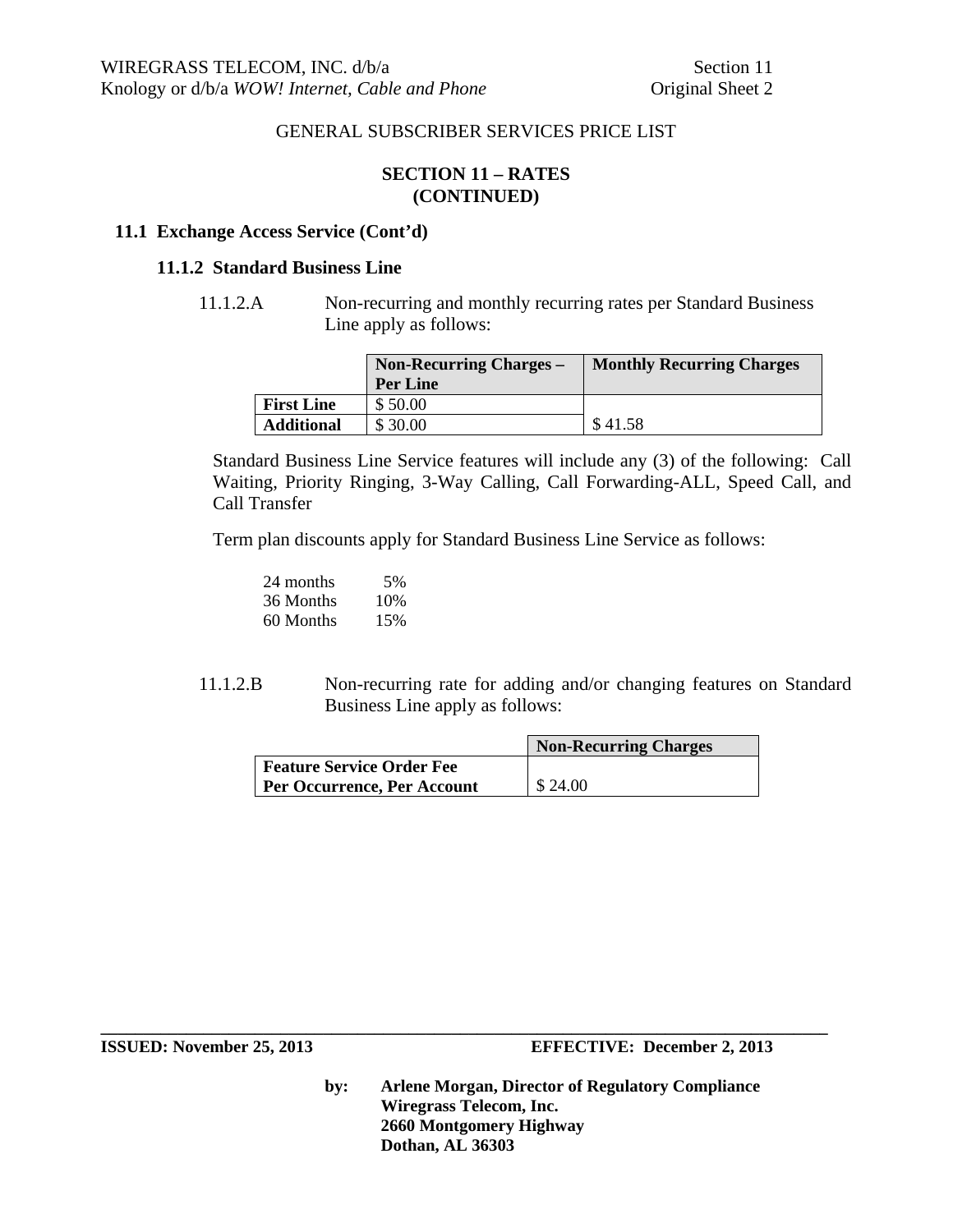# **SECTION 11 – RATES (CONTINUED)**

## **11.1 Exchange Access Service (Cont'd)**

**11.1.2 Reserved for Future Use.** 

**ISSUED:** November 25, 2013 **EFFECTIVE:** December 2, 2013

**by: Arlene Morgan, Director of Regulatory Compliance Wiregrass Telecom, Inc. 2660 Montgomery Highway Dothan, AL 36303**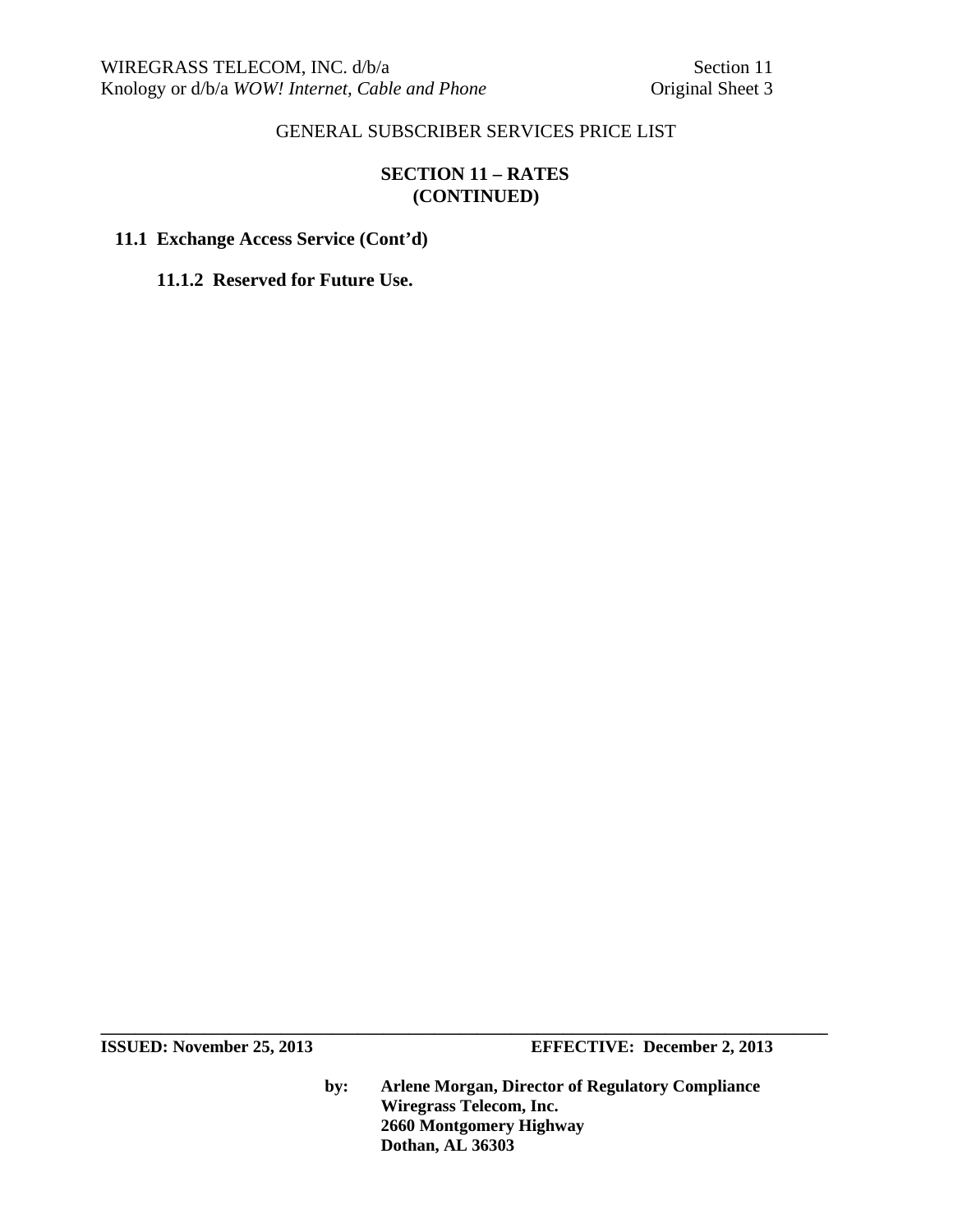# **SECTION 11 – RATES (CONTINUED)**

**11.2 Reserved For Future Use.** 

**11.3 Reserved For Future Use.** 

**11.4 Reserved For Future Use.** 

**11.5 Reserved For Future Use.** 

**ISSUED:** November 25, 2013 **EFFECTIVE:** December 2, 2013

**by: Arlene Morgan, Director of Regulatory Compliance Wiregrass Telecom, Inc. 2660 Montgomery Highway Dothan, AL 36303**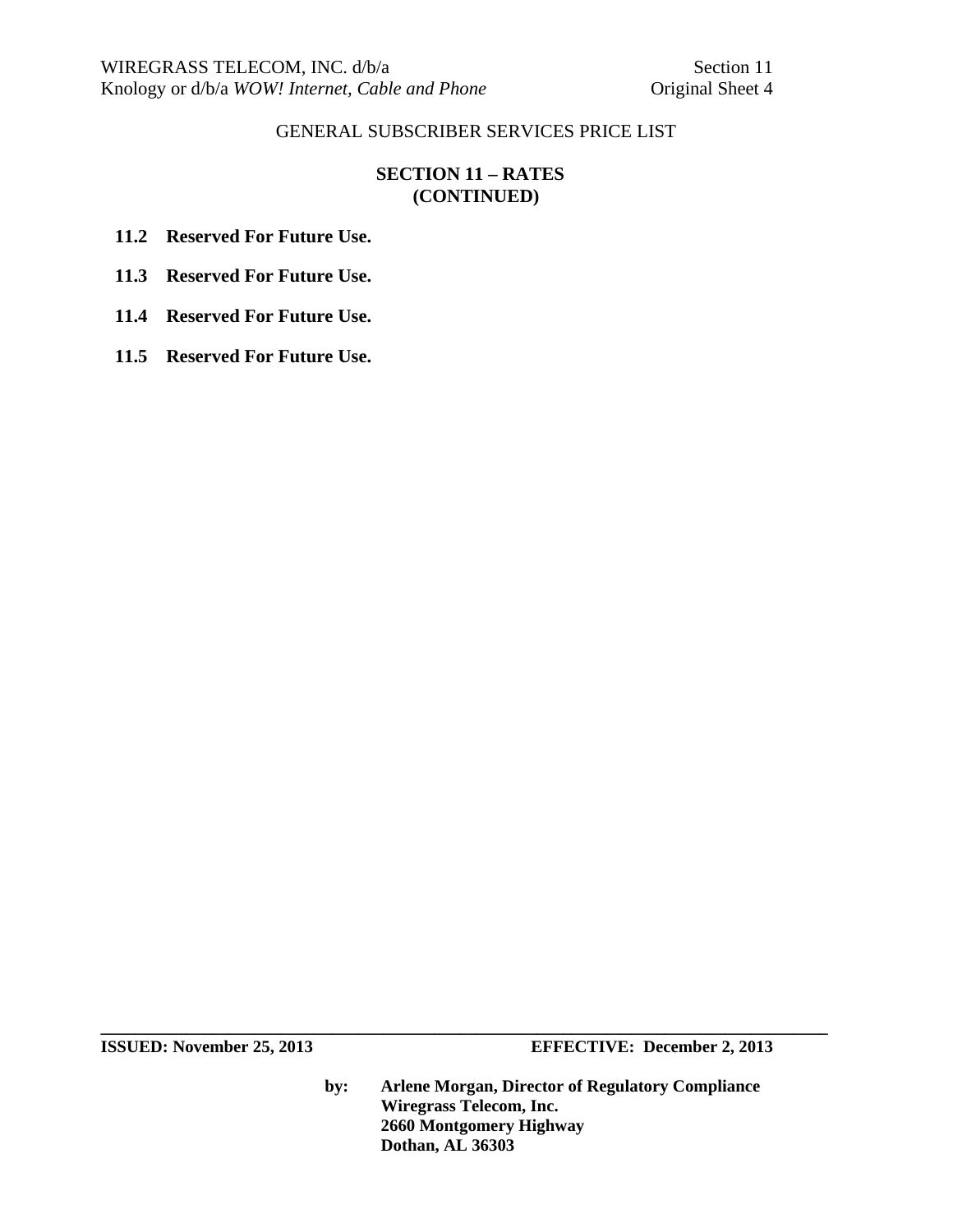# **SECTION 11 – RATES (CONTINUED)**

## **11.6 DS1 / T1 Installation / NRC**

#### **11.6.1 Rates**

| <b>Service</b>                   | <b>Non-Recurring Charges</b>     |  |
|----------------------------------|----------------------------------|--|
| T1 establishment                 | \$300.00                         |  |
| <b>Central Office Connection</b> | \$22.50 Per Line                 |  |
| Service Order Charge             | \$20.00                          |  |
|                                  | Plus \$15.00 Premise visit       |  |
|                                  |                                  |  |
| <b>Service</b>                   | <b>Monthly Recurring Charges</b> |  |
| T1 Facility                      | \$250.00                         |  |
| <b>Access Lines</b>              | \$30.00                          |  |
| (each channel)                   |                                  |  |

Interstate access charges, State surcharges and E911 charges may apply.

**ISSUED:** November 25, 2013 **EFFECTIVE:** December 2, 2013

**by: Arlene Morgan, Director of Regulatory Compliance Wiregrass Telecom, Inc. 2660 Montgomery Highway Dothan, AL 36303**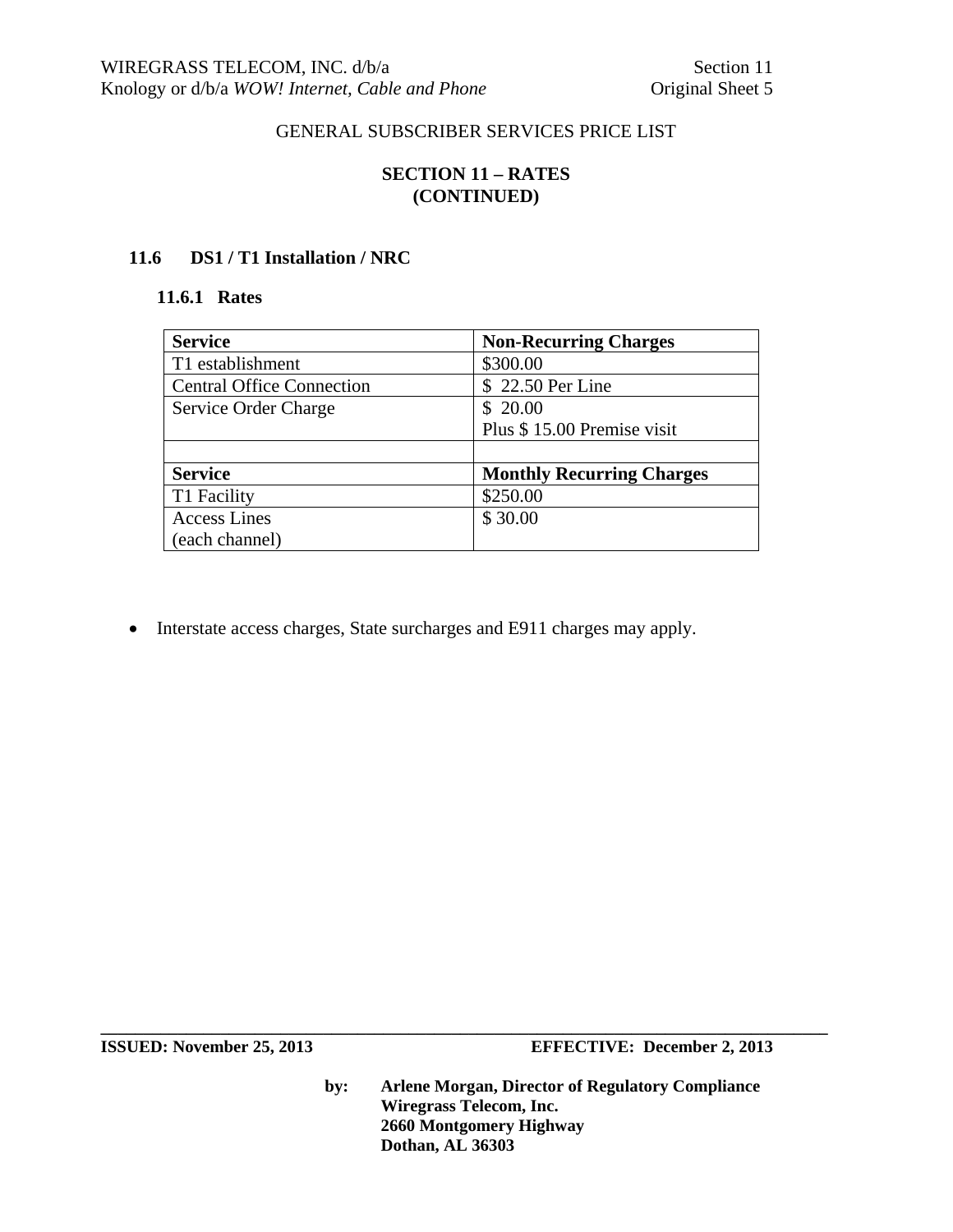## **SECTION 11 – RATES (CONTINUED)**

# **11.6 DS1 / T1 Installation / NRC (Cont'd)**

# **11.6.2 DOD / DID Trunk Monthly Recurring Charges**

| <b>Service</b>               | <b>Year 1</b>  |
|------------------------------|----------------|
|                              | <b>Monthly</b> |
| DS1 Facility Access*         | \$250.00       |
| Digital Local Channel *      | \$30.00        |
| Charge Each Channel (per     |                |
| $DSI$ )                      |                |
| Pulsing ( <i>per trunk</i> ) | N/C            |
| DID Block of 20              | 9.00<br>S      |
| Numbers (20 NXX-             |                |
| XXXX Codes) (per             |                |
| block)                       |                |
|                              |                |

\* Term plan discounts apply to these DOD/DID Trunk Elements as follows:

| 24 months | 5%  |
|-----------|-----|
| 36 months | 10% |
| 60 months | 15% |

**by: Arlene Morgan, Director of Regulatory Compliance Wiregrass Telecom, Inc. 2660 Montgomery Highway Dothan, AL 36303**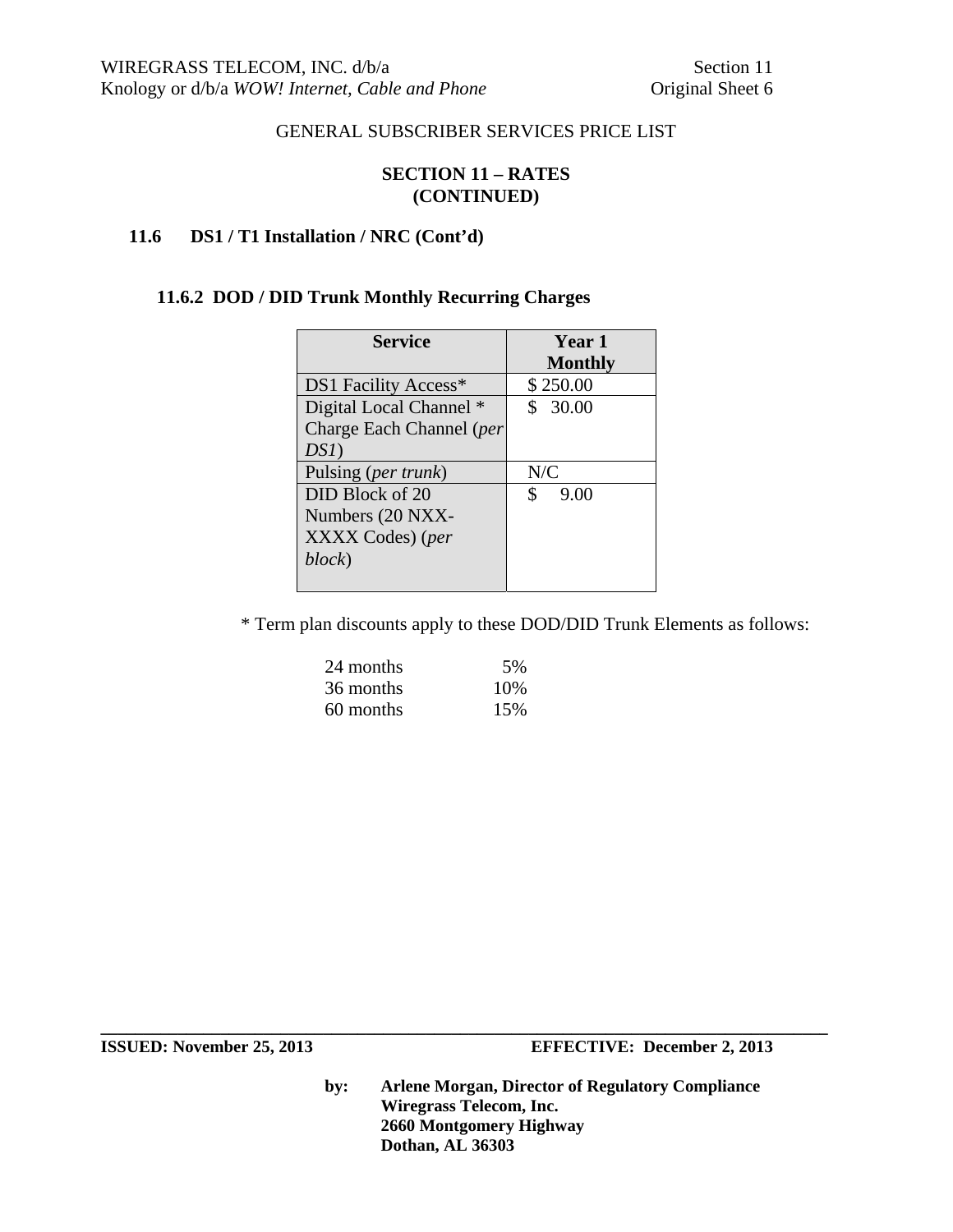# **SECTION 11 – RATES (CONTINUED)**

## **11.7 Exchange Access Optional Features**

#### **11.7.1 Directory Listings**

11.7.1.A At the Customer's option, the Company will arrange for additional listings at the following rates:

| <b>Service</b>          | <b>Non-Recurring</b> | <b>Monthly Recurring</b> |
|-------------------------|----------------------|--------------------------|
| Each Additional Listing | 24.00                | .80                      |

## **11.7.2 Local Directory Assistance Service**

- 11.7.2.A. Directory Assistance Service Charge..... …..\$1.50 per call
- 11.7.2.B Directory Assistance Service Surcharge......\$1.50 per call

#### **11.7.3 Number Retention**

11.7.3.A Monthly recurring and non-recurring charges apply per retained number. Rates for retained numbers may vary from area to area.

| Service             | Non-Recurring | <b>Monthly Recurring</b> |
|---------------------|---------------|--------------------------|
| Per retained number | \$4.00        | \$ 4.00                  |

#### **11.7.4 Vanity Number Services**

11.7.4.A Rates

| <b>Service</b>    | <b>Non-Recurring</b> | <b>Monthly Recurring</b> |
|-------------------|----------------------|--------------------------|
| Per Vanity Number | \$1.50               | \$1.50                   |

#### **ISSUED: November 25, 2013 EFFECTIVE: December 2, 2013**

**by: Arlene Morgan, Director of Regulatory Compliance Wiregrass Telecom, Inc. 2660 Montgomery Highway Dothan, AL 36303**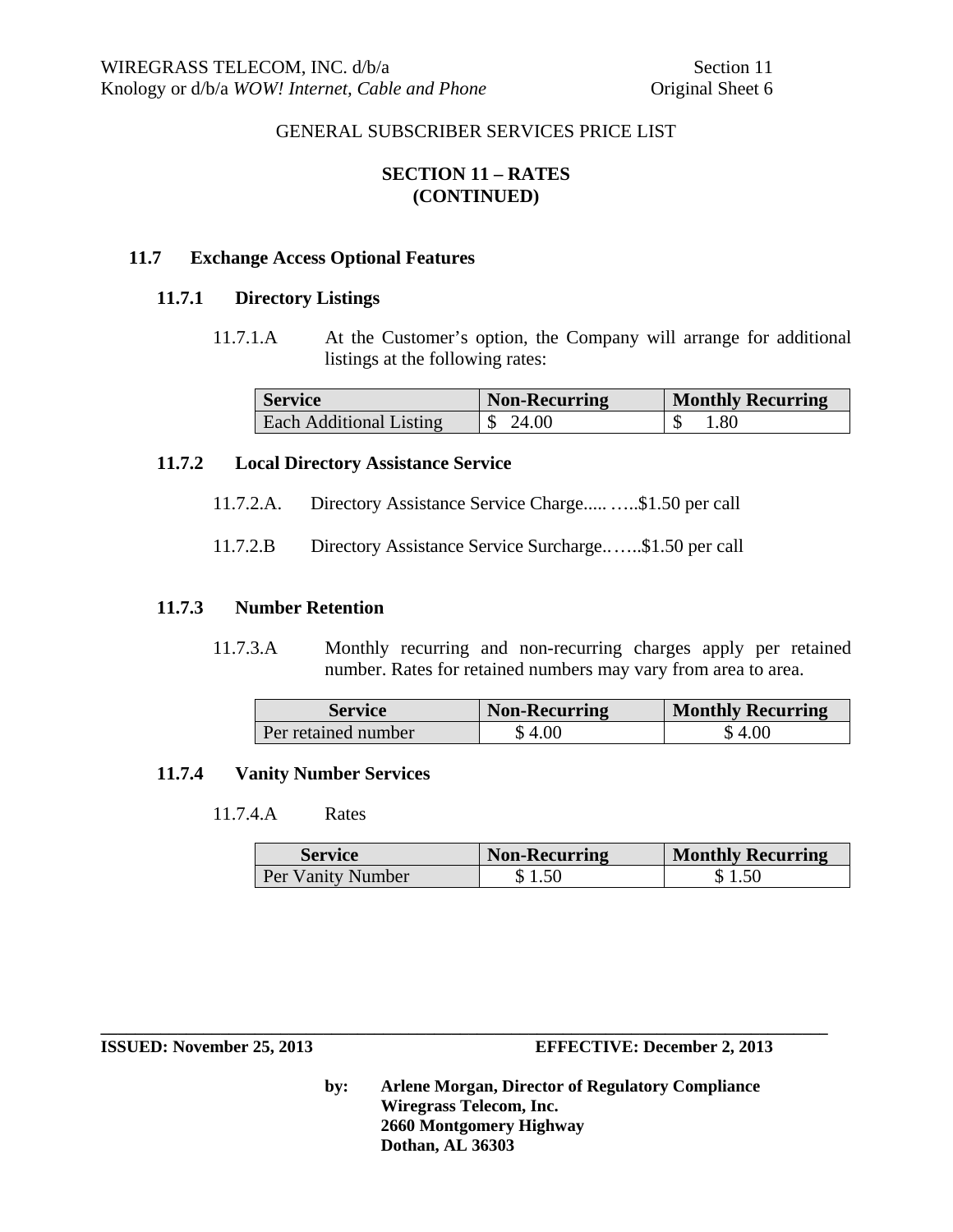## **SECTION 11 – RATES (CONTINUED)**

## **11.7 Exchange Access Optional Features (Cont'd)**

## **11.7.5 Non-Published Numbers**

## 11.7.5.A Rates

| <b>Service</b>    | <b>Non-Recurring</b> | <b>Monthly Recurring</b> |
|-------------------|----------------------|--------------------------|
| Per Non-Published | \$24.00              | \$3.00                   |
| Number            |                      |                          |

**ISSUED:** November 25, 2013 **EFFECTIVE:** December 2, 2013

**by: Arlene Morgan, Director of Regulatory Compliance Wiregrass Telecom, Inc. 2660 Montgomery Highway Dothan, AL 36303**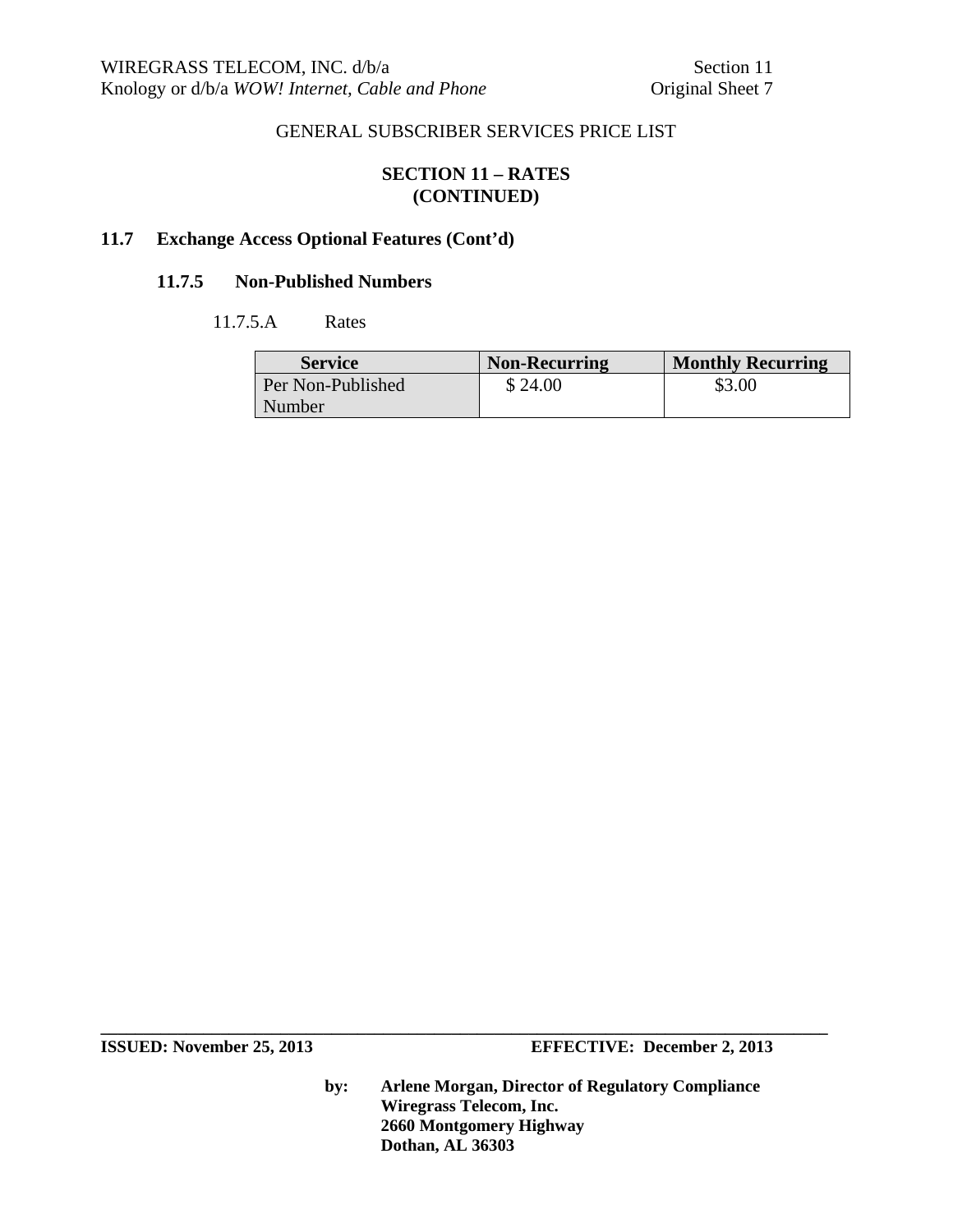## **SECTION 11 – RATES (CONTINUED)**

# **11.7 Other Exchange Access Service Features (Cont'd)**

# **11.7.6 Business Optional Features**

| <b>Feature</b>                              | <b>Monthly Rate</b> | Per               |                     |
|---------------------------------------------|---------------------|-------------------|---------------------|
|                                             | <b>Per Line</b>     | <b>Use</b>        |                     |
| <b>Calling Number Deliver Block</b>         | NC                  |                   |                     |
| Call Waiting (includes Cancel Call Waiting) | \$4.50              |                   |                     |
| <b>Inside Wire Maintenance</b>              | \$3.50              |                   |                     |
| Anonymous Call Block                        | \$4.50              |                   |                     |
| <b>Priority Ringing</b>                     | \$4.00              |                   |                     |
| Preferred Call Acceptance                   | \$4.50              |                   |                     |
| Preferred Call Block                        | \$4.50              |                   |                     |
| Preferred Call Forward                      | \$4.50              |                   |                     |
| <b>Call Transfer</b>                        | \$4.50              |                   |                     |
| Three-Way Calling                           | \$4.50              |                   |                     |
| Call Trace                                  | \$4.50              | \$0.80            |                     |
| Call Return                                 | \$5.00              | \$0.80            |                     |
| Hunting                                     | \$1.00              | \$0.80            |                     |
| Call Forwarding-ALL                         | \$4.50              |                   |                     |
| <b>Call Forwarding Busy</b>                 | \$1.50              | \$0.80            |                     |
| Call Forwarding No Answer                   | \$1.50              |                   |                     |
| Remote Access – Call Forwarding             | \$6.00              |                   |                     |
| (NEW) Distinctive Ringing                   | \$5.00              |                   |                     |
| Speed Call (8)                              | \$4.50              |                   |                     |
| Speed Call (30)                             | \$5.50              |                   |                     |
| Caller ID w/o Name                          | \$7.50              |                   |                     |
| Caller ID w/ Name                           | \$9.00              |                   |                     |
| <b>Toll Restriction</b>                     | \$5.00              |                   |                     |
| <b>Toll Control</b>                         | \$5.00              |                   |                     |
| Features Unlimited - First Line             | \$20.45             |                   |                     |
| Features Unlimited - Each Additional Line   | \$20.00             |                   |                     |
| Multiple Feature Discounts: (NEW)           |                     |                   |                     |
| 2 features                                  | 10% discount        |                   |                     |
| 3 features                                  | 20% discount        |                   |                     |
| 4 or more features                          | 30% discount        |                   |                     |
|                                             | <b>One Month</b>    | <b>Two Months</b> | <b>Three Months</b> |
| Call Referral                               | \$20.00             | \$35.00           | \$30.00             |

## **ISSUED:** November 25, 2013 **EFFECTIVE:** December 2, 2013

**by: Arlene Morgan, Director of Regulatory Compliance Wiregrass Telecom, Inc. 2660 Montgomery Highway Dothan, AL 36303**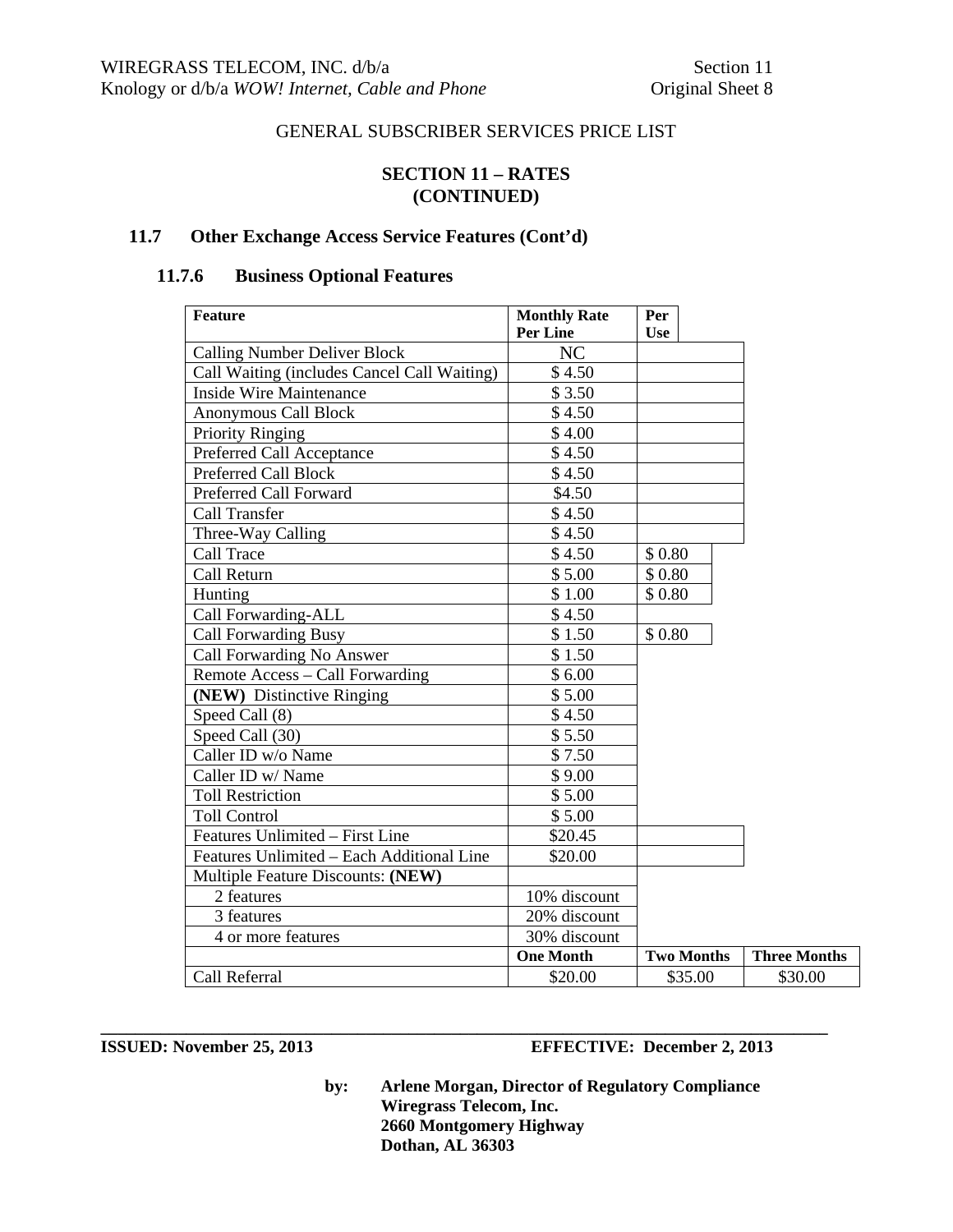## **SECTION 11 – RATES (CONTINUED)**

## **11.7 Other Exchange Access Service Features (Cont'd)**

# **11.7.7 Residential Optional Features**

| <b>Feature</b>                             | <b>Monthly Rate</b> | Per Use       |               |
|--------------------------------------------|---------------------|---------------|---------------|
|                                            | <b>Per Line</b>     |               |               |
| <b>Calling Number Delivery Block</b>       | NC                  |               |               |
| Call Waiting(Includes Cancel Call Waiting) | \$4.50              |               |               |
| <b>Inside Wire Maintenance</b>             | \$3.50              |               |               |
| <b>Anonymous Call Block</b>                | \$4.50              |               |               |
| Priority Ringing                           | \$4.00              |               |               |
| Preferred Call Acceptance                  | \$4.50              |               |               |
| <b>Preferred Call Block</b>                | \$4.50              |               |               |
| Preferred Call Forward                     | \$4.50              |               |               |
| Three-Way Calling                          | \$4.50              | \$0.80        |               |
| Call Trace                                 | \$4.50              | \$0.80        |               |
| <b>Repeat Dial</b>                         | \$4.50              | \$0.80        |               |
| Hunting                                    | \$1.00              |               |               |
| Call Forwarding                            | \$4.50              | \$0.80        |               |
| <b>Call Forwarding Busy</b>                | \$1.50              |               |               |
| Call Forwarding No Answer                  | \$1.50              |               |               |
| Remote Access – Call Forwarding            | \$6.00              |               |               |
| <b>Distinctive Ringing</b>                 | \$5.00              |               |               |
| Speed Call                                 | \$4.00              |               |               |
| Speed Call (30)                            | \$4.50              |               |               |
| Caller ID w/o Name                         | \$5.50              |               |               |
| Caller ID w/ Name                          | \$7.50              |               |               |
| <b>Toll Restriction</b>                    | \$4.00              |               |               |
| <b>Toll Control</b>                        | \$4.00              |               |               |
| Features Unlimited - First Line            | \$17.45             |               |               |
| Features Unlimited - each Additional Line  | \$11.50             |               |               |
| <b>Multiple Feature Discounts:</b>         |                     |               |               |
| 2 features                                 | 10% discount        |               |               |
| 3 features                                 | 20% discount        |               |               |
| 4 or more features                         | 30% discount        |               |               |
|                                            | <b>One Month</b>    | Two           | <b>Three</b>  |
|                                            |                     | <b>Months</b> | <b>Months</b> |
| Call Referral                              | \$20.00             | \$35.00       | \$30.00       |

**\_\_\_\_\_\_\_\_\_\_\_\_\_\_\_\_\_\_\_\_\_\_\_\_\_\_\_\_\_\_\_\_\_\_\_\_\_\_\_\_\_\_\_\_\_\_\_\_\_\_\_\_\_\_\_\_\_\_\_\_\_\_\_\_\_\_\_\_\_\_\_\_\_\_\_\_\_\_\_\_\_\_\_\_\_** 

## **ISSUED:** November 25, 2013 **EFFECTIVE:** December 2, 2013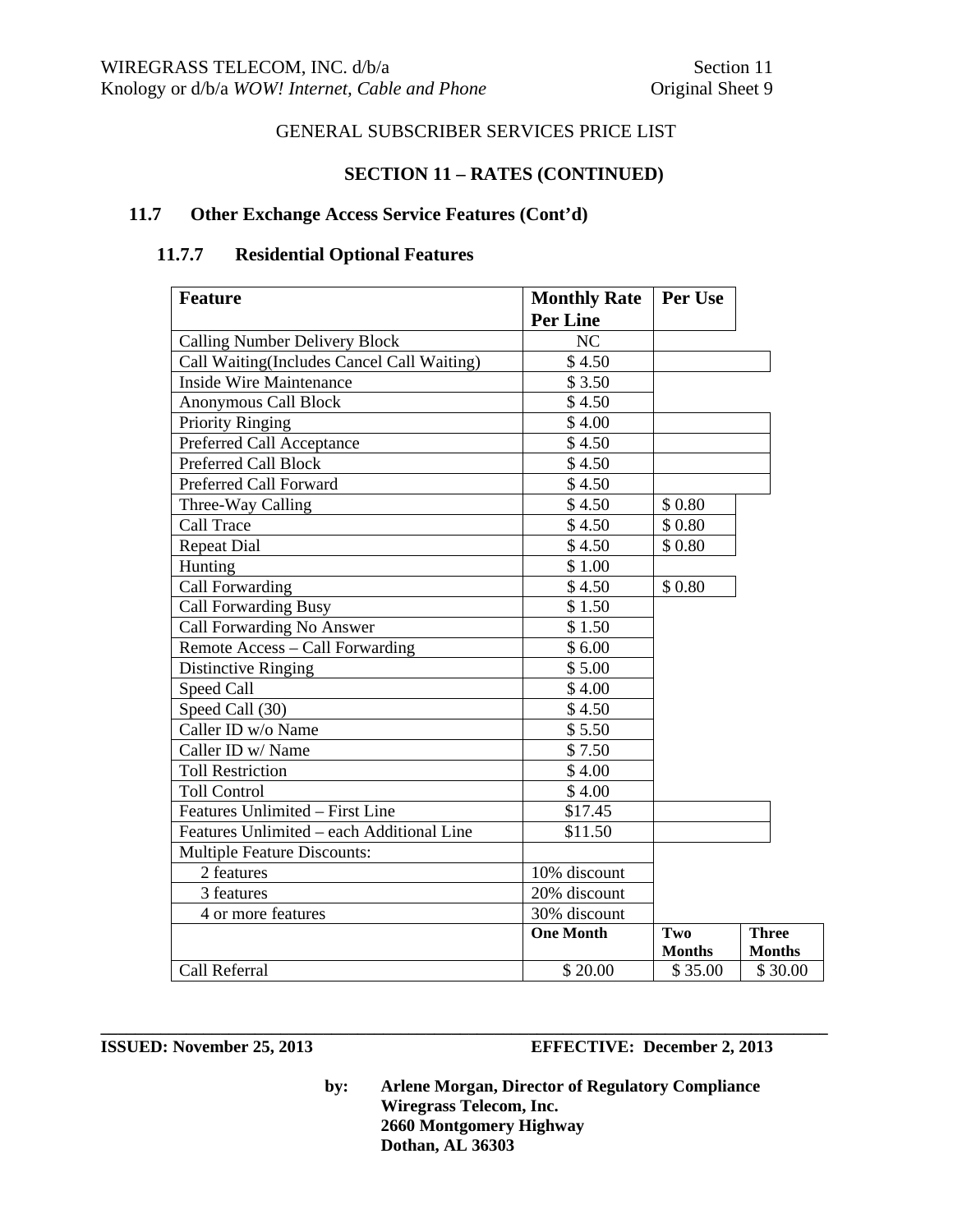# **SECTION 11 - RATES (CONTINUED)**

# **11.7 Other Exchange Access Service Features (Cont'd)**

- **11.7.8 Reserved For Future Use.**
- **11.7.9 Reserved For Future Use.**

**\_\_\_\_\_\_\_\_\_\_\_\_\_\_\_\_\_\_\_\_\_\_\_\_\_\_\_\_\_\_\_\_\_\_\_\_\_\_\_\_\_\_\_\_\_\_\_\_\_\_\_\_\_\_\_\_\_\_\_\_\_\_\_\_\_\_\_\_\_\_\_\_\_\_\_\_\_\_\_\_\_\_\_\_\_ ISSUED:** November 25, 2013 **EFFECTIVE:** December 2, 2013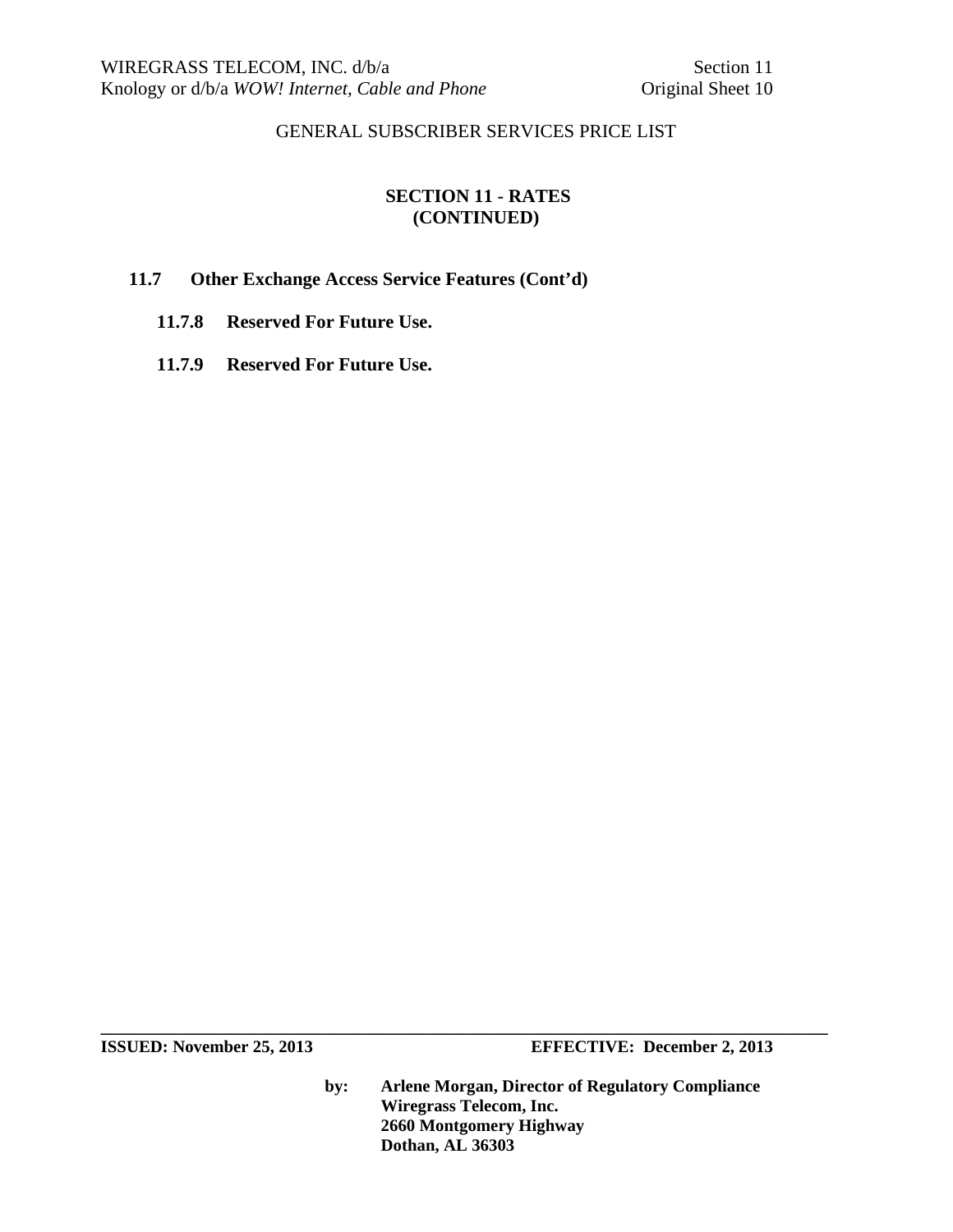# **SECTION 11 - RATES (CONTINUED)**

## **11.8 Reserved For Future Use.**

- **11.8.1 Reserved For Future Use.**
- **11.8.2 Reserved For Future Use.**
- **11.8.3 Reserved For Future Use.**

**\_\_\_\_\_\_\_\_\_\_\_\_\_\_\_\_\_\_\_\_\_\_\_\_\_\_\_\_\_\_\_\_\_\_\_\_\_\_\_\_\_\_\_\_\_\_\_\_\_\_\_\_\_\_\_\_\_\_\_\_\_\_\_\_\_\_\_\_\_\_\_\_\_\_\_\_\_\_\_\_\_\_\_\_\_** 

**ISSUED:** November 25, 2013 **EFFECTIVE:** December 2, 2013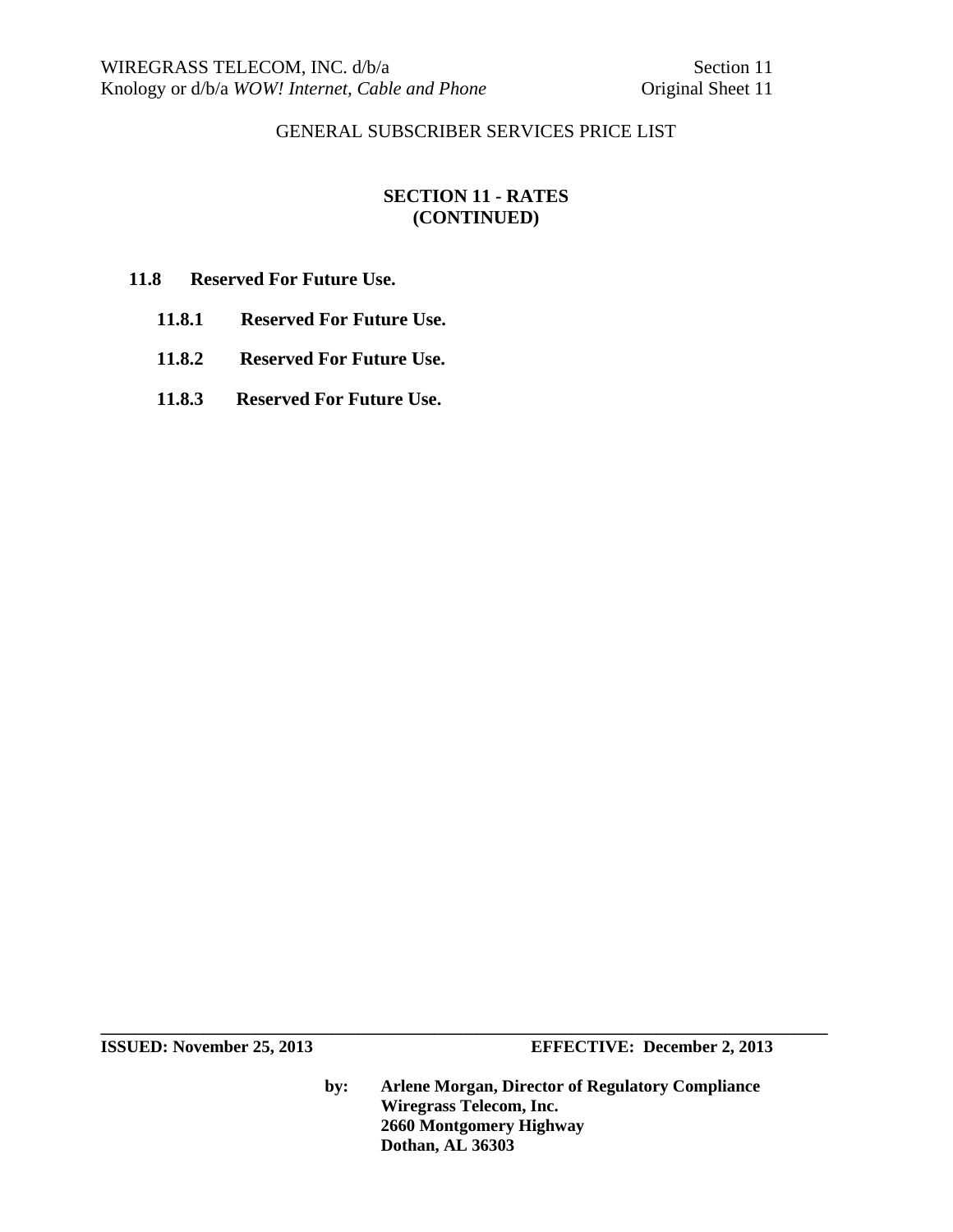# **SECTION 11 - RATES (CONTINUED)**

- **11.9 Reserved For Future Use.**
- **11.10 Reserved For Future Use.**
- **11.11 Reserved For Future Use.**

**ISSUED:** November 25, 2013 **EFFECTIVE:** December 2, 2013

**by: Arlene Morgan, Director of Regulatory Compliance Wiregrass Telecom, Inc. 2660 Montgomery Highway Dothan, AL 36303**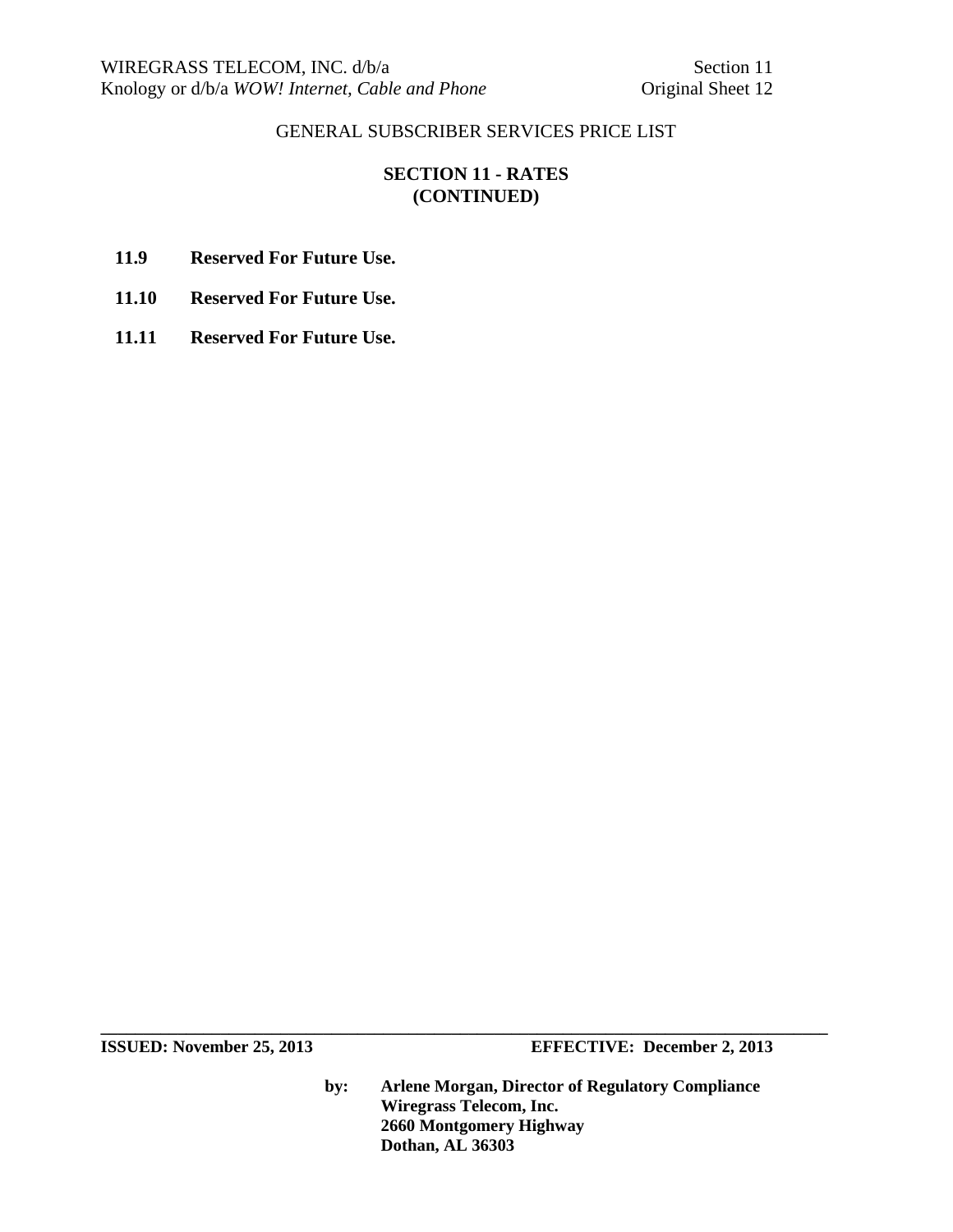## **SECTION 11 - RATES (CONTINUED)**

## **11.12 High Speed Digital Services**

#### **11.12.1 DS1 Service Rates**

DS1 pricing is calculated based upon voice grade equivalent ("VGE") or DS0 mileage with mileage determined in accordance with Section 3.3.

|                    | <b>Installation</b><br><b>Charge</b> | <b>Monthly</b><br><b>Recurring</b><br><b>Charge</b> (*Per<br>mile) | <b>Channel</b><br><b>Termination</b><br><b>Charge</b><br>(*Per channel) |
|--------------------|--------------------------------------|--------------------------------------------------------------------|-------------------------------------------------------------------------|
| <b>DS1</b> Service | \$725.00                             | 150.00                                                             | 18.50                                                                   |

\* Wireless Telecom, Inc. d/b/a Knology concurs with Verizon Price List on file with the APSC for DS1 services.

## **11.12.2 DS3 Service Rates (ICB)**

DS3 pricing is calculated based upon voice grade equivalent ("VGE") or DS0 mileage with mileage determined in accordance with Section 3.3.

#### **11.12.3 DSL Service Rates**

DSL pricing is calculated based upon voice grade equivalent.

11.12.3.A Monthly Recurring Charges

|                    | <b>Installation</b><br><b>Charge</b> | Download/<br><b>Upload Speed</b> | <b>Telephone</b><br><b>Network</b><br><b>Access</b> |
|--------------------|--------------------------------------|----------------------------------|-----------------------------------------------------|
| <b>DSL</b> Service | 50.00                                | 128K                             | \$33.00                                             |
|                    |                                      | 256K                             | 54.50<br>\$                                         |
|                    |                                      | 512K                             | 70.00                                               |
|                    |                                      | $1.5$ mbps                       | \$210.00                                            |

**ISSUED: November 25, 2013 EFFECTIVE: December 2, 2013** 

**by: Arlene Morgan, Director of Regulatory Compliance Wiregrass Telecom, Inc. 2660 Montgomery Highway Dothan, AL 36303**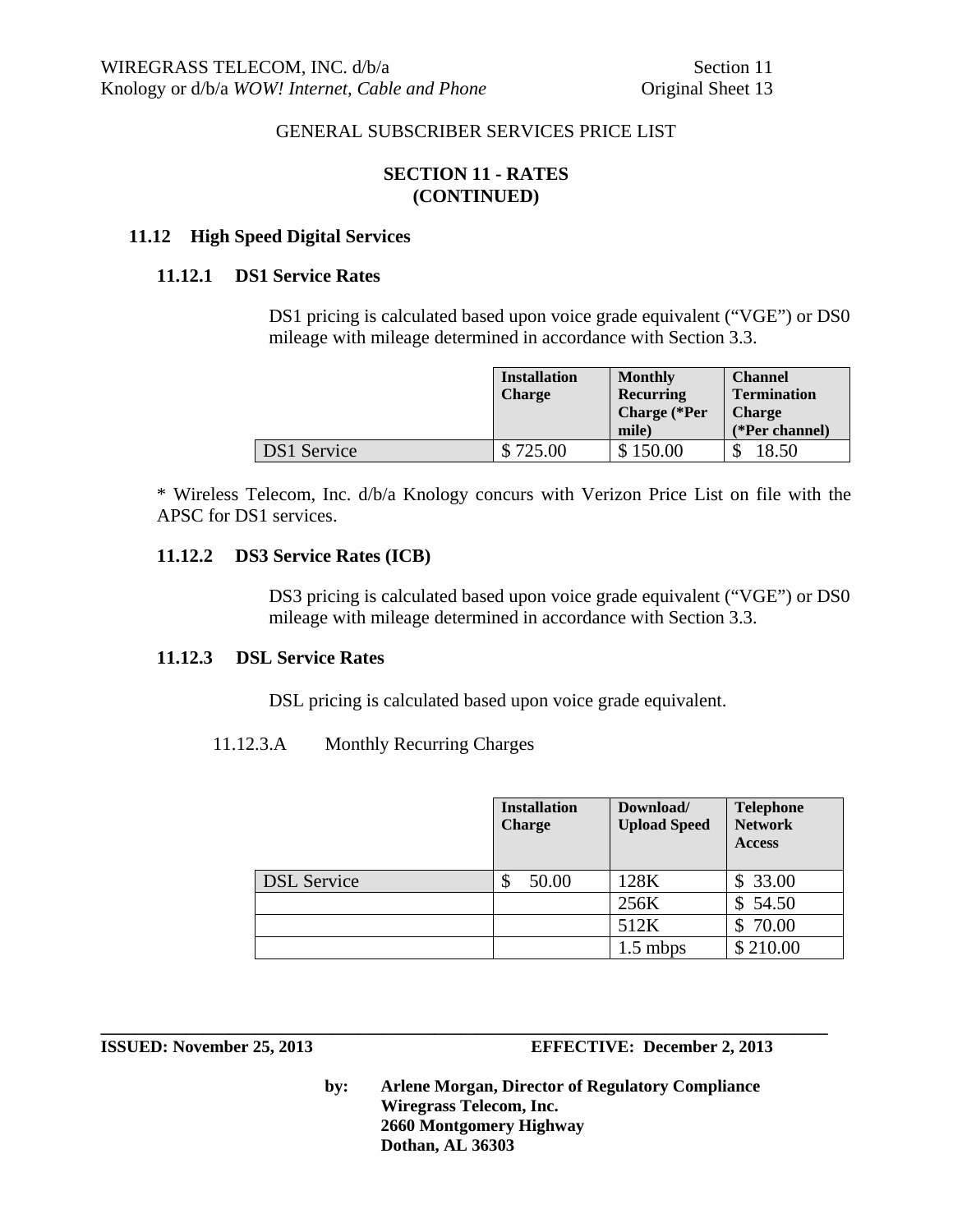## **SECTION 11 - RATES (CONTINUED)**

#### **11.13 Miscellaneous Services**

#### **11.13.1 Operator Services - Rates**

 11.13.1.A The following charges for operator system served local calls apply in addition to the local dial rates:

11.13.1.A.1 Billing Surcharges - Automated

| 11.13.1.A.1.b Third Party    | 11.13.1.A.1.a Station to Station<br>11.13.1.A.1.c Calling or Bank card (Bong only) | \$3.25<br>\$3.35<br>\$3.25 |
|------------------------------|------------------------------------------------------------------------------------|----------------------------|
|                              | 11.13.1.A.1.d Calling or Bank card (Full)                                          | \$3.25                     |
| 11.13.1.A.1.e Collect        |                                                                                    | \$3.25                     |
| 11.13.1.B.1                  | Billing Surcharges – Live Operator                                                 |                            |
|                              | 11.13.1.B.1.a Station to Station                                                   | \$4.50                     |
| 11.13.1.B.1.b Third Party    |                                                                                    | \$4.50                     |
|                              | 11.13.1.B.1.c Calling or Bank Card                                                 | \$3.25                     |
| 11.13.1.B.1.d Collect        |                                                                                    | \$4.50                     |
| 11.13.1.C.1                  | Billing Surcharges – Person to Person                                              |                            |
|                              | 11.13.1.C.1.a Station to Station                                                   | \$6.25                     |
| 11.13.1.C.1.b Third Party    |                                                                                    | \$6.25                     |
|                              | 11.13.1.C.1.c Calling or Bank Card                                                 | \$6.25                     |
| 11.13.1.C.1.d Collect        |                                                                                    | \$6.25                     |
| 11.13.1.B Rates              |                                                                                    |                            |
| 11.13.1.B.1                  | <b>Conversation Charges</b>                                                        |                            |
| $11.13.1.B.1.a$ First minute |                                                                                    | \$0.49                     |
|                              | 11.13.1.B.1.b Each additional minute                                               | \$0.49                     |

**ISSUED: November 25, 2013 EFFECTIVE: December 2, 2013** 

**by: Arlene Morgan, Director of Regulatory Compliance Wiregrass Telecom, Inc. 2660 Montgomery Highway Dothan, AL 36303**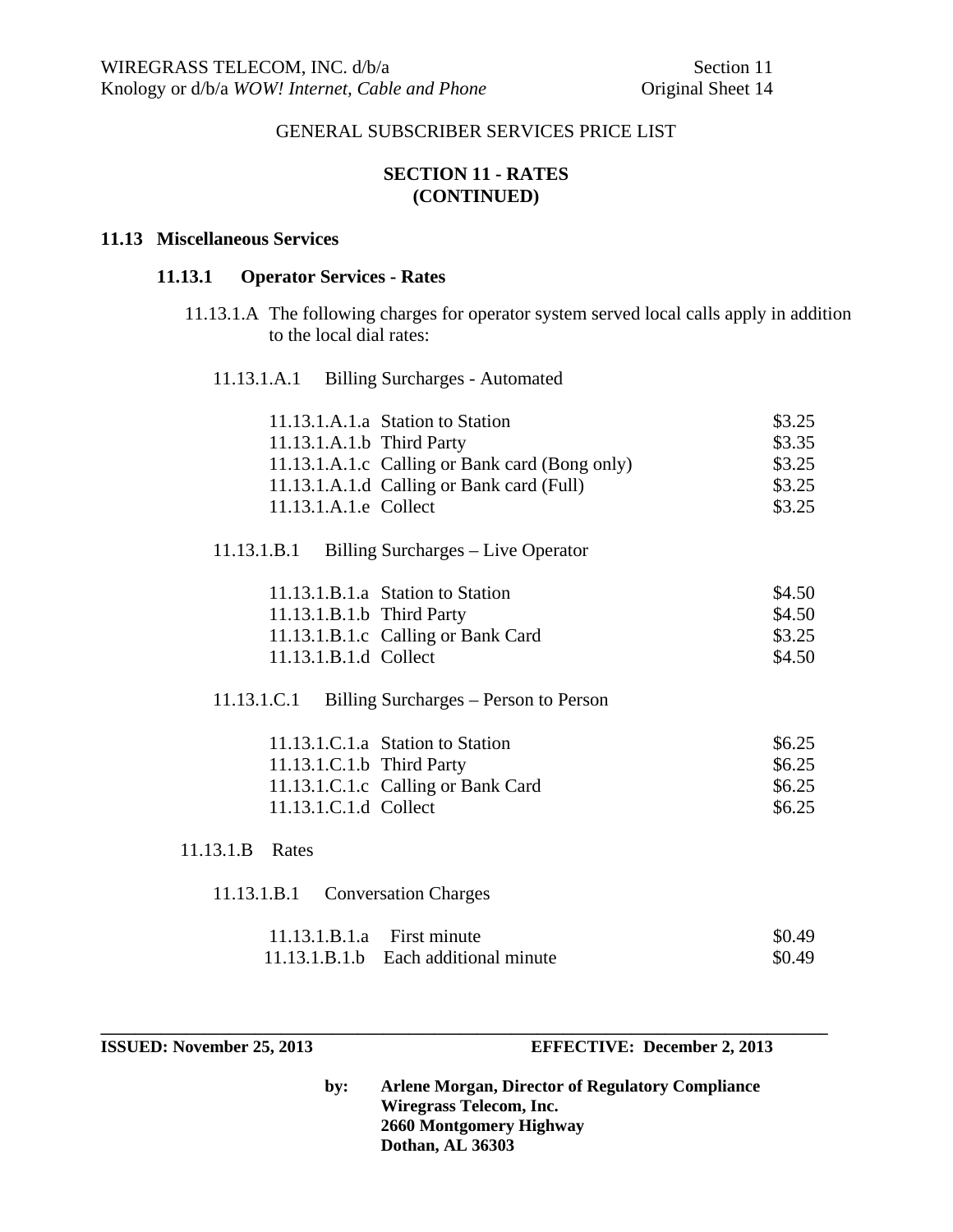# **SECTION 11 - RATES (CONTINUED)**

## **11.13.2 Local Verification and Interrupt Service - Rates**

message rates.

|           | 11.13.2.A Verification Charge - applies each time the<br>operator verifies that a line is in use.                                                                                | \$2.50 |
|-----------|----------------------------------------------------------------------------------------------------------------------------------------------------------------------------------|--------|
| 11.13.2.B | Interruption Charge - applies each time the operator<br>interrupts voice conversation in progress and does not<br>depend on whether the called-party agrees to release the line. | \$5.00 |
| 11.13.2.C | If an operator both verifies the condition of the line and interrupts<br>conversation on the same request, only the interruption charge applies.                                 |        |
| 11.13.2.D | The charges for Verify/Interrupt Service are in addition to any applicable                                                                                                       |        |

**ISSUED:** November 25, 2013 **EFFECTIVE:** December 2, 2013

**by: Arlene Morgan, Director of Regulatory Compliance Wiregrass Telecom, Inc. 2660 Montgomery Highway Dothan, AL 36303**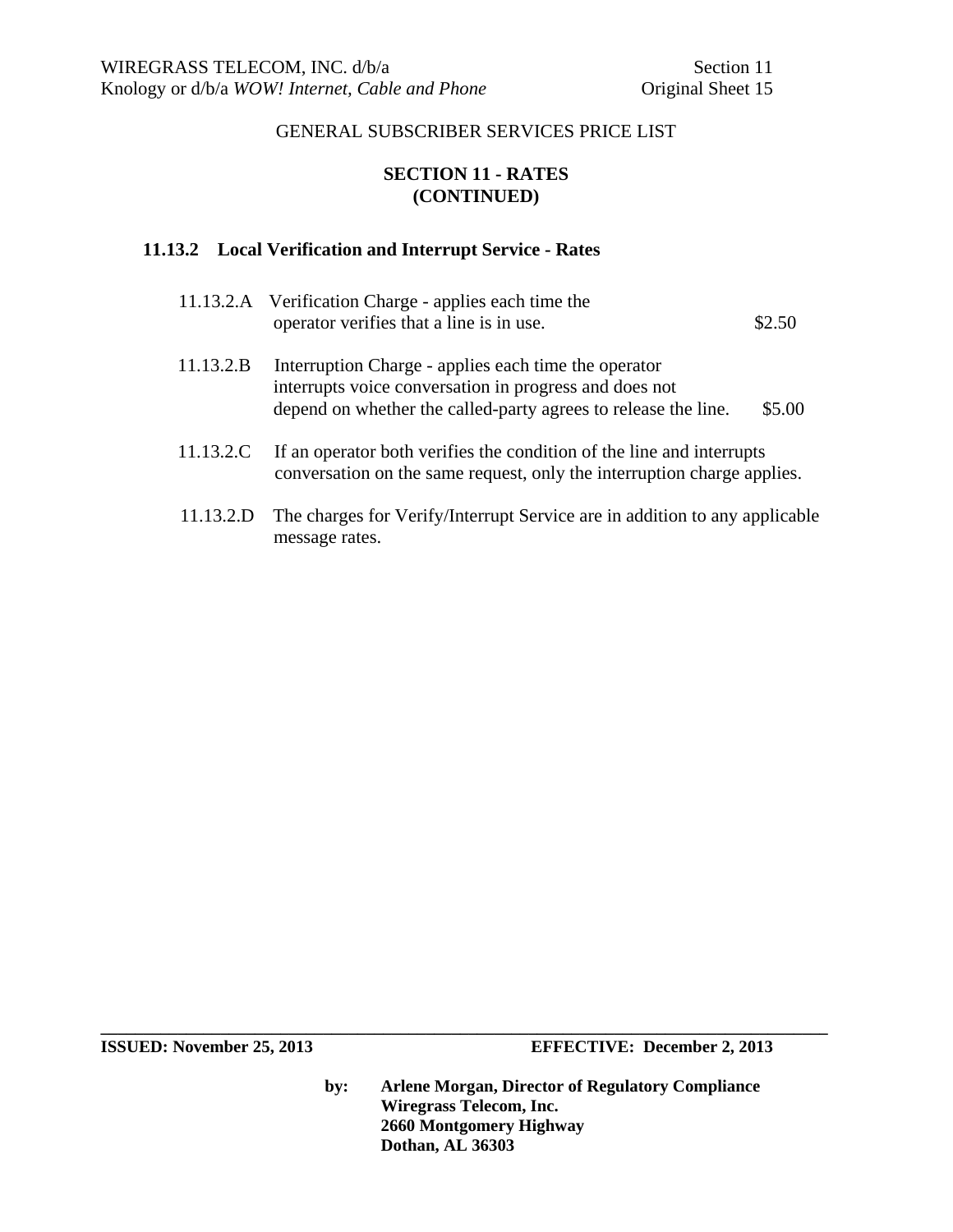## **SECTION 11 - RATES (CONTINUED)**

# **11.13.3 ISDN-PRI Service Rates**

| <b>ISDN-PRI</b>                 | <b>Installation Charge (Non</b> | <b>Monthly Recurring</b> |
|---------------------------------|---------------------------------|--------------------------|
|                                 | <b>Recurring</b> )              | <b>Charge</b>            |
| <b>ISDN-PRI Facility Fee</b>    | \$500.00                        | \$200.00                 |
| <b>ISDN - PRI Access Fee</b>    | <b>Non Recurring Charge</b>     | <b>Monthly Recurring</b> |
|                                 |                                 | <b>Charge</b>            |
| 12-Month Contract               | \$500.00                        | \$420.00                 |
| 36-Month Contract               | \$500.00                        | \$380.00                 |
| 60-Month Contract               | \$500.00                        | \$340.00                 |
| <b>CHANNEL ACTIVATIONS</b>      | <b>Monthly Recurring Charge</b> |                          |
| Voice Channel Activation (flat) | 15.00<br>\$.                    |                          |
| Voice / Data Channel Activation | $\mathbb{S}$<br>5.00            |                          |
| (measured)                      |                                 |                          |

## **11.13.4 CYBER DS1 Service – Rates**

| <b>CYBER DS1 SERVICE</b>  | <b>Installation Charge (Non)</b><br><b>Recurring</b> ) | <b>Monthly Recurring</b><br><b>Charge</b> |
|---------------------------|--------------------------------------------------------|-------------------------------------------|
| Cyber DS1 Capacity (each) | \$500.00                                               | \$750.00                                  |

## **11.13.5 Maintenance Visit Charges**

#### 11.13.5.A Rates

|                              | <b>Service Visit</b> | Each Add'l<br><b>One-Quarter</b><br>(1/4) |
|------------------------------|----------------------|-------------------------------------------|
| Maintenance Visit<br>Charges | \$25.00              | \$20.00                                   |

**\_\_\_\_\_\_\_\_\_\_\_\_\_\_\_\_\_\_\_\_\_\_\_\_\_\_\_\_\_\_\_\_\_\_\_\_\_\_\_\_\_\_\_\_\_\_\_\_\_\_\_\_\_\_\_\_\_\_\_\_\_\_\_\_\_\_\_\_\_\_\_\_\_\_\_\_\_\_\_\_\_\_\_\_\_** 

\*Minimum Service Visit plus ¼ hour.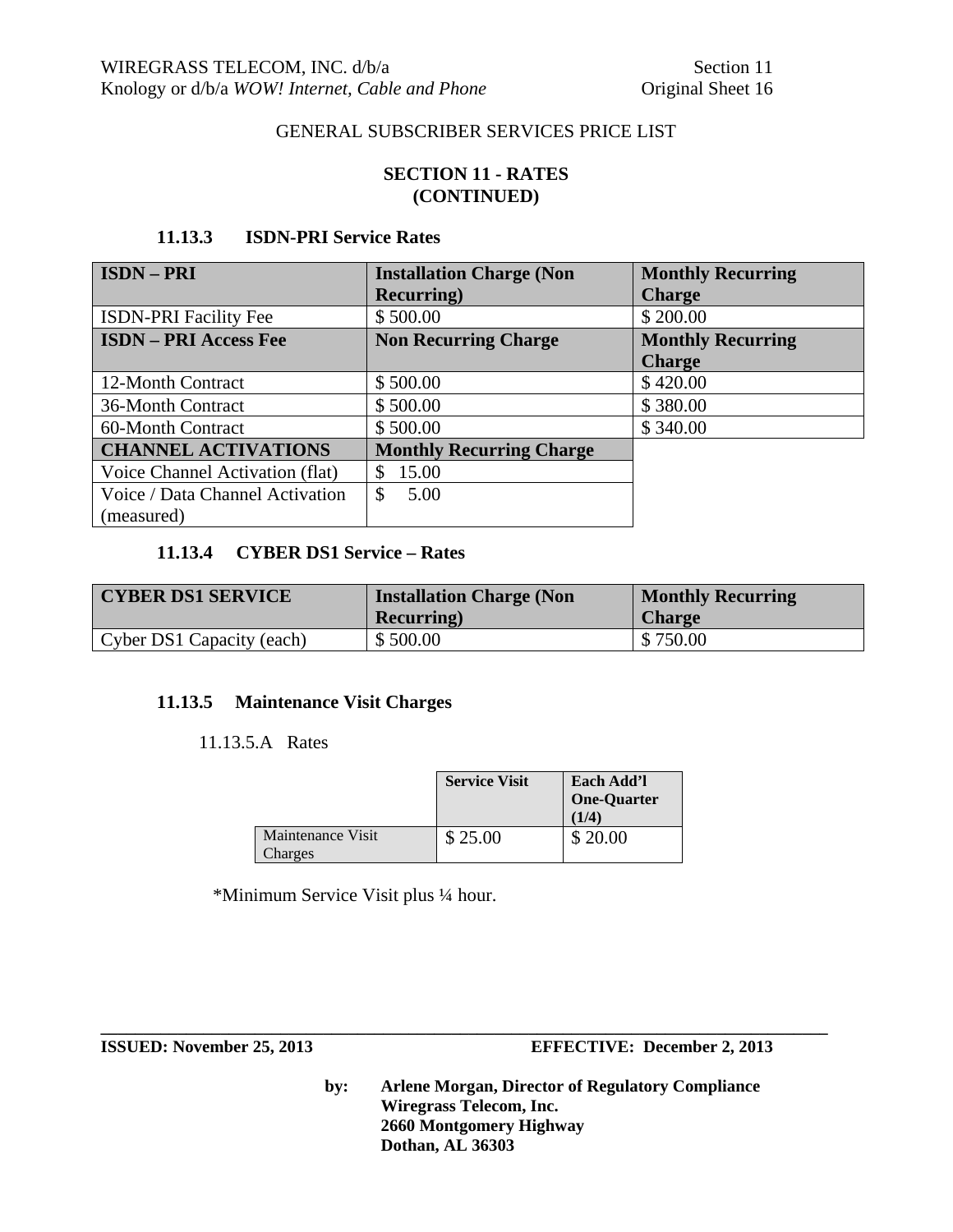# **SECTION 11 - RATES (CONTINUED)**

## **11.13 Miscellaneous Services (Cont'd)**

## **11.13.6 Restoration of Service**

11.13.6.A Rates

|                       | <b>Non-Recurring</b><br>(Per Occasion) |
|-----------------------|----------------------------------------|
| <b>Restoration of</b> | \$45.00                                |
| Service               |                                        |

## **11.13.7 Reserved For Future Use.**

**ISSUED:** November 25, 2013 **EFFECTIVE:** December 2, 2013

**by: Arlene Morgan, Director of Regulatory Compliance Wiregrass Telecom, Inc. 2660 Montgomery Highway Dothan, AL 36303**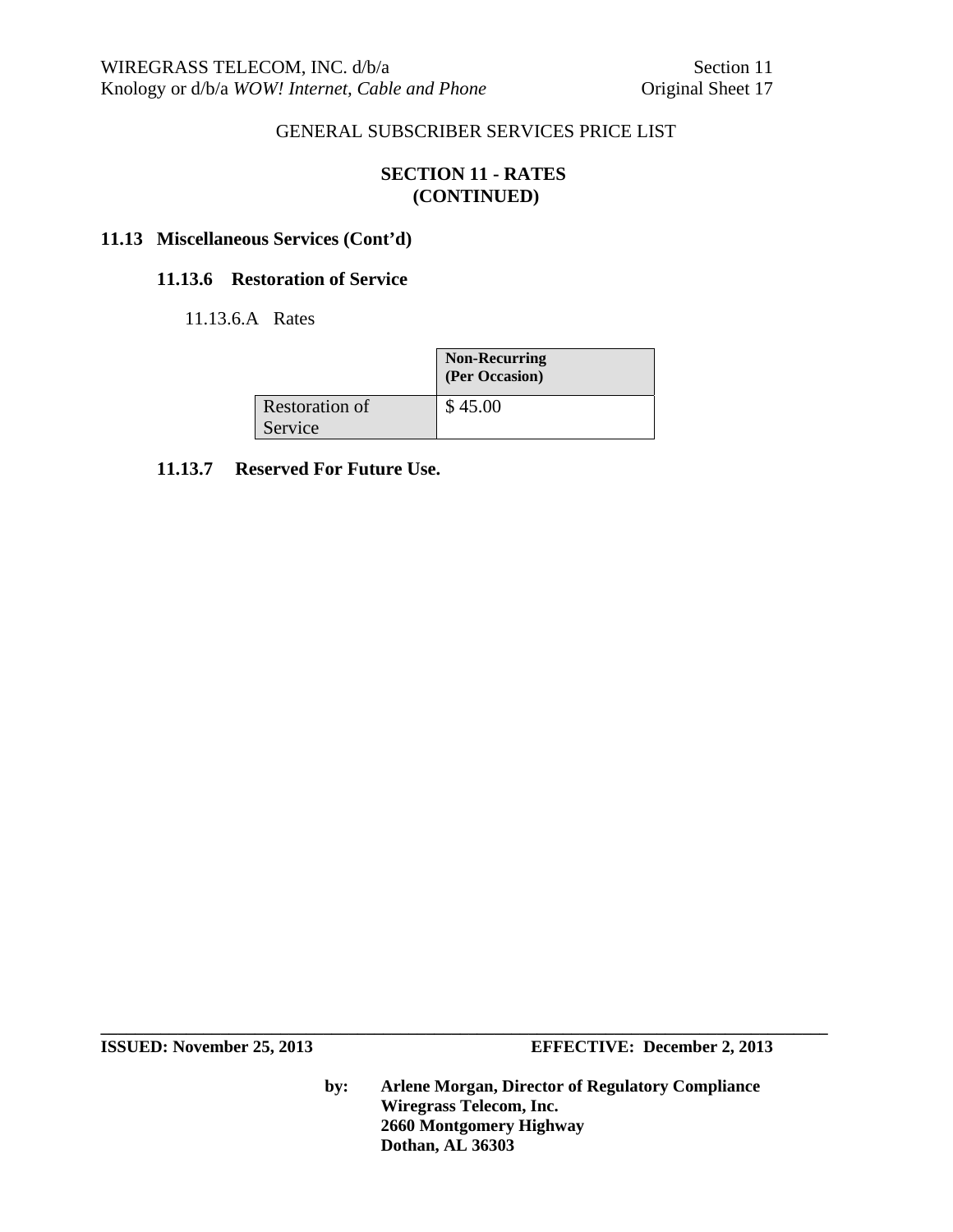# **SECTION 12 – PROMOTIONAL OFFERINGS**

|  | 12.2.2 |  |  |
|--|--------|--|--|

**ISSUED:** November 25, 2013 **EFFECTIVE:** December 2, 2013

**by: Arlene Morgan, Director of Regulatory Compliance Wiregrass Telecom, Inc. 2660 Montgomery Highway Dothan, AL 36303**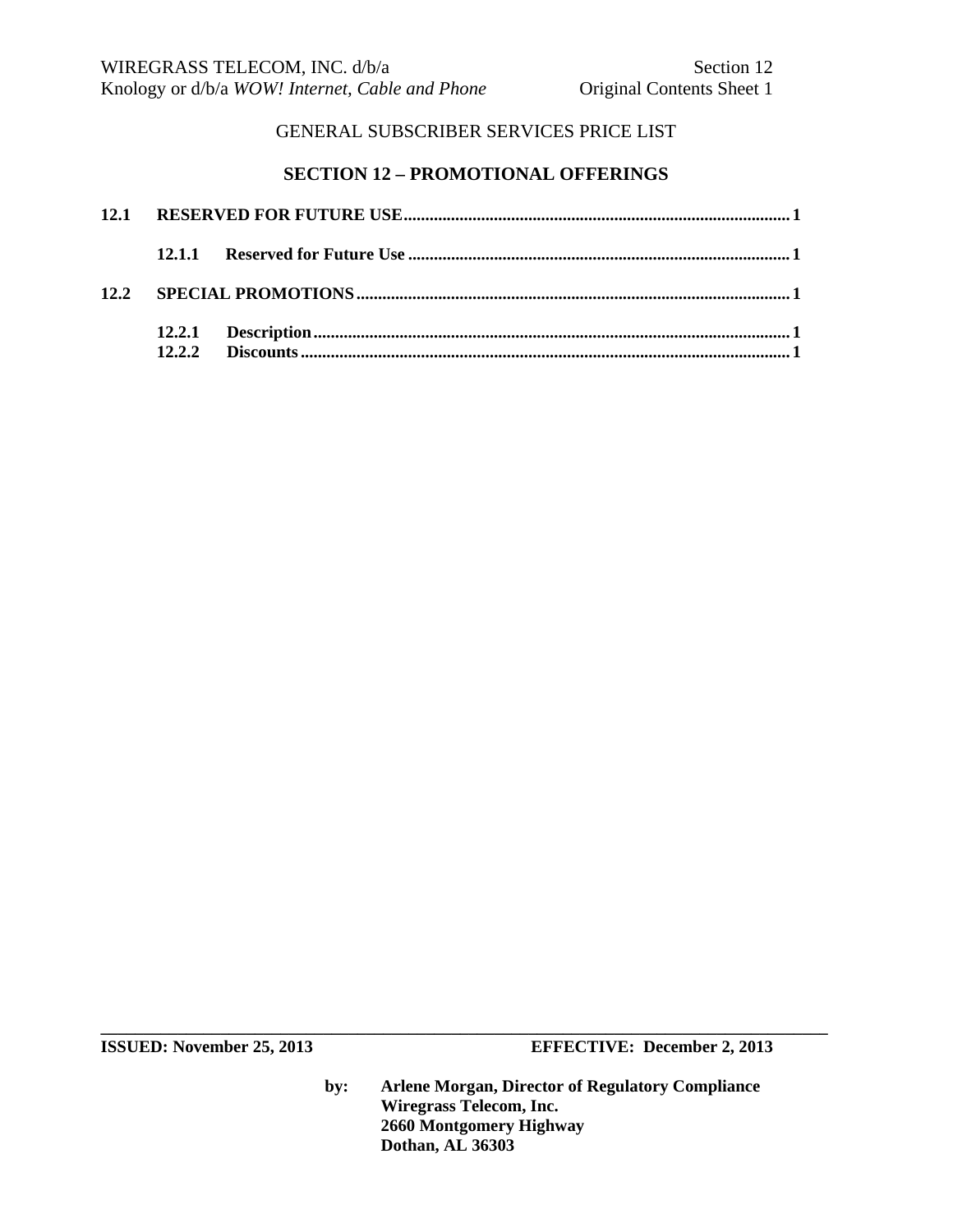### **SECTION 12 – PROMOTIONAL OFFERINGS**

### **12.1 Reserved For Future Use**

### **12.1.1 Reserved For Future Use.**

#### **12.2 Special Promotions**

#### **12.2.1 Description**

12.2.1.A The Company, from time to time, may make promotional offerings of its services, which may include waiving, or reducing the applicable charges for the promoted service. The promotional offerings may be limited as to the duration, the date and times of the offerings and the locations where the offerings are made.

#### **12.2.2 Discounts**

12.2.2.A The Company may, from time to time as reflected in the price list, offer discounts based on monthly volume (or, when appropriate, "monthly revenue commitment" and/or "time of day" may also be included in the Price List).

**by: Arlene Morgan, Director of Regulatory Compliance Wiregrass Telecom, Inc. 2660 Montgomery Highway Dothan, AL 36303**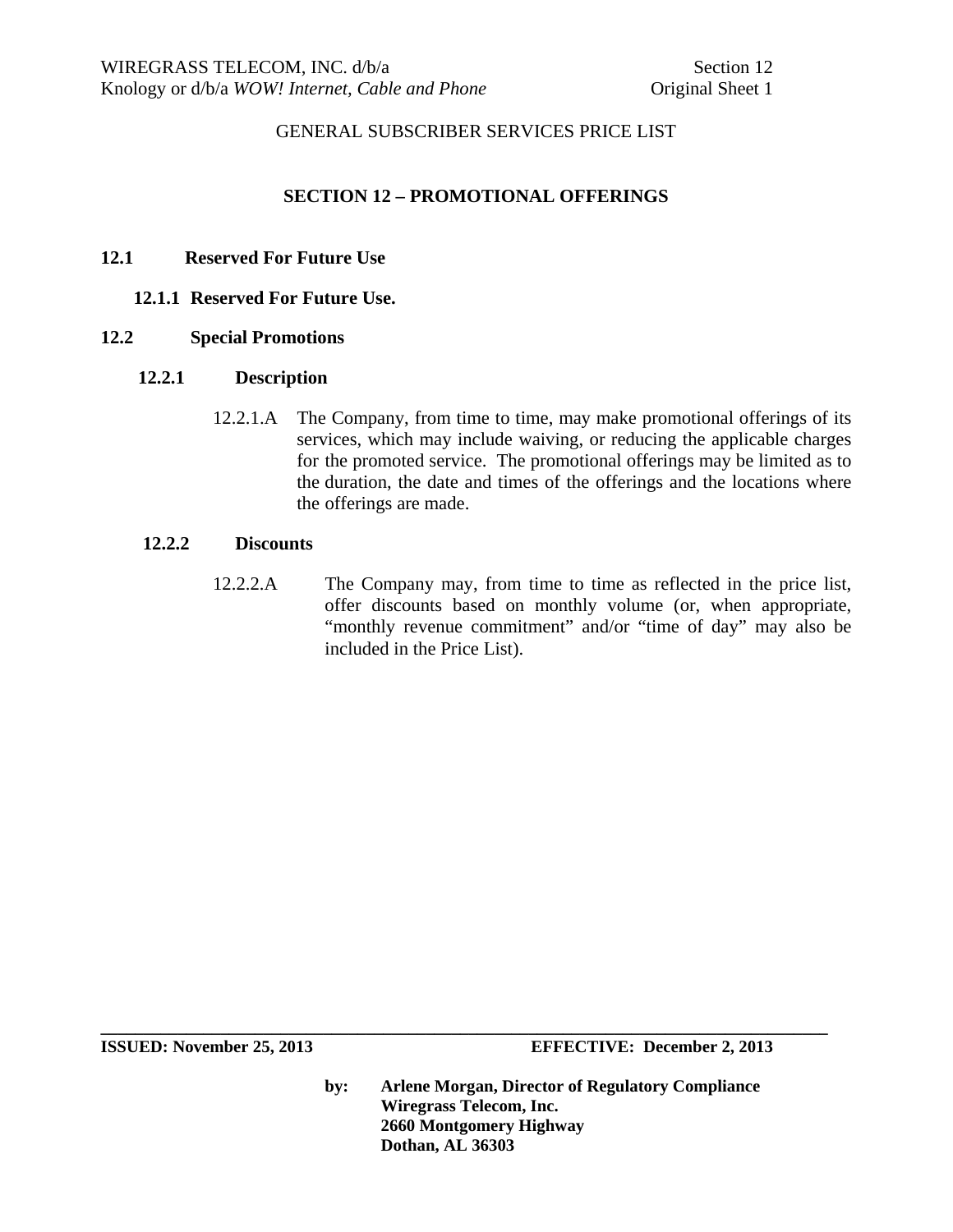# **SECTION 13 - PACKAGED SERVICES**

**by: Arlene Morgan, Director of Regulatory Compliance Wiregrass Telecom, Inc. 2660 Montgomery Highway Dothan, AL 36303**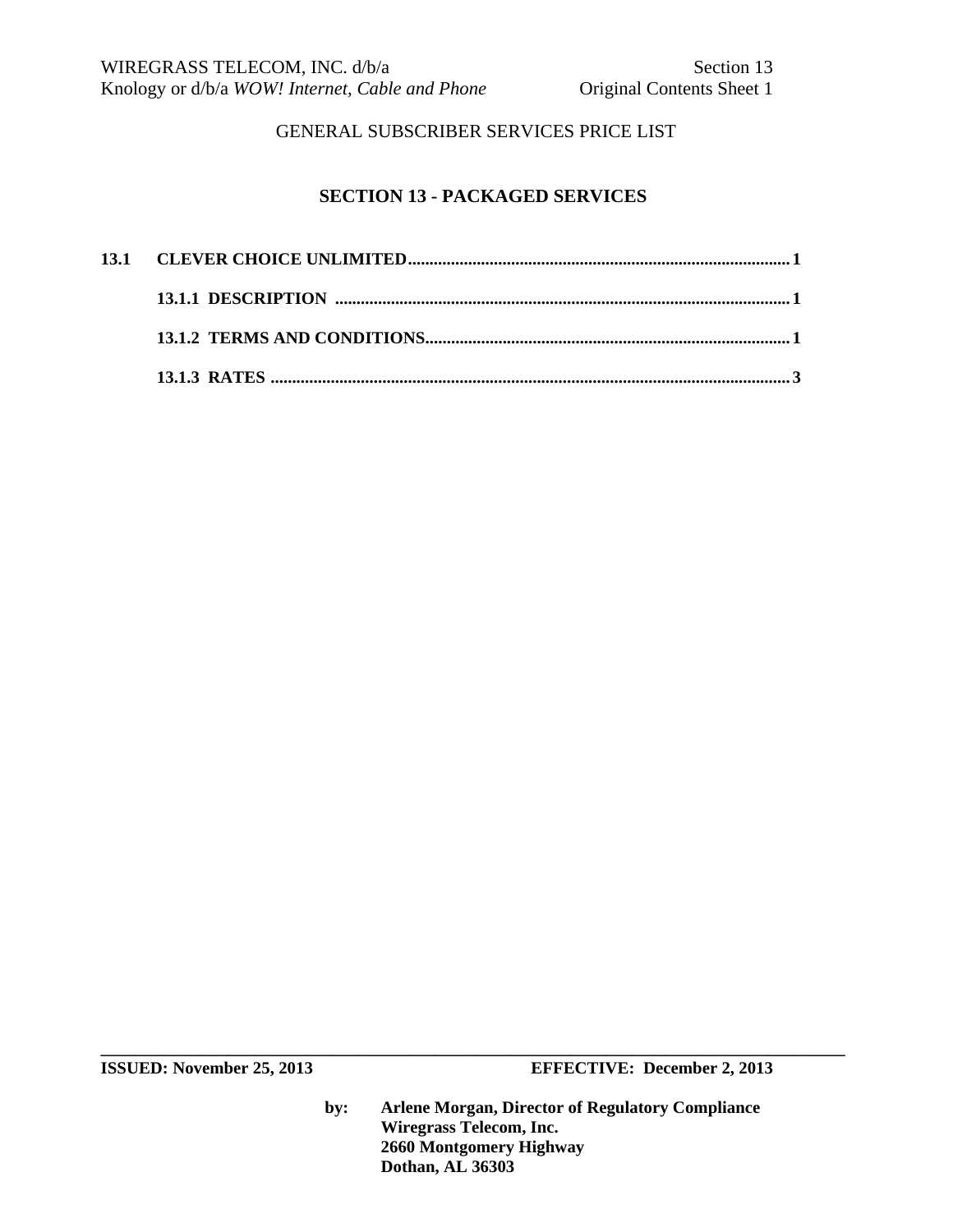### **SECTION 13 - PACKAGED SERVICES**

#### **13.1 Clever Choice Unlimited**

#### **13.1.1 Description**

13.1.1.A Clever Choice Unlimited is a package available to residential customers that offers a standard residential access line, the features offered with Features Unlimited as specified in Section 6.9 and unlimited long distance.

#### **13.1.2 Terms and Conditions**

- 13.1.2.A All recurring charges applicable to a standard residential access line apply to Clever Choice unlimited subscribers.
- 13.1.2.B A customer may select an unlimited number of compatible services and features from the Features Unlimited list specified in 6.9.
- 13.1.2.C Nonrecurring charges as specified elsewhere in this Price List do not apply for transactions involving additions, deletions, or changes to the service requested as part of Clever Choice Unlimited.
- 13.1.2.D The subscriber must be subscribed to Wireless Telecom, Inc. d/b/a Knology for both intralata and interlata long distance service in order to be eligible for this plan.
- 13.1.2.E Clever Choice Unlimited cannot be used for any use inconsistent with residential service.
- 13.1.2.F This plan is not available to Customers with a multi-line account or an account that bills to another number or is the recipient of charges billed from another number unless the Customer establishes separate billing accounts for each line.
- 13.1.2.G Customer lines associated with educational institutions, (colleges, universities, etc.) are not eligible for this plan.

**\_\_\_\_\_\_\_\_\_\_\_\_\_\_\_\_\_\_\_\_\_\_\_\_\_\_\_\_\_\_\_\_\_\_\_\_\_\_\_\_\_\_\_\_\_\_\_\_\_\_\_\_\_\_\_\_\_\_\_\_\_\_\_\_\_\_\_\_\_\_\_\_\_\_\_\_\_\_\_\_\_\_\_\_\_\_\_** 

**by: Arlene Morgan, Director of Regulatory Compliance Wiregrass Telecom, Inc. 2660 Montgomery Highway Dothan, AL 36303**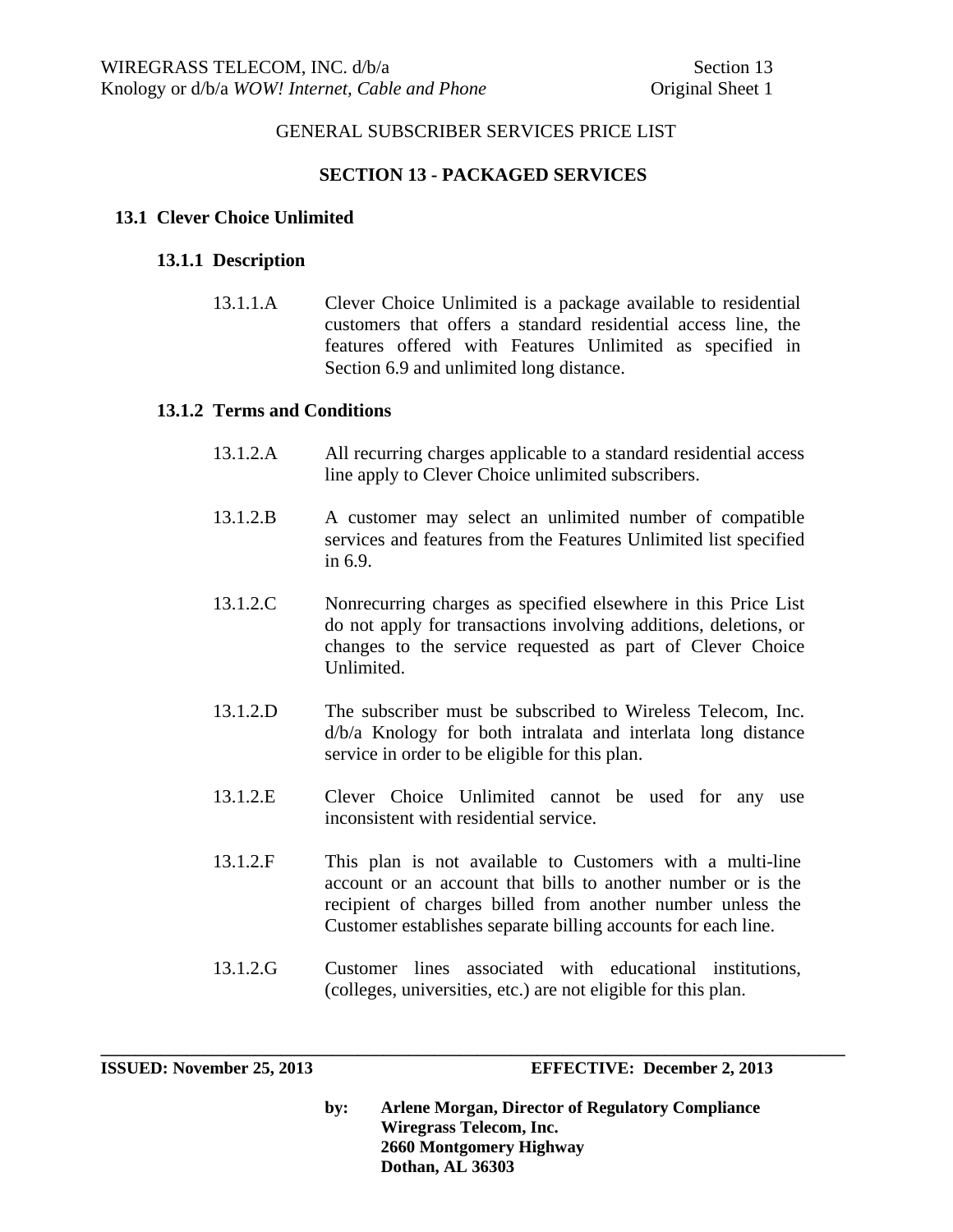### **SECTION 13 - PACKAGED SERVICES (CONTINUED)**

#### **13.1 Clever Choice Unlimited (Cont'd)**

#### **13.1.2 Terms and Conditions (Cont'd)**

- 13.1.2.H Unlimited plan usage does not include multi-party conference calls, calls to 900 numbers, directory assistance, calling card, operator services, international calling, toll free calling services, internet or data calls.
- 13.1.2.I This plan is not available for resale.
- 13.1.2.J If the Company determines that usage is not consistent with typical Residential Customer usage, the Customer may be subject to an additional fee of \$50.00\* per month or offered an alternative plan at the Company's sole discretion.

For the purposes of this plan, typical residential usage is presumed to be total usage that does not exceed 5,000 minutes per month of interstate and/or intrastate service per account.

- 13.1.2.K In order to be eligible for this plan, the Company must be able to verify that the Customer meets these eligibility requirements. Customers who no longer meet these eligibility requirements will not be eligible for this plan and will be contacted by the Company and offered an alternative plan.
- 13.1.2.L The Company reserves the right to exclude certain terminating telephone numbers from this plan. Calls to these numbers will be billed at \$0.05 per minute.

\* Only one additional fee will apply when both interstate and intrastate service is provided to the customer.

**\_\_\_\_\_\_\_\_\_\_\_\_\_\_\_\_\_\_\_\_\_\_\_\_\_\_\_\_\_\_\_\_\_\_\_\_\_\_\_\_\_\_\_\_\_\_\_\_\_\_\_\_\_\_\_\_\_\_\_\_\_\_\_\_\_\_\_\_\_\_\_\_\_\_\_\_\_\_\_\_\_\_\_\_\_\_\_** 

**by: Arlene Morgan, Director of Regulatory Compliance Wiregrass Telecom, Inc. 2660 Montgomery Highway Dothan, AL 36303**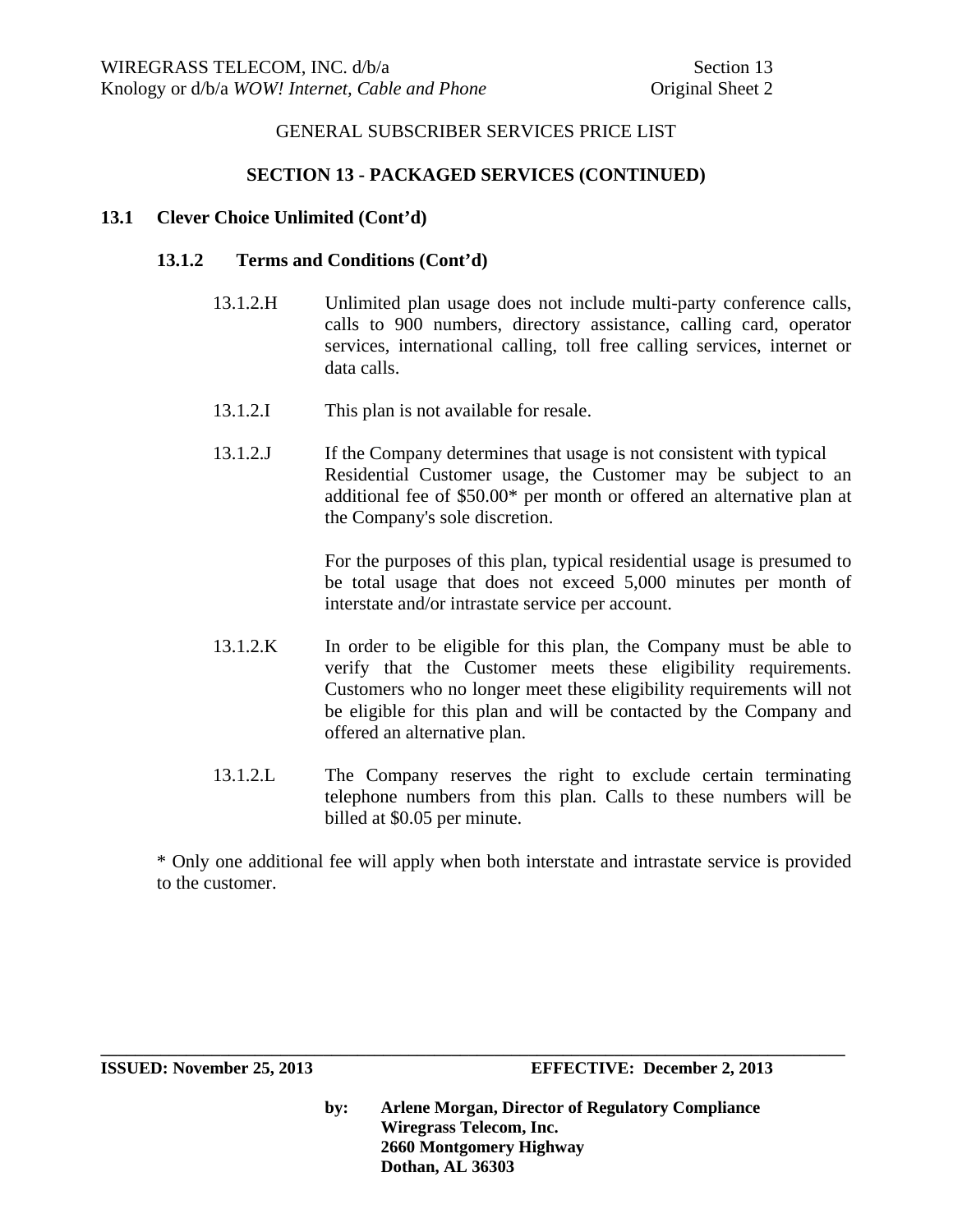### **SECTION 13 - PACKAGED SERVICES (CONT'D)**

### **13.1 Clever Choice Unlimited (Cont'd)**

**13.1.3 Rates** 

 Monthly **Rate** 

Clever Choice Unlimited  $$54.95$ 

**by: Arlene Morgan, Director of Regulatory Compliance Wiregrass Telecom, Inc. 2660 Montgomery Highway Dothan, AL 36303**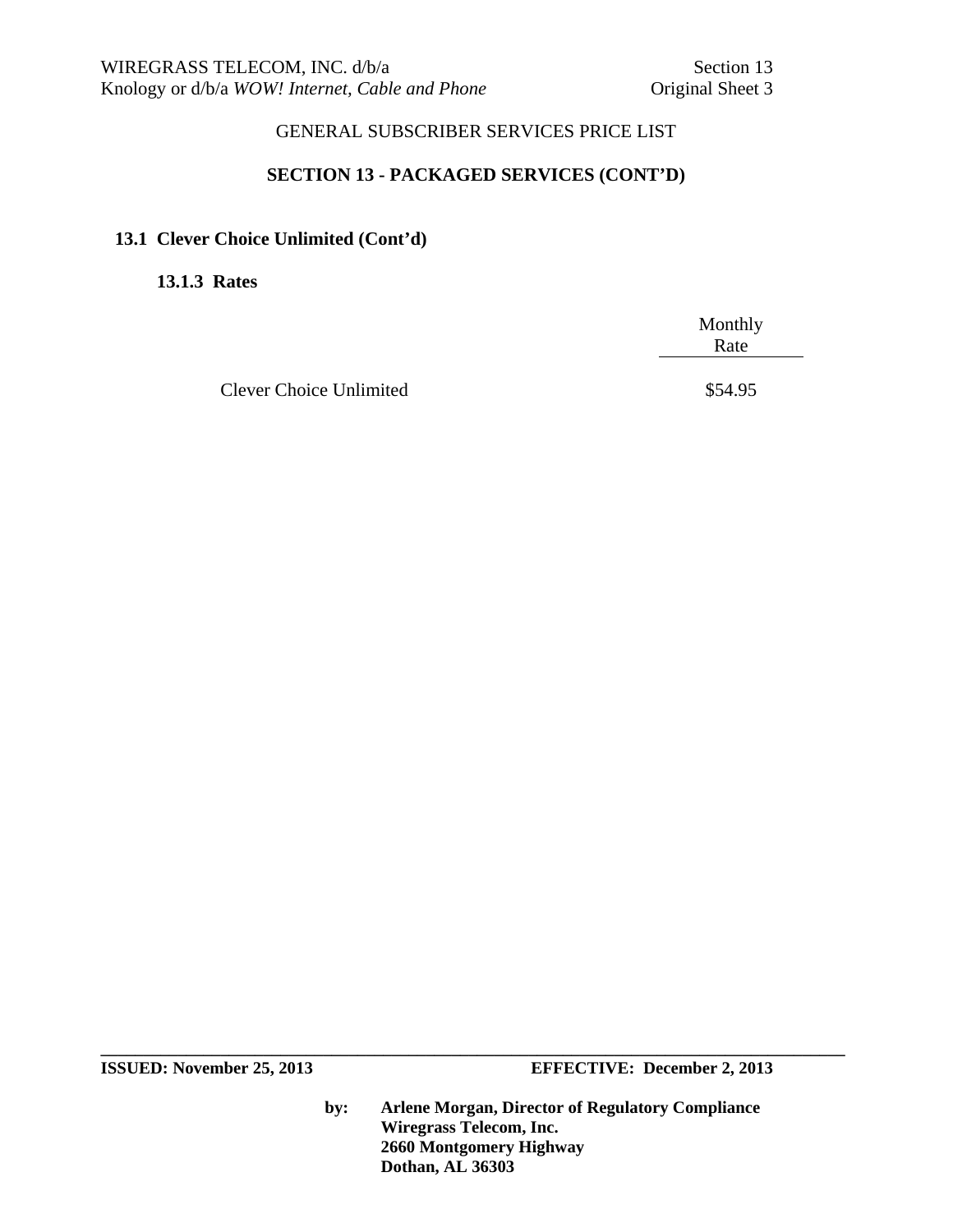### **SECTION 14- EMERGENCY SERVICES**

**14. EMERGENCY SERVICES .................................................................................................... 1** 

**by: Arlene Morgan, Director of Regulatory Compliance Wiregrass Telecom, Inc. 2660 Montgomery Highway Dothan, AL 36303**